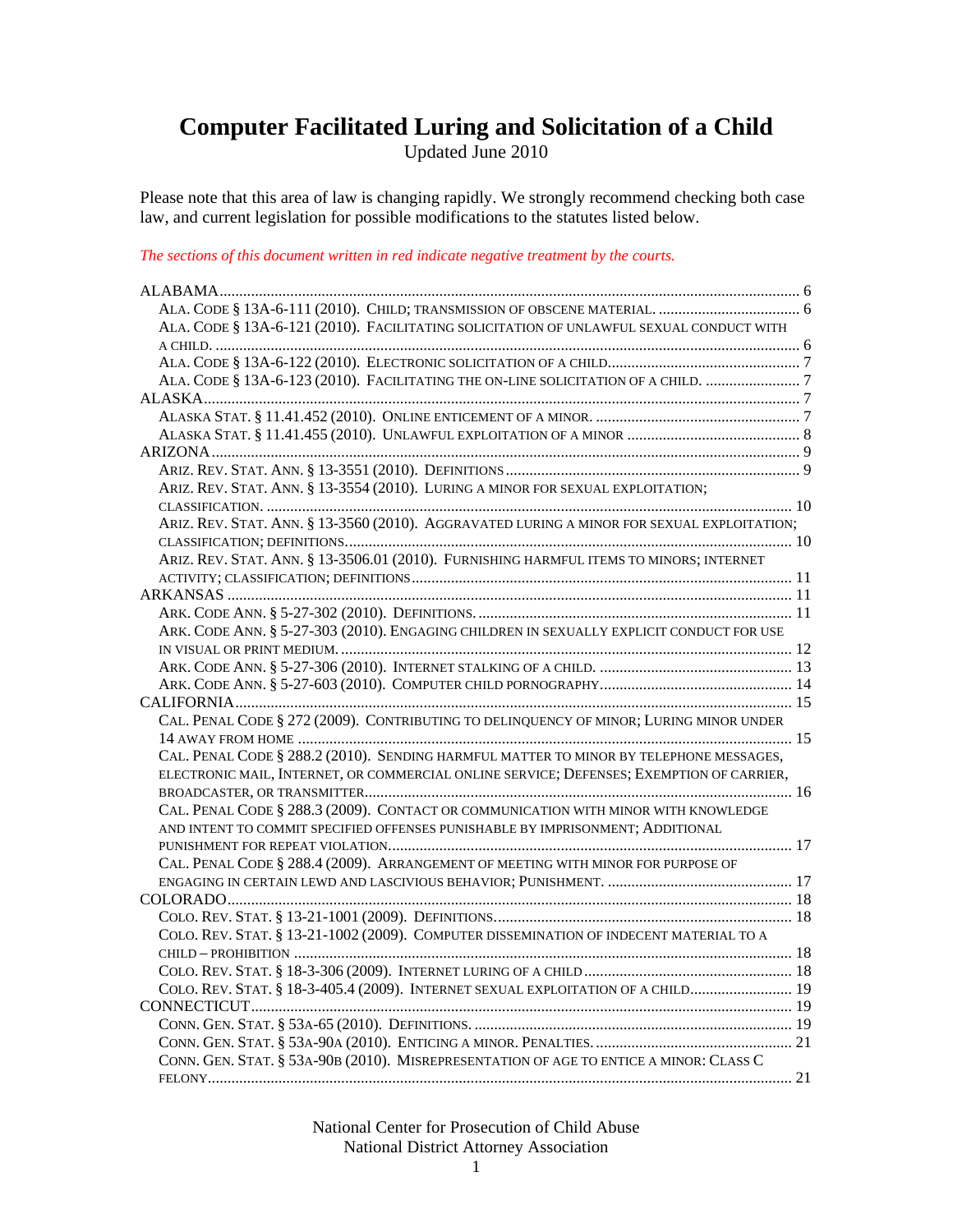| DEL. CODE ANN. TIT. 11, § 1112A (2010). SEXUAL SOLICITATION OF A CHILD; CLASS C FELONY  22   |  |
|----------------------------------------------------------------------------------------------|--|
|                                                                                              |  |
| D.C. CODE § 22-2201 (2010). CERTAIN OBSCENE ACTIVITIES AND CONDUCT DECLARED UNLAWFUL;        |  |
| DEFINITIONS; PENALTIES; AFFIRMATIVE DEFENSES; EXCEPTION [FORMERLY § 22-2001]  23             |  |
|                                                                                              |  |
| D.C. CODE § 22-3010 (2010). ENTICING A CHILD OR MINOR [FORMERLY § 22-4110]  27               |  |
|                                                                                              |  |
| FLA. STAT. § 847.0135 (2010). COMPUTER PORNOGRAPHY; TRAVELING TO MEET MINOR; PENALTIES  28   |  |
|                                                                                              |  |
|                                                                                              |  |
| GA. CODE ANN. § 16-12-100.2 (2010). COMPUTER OR ELECTRONIC PORNOGRAPHY AND CHILD             |  |
|                                                                                              |  |
|                                                                                              |  |
| HAW. REV. STAT. § 707-756 (2010). ELECTRONIC ENTICEMENT OF A CHILD IN THE FIRST DEGREE 33    |  |
| HAW. REV. STAT. § 707-757 (2010). ELECTRONIC ENTICEMENT OF A CHILD IN THE SECOND DEGREE 34   |  |
| HAW. REV. STAT. § 707-759 (2010). INDECENT ELECTRONIC DISPLAY TO A CHILD 34                  |  |
| HAW. REV. STAT. § 708-893 (2010). USE OF A COMPUTER IN THE COMMISSION OF A SEPARATE CRIME 35 |  |
|                                                                                              |  |
| IDAHO CODE ANN. § 18-1509A (2010). ENTICING OF CHILDREN OVER THE INTERNET -- PENALTIES --    |  |
|                                                                                              |  |
|                                                                                              |  |
|                                                                                              |  |
|                                                                                              |  |
|                                                                                              |  |
|                                                                                              |  |
|                                                                                              |  |
| IND. CODE § 35-42-4-13 (2010). INAPPROPRIATE COMMUNICATION WITH CHILD - PENALTY  39          |  |
|                                                                                              |  |
|                                                                                              |  |
|                                                                                              |  |
|                                                                                              |  |
|                                                                                              |  |
|                                                                                              |  |
|                                                                                              |  |
| KAN. STAT. ANN. § 21-3511 (2009). AGGRAVATED INDECENT SOLICITATION OF A CHILD 42             |  |
|                                                                                              |  |
| KAN. STAT. ANN. § 21-3504 (2009). AGGRAVATED INDECENT LIBERTIES WITH A CHILD 43              |  |
|                                                                                              |  |
|                                                                                              |  |
| KY. REV. STAT. ANN. § 510.155 (2010). UNLAWFUL USE OF ELECTRONIC MEANS TO INDUCE A MINOR     |  |
| TO ENGAGE IN SEXUAL OR OTHER PROHIBITED ACTIVITIES -- PROHIBITION OF MULTIPLE CONVICTIONS    |  |
| ARISING FROM SINGLE COURSE OF CONDUCT - SOLICITATION AS EVIDENCE OF INTENT.  44              |  |
|                                                                                              |  |
|                                                                                              |  |
| LA. REV. STAT. ANN. § 14:81.1 (2010). PORNOGRAPHY INVOLVING JUVENILES  45                    |  |
| LA. REV. STAT. ANN. § 14:81.3 (2010). COMPUTER-AIDED SOLICITATION OF A MINOR 47              |  |
|                                                                                              |  |
| ME. REV. STAT. ANN. TIT. 17-A, § 259 (2009). SOLICITATION OF CHILD BY COMPUTER TO COMMIT A   |  |
|                                                                                              |  |
| ME. REV. STAT. ANN. TIT. 17-A, § 282 (2009). SEXUAL EXPLOITATION OF A MINOR.  50             |  |
|                                                                                              |  |
|                                                                                              |  |
|                                                                                              |  |
|                                                                                              |  |
|                                                                                              |  |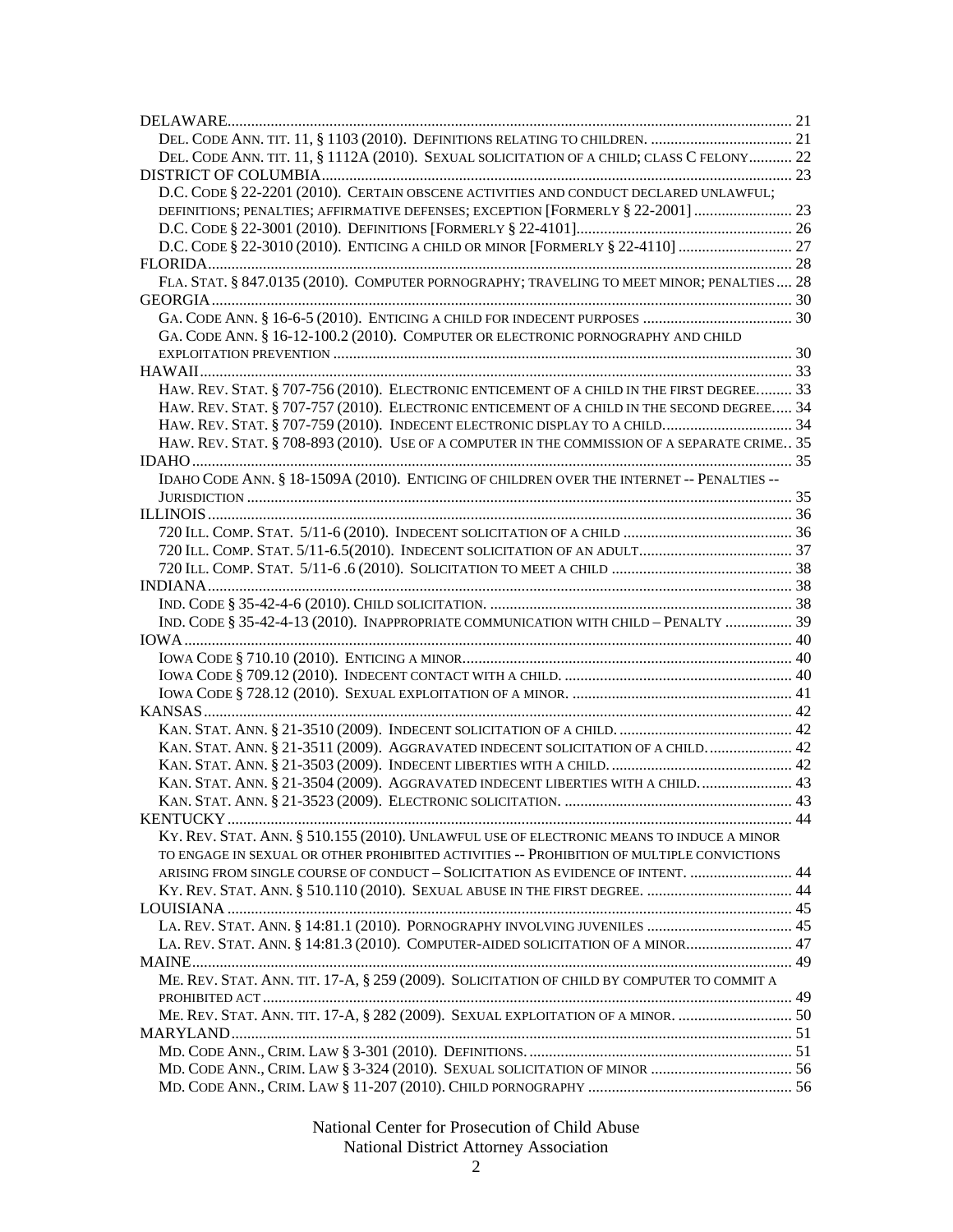| MASS. GEN. LAWS CH. 272, § 29A (2010). CHILD PORNOGRAPHY; ENTICEMENT, SOLICITATION,         |  |
|---------------------------------------------------------------------------------------------|--|
|                                                                                             |  |
|                                                                                             |  |
| MICH. COMP. LAWS § 750.145A (2010). ACCOSTING, ENTICING OR SOLICITING CHILD FOR IMMORAL     |  |
|                                                                                             |  |
| MICH. COMP. LAWS § 750.145D (2010). USE OF INTERNET OR COMPUTER SYSTEM; PROHIBITED          |  |
| COMMUNICATION; VIOLATION; PENALTY; ORDER TO REIMBURSE STATE OR LOCAL GOVERNMENTAL UNIT;     |  |
|                                                                                             |  |
|                                                                                             |  |
| MINN. STAT. § 609.352 (2009). SOLICITATION OF CHILDREN TO ENGAGE IN SEXUAL CONDUCT;         |  |
|                                                                                             |  |
|                                                                                             |  |
| MISS. CODE ANN. § 97-5-27 (2010). DISSEMINATION OF SEXUALLY ORIENTED MATERIAL TO PERSONS    |  |
| UNDER EIGHTEEN YEARS OF AGE; USE OF COMPUTER FOR PURPOSE OF LURING OR INDUCING PERSONS      |  |
|                                                                                             |  |
| MISS. CODE. ANN. § 97-5-31 (2010). EXPLOITATION OF CHILDREN; DEFINITIONS 64                 |  |
| MISS. CODE ANN. § 97-5-33 (2010). EXPLOITATION OF CHILDREN; PROHIBITIONS 64                 |  |
|                                                                                             |  |
|                                                                                             |  |
| MO. REV. STAT. § 566.103 (2010). CRIME OF PROMOTING ON-LINE SEXUAL SOLICITATION, VIOLATION, |  |
|                                                                                             |  |
|                                                                                             |  |
| MO. REV. STAT. § 566.153 (2010). AGE MISREPRESENTATION, CRIME OF -- PENALTY  66             |  |
|                                                                                             |  |
|                                                                                             |  |
|                                                                                             |  |
| NEB. REV. STAT. § 28-320.02 (2010). SEXUAL ASSAULT; USE OF ELECTRONIC COMMUNICATION         |  |
|                                                                                             |  |
| NEB. REV. STAT. § 28-833 (2010). ELECTRONIC COMMUNICATION DEVICE; PENALTY.  69              |  |
|                                                                                             |  |
| NEV. REV. STAT. § 201.195 (2009). SOLICITATION OF MINOR TO ENGAGE IN ACTS CONSTITUTING      |  |
|                                                                                             |  |
|                                                                                             |  |
|                                                                                             |  |
|                                                                                             |  |
| N.H. REV. STAT. ANN. § 649-B:3 (2010). COMPUTER PORNOGRAPHY PROHIBITED 72                   |  |
| N.H. REV. STAT. ANN. § 649-B:4 (2010). CERTAIN USES OF COMPUTER SERVICES PROHIBITED.  73    |  |
| N.H. REV. STAT. ANN. § 649-B:5 (2010). OWNERS OR OPERATORS OF COMPUTER SERVICES LIABLE.  73 |  |
|                                                                                             |  |
| N.J. STAT. ANN. § 2C:13-6 (2010). LURING, ENTICING CHILD BY VARIOUS MEANS, ATTEMPTS; CRIME  |  |
| OF SECOND DEGREE; SUBSEQUENT OFFENSE, MANDATORY IMPRISONMENT; DEFINITIONS  74               |  |
|                                                                                             |  |
|                                                                                             |  |
| N.M. STAT. § 30-37-3.2 (2010). CHILD SOLICITATION BY ELECTRONIC COMMUNICATION DEVICE 75     |  |
|                                                                                             |  |
|                                                                                             |  |
| N.Y. PENAL LAW § 235.20 (2010). DISSEMINATING INDECENT MATERIAL TO MINORS; DEFINITIONS OF   |  |
|                                                                                             |  |
| N.Y. PENAL LAW § 235.21 (2010). DISSEMINATING INDECENT MATERIAL TO MINORS IN THE SECOND     |  |
|                                                                                             |  |
| N.Y. PENAL LAW § 235.22 (2010). DISSEMINATING INDECENT MATERIAL TO MINORS IN THE FIRST      |  |
|                                                                                             |  |
|                                                                                             |  |
|                                                                                             |  |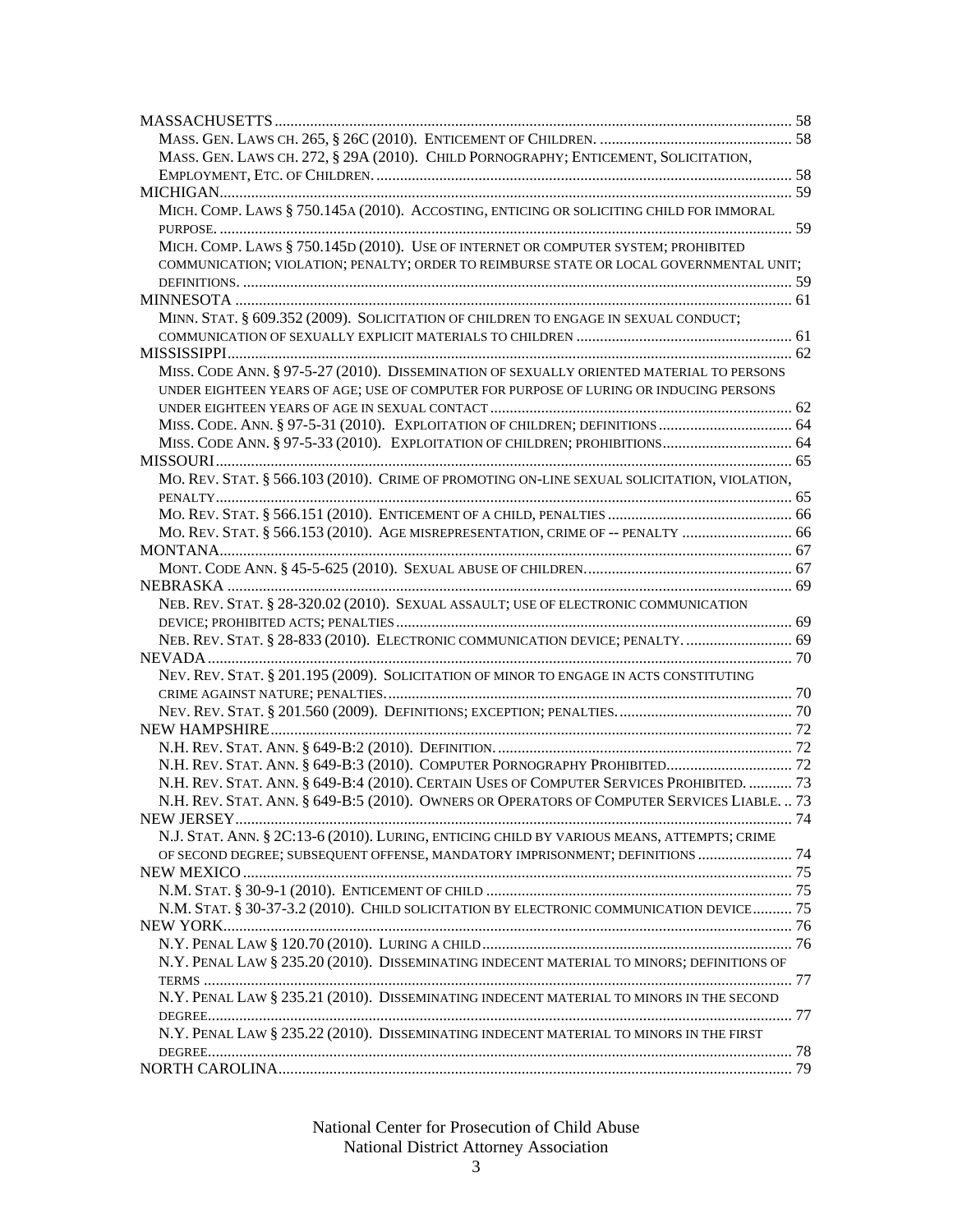| N.C. GEN. STAT. § 14-202.3 (2010). SOLICITATION OF CHILD BY COMPUTER TO COMMIT AN            |  |
|----------------------------------------------------------------------------------------------|--|
|                                                                                              |  |
| N.C. GEN. STAT. § 14-190.16 (2010). FIRST DEGREE SEXUAL EXPLOITATION OF A MINOR  79          |  |
|                                                                                              |  |
|                                                                                              |  |
| N.D. CENT. CODE § 12.1-20-05.1 (2010). LURING MINORS BY COMPUTER OR OTHER ELECTRONIC         |  |
|                                                                                              |  |
|                                                                                              |  |
|                                                                                              |  |
|                                                                                              |  |
|                                                                                              |  |
| OKLA. STAT. TIT. 21, § 1021 (2010). INDECENT EXPOSURE--INDECENT EXHIBITIONS--OBSCENE         |  |
|                                                                                              |  |
| OKLA. STAT. TIT. 21 § 1040.13A (2010). FACILITATING, ENCOURAGING, OFFERING OR SOLICITING     |  |
| SEXUAL CONDUCT OR ENGAGING IN SEXUAL COMMUNICATION WITH A MINOR OR PERSON BELIEVED TO        |  |
|                                                                                              |  |
| OKLA. STAT. TIT. 21 § 1123 (2010). LEWD OR INDECENT PROPOSALS OR ACTS AS TO CHILD UNDER 16   |  |
|                                                                                              |  |
|                                                                                              |  |
| OR. REV. STAT. § 163.432 (2010). ONLINE SEXUAL CORRUPTION OF A CHILD IN THE SECOND DEGREE 87 |  |
| OR. REV. STAT. § 163.433 (2010). ONLINE SEXUAL CORRUPTION OF A CHILD IN THE FIRST DEGREE 87  |  |
| OR. REV. STAT. § 163.434 (2010). PROVISIONS APPLICABLE TO ONLINE SEXUAL CORRUPTION OF A      |  |
|                                                                                              |  |
|                                                                                              |  |
|                                                                                              |  |
|                                                                                              |  |
|                                                                                              |  |
|                                                                                              |  |
| R.I. GEN. LAWS § 11-37-8.9 (2010). PENALTY FOR INDECENT SOLICITATION OF A CHILD  90          |  |
|                                                                                              |  |
|                                                                                              |  |
| S.C. CODE ANN. § 16-15-342 (2009). CRIMINAL SOLICITATION OF A MINOR; DEFENSES; PENALTIES 91  |  |
| S.C. CODE ANN. § 16-15-375 (2009). DEFINITIONS APPLICABLE TO §§ 16-15-385 THROUGH            |  |
| S.C. CODE ANN. § 16-15-395 (2009). FIRST DEGREE SEXUAL EXPLOITATION OF A MINOR DEFINED;      |  |
|                                                                                              |  |
|                                                                                              |  |
|                                                                                              |  |
| S.D. CODIFIED LAWS § 22-24A-4 (2009). SOLICITATION OF MINOR -- DEFINITIONS  93               |  |
| S.D. CODIFIED LAWS § 22-24A-5 (2009). SOLICITATION OF MINOR -- CONSENT OR MISTAKE NOT A      |  |
|                                                                                              |  |
|                                                                                              |  |
|                                                                                              |  |
| TENN. CODE ANN. § 39-13-529 (2010). OFFENSE OF SOLICITING SEXUAL EXPLOITATION OF A MINOR -   |  |
|                                                                                              |  |
|                                                                                              |  |
|                                                                                              |  |
|                                                                                              |  |
| UTAH CODE ANN. § 76-4-401 (2010). ENTICING A MINOR -- ELEMENTS -- PENALTIES 98               |  |
|                                                                                              |  |
|                                                                                              |  |
|                                                                                              |  |
|                                                                                              |  |
| VA. CODE ANN. § 18.2-370 (2010). TAKING INDECENT LIBERTIES WITH CHILDREN; PENALTIES  101     |  |
| VA. CODE ANN. § 18.2-374.3 (2010). USE OF COMMUNICATIONS SYSTEMS TO FACILITATE CERTAIN       |  |
|                                                                                              |  |
|                                                                                              |  |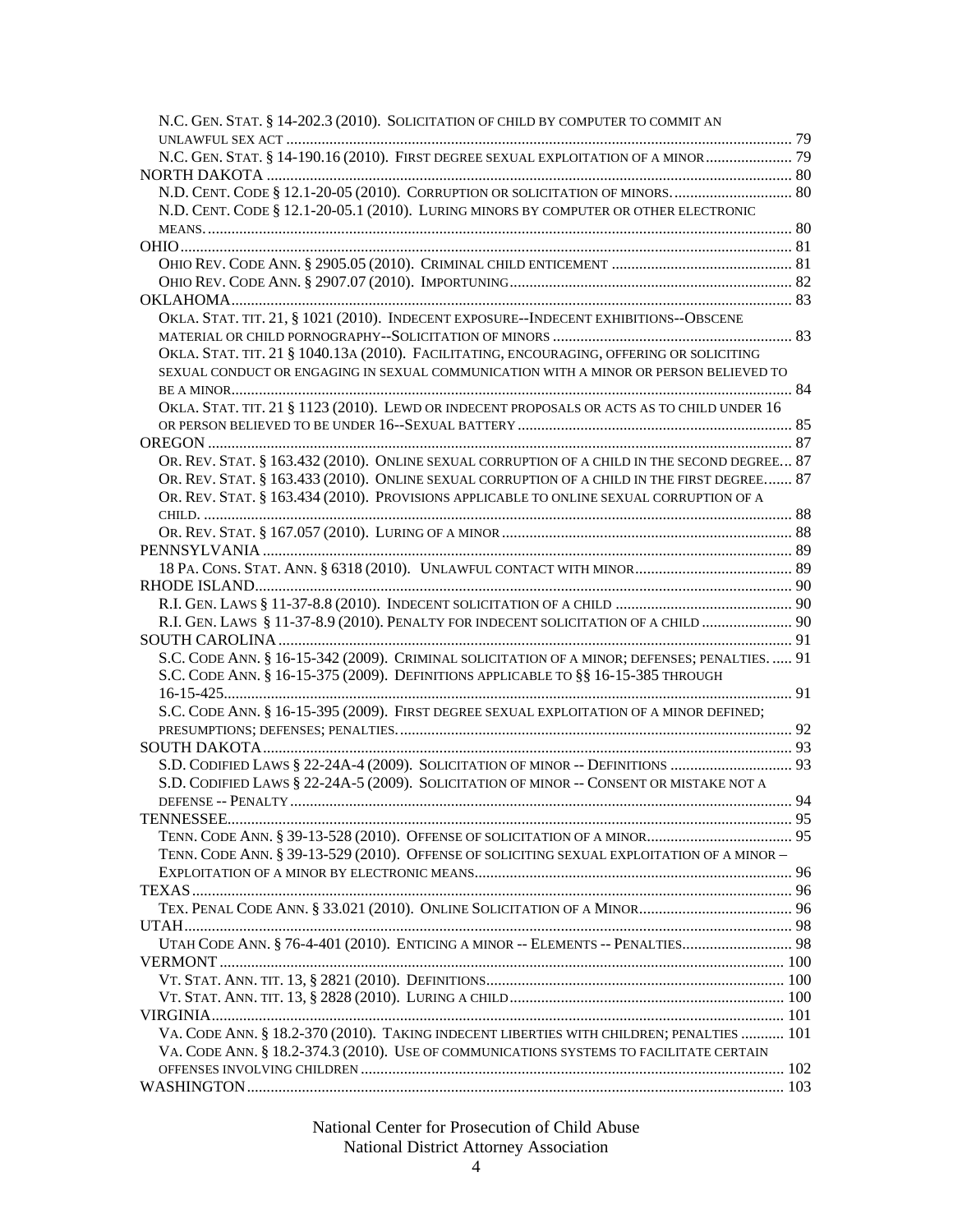| WASH. REV. CODE § 9.68A.090 (2010). COMMUNICATION WITH MINOR FOR IMMORAL PURPOSES --           |  |
|------------------------------------------------------------------------------------------------|--|
|                                                                                                |  |
|                                                                                                |  |
| W. VA. CODE § 61-3C-14B (2010). SOLICITING, ETC. A MINOR VIA COMPUTER; PENALTY.  105           |  |
|                                                                                                |  |
| W. VA. CODE § 61-8A-4 (2010). USE OF OBSCENE MATTER WITH INTENT TO SEDUCE MINOR 106            |  |
|                                                                                                |  |
|                                                                                                |  |
|                                                                                                |  |
|                                                                                                |  |
| WIS. STAT. § 948.075 (2010). USE OF A COMPUTER TO FACILITATE A CHILD SEX CRIME 109             |  |
|                                                                                                |  |
|                                                                                                |  |
| WYO. STAT. ANN. § 6-2-318 (2010). SOLICITING TO ENGAGE IN ILLICIT SEXUAL RELATIONS;            |  |
|                                                                                                |  |
| WYO. STAT. ANN. § 6-4-303 (2010). SEXUAL EXPLOITATION OF CHILDREN; PENALTIES; DEFINITIONS. 111 |  |
|                                                                                                |  |
|                                                                                                |  |
|                                                                                                |  |
|                                                                                                |  |
| 18 U.S.C.S. 2252B (2010). MISLEADING WORDS OR DIGITAL IMAGES ON THE INTERNET  115              |  |
|                                                                                                |  |
| AM. SAMOA CODE ANN. §46.4404 (2007). FURNISHING PORNOGRAPHIC MATERIALS TO MINORS 116           |  |
|                                                                                                |  |
| GUAM CODE ANN. TIT. 9, § 28.65 (2009). INDECENT EXPOSURE; DEFINED & PUNISHED 116               |  |
|                                                                                                |  |
| P.R. LAWS ANN. TIT. 33, § 2166 (2009). COMMUNICATIONS OF AN OBSCENE NATURE WITH THE            |  |
|                                                                                                |  |
| P.R. LAWS ANN. TIT. 33, § 4079A (2009). TRANSMISSION OR RETRANSMISSION OF OBSCENE              |  |
|                                                                                                |  |
|                                                                                                |  |
| V.I. CODE ANN. TIT. 14, § 1025 (2010). DISTRIBUTION OR EXHIBITION TO MINOR UNDER 18 117        |  |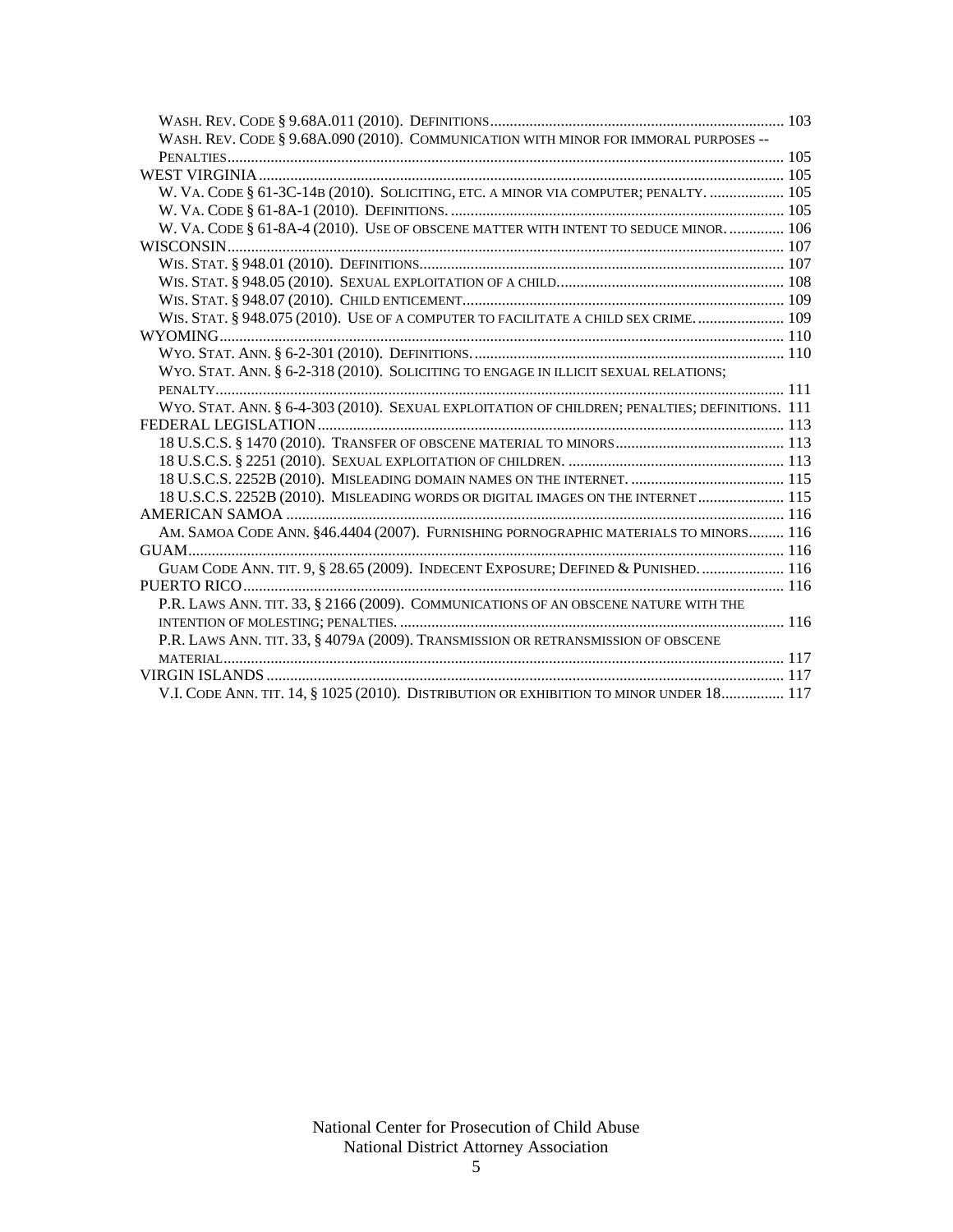# **ALABAMA**

### **ALA. CODE § 13A-6-111 (2010). Child; transmission of obscene material.**

 (a) A person is guilty of transmitting obscene material to a child if the person transmits, by means of any computer communication system allowing the input, output, examination, or transfer of computer programs from one computer to another, material which, in whole or in part, depicts actual or simulated nudity, sexual conduct, or sadomasochistic abuse, for the purpose of initiating or engaging in sexual acts with the child.

(b) For purposes of determining jurisdiction, the offense is committed in this state if the transmission that constitutes the offense either originates in the state or is received in the state.

(c) A person charged under this section shall be tried as an adult and the record of the proceeding shall not be sealed nor subject to expungement.

(d) Transmitting obscene material of engaging in sexual intercourse, sodomy, or to engage in a sexual performance, obscene sexual performance, or sexual conduct for his or her benefit to a child is a Class B felony.

### **ALA. CODE § 13A-6-121 (2010). Facilitating solicitation of unlawful sexual conduct with a child.**

A person who knowingly compiles, enters into, or transmits by use of computer or otherwise; makes, prints, publishes, or reproduces by computerized or other means; knowingly causes or allows to be entered into or transmitted by use of computer or otherwise; or buys, sells, receives, exchanges, or disseminates any notice, statement, or advertisement of any child's name, telephone number, place of residence, other geographical location, physical characteristics, or other descriptive or identifying information for the purpose of facilitating, encouraging, offering, or soliciting unlawful sexual conduct of or with any child, or the visual depiction of such conduct, is guilty of facilitating solicitation of unlawful sexual conduct with a child**.** Any person who violates this section commits a Class C felony.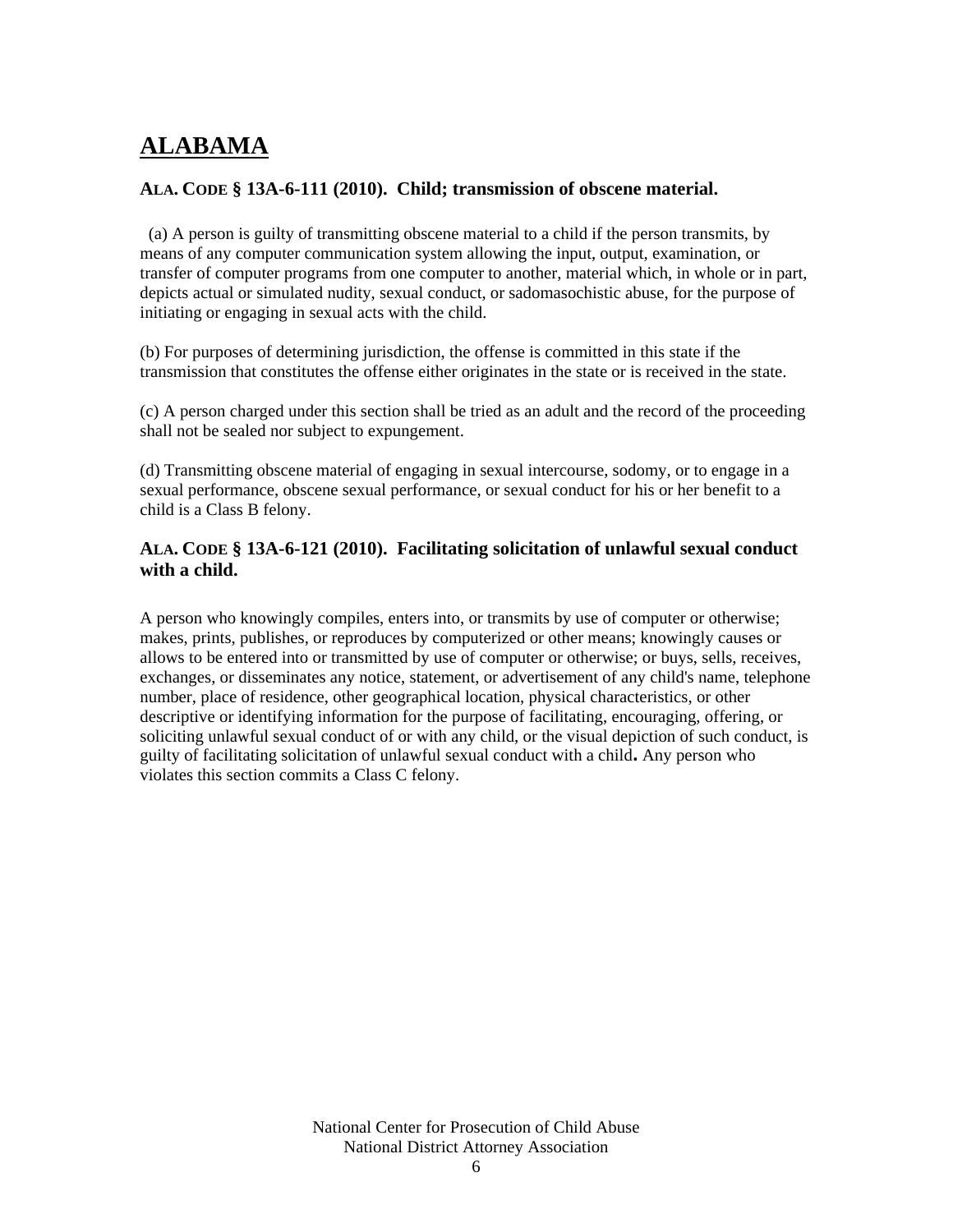## **ALA. CODE § 13A-6-122 (2010). Electronic solicitation of a child.**

In addition to the provisions of Section 13A-6-69, Code of Alabama 1975, a person who, knowingly, with the intent to commit an unlawful sex act, entices, induces, persuades, seduces, prevails, advises, coerces, lures, or orders, or attempts to entice, induce, persuade, seduce, prevail, advise, coerce, lure, or order, by means of a computer, on-line service, Internet service, Internet bulletin board service, weblog, cellular phone, video game system, personal data assistant, telephone, facsimile machine, camera, universal serial bus drive, writable compact disc, magnetic storage device, floppy disk, or any other electronic communication or storage device, a child who is at least three years younger than the defendant, or another person believed by the defendant to be a child at least three years younger than the defendant to meet with the defendant or any other person for the purpose of engaging in sexual intercourse, sodomy, or to engage in a sexual performance, obscene sexual performance, or sexual conduct for his or her benefit or for the benefit of another, is guilty of electronic solicitation of a child. Any person who violates this section commits a Class B felony.

## **ALA. CODE § 13A-6-123 (2010). Facilitating the on-line solicitation of a child.**

Any owner or operator of a computer on-line service, weblog, Internet service, or Internet bulletin board service, who knowingly aids and abets another person or who, with the purpose of facilitating or encouraging the on-line solicitation of the child, permits any person to use the service to commit a violation of this article is guilty of facilitating the on-line solicitation of a child. Any person who violates this section commits a Class B felony.

# **ALASKA**

### **ALASKA STAT. § 11.41.452 (2010). Online enticement of a minor.**

(a) A person commits the crime of online enticement of a minor if the person, being 18 years of age or older, knowingly uses a computer to communicate with another person to entice, solicit, or encourage the person to engage in an act described in AS  $11.41.455(a)(1) - (7)$  and

(1) the other person is a child under 16 years of age; or

(2) the person believes that the other person is a child under 16 years of age.

(b) In a prosecution under  $(a)(2)$  of this section, it is not a defense that the person enticed, solicited, or encouraged was not actually a child under 16 years of age.

(c) In a prosecution under this section, it is not necessary for the prosecution to show that the act described in AS  $11.41.455(a)(1) - (7)$  was actually committed.

(d) Except as provided in (e) of this section, online enticement is a class C felony.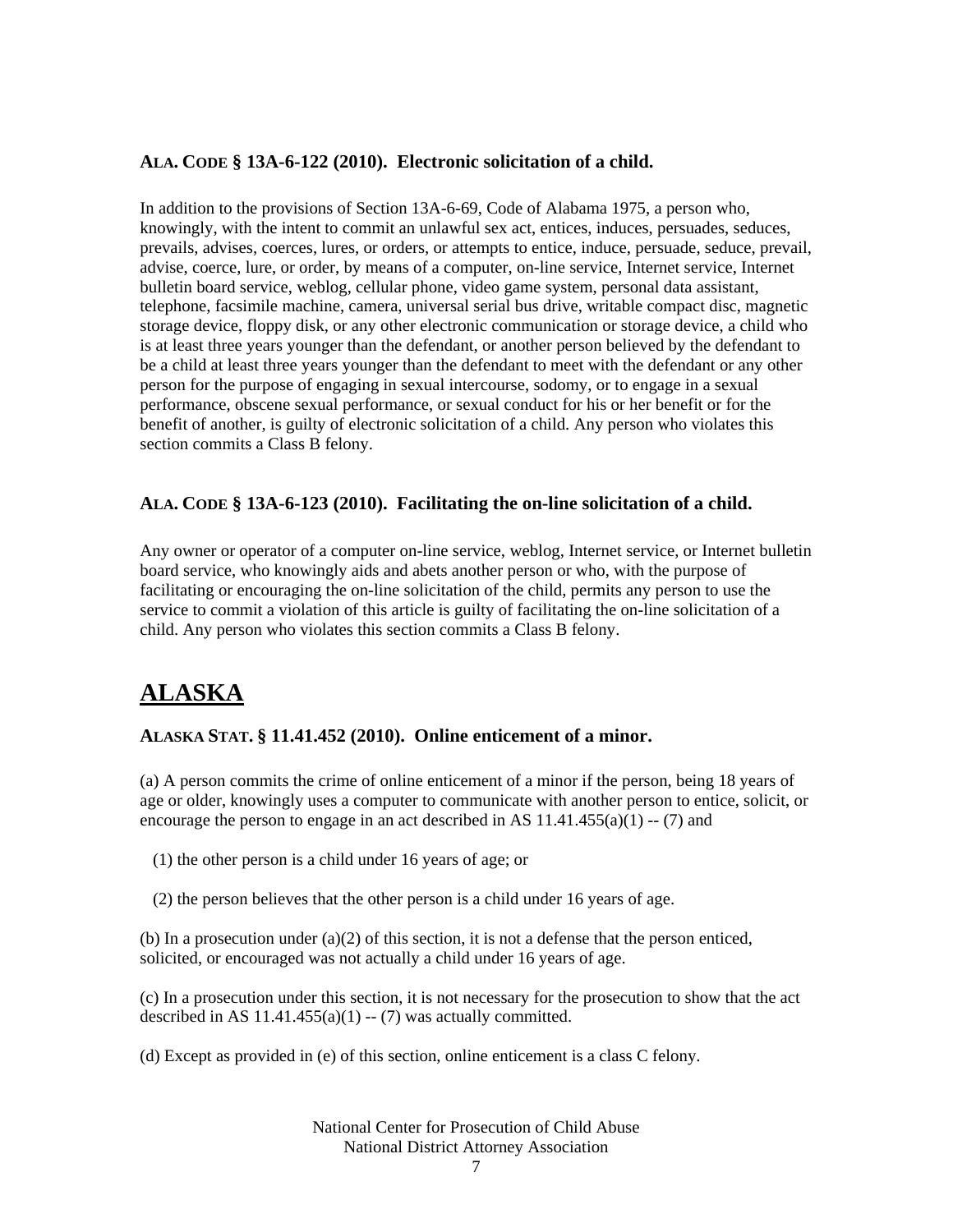(e) Online enticement is a class B felony if the defendant was, at the time of the offense, required to register as a sex offender or child kidnapper under AS 12.63 or a similar law of another jurisdiction.

#### **ALASKA STAT. § 11.41.455 (2010). Unlawful exploitation of a minor**

 (a) A person commits the crime of unlawful exploitation of a minor if, in the state and with the intent of producing a live performance, film, audio, video, electronic, or electromagnetic recording, photograph, negative, slide, book, newspaper, magazine, or other material that visually or aurally depicts the conduct listed in  $(1)$  --  $(7)$  of this subsection, the person knowingly induces or employs a child under 18 years of age to engage in, or photographs, films, records, or televises a child under 18 years of age engaged in, the following actual or simulated conduct:

(1) sexual penetration;

- (2) the lewd touching of another person's genitals, anus, or breast;
- (3) the lewd touching by another person of the child's genitals, anus, or breast;
- (4) masturbation;
- (5) bestiality;
- (6) the lewd exhibition of the child's genitals; or
- (7) sexual masochism or sadism.

(b) A parent, legal guardian, or person having custody or control of a child under 18 years of age commits the crime of unlawful exploitation of a minor if, in the state, the person permits the child to engage in conduct described in (a) of this section knowing that the conduct is intended to be used in producing a live performance, film, audio, video, electronic, or electromagnetic recording, photograph, negative, slide, book, newspaper, magazine, or other material that visually or aurally depicts the conduct.

(c) Unlawful exploitation of a minor is a

(1) class B felony; or

 (2) class A felony if the person has been previously convicted of unlawful exploitation of a minor in this jurisdiction or a similar crime in this or another jurisdiction.

(d) In this section, "audio recording" means a non-book prerecorded item without a visual component, and includes a record, tape, cassette, and compact disc.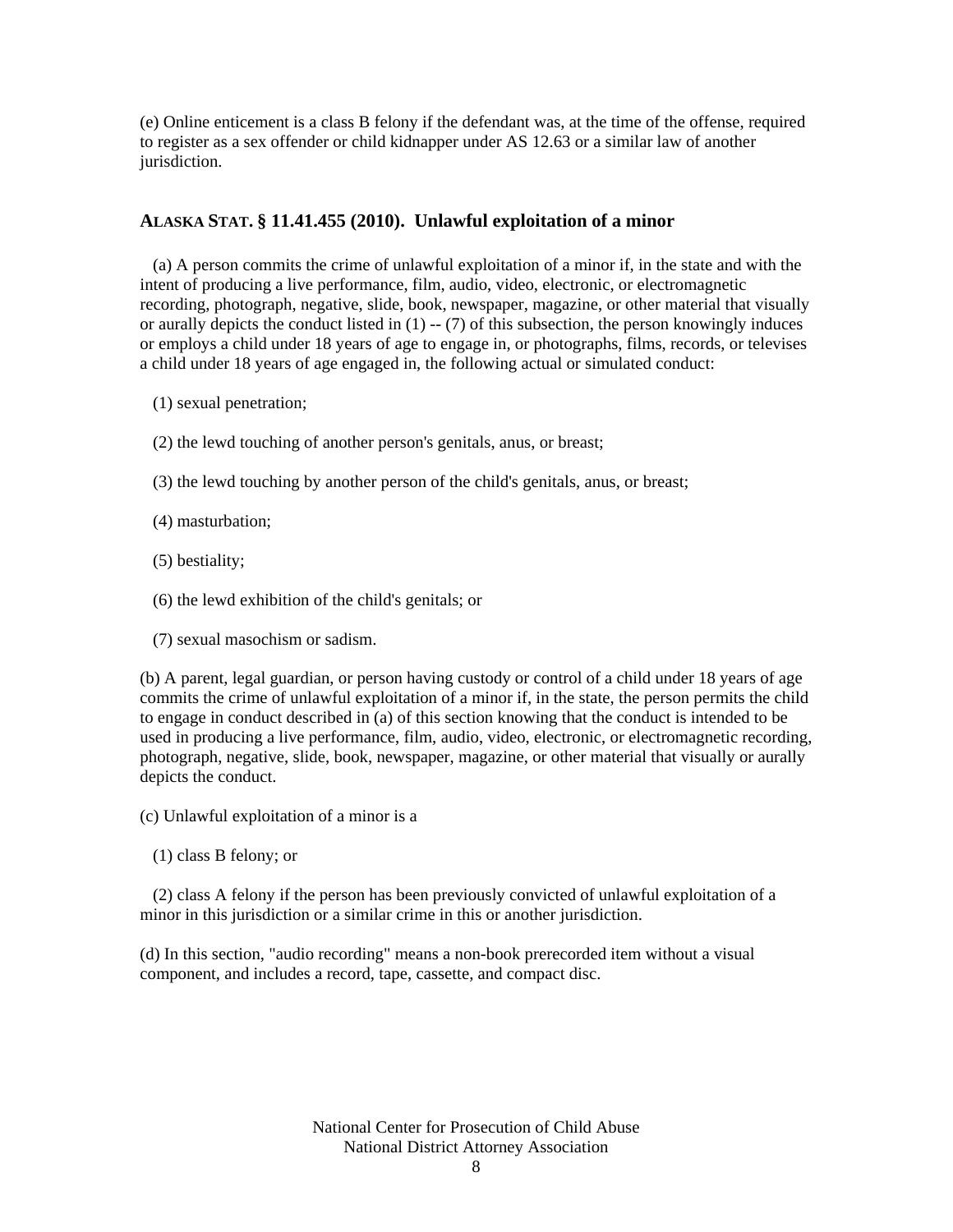# **ARIZONA**

### **ARIZ. REV. STAT. ANN. § 13-3551 (2010). Definitions**

In this chapter, unless the context otherwise requires:

 1. "Communication service provider" has the same meaning prescribed in section 13-3001.

2. "Computer" has the same meaning prescribed in section 13-2301, Subsection E.

3. "Computer system" has the same meaning prescribed in section 13-2301, Subsection E.

 4. "Exploitive exhibition" means the actual or simulated exhibition of the genitals or pubic or rectal areas of any person for the purpose of sexual stimulation of the viewer.

 5. "Minor" means a person or persons who were under eighteen years of age at the time a visual depiction was created, adapted or modified.

- 6. "Network" has the same meaning prescribed in section 13-2301, Subsection E.
- 7. "Producing" means financing, directing, manufacturing, issuing, publishing or advertising for pecuniary gain.
- 8. "Remote computing service" has the same meaning prescribed in section 13-3001.
- 9. "Sexual conduct" means actual or simulated:

 (a) Sexual intercourse, including genital-genital, oral-genital, anal-genital or oral-anal, whether between persons of the same or opposite sex.

 (b) Penetration of the vagina or rectum by any object except when done as part of a recognized medical procedure.

(c) Sexual bestiality.

(d) Masturbation, for the purpose of sexual stimulation of the viewer.

(e) Sadomasochistic abuse for the purpose of sexual stimulation of the viewer.

(f) Defecation or urination for the purpose of sexual stimulation of the viewer.

 10. "Simulated" means any depicting of the genitals or rectal areas that gives the appearance of sexual conduct or incipient sexual conduct.

 11. "Visual depiction" includes each visual image that is contained in an undeveloped film, videotape or photograph or data stored in any form and that is capable of conversion into a visual image.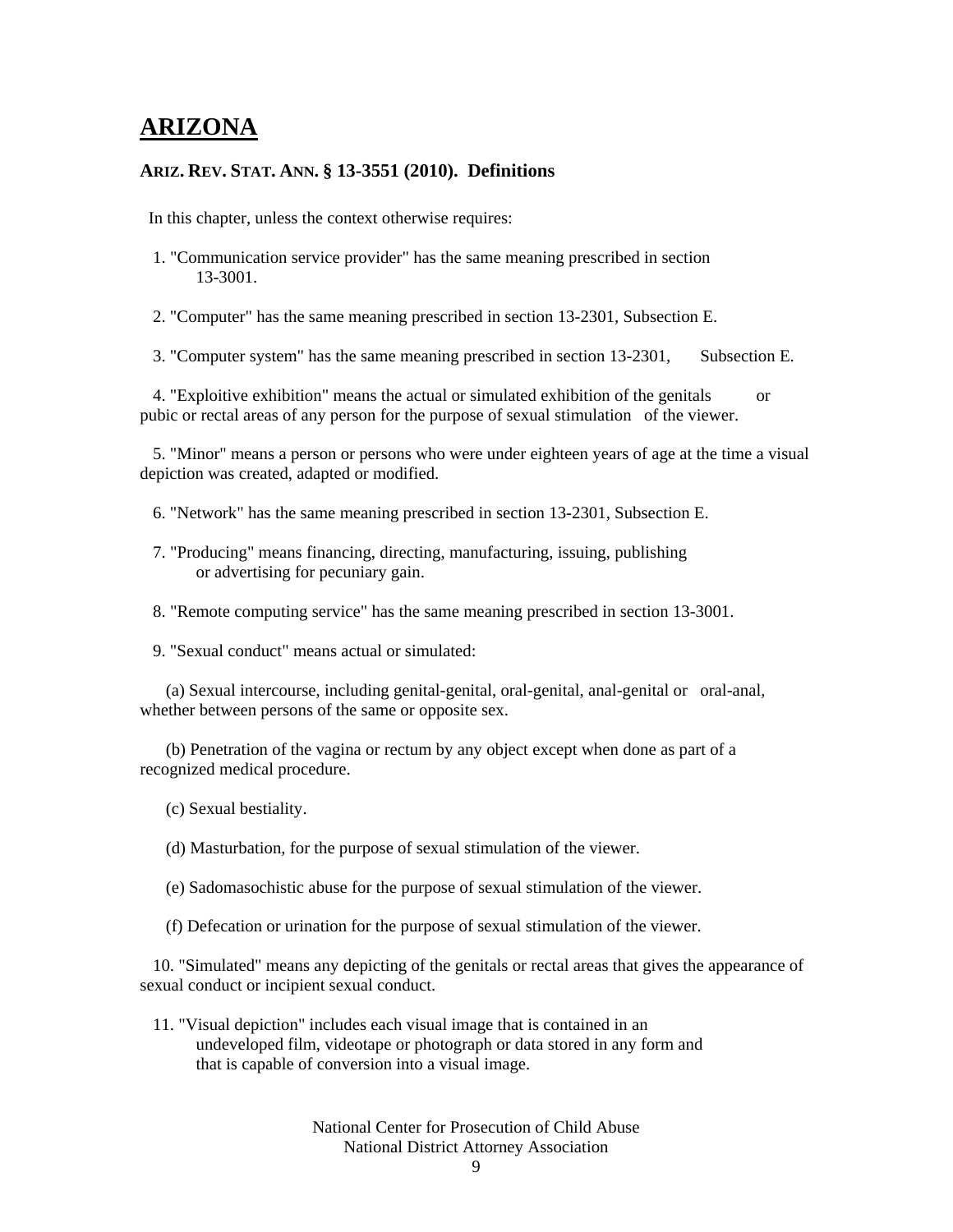### **ARIZ. REV. STAT. ANN. § 13-3554 (2010). Luring a minor for sexual exploitation; classification.**

A. A person commits luring a minor for sexual exploitation by offering or soliciting sexual conduct with another person knowing or having reason to know that the other person is a minor.

B. It is not a defense to a prosecution for a violation of this section that the other person is not a minor.

C. Luring a minor for sexual exploitation is a class 3 felony, and if the minor is under fifteen years of age it is punishable pursuant to section 13-705.

### **ARIZ. REV. STAT. ANN. § 13-3560 (2010). Aggravated luring a minor for sexual exploitation; classification; definitions.**

A. A person commits aggravated luring a minor for sexual exploitation if the person does both of the following:

 1. Knowing the character and content of the depiction, uses an electronic communication device to transmit at least one visual depiction of material that is harmful to minors for the purpose of initiating or engaging in communication with a recipient who the person knows or has reason to know is a minor.

 2. By means of the communication, offers or solicits sexual conduct with the minor. The offer or solicitation may occur before, contemporaneously with, after or as an integrated part of the transmission of the visual depiction.

B. It is not a defense to a prosecution for a violation of this section that the other person is not a minor or that the other person is a peace officer posing as a minor.

C. Aggravated luring a minor for sexual exploitation is a class 2 felony, and if the minor is under fifteen years of age it is punishable pursuant to section 13-705, subsection D.

D. The defense prescribed in section 13-1407, subsection F applies to a prosecution pursuant to this section.

E. For the purposes of this section:

 1. "Electronic communication device" means any electronic device that is capable of transmitting visual depictions and includes any of the following:

(a) A computer, computer system or network as defined in section 13-2301.

(b) A cellular or wireless telephone as defined in section 13-4801.

2. "Harmful to minors" has the same meaning prescribed in section 13-3501.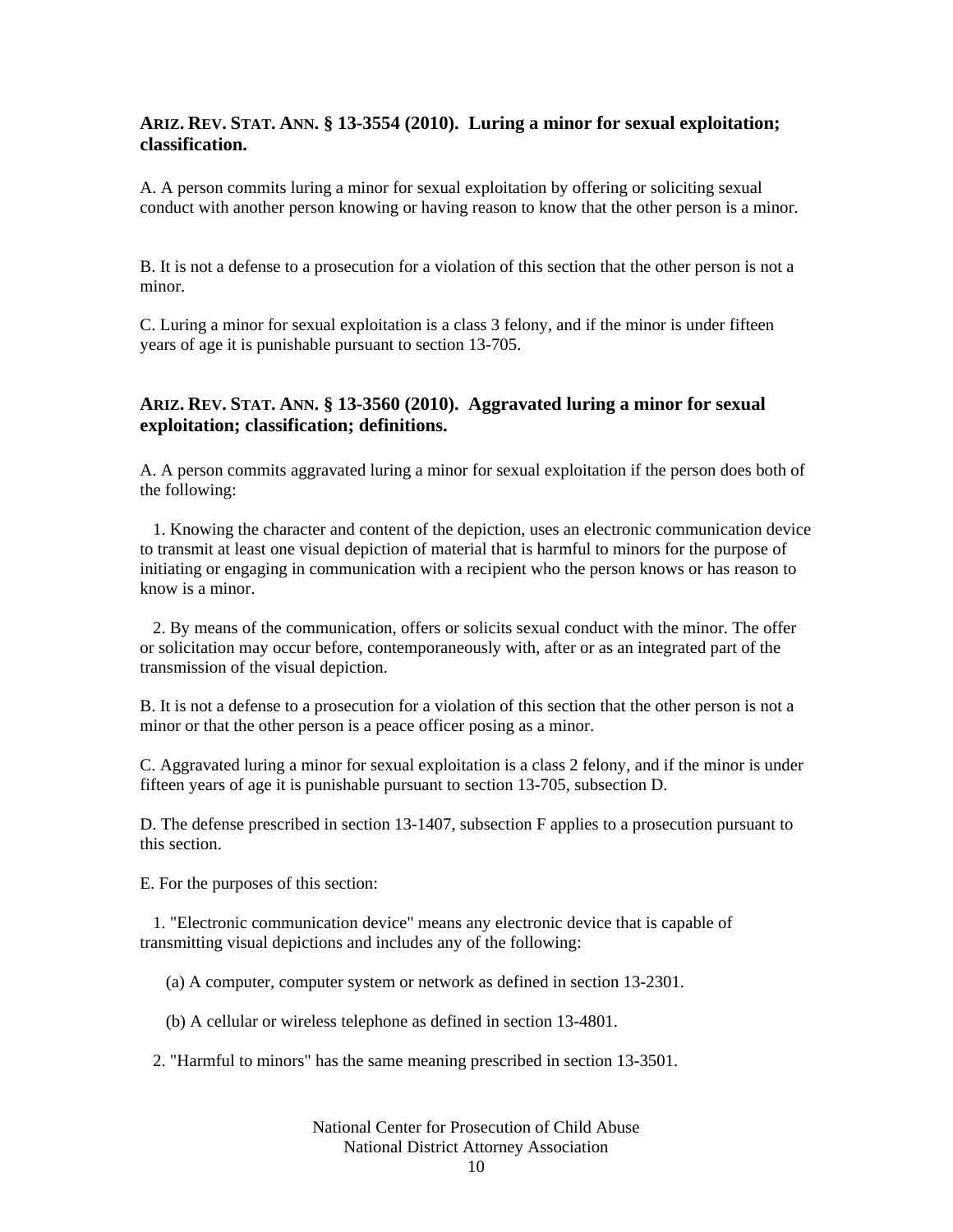### **ARIZ. REV. STAT. ANN. § 13-3506.01 (2010). Furnishing harmful items to minors; internet activity; classification; definitions**

*Construed Unconstitutional in whole or part by ACLU v. Napolitano, 2002 U.S. Dist. LEXIS 28303 (D. Ariz. June 14, 2002)* 

A. It is unlawful for any person, with knowledge of the character of the item involved, to intentionally or knowingly transmit or send to a minor by means of electronic mail, personal messaging or any other direct internet communication an item that is harmful to minors when the person knows or believes at the time of the transmission that a minor in this state will receive the item.

B. This section does not apply to:

1. Posting material on an internet web site, bulletin board or newsgroup.

 2. Sending material via a mailing list or listserv that is not administered by the sender. For the purposes of this paragraph, "mailing list" or "listserv" means a method of internet communication where a message is sent to an internet address and then is retransmitted to one or more subscribers to the mailing list or listserv.

C. It is not a defense to a prosecution for a violation of this section that the recipient of the transmission was a peace officer posing as a minor.

D. A violation of this section is a Class 4 felony.

E. The failure to report a violation of this section is a Class 6 felony as prescribed by section 13- 3620.

F. For the purposes of this section:

 1. "Internet" means the combination of computer facilities and electromagnetic transmission media, and related equipment and software, comprising the interconnected worldwide network of computer networks that employ the transmission control protocol or internet protocol or any successor protocol to transmit information.

 2. "Internet web site" means a location where material placed in a computer server-based file archive is publicly accessible, over the internet, using hypertext transfer protocol or any successor protocol.

# **ARKANSAS**

#### **ARK. CODE ANN. § 5-27-302 (2010). Definitions.**

As used in this subchapter:

(1) "Child" means any person under seventeen (17) years of age;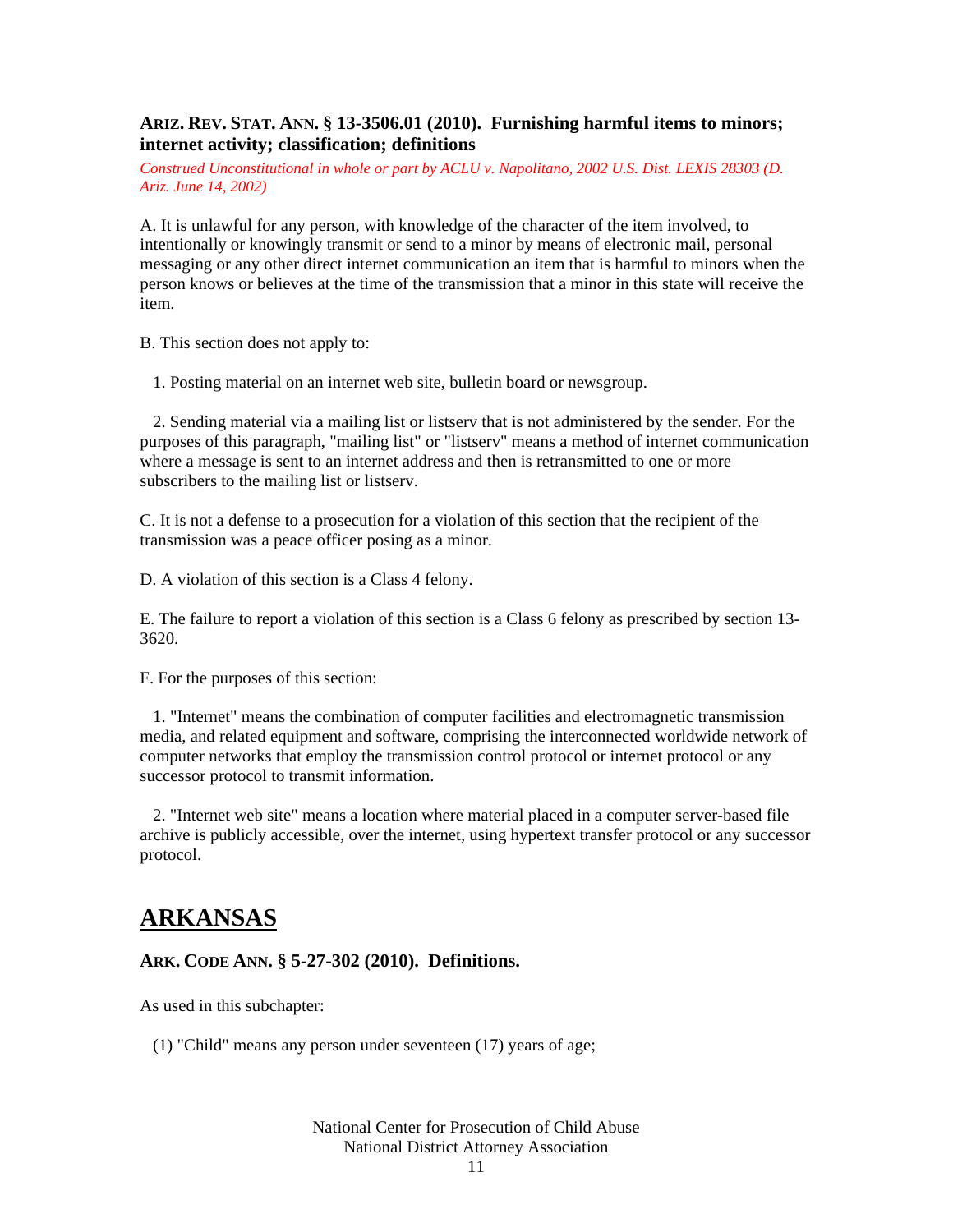(2) "Commercial exploitation" means having monetary or other material gain as a direct or indirect goal;

(3) "Producing" means producing, directing, manufacturing, issuing, publishing, or advertising;

(4) "Sexually explicit conduct" means actual or simulated:

 (A) Sexual intercourse, including genital-genital, oral-genital, anal-genital, or oral-anal, whether between persons of the same or opposite sex;

(B) Bestiality;

- (C) Masturbation;
- (D) Sadomasochistic abuse for the purpose of sexual stimulation; or
- (E) Lewd exhibition of:
	- (i) The genitals or pubic area of any person; or
	- (ii) The breast of a female; and

 (5) "Visual or print medium" means any film, photograph, negative, slide, book, magazine, or other visual or print medium other than material specifically used by a licensed medical professional or mental health professional, or both, for the purpose of assessment, evaluation, and treatment of a sex offender.

### **ARK. CODE ANN. § 5-27-303 (2010). Engaging children in sexually explicit conduct for use in visual or print medium.**

(a) Any person who employs, uses, persuades, induces, entices, or coerces any child to engage in or who has a child assist any other person to engage in any sexually explicit conduct for the purpose of producing any visual or print medium depicting the sexually explicit conduct is guilty of a:

- (1) Class B felony for the first offense; and
- (2) Class A felony for a subsequent offense.

(b) Any parent, legal guardian, or person having custody or control of a child who knowingly permits the child to engage in or to assist any other person to engage in sexually explicit conduct for the purpose of producing any visual or print medium depicting the sexually explicit conduct is guilty of a:

- (1) Class B felony for the first offense; and
- (2) Class A felony for a subsequent offense.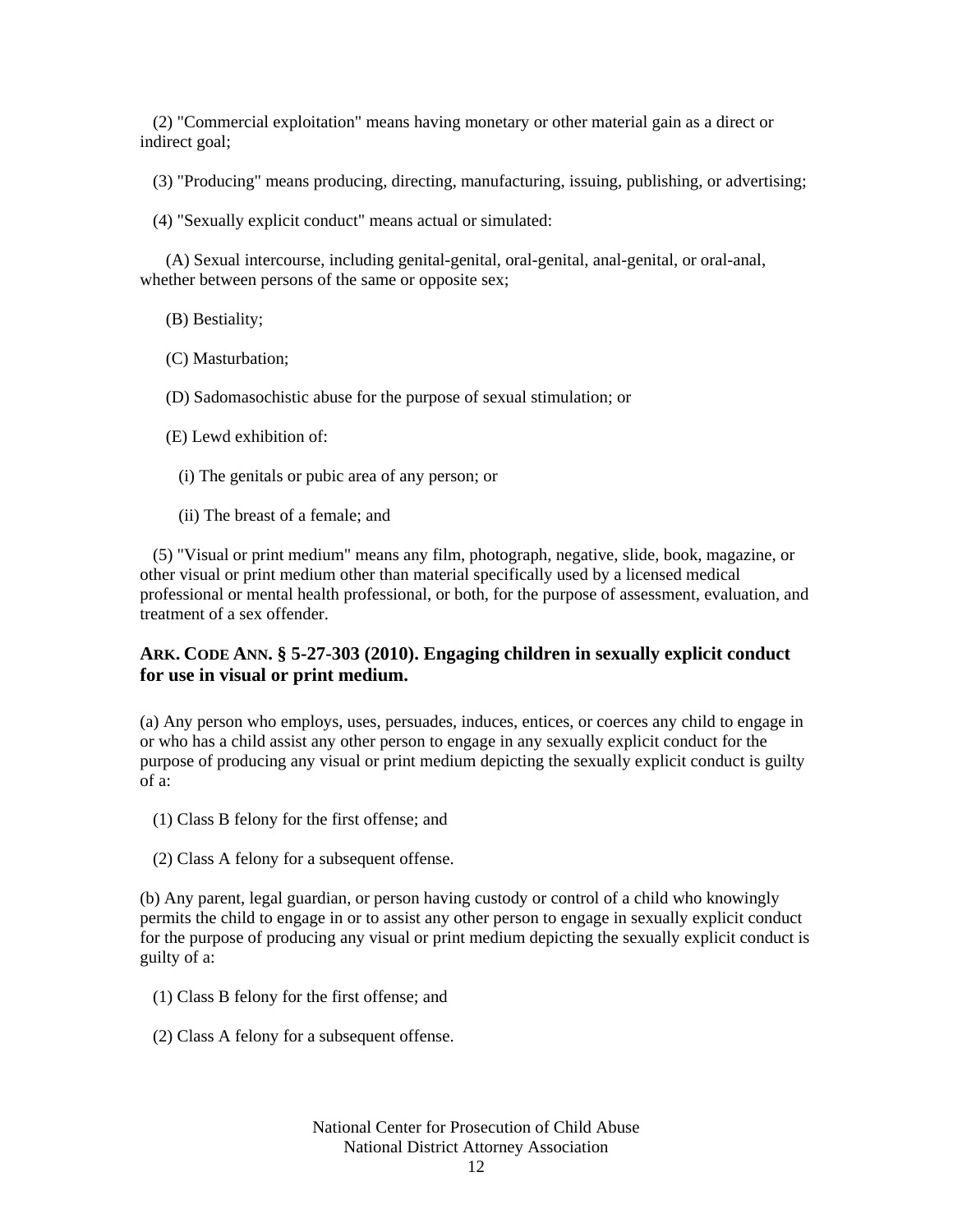### **ARK. CODE ANN. § 5-27-306 (2010). Internet stalking of a child.**

(a) A person commits the offense of internet stalking of a child if the person being twenty-one (21) years of age or older knowingly uses a computer online service, internet service, or local internet bulletin board service to:

 (1) Seduce, solicit, lure, or entice a child fifteen (15) years of age or younger in an effort to arrange a meeting with the child for the purpose of engaging in:

(A) Sexual intercourse;

(B) Sexually explicit conduct; or

(C) Deviate sexual activity;

 (2) Seduce, solicit, lure, or entice an individual that the person believes to be fifteen (15) years of age or younger in an effort to arrange a meeting with the individual for the purpose of engaging in:

(A) Sexual intercourse;

(B) Sexually explicit conduct; or

(C) Deviate sexual activity;

 (3) Compile, transmit, publish, reproduce, buy, sell, receive, exchange, or disseminate the name, telephone number, electronic mail address, residence address, picture, physical description, characteristics, or any other identifying information on a child fifteen (15) years of age or younger in furtherance of an effort to arrange a meeting with the child for the purpose of engaging in:

(A) Sexual intercourse;

(B) Sexually explicit conduct; or

(C) Deviate sexual activity;

 (4) Compile, transmit, publish, reproduce, buy, sell, receive, exchange, or disseminate the name, telephone number, electronic mail address, residence address, picture, physical description, characteristics, or any other identifying information on an individual that the person believes to be fifteen (15) years of age or younger in furtherance of an effort to arrange a meeting with the individual for the purpose of engaging in:

(A) Sexual intercourse;

- (B) Sexually explicit conduct; or
- (C) Deviate sexual activity.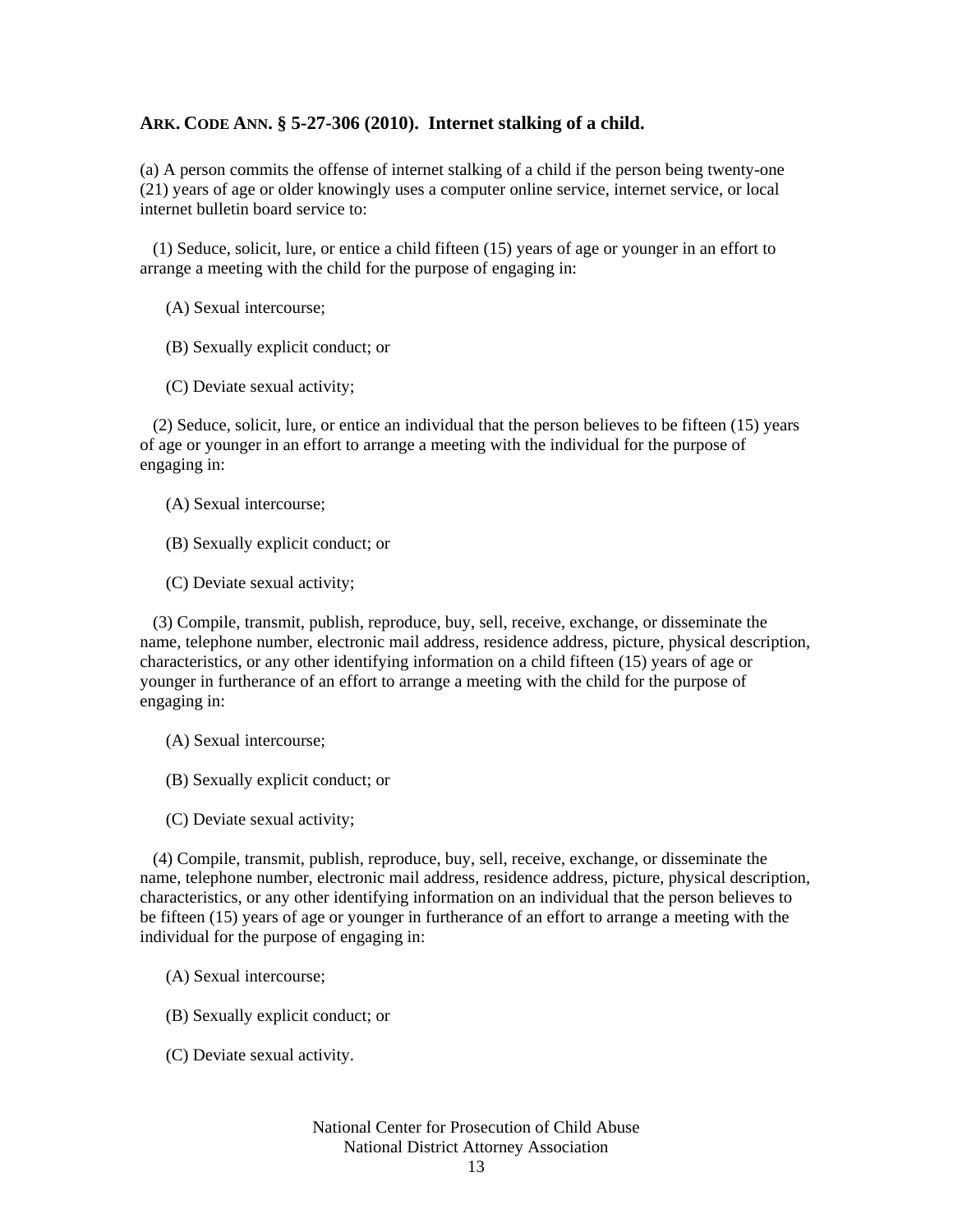(b) Internet stalking of a child is a:

 (1) Class B felony if the person attempts to arrange a meeting with a child fifteen (15) years of age or younger, even if a meeting with the child never takes place;

 (2) Class B felony if the person attempts to arrange a meeting with an individual that the person believes to be fifteen (15) years of age or younger, even if a meeting with the individual never takes place; or

 (3) Class A felony if the person arranges a meeting with a child fifteen (15) years of age or younger and an actual meeting with the child takes place, even if the person fails to engage the child in:

(A) Sexual intercourse;

(B) Sexually explicit conduct; or

(C) Deviate sexual activity.

(c) This section does not apply to a person or entity providing an electronic communications service to the public that is used by another person to violate this section, unless the person or entity providing an electronic communications service to the public:

(1) Conspires with another person to violate this section; or

(2) Knowingly aids and abets a violation of this section.

### **ARK. CODE ANN. § 5-27-603 (2010). Computer child pornography.**

(a) A person commits computer child pornography if the person knowingly:

 (1) Compiles, enters into, or transmits by means of computer, makes, prints, publishes, or reproduces by other computerized means, knowingly causes or allows to be entered into or transmitted by means of computer or buys, sells, receives, exchanges, or disseminates any notice, statement, or advertisement or any child's name, telephone number, place of residence, physical characteristics, or other descriptive or identifying information for purposes of facilitating, encouraging, offering, or soliciting sexually explicit conduct of or with any child or another individual believed by the person to be a child, or the visual depiction of the conduct; or

 (2) Utilizes a computer online service, internet service, or local bulletin board service to seduce, solicit, lure, or entice or attempt to seduce, solicit, lure, or entice a child or another individual believed by the person to be a child, to engage in sexually explicit conduct.

(b) Computer child pornography is a Class B felony.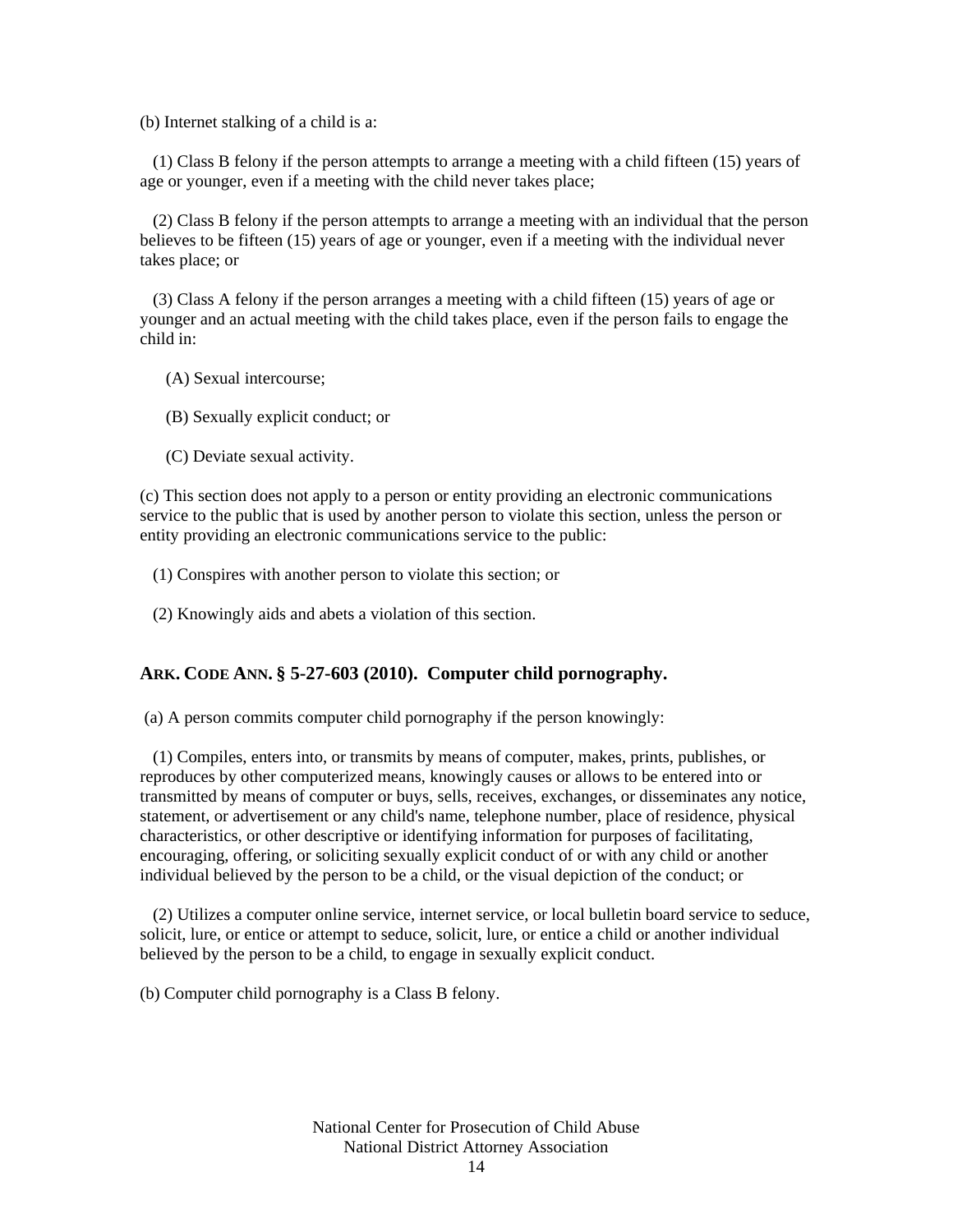# **CALIFORNIA**

# **CAL. PENAL CODE § 272 (2009). Contributing to delinquency of minor; Luring minor under 14 away from home**

(a)

 (1) Every person who commits any act or omits the performance of any duty, which act or omission causes or tends to cause or encourage any person under the age of 18 years to come within the provisions of Section 300, 601, or 602 of the Welfare and Institutions Code or which act or omission contributes thereto, or any person who, by any act or omission, or by threats, commands, or persuasion, induces or endeavors to induce any person under the age of 18 years or any ward or dependent child of the juvenile court to fail or refuse to conform to a lawful order of the juvenile court, or to do or to perform any act or to follow any course of conduct or to so live as would cause or manifestly tend to cause that person to become or to remain a person within the provisions of Section 300, 601, or 602 of the Welfare and Institutions Code, is guilty of a misdemeanor and upon conviction thereof shall be punished by a fine not exceeding two thousand five hundred dollars (\$2,500), or by imprisonment in the county jail for not more than one year, or by both fine and imprisonment in a county jail, or may be released on probation for a period not exceeding five years.

 (2) For purposes of this subdivision, a parent or legal guardian to any person under the age of 18 years shall have the duty to exercise reasonable care, supervision, protection, and control over their minor child.

### (b)

 (1) An adult stranger who is 21 years of age or older, who knowingly contacts or communicates with a minor who is under 14 years of age, who knew or reasonably should have known that the minor is under 14 years of age, for the purpose of persuading and luring, or transporting, or attempting to persuade and lure, or transport, that minor away from the minor's home or from any location known by the minor's parent, legal guardian, or custodian, to be a place where the minor is located, for any purpose, without the express consent of the minor's parent or legal guardian, and with the intent to avoid the consent of the minor's parent or legal guardian, is guilty of an infraction or a misdemeanor, subject to subdivision (d) of Section 17.

(2) This subdivision shall not apply in an emergency situation.

(3) As used in this subdivision, the following terms are defined to mean:

 (A) "Emergency situation" means a situation where the minor is threatened with imminent bodily harm, emotional harm, or psychological harm.

 (B) "Contact" or "communication" includes, but is not limited to, the use of a telephone or the Internet, as defined in Section 17538 of the Business and Professions Code.

 (C) "Stranger" means a person of casual acquaintance with whom no substantial relationship exists, or an individual with whom a relationship has been established or promoted for the primary purpose of victimization, as defined in subdivision (e) of Section 6600 of the Welfare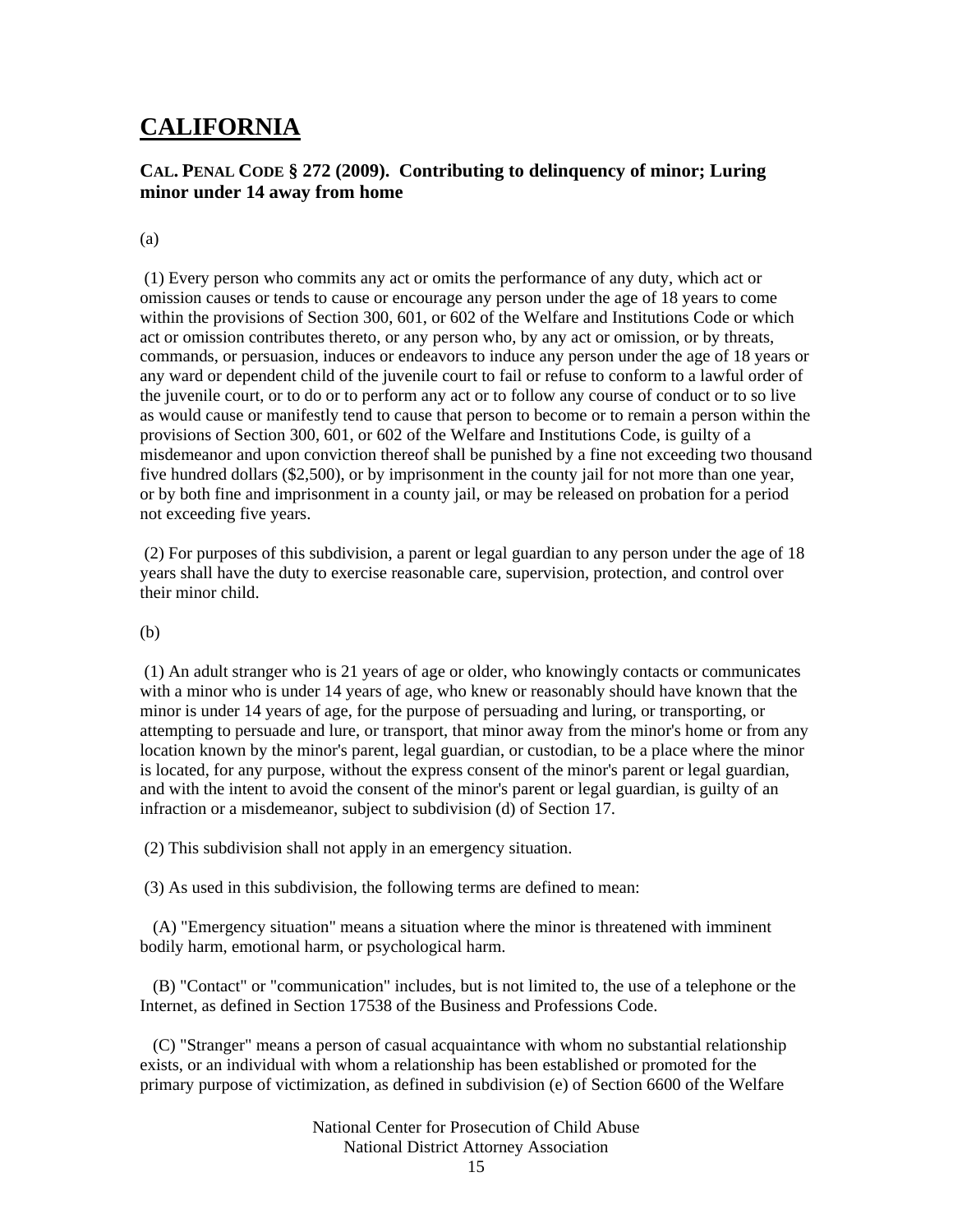and Institutions Code.

 (D) "Express consent" means oral or written permission that is positive, direct, and unequivocal, requiring no inference or implication to supply its meaning.

 (4) This section shall not be interpreted to criminalize acts of persons contacting minors within the scope and course of their employment, or status as a volunteer of a recognized civic or charitable organization.

 (5) This section is intended to protect minors and to help parents and legal guardians exercise reasonable care, supervision, protection, and control over minor children.

## **CAL. PENAL CODE § 288.2 (2010). Sending harmful matter to minor by telephone messages, electronic mail, Internet, or commercial online service; Defenses; Exemption of carrier, broadcaster, or transmitter**

(a) Every person who, with knowledge that a person is a minor, or who fails to exercise reasonable care in ascertaining the true age of a minor, knowingly distributes, sends, causes to be sent, exhibits, or offers to distribute or exhibit by any means, including, but not limited to, live or recorded telephone messages, any harmful matter, as defined in Section 313, to a minor with the intent of arousing, appealing to, or gratifying the lust or passions or sexual desires of that person or of a minor, and with the intent or for the purpose of seducing a minor, is guilty of a public offense and shall be punished by imprisonment in the state prison or in a county jail.

A person convicted of a second and any subsequent conviction for a violation of this section is guilty of a felony.

(b) Every person who, with knowledge that a person is a minor, knowingly distributes, sends, causes to be sent, exhibits, or offers to distribute or exhibit by electronic mail, the Internet, as defined in Section 17538 of the Business and Professions Code, or a commercial online service, any harmful matter, as defined in Section 313, to a minor with the intent of arousing, appealing to, or gratifying the lust or passions or sexual desires of that person or of a minor, and with the intent, or for the purpose of seducing a minor, is guilty of a public offense and shall be punished by imprisonment in the state prison or in a county jail.

A person convicted of a second and any subsequent conviction for a violation of this section is guilty of a felony.

(c) It shall be a defense to any prosecution under this section that a parent or guardian committed the act charged in aid of legitimate sex education.

(d) It shall be a defense in any prosecution under this section that the act charged was committed in aid of legitimate scientific or educational purposes.

(e) It does not constitute a violation of this section for a telephone corporation, as defined in Section 234 of the Public Utilities Code, a cable television company franchised pursuant to Section 53066 of the Government Code, or any of its affiliates, an Internet service provider, or commercial online service provider, to carry, broadcast, or transmit messages described in this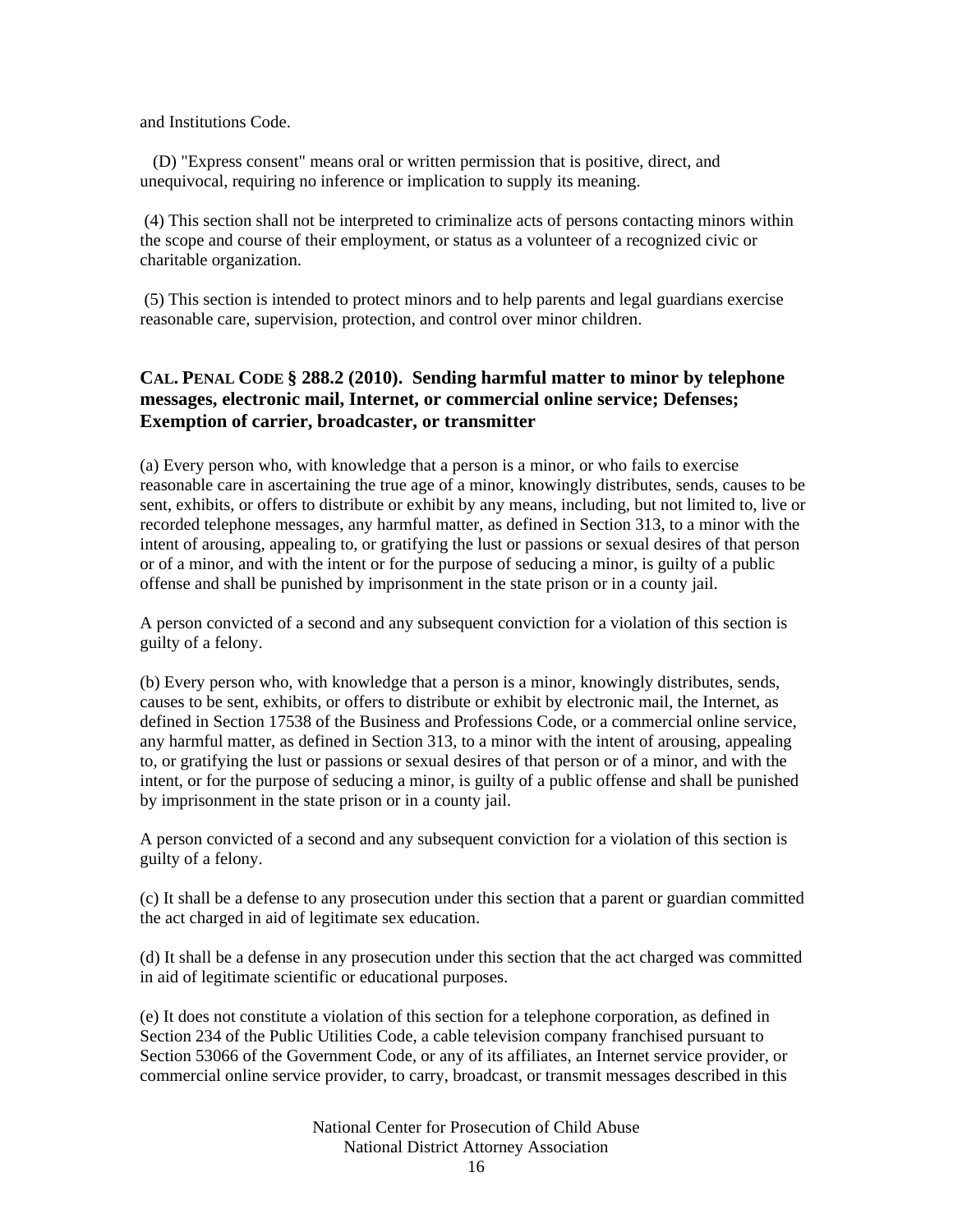section or perform related activities in providing telephone, cable television, Internet, or commercial online services

## **CAL. PENAL CODE § 288.3 (2009). Contact or communication with minor with knowledge and intent to commit specified offenses punishable by imprisonment; Additional punishment for repeat violation.**

(a) Every person who contacts or communicates with a minor, or attempts to contact or communicate with a minor, who knows or reasonably should know that the person is a minor, with intent to commit an offense specified in Section 207, 209, 261, 264.1, 273a, 286, 288, 288a, 288.2, 289, 311.1, 311.2, 311.4 or 311.11 involving the minor shall be punished by imprisonment in the state prison for the term prescribed for an attempt to commit the intended offense.

 (b) As used in this section, "contacts or communicates with" shall include direct and indirect contact or communication that may be achieved personally or by use of an agent or agency, any print medium, any postal service, a common carrier or communication common carrier, any electronic communications system, or any telecommunications, wire, computer, or radio communications device or system.

 (c) A person convicted of a violation of subdivision (a) who has previously been convicted of a violation of subdivision (a) shall be punished by an additional and consecutive term of imprisonment in the state prison for five years.

## **CAL. PENAL CODE § 288.4 (2009). Arrangement of meeting with minor for purpose of engaging in certain lewd and lascivious behavior; Punishment.**

(a)

(1) Every person who, motivated by an unnatural or abnormal sexual interest in children, arranges a meeting with a minor or a person he or she believes to be a minor for the purpose of exposing his or her genitals or pubic or rectal area, having the child expose his or her genitals or pubic or rectal area, or engaging in lewd or lascivious behavior, shall be punished by a fine not exceeding five thousand dollars (\$5,000), by imprisonment in a county jail not exceeding one year, or by both the fine and imprisonment.

 (2) Every person who violates this subdivision after a prior conviction for an offense listed in subdivision (c) of Section 290 shall be punished by imprisonment in the state prison.

(b) Every person described in paragraph (1) of subdivision (a) who goes to the arranged meeting place at or about the arranged time, shall be punished by imprisonment in the state prison for two, three, or four years.

(c) Nothing in this section shall preclude or prohibit prosecution under any other provision of law.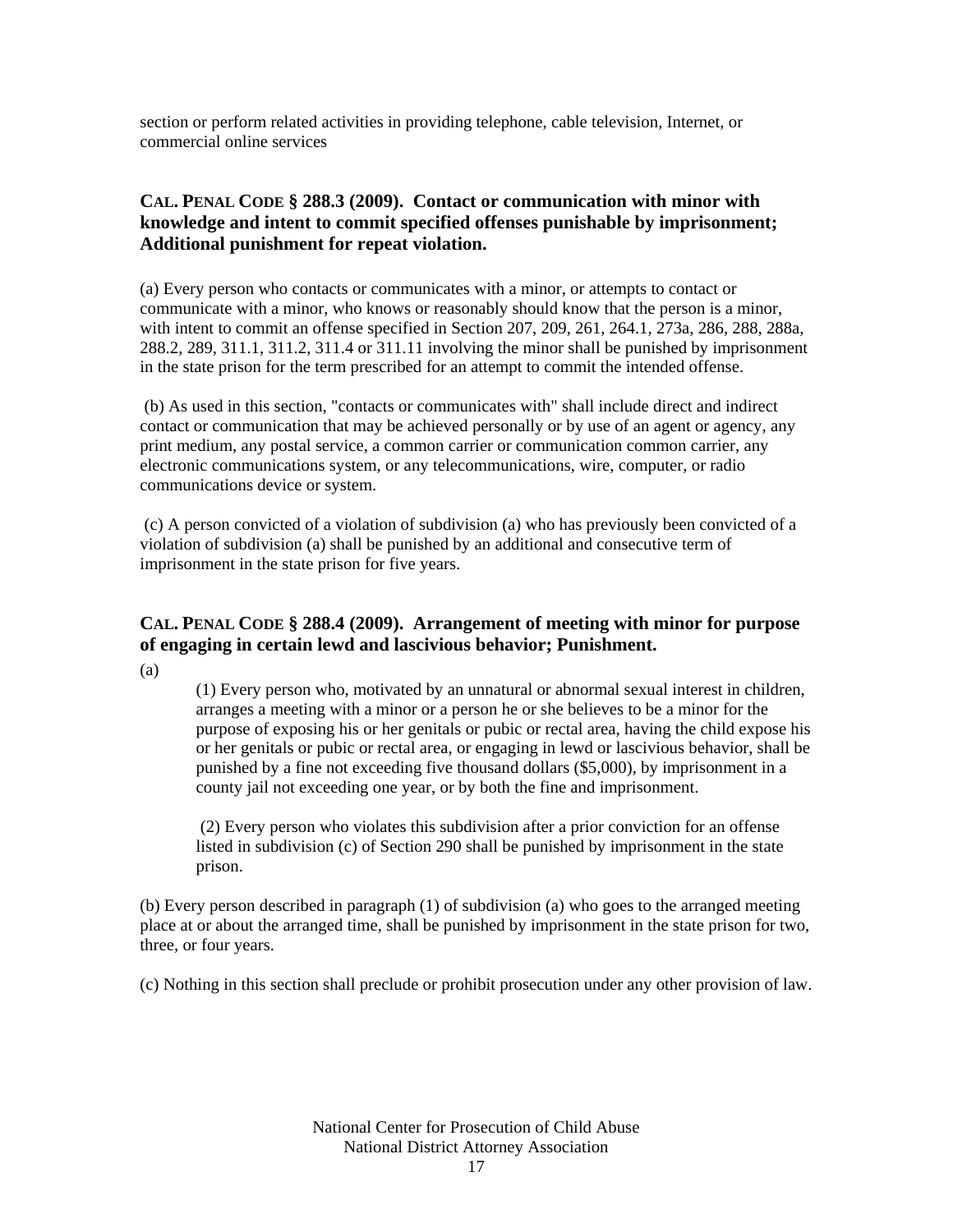# **COLORADO**

### **COLO. REV. STAT. § 13-21-1001 (2009). Definitions.**

As used in this article, unless the context otherwise requires:

(1) "Child" means a person under eighteen years of age.

(2) "Sexual contact", "sexual intrusion", and "sexual penetration" shall have the same meanings as set forth in section  $18-3-401$  (4), (5), and (6), C.R.S., respectively.

## **COLO. REV. STAT. § 13-21-1002 (2009). Computer dissemination of indecent material to a child – prohibition**

(1) A person commits computer dissemination of indecent material to a child when:

(a) Knowing the character and content of the communication which, in whole or in part, depicts actual or simulated nudity, or sexual conduct, as defined in section 19-1-103 (97), C.R.S., the person willfully uses a computer, computer network, telephone network, data network, or computer system allowing the input, output, examination, or transfer of computer data or computer programs from one computer to another or a text-messaging or instant-messaging system to initiate or engage in such communication with a person he or she believes to be a child; and

(b) By means of such communication the person importunes, invites, entices, or induces a person he or she believes to be a child to engage in sexual contact, sexual intrusion, or sexual penetration with the person, or to engage in a sexual performance or sexual conduct, as defined in section 19- 1-103 (97), C.R.S., for the person's benefit.

(2) Computer dissemination of indecent material to a child is prohibited. A person who violates the provisions of subsection (1) of this section shall be subject to a civil penalty as provided in section 13-21-1003.

(3) It shall not be an affirmative defense in a civil action brought under this part 10 that the person the defendant believed to be a child in fact was not a child.

### **COLO. REV. STAT. § 18-3-306 (2009). Internet luring of a child**

(1) An actor commits internet luring of a child if the actor knowingly communicates a statement over a computer or computer network to a person who the actor knows or believes is under fifteen years of age, describing explicit sexual conduct as defined in section 18-6-403 (2) (e), and, in connection with the communication, makes a statement persuading or inviting the person to meet the actor for any purpose, and the actor is more than four years older than the person or than the age the actor believes the person to be.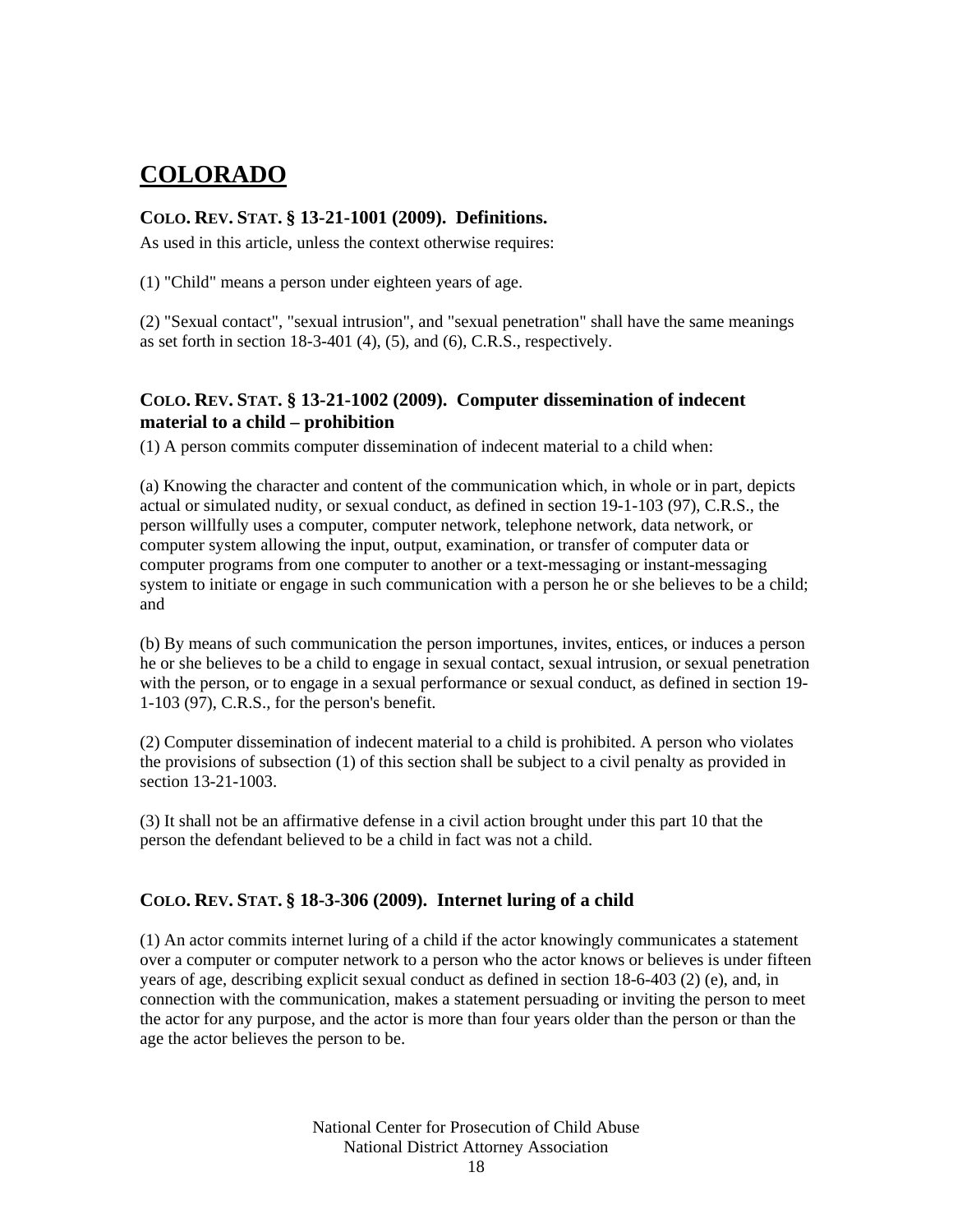(2) It shall not be a defense to this section that a meeting did not occur.

(a) and (b) (Deleted by amendment, L. 2007, p. 1688, § 8, effective July 1, 2007.)

(3) Internet luring of a child is a class 5 felony; except that luring of a child is a class 4 felony if committed with the intent to meet for the purpose of engaging in sexual exploitation as defined in section 18-6-403 or sexual contact as defined in section 18-3-401.

(4) For purposes of this section, "in connection with" means communications that further, advance, promote, or have a continuity of purpose and may occur before, during, or after the invitation to meet.

### **COLO. REV. STAT. § 18-3-405.4 (2009). Internet sexual exploitation of a child**

A person commits internet sexual exploitation of a child if a person, who is at least four years older than a child who is under fifteen years of age, knowingly importunes, invites, or entices the child through communication via a computer network or system to:

(a) Expose or touch the child's own or another person's intimate parts while communicating with the person via a computer network or system; or

(b) Observe the person's intimate parts while communicating with the person via a computer network or system.

(2) It shall not be an affirmative defense to this section that the child was actually a law enforcement officer posing as a child under fifteen years of age.

(3) Internet sexual exploitation of a child is a class 4 felony.

# **CONNECTICUT**

### **CONN. GEN. STAT. § 53a-65 (2010). Definitions.**

As used in this part, except section 53a-70b, the following terms have the following meanings:

(1) "Actor" means a person accused of sexual assault.

(2) "Sexual intercourse" means vaginal intercourse, anal intercourse, fellatio or cunnilingus between persons regardless of sex. Its meaning is limited to persons not married to each other. Penetration, however slight, is sufficient to complete vaginal intercourse, anal intercourse or fellatio and does not require emission of semen. Penetration may be committed by an object manipulated by the actor into the genital or anal opening of the victim's body.

(3) "Sexual contact" means any contact with the intimate parts of a person not married to the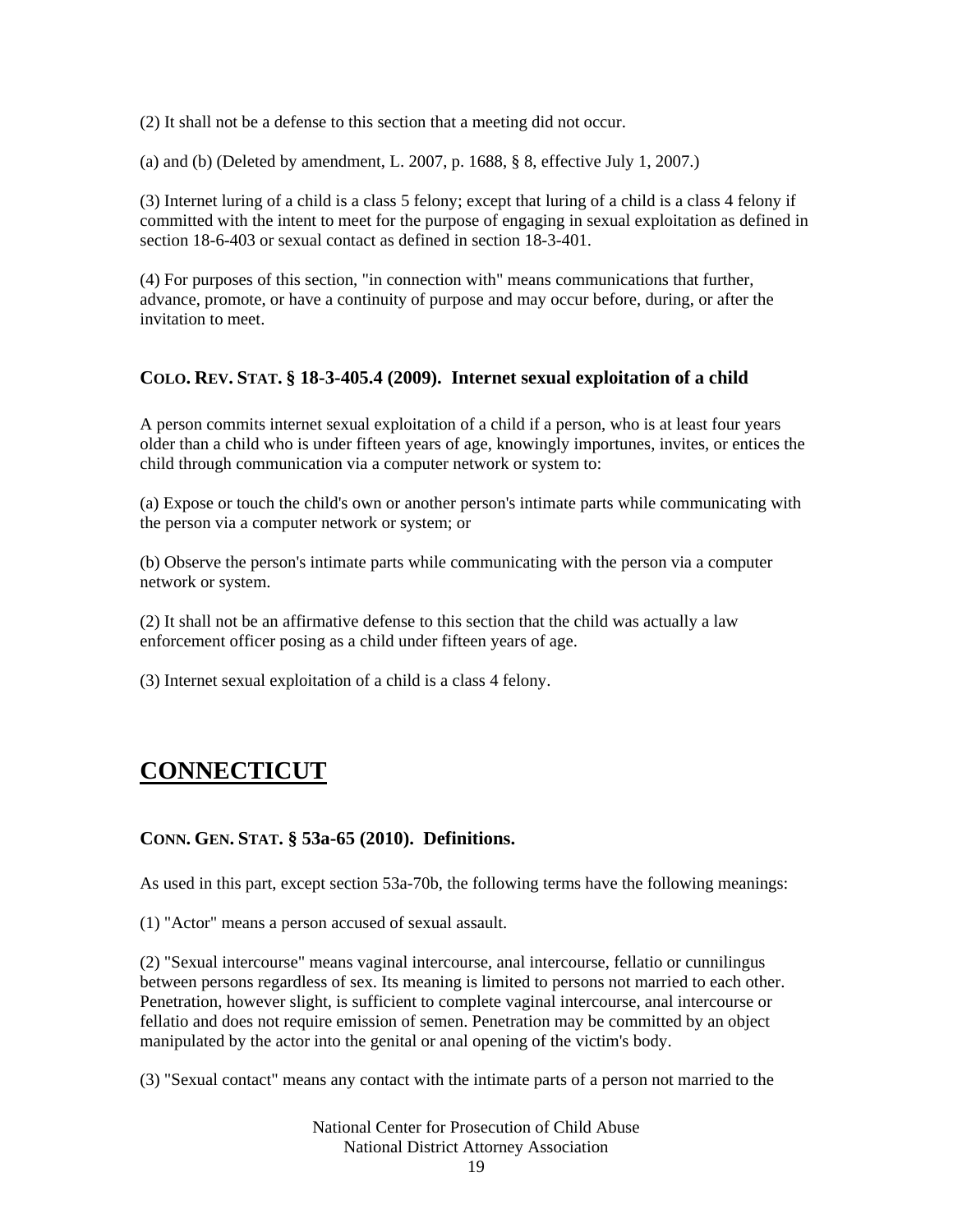actor for the purpose of sexual gratification of the actor or for the purpose of degrading or humiliating such person or any contact of the intimate parts of the actor with a person not married to the actor for the purpose of sexual gratification of the actor or for the purpose of degrading or humiliating such person.

(4) "Mentally defective" means that a person suffers from a mental disease or defect which renders such person incapable of appraising the nature of such person's conduct.

(5) "Mentally incapacitated" means that a person is rendered temporarily incapable of appraising or controlling such person's conduct owing to the influence of a drug or intoxicating substance administered to such person without such person's consent, or owing to any other act committed upon such person without such person's consent.

(6) "Physically helpless" means that a person is unconscious or for any other reason is physically unable to communicate unwillingness to an act.

(7) "Use of force" means: (A) Use of a dangerous instrument; or (B) use of actual physical force or violence or superior physical strength against the victim.

(8) "Intimate parts" means the genital area or any substance emitted therefrom, groin, anus or any substance emitted therefrom, inner thighs, buttocks or breasts.

(9) "Psychotherapist" means a physician, psychologist, nurse, substance abuse counselor, social worker, clergyman, marital and family therapist, mental health service provider, hypnotist or other person, whether or not licensed or certified by the state, who performs or purports to perform psychotherapy.

(10) "Psychotherapy" means the professional treatment, assessment or counseling of a mental or emotional illness, symptom or condition.

(11) "Emotionally dependent" means that the nature of the patient's or former patient's emotional condition and the nature of the treatment provided by the psychotherapist are such that the psychotherapist knows or has reason to know that the patient or former patient is unable to withhold consent to sexual contact by or sexual intercourse with the psychotherapist.

(12) "Therapeutic deception" means a representation by a psychotherapist that sexual contact by or sexual intercourse with the psychotherapist is consistent with or part of the patient's treatment.

(13) "School employee" means: (A) A teacher, substitute teacher, school administrator, school superintendent, guidance counselor, psychologist, social worker, nurse, physician, school paraprofessional or coach employed by a local or regional board of education or a private elementary, middle or high school or working in a public or private elementary, middle or high school; or (B) any other person who, in the performance of his or her duties, has regular contact with students and who provides services to or on behalf of students enrolled in (i) a public elementary, middle or high school, pursuant to a contract with the local or regional board of education, or (ii) a private elementary, middle or high school, pursuant to a contract with the supervisory agent of such private school.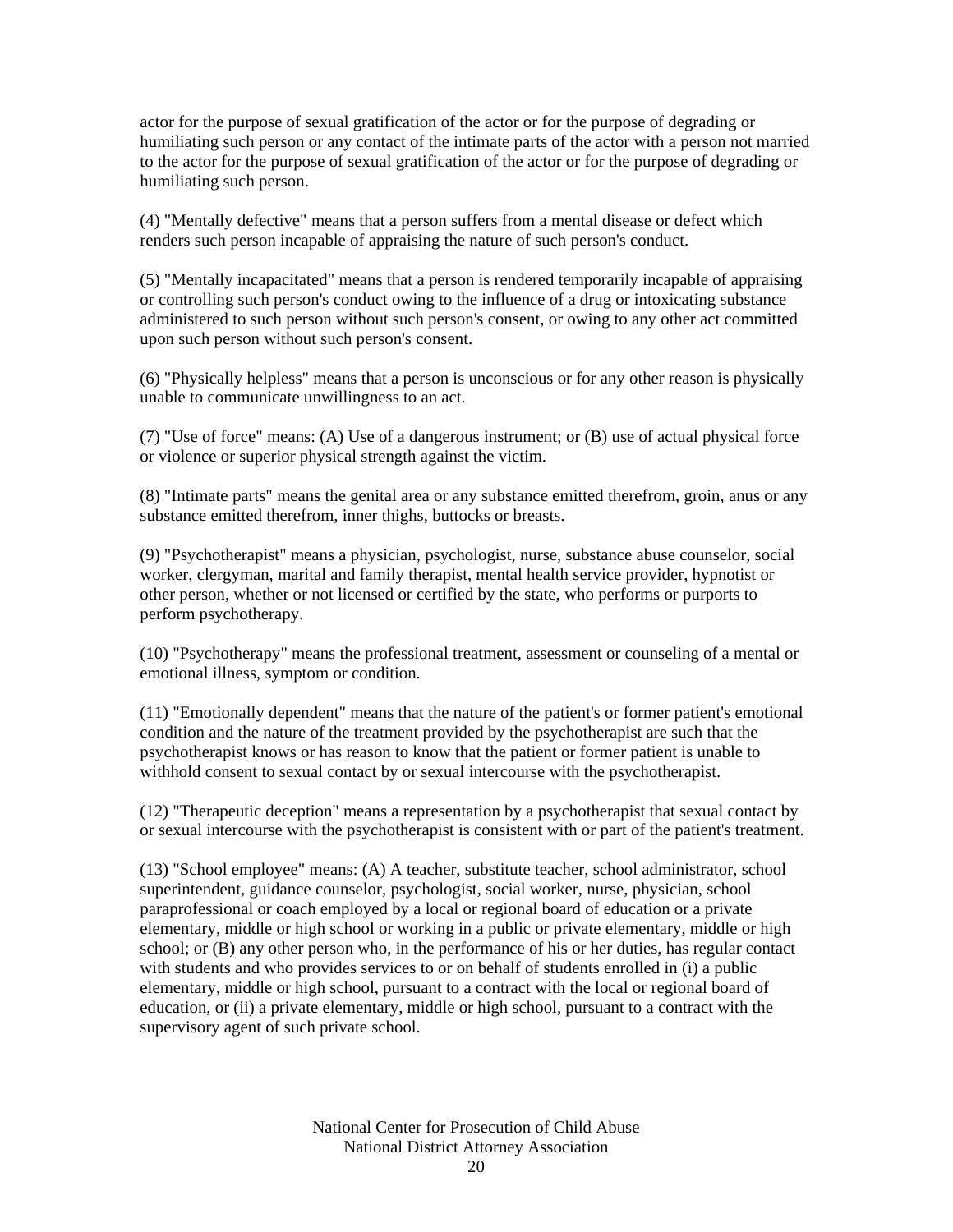## **CONN. GEN. STAT. § 53a-90a (2010). Enticing a minor. Penalties.**

(a) A person is guilty of enticing a minor when such person uses an interactive computer service to knowingly persuade, induce, entice or coerce any person under sixteen years of age to engage in prostitution or sexual activity for which the actor may be charged with a criminal offense. For purposes of this section, "interactive computer service" means any information service, system or access software provider that provides or enables computer access by multiple users to a computer server, including specifically a service or system that provides access to the Internet and such systems operated or services offered by libraries or educational institutions.

(b) (1) Except as provided in subdivision (2) of this subsection, enticing a minor is a class D felony for a first offense, a class C felony for a second offense and a class B felony for any subsequent offense.

(2) Enticing a minor is a class B felony if the victim of the offense is under thirteen years of age and any person found guilty of such class B felony shall, for a first offense, be sentenced to a term of imprisonment of which five years of the sentence imposed may not be suspended or reduced by the court and, for any subsequent offense, be sentenced to a term of imprisonment of which ten years of the sentence imposed may not be suspended or reduced by the court.

### **CONN. GEN. STAT. § 53a-90b (2010). Misrepresentation of age to entice a minor: Class C felony.**

(a) A person is guilty of misrepresentation of age to entice a minor when such person, in the course of and in furtherance of the commission of a violation of section 53a-90a, intentionally misrepresents such person's age.

(b) Misrepresentation of age to entice a minor is a class C felony.

# **DELAWARE**

## **DEL. CODE ANN. tit. 11, § 1103 (2010). Definitions relating to children.**

(a) "Abuse" means causing any physical injury to a child through unjustified force as defined in § 468(1)(c) of this title, torture, negligent treatment, sexual abuse, exploitation, maltreatment, mistreatment or any means other than accident.

(b) "Child" shall mean any individual 18 years of age or less. For the purposes of §§ 1108, 1109, 1110, 1111 and 1112A of this Title, "child" shall also mean any individual who is intended by the defendant to appear to be 14 years of age or less.

(c) "Delinquent child" means a child who commits an act which if committed by an adult would constitute a crime.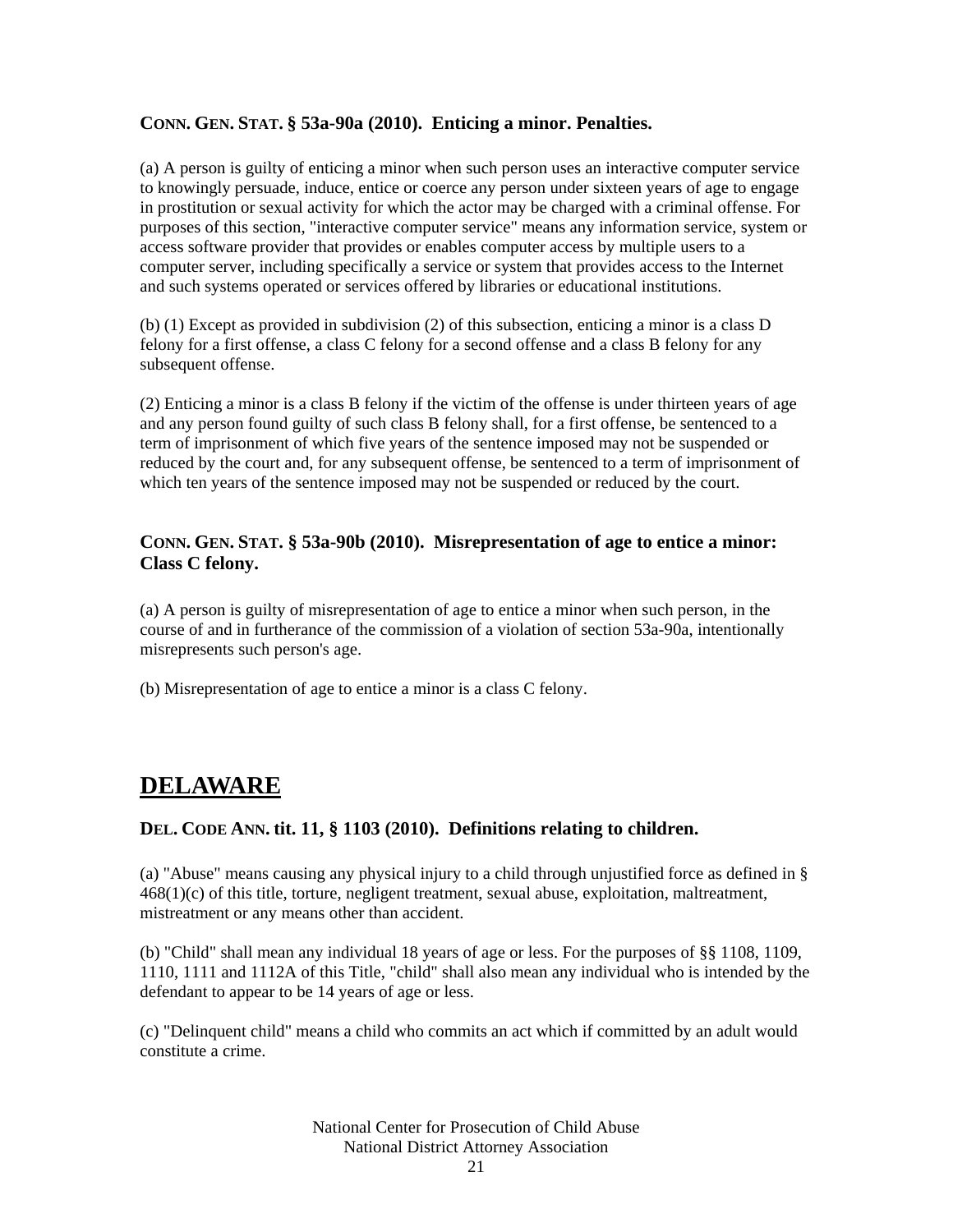- (d) "Neglect" or "neglected child" is as defined in § 901 of Title 10.
- (e) "Prohibited sexual act" shall include:
	- (1) Sexual intercourse;
	- (2) Anal intercourse;
	- (3) Masturbation;
	- (4) Bestiality;
	- (5) Sadism;
	- (6) Masochism;
	- (7) Fellatio;
	- (8) Cunnilingus;

 (9) Nudity, if such nudity is to be depicted for the purpose of the sexual stimulation or the sexual gratification of any individual who may view such depiction;

(10) Sexual contact;

(11) Lascivious exhibition of the genitals or pubic area of any child;

 (12) Any other act which is intended to be a depiction or simulation of any act described in this subsection.

(f) "Truancy" or "truant" shall refer to a pupil enrolled in grades kindergarten through 12 of a public school who has been absent from school for more than 3 school days during a school year without a valid excuse as defined in regulations of the district board of education of the school district in which the pupil is or should be enrolled pursuant to the provisions of Title 14, or where a student is enrolled in a charter school, by the board of directors of the charter school.

(g) "Visual depiction" includes, but is not limited to:

 (1) Any image which is recorded, stored or contained on or by developed or undeveloped photographic film, motion picture film or videotape; or

 (2) Data which is stored or transmitted on or by any computer, or on or by any digital storage medium or by any other electronic means which is capable of conversion into a visual image; or

 (3) Any picture, or computer-generated image or picture, or any other image whether made, stored or produced by electronic, digital, mechanical or other means.

### **DEL. CODE ANN. tit. 11, § 1112A (2010). Sexual solicitation of a child; class C felony**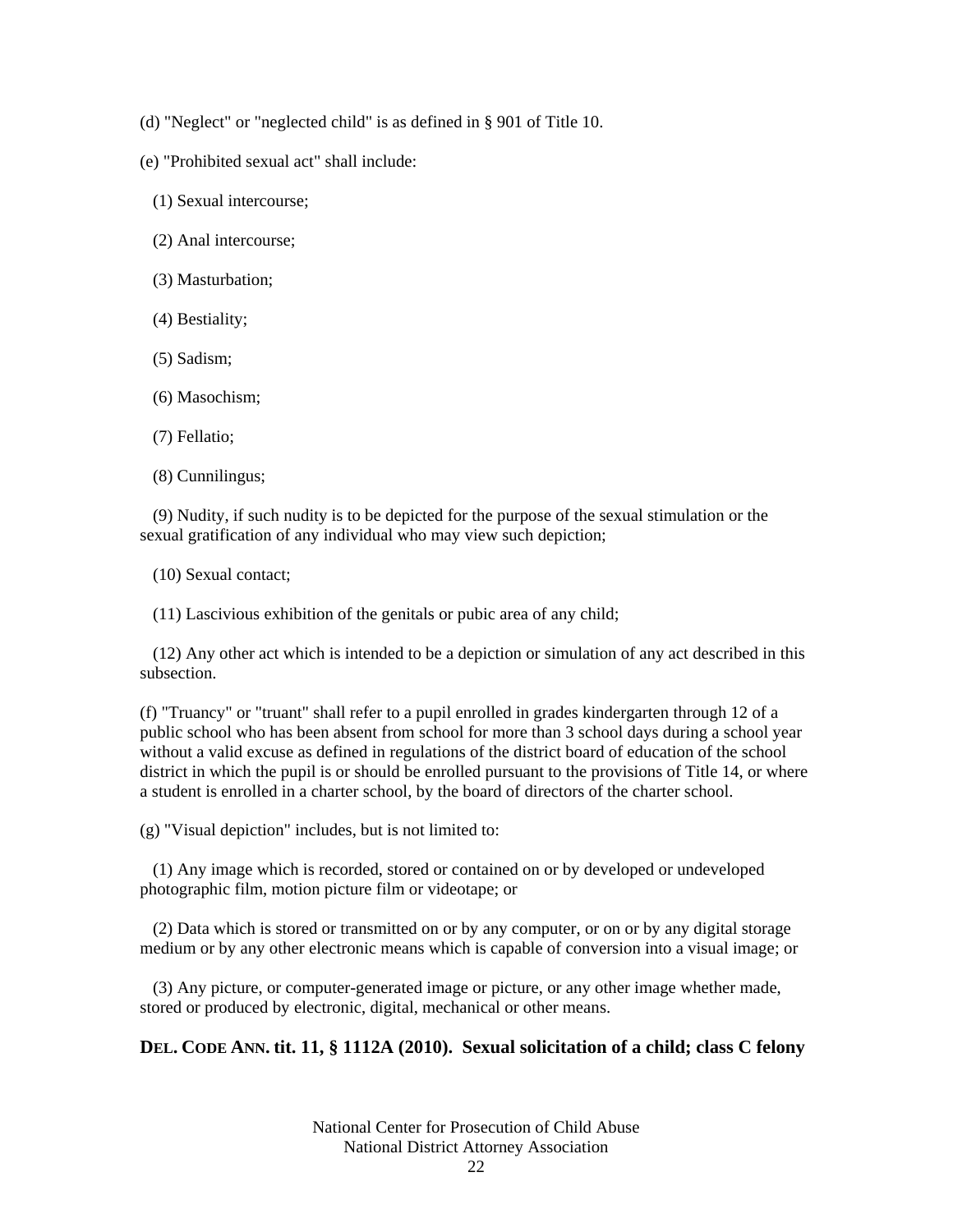(a) A person is guilty of sexual solicitation of a child if the person, being 18 years of age or older, intentionally or knowingly:

 (1) Solicits, requests, commands, importunes or otherwise attempts to cause any child who has not yet reached that child's eighteenth birthday to engage in a prohibited sexual act; or

 (2) Solicits, requests, commands, importunes or otherwise attempts to cause any child who has not yet reached that child's sixteenth birthday to meet with such person or any other person for the purpose of engaging in a prohibited sexual act; or

 (3) Compiles, enters, accesses, transmits, receives, exchanges, disseminates, stores, makes, prints, reproduces or otherwise possesses by any means, including by means of computer, any notice, statement, document, advertisement, file or data containing the name, telephone number, address, e-mail address, school address or location, physical characteristics or other descriptive or identifying information pertaining to any child who has not yet reached that child's sixteenth birthday for the purpose of facilitating, encouraging, offering or soliciting a prohibited sexual act involving such child and such person or any other person.

(b) For the purposes of this section, conduct occurring outside the State shall be sufficient to constitute this offense if such conduct is within the terms of § 204 of this title, or if the child was within the State at the time of the prohibited conduct and the defendant was aware of circumstances which rendered the presence of such child within Delaware a reasonable possibility.

(c) Sexual solicitation of a child is a class C felony.

(d) Nothing in this section shall preclude a separate charge, conviction and sentence for any other crime set forth in this title, or in the Delaware Code.

# **DISTRICT OF COLUMBIA**

### **D.C. CODE § 22-2201 (2010). Certain obscene activities and conduct declared unlawful; definitions; penalties; affirmative defenses; exception [Formerly § 22- 2001]**

(a) (1) It shall be unlawful in the District of Columbia for a person knowingly:

 (A) To sell, deliver, distribute, or provide, or offer or agree to sell, deliver, distribute, or provide any obscene, indecent, or filthy writing, picture, sound recording, or other article or representation;

 (B) To present, direct, act in, or otherwise participate in the preparation or presentation of, any obscene, indecent, or filthy play, dance, motion picture, or other performance;

 (C) To pose for, model for, print, record, compose, edit, write, publish, or otherwise participate in preparing for publication, exhibition, or sale, any obscene, indecent, or filthy writing, picture, sound recording, or other article or representation;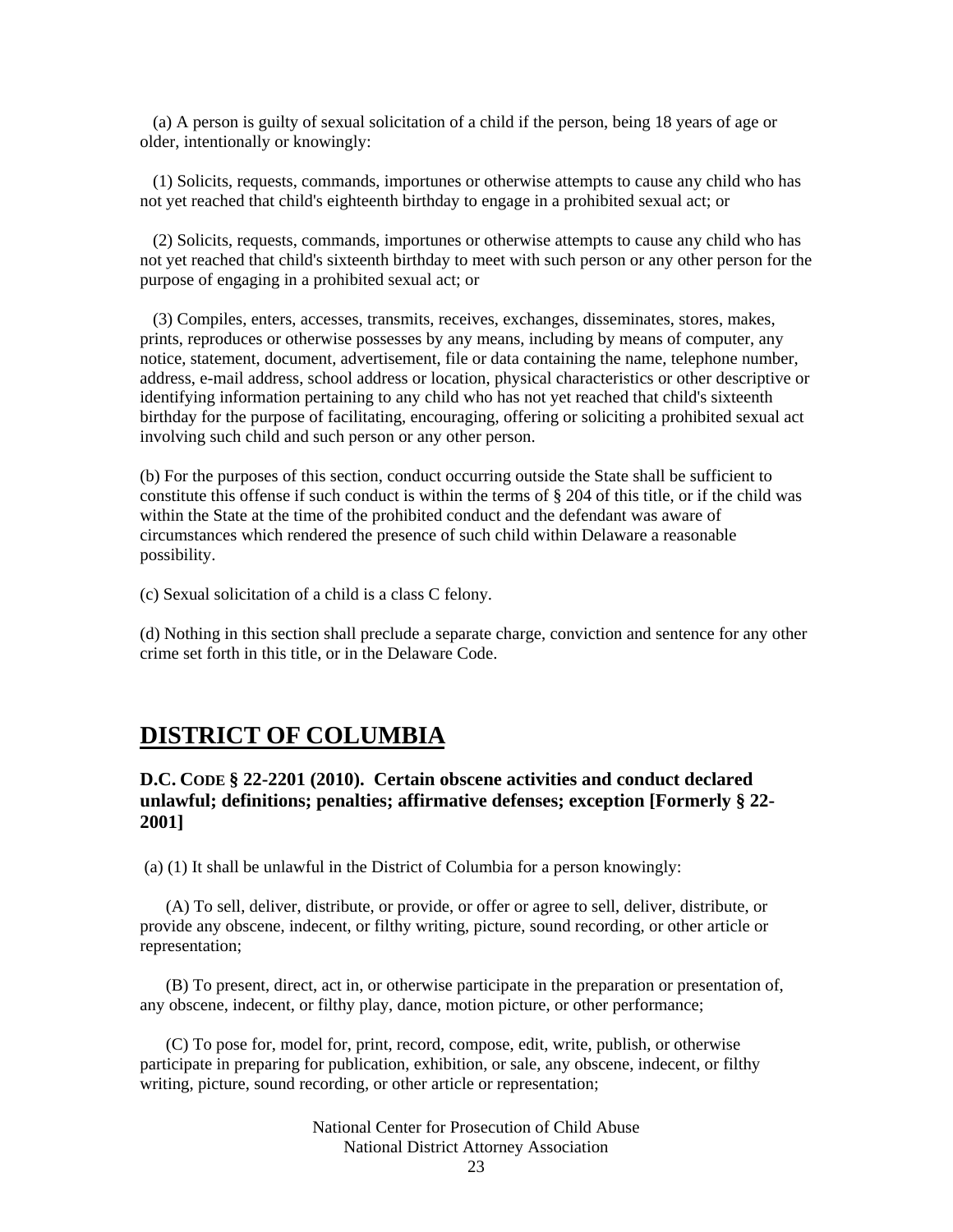(D) To sell, deliver, distribute, or provide, or offer or agree to sell, deliver, distribute or provide any article, thing, or device which is intended for or represented as being for indecent or immoral use;

 (E) To create, buy, procure, or possess any matter described in the preceding subparagraphs of this paragraph with intent to disseminate such matter in violation of this subsection;

 (F) To advertise or otherwise promote the sale of any matter described in the preceding subparagraphs of this paragraph; or

 (G) To advertise or otherwise promote the sale of material represented or held out by such person to be obscene.

 (2) (A) For purposes of subparagraph (E) of paragraph (1) of this subsection, the creation, purchase, procurement, or possession of a mold, engraved plate, or other embodiment of obscenity specially adapted for reproducing multiple copies or the possession of more than 3 copies, of obscene, indecent, or filthy material shall be prima facie evidence of an intent to disseminate such material in violation of this subsection.

 (B) For purposes of paragraph (1) of this subsection, the term "knowingly" means having general knowledge of, or reason to know, or a belief or ground for belief which warrants further inspection or inquiry of, the character and content of any article, thing, device, performance, or representation described in paragraph (1) of this subsection which is reasonably susceptible of examination.

 (3) When any person is convicted of a violation of this subsection, the court in its judgment of conviction may, in addition to the penalty prescribed, order the confiscation and disposal of any materials described in paragraph (1) of this subsection, which were named in the charge against such person and which were found in the possession or under the control of such person at the time of such person's arrest.

(b) (1) It shall be unlawful in the District of Columbia for any person knowingly:

 (A) To sell, deliver, distribute, or provide, or offer or agree to sell, deliver, distribute, or provide to a minor:

 (i) Any picture, photograph, drawing, sculpture, motion picture film, or similar visual representation or image of a person or portion of the human body, which depicts nudity, sexual conduct, or sado-masochistic abuse and which taken as a whole is patently offensive because it affronts prevailing standards in the adult community as a whole with respect to what is suitable material for minors; or

 (ii) Any book, magazine, or other printed matter however reproduced or sound recording, which depicts nudity, sexual conduct, or sado-masochistic abuse or which contains explicit and detailed verbal descriptions or narrative accounts of sexual excitement, sexual conduct, or sadomasochistic abuse and which taken as a whole is patently offensive because it affronts prevailing standards in the adult community as a whole with respect to what is suitable material for minors; or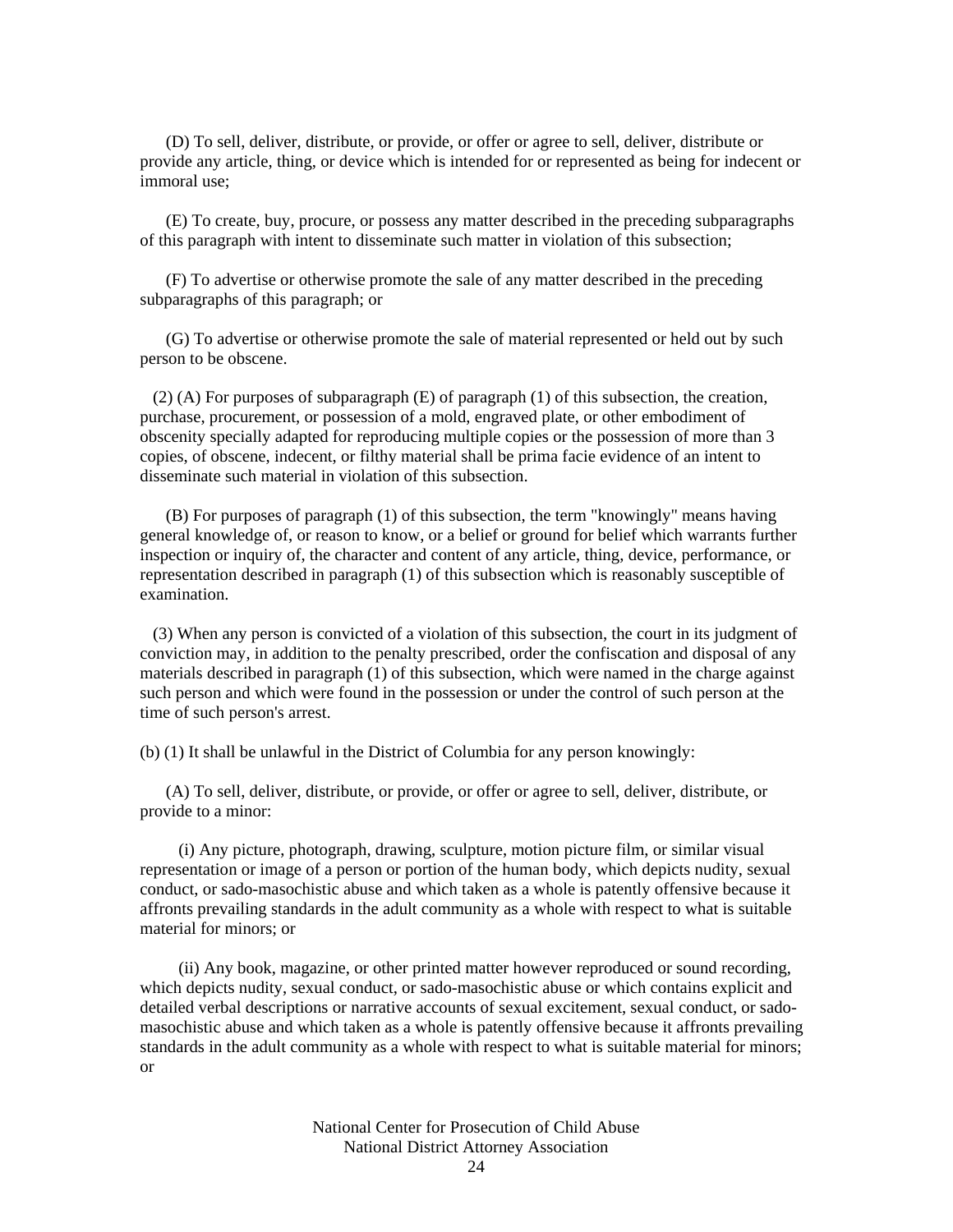(B) To exhibit to a minor, or to sell or provide to a minor an admission ticket to, or pass to, or to admit a minor to, premises whereon there is exhibited, a motion picture, show, or other presentation which, in whole or in part, depicts nudity, sexual conduct, or sado-masochistic abuse and which taken as a whole is patently offensive because it affronts prevailing standards in the adult community as a whole with respect to what is suitable material for minors.

(2) For purposes of paragraph (1) of this subsection:

(A) The term "minor" means any person under the age of 17 years.

 (B) The term "nudity" includes the showing of the human male or female genitals, pubic area or buttocks with less than a full opaque covering, or the showing of the female breast with less than a full opaque covering of any portion thereof below the top of the nipple, or the depiction of covered male genitals in a discernibly turgid state.

 (C) The term "sexual conduct" includes acts of sodomy, masturbation, homosexuality, sexual intercourse, or physical contact with a person's clothed or unclothed genitals, pubic area, buttocks, or, if such person be a female, breast.

 (D) The term "sexual excitement" includes the condition of human male or female genitals when in a state of sexual stimulation or arousal.

 (E) The term "sado-masochistic abuse" includes flagellation or torture by or upon a person clad in undergarments or a mask or bizarre costume, or the condition of being fettered, bound, or otherwise physically restrained on the part of one so clothed.

 (F) The term "knowingly" means having a general knowledge of, or reason to know, or a belief or ground for belief which warrants further inspection or inquiry or both of:

 (i) The character and content of any material described in paragraph (1) of this subsection which is reasonably susceptible of examination by the defendant; and

(ii) The age of the minor.

(c) It shall be an affirmative defense to a charge of violating subsection (a) or (b) of this section that the dissemination was to institutions or individuals having scientific, educational, or other special justification for possession of such material.

(d) Nothing in this section shall apply to a licensee under the Communications Act of 1934 (47 U.S.C.S. § 151 et seq.) while engaged in activities regulated pursuant to such Act.

(e) A person convicted of violating subsection (a) or (b) of this section shall for the 1st offense be fined not more than \$ 1,000 or imprisoned not more than 180 days, or both. A person convicted of a 2nd or subsequent offense under subsection (a) or (b) of this section shall be fined not less than \$ 1,000 nor more than \$ 5,000 or imprisoned not less than 6 months or more than 3 years, or both.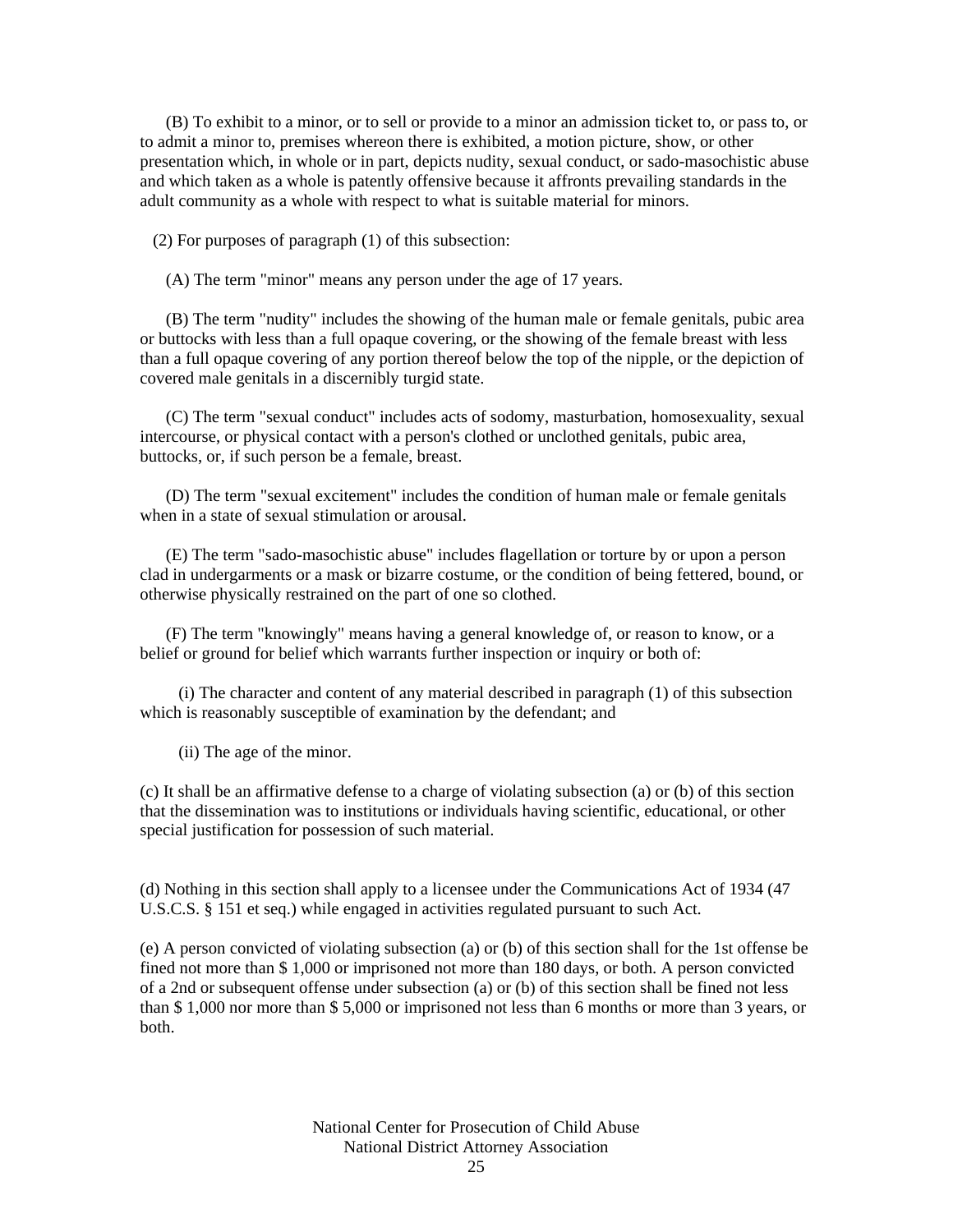### **D.C. CODE § 22-3001 (2010). Definitions [Formerly § 22-4101]**

For the purposes of this chapter:

(1) "Actor" means a person accused of any offense proscribed under this chapter.

 (2) "Bodily injury" means injury involving loss or impairment of the function of a bodily member, organ, or mental faculty, or physical disfigurement, disease, sickness, or injury involving significant pain.

(3) "Child" means a person who has not yet attained the age of 16 years.

 (4) "Consent" means words or overt actions indicating a freely given agreement to the sexual act or contact in question. Lack of verbal or physical resistance or submission by the victim, resulting from the use of force, threats, or coercion by the defendant shall not constitute consent.

(4A) "Domestic partner" shall have the same meaning as provided in § 32-701(3).

(4B) "Domestic partnership" shall have the same meaning as provided in § 32-701(4).

 (5) "Force" means the use or threatened use of a weapon; the use of such physical strength or violence as is sufficient to overcome, restrain, or injure a person; or the use of a threat of harm sufficient to coerce or compel submission by the victim.

(5A) "Minor" means a person who has not yet attained the age of 18 years.

(6) "Official custody" means:

 (A) Detention following arrest for an offense; following surrender in lieu of arrest for an offense; following a charge or conviction of an offense, or an allegation or finding of juvenile delinquency; following commitment as a material witness; following or pending civil commitment proceedings, or pending extradition, deportation, or exclusion;

 (B) Custody for purposes incident to any detention described in subparagraph (A) of this paragraph, including transportation, medical diagnosis or treatment, court appearance, work, and recreation; or

(C) Probation or parole.

 (7) "Serious bodily injury" means bodily injury that involves a substantial risk of death, unconsciousness, extreme physical pain, protracted and obvious disfigurement, or protracted loss or impairment of the function of a bodily member, organ, or mental faculty.

(8) "Sexual act" means:

(A) The penetration, however slight, of the anus or vulva of another by a penis;

 (B) Contact between the mouth and the penis, the mouth and the vulva, or the mouth and the anus; or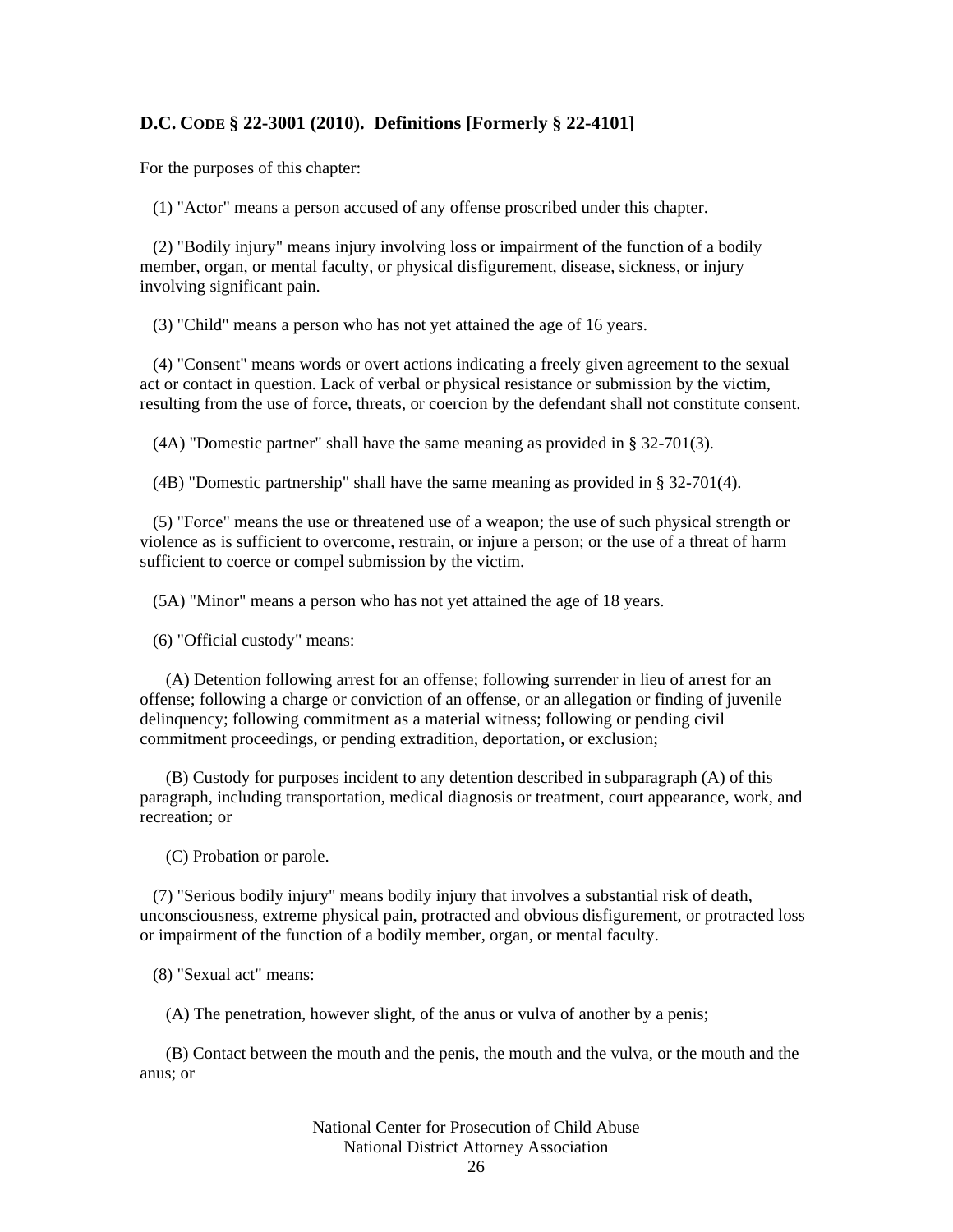(C) The penetration, however slight, of the anus or vulva by a hand or finger or by any object, with an intent to abuse, humiliate, harass, degrade, or arouse or gratify the sexual desire of any person.

 (D) The emission of semen is not required for the purposes of subparagraphs (A)-(C) of this paragraph.

 (9) "Sexual contact" means the touching with any clothed or unclothed body part or any object, either directly or through the clothing, of the genitalia, anus, groin, breast, inner thigh, or buttocks of any person with an intent to abuse, humiliate, harass, degrade, or arouse or gratify the sexual desire of any person.

(10) "Significant relationship" includes:

 (A) A parent, sibling, aunt, uncle, or grandparent, whether related by blood, marriage, domestic partnership, or adoption;

 (B) A legal or de facto guardian or any person, more than 4 years older than the victim, who resides intermittently or permanently in the same dwelling as the victim;

 (C) The person or the spouse, domestic partner, or paramour of the person who is charged with any duty or responsibility for the health, welfare, or supervision of the victim at the time of the act; and

 (D) Any employee or volunteer of a school, church, synagogue, mosque, or other religious institution, or an educational, social, recreational, athletic, musical, charitable, or youth facility, organization, or program, including a teacher, coach, counselor, clergy, youth leader, chorus director, bus driver, administrator, or support staff, or any other person in a position of trust with or authority over a child or a minor.

 (11) "Victim" means a person who is alleged to have been subject to any offense set forth in subchapter II of this chapter.

#### **D.C. CODE § 22-3010 (2010). Enticing a child or minor [Formerly § 22-4110]**

(a) Whoever, being at least 4 years older than a child or being in a significant relationship with a minor, (1) takes that child or minor to any place for the purpose of committing any offense set forth in §§ 22-3002 to 22-3006 and 22-3008 to 22-3009.02, or (2) seduces, entices, allures, convinces, or persuades or attempts to seduce, entice, allure, convince, or persuade a child or minor to engage in a sexual act or contact shall be imprisoned for not more than 5 years or may be fined in an amount not to exceed \$ 50,000, or both.

(b) Whoever, being at least 4 years older than the purported age of a person who represents himself or herself to be a child, attempts (1) to seduce, entice, allure, convince, or persuade any person who represents himself or herself to be a child to engage in a sexual act or contact, or (2) to entice, allure, convince, or persuade any person who represents himself or herself to be a child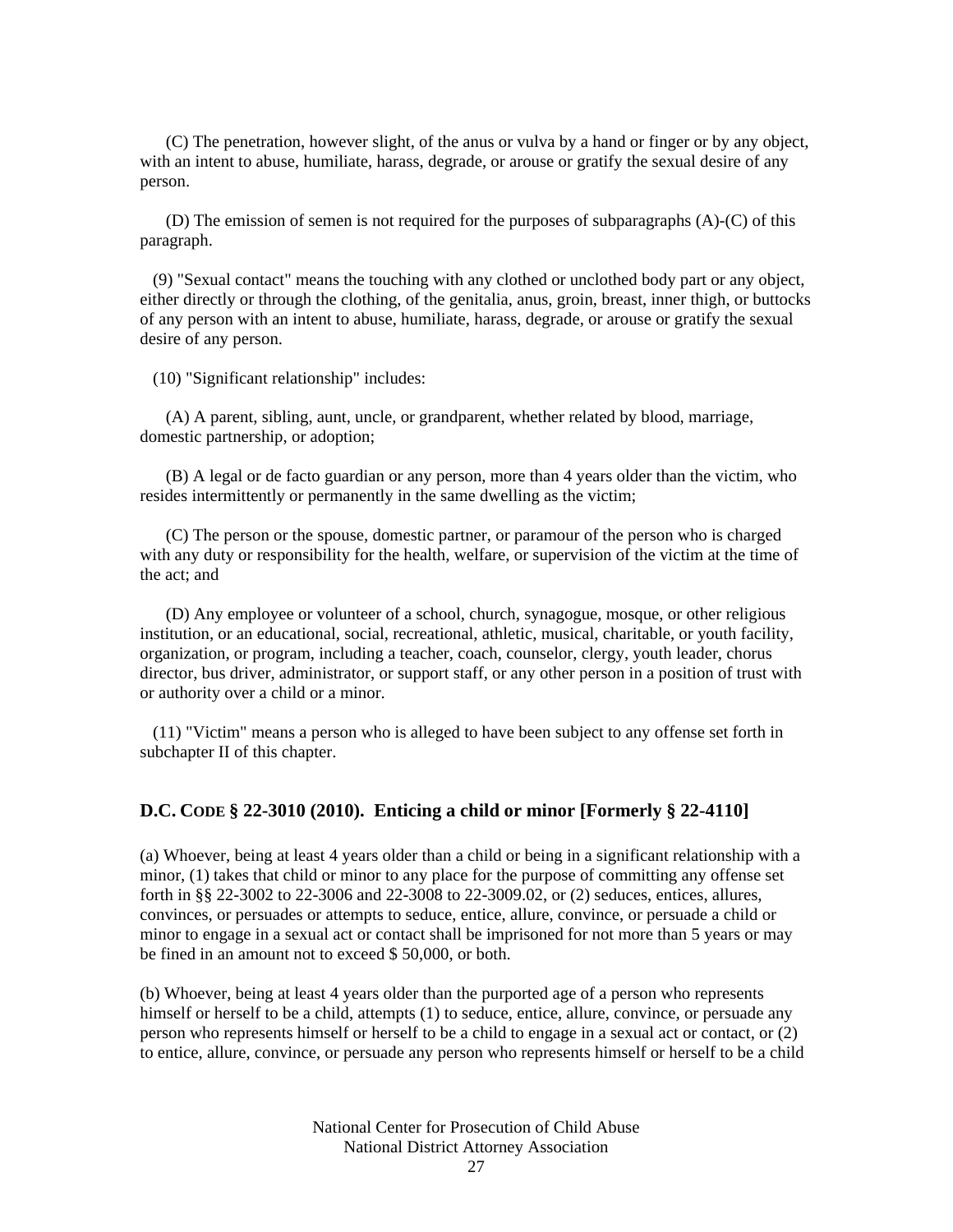to go to any place for the purpose of engaging in a sexual act or contact shall be imprisoned for not more than 5 years or may be fined in an amount not to exceed \$ 50,000, or both.

(c) No person shall be consecutively sentenced for enticing a child or minor to engage in a sexual act or sexual contact under subsection  $(a)(2)$  of this section and engaging in that sexual act or sexual contact with that child or minor; provided, that the enticement occurred closely associated in time with the sexual act or sexual contact.

# **FLORIDA**

### **FLA. STAT. § 847.0135 (2010). Computer pornography; traveling to meet minor; penalties**

 (1) SHORT TITLE. --This section shall be known and may be cited as the "Computer Pornography and Child Exploitation Prevention Act."

(2) COMPUTER PORNOGRAPHY. --A person who:

- (a) Knowingly compiles, enters into, or transmits by use of computer;
- (b) Makes, prints, publishes, or reproduces by other computerized means;
- (c) Knowingly causes or allows to be entered into or transmitted by use of computer; or

 (d) Buys, sells, receives, exchanges, or disseminates, any notice, statement, or advertisement of any minor's name, telephone number, place of residence, physical characteristics, or other descriptive or identifying information for purposes of facilitating, encouraging, offering, or soliciting sexual conduct of or with any minor, or the visual depiction of such conduct, commits a felony of the third degree, punishable as provided in s. 775.082, s. 775.083, or s. 775.084. The fact that an undercover operative or law enforcement officer was involved in the detection and investigation of an offense under this section shall not constitute a defense to a prosecution under this section.

(3) CERTAIN USES OF COMPUTER SERVICES OR DEVICES PROHIBITED. --Any person who knowingly uses a computer online service, Internet service, local bulletin board service, or any other device capable of electronic data storage or transmission to:

 (a) Seduce, solicit, lure, or entice, or attempt to seduce, solicit, lure, or entice, a child or another person believed by the person to be a child, to commit any illegal act described in chapter 794, chapter 800, or chapter 827, or to otherwise engage in any unlawful sexual conduct with a child or with another person believed by the person to be a child; or

 (b) Solicit, lure, or entice, or attempt to solicit, lure, or entice a parent, legal guardian, or custodian of a child or a person believed to be a parent, legal guardian, or custodian of a child to consent to the participation of such child in any act described in chapter 794, chapter 800, or chapter 827, or to otherwise engage in any sexual conduct, commits a felony of the third degree, punishable as provided in s. 775.082, s. 775.083, or s. 775.084. Any person who, in violating this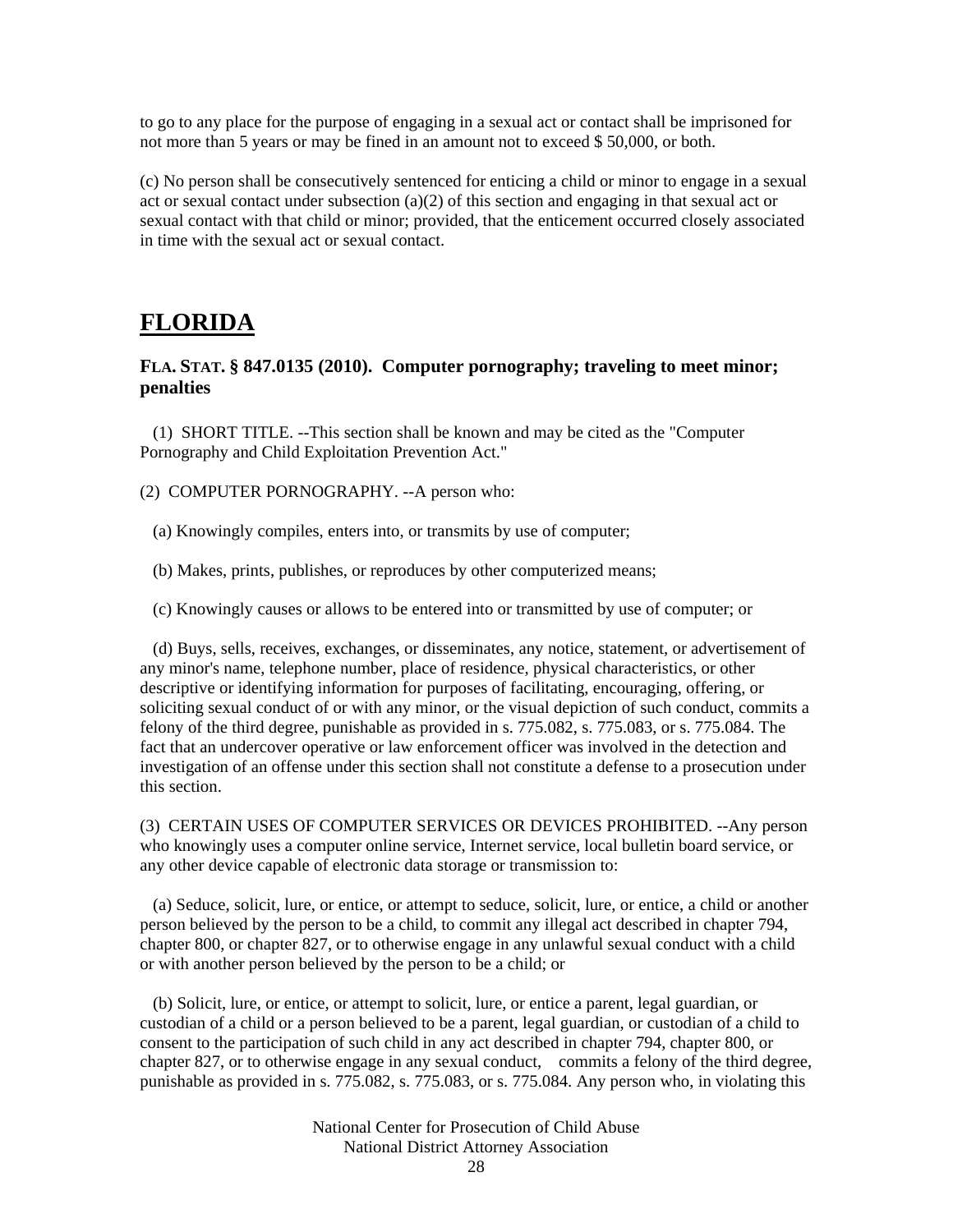subsection, misrepresents his or her age, commits a felony of the second degree, punishable as provided in s. 775.082, s. 775.083, or s. 775.084. Each separate use of a computer online service, Internet service, local bulletin board service, or any other device capable of electronic data storage or transmission wherein an offense described in this section is committed may be charged as a separate offense.

(4) TRAVELING TO MEET A MINOR. --Any person who travels any distance either within this state, to this state, or from this state by any means, who attempts to do so, or who causes another to do so or to attempt to do so for the purpose of engaging in any illegal act described in chapter 794, chapter 800, or chapter 827, or to otherwise engage in other unlawful sexual conduct with a child or with another person believed by the person to be a child after using a computer online service, Internet service, local bulletin board service, or any other device capable of electronic data storage or transmission to:

 (a) Seduce, solicit, lure, or entice or attempt to seduce, solicit, lure, or entice a child or another person believed by the person to be a child, to engage in any illegal act described in chapter 794, chapter 800, or chapter 827, or to otherwise engage in other unlawful sexual conduct with a child; or

 (b) Solicit, lure, or entice or attempt to solicit, lure, or entice a parent, legal guardian, or custodian of a child or a person believed to be a parent, legal guardian, or custodian of a child to consent to the participation of such child in any act described in chapter 794, chapter 800, or chapter 827, or to otherwise engage in any sexual conduct, commits a felony of the second degree, punishable as provided in s. 775.082, s. 775.083, or s. 775.084.

#### (5) CERTAIN COMPUTER TRANSMISSIONS PROHIBITED..

(a) A person who:

1. Intentionally masturbates;

2. Intentionally exposes the genitals in a lewd or lascivious manner; or

 3. Intentionally commits any other sexual act that does not involve actual physical or sexual contact with the victim, including, but not limited to, sadomasochistic abuse, sexual bestiality, or the simulation of any act involving sexual activity live over a computer online service, Internet service, or local bulletin board service and who knows or should know or has reason to believe that the transmission is viewed on a computer or television monitor by a victim who is less than 16 years of age, commits lewd or lascivious exhibition in violation of this subsection. The fact that an undercover operative or law enforcement officer was involved in the detection and investigation of an offense under this subsection shall not constitute a defense to a prosecution under this subsection.

 (b) An offender 18 years of age or older who commits a lewd or lascivious exhibition using a computer commits a felony of the second degree, punishable as provided in s. 775.082, s. 775.083, or s. 775.084.

 (c) An offender less than 18 years of age who commits a lewd or lascivious exhibition using a computer commits a felony of the third degree, punishable as provided in s. 775.082, s. 775.083, or s. 775.084.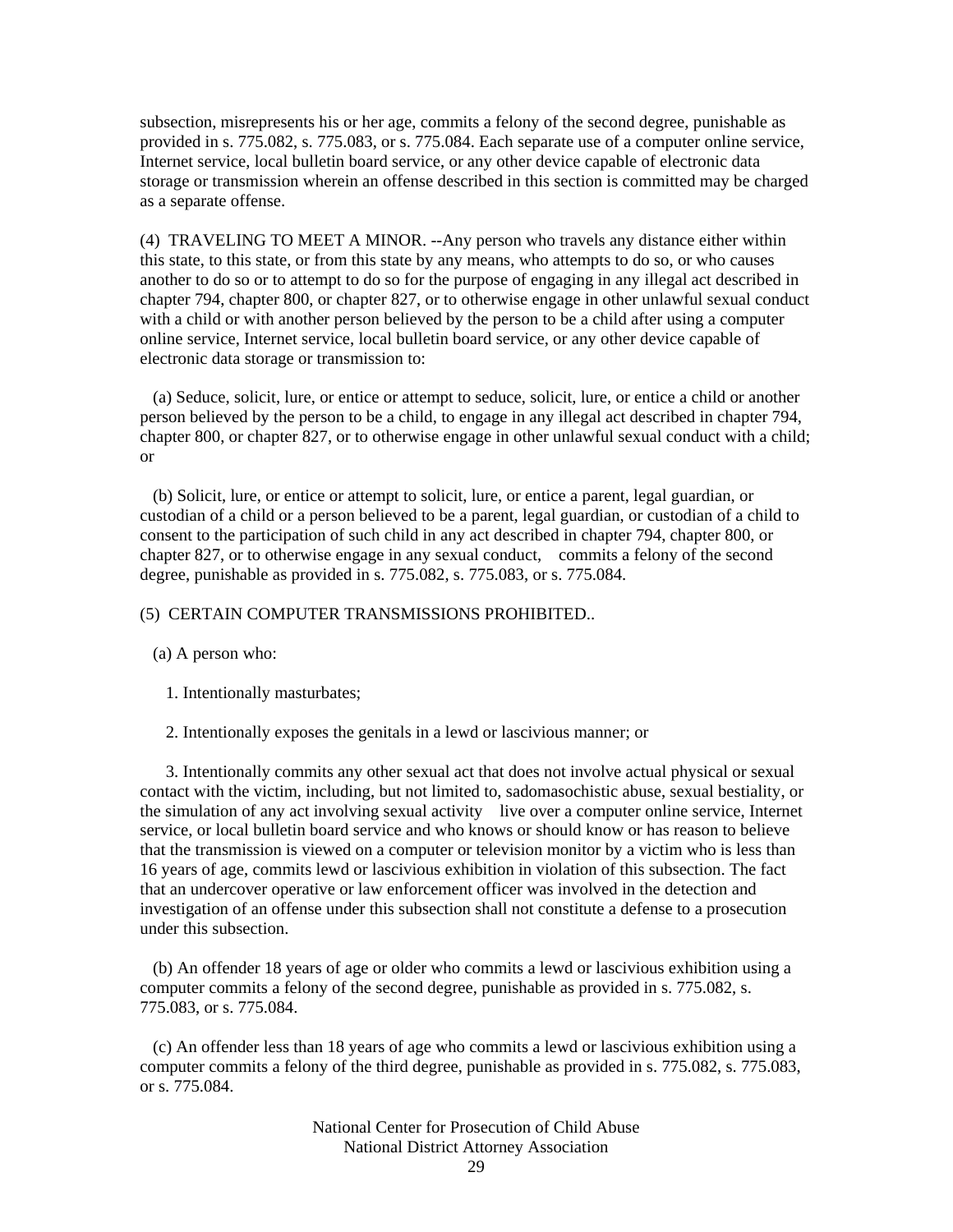(d) A mother's breastfeeding of her baby does not under any circumstance constitute a violation of this subsection.

(6) OWNERS OR OPERATORS OF COMPUTER SERVICES LIABLE.. --It is unlawful for any owner or operator of a computer online service, Internet service, or local bulletin board service knowingly to permit a subscriber to use the service to commit a violation of this section. Any person who violates this section commits a misdemeanor of the first degree, punishable by a fine not exceeding \$ 2,000.

(7) STATE CRIMINAL JURISDICTION,. --A person is subject to prosecution in this state pursuant to chapter 910 for any conduct proscribed by this section which the person engages in, while either within or outside this state, if by such conduct the person commits a violation of this section involving a child, a child's guardian, or another person believed by the person to be a child or a child's guardian.

(8) EFFECT OF PROSECUTION. --Prosecution of any person for an offense under this section shall not prohibit prosecution of that person in this state or another jurisdiction for a violation of any law of this state, including a law providing for greater penalties than prescribed in this section or any other crime punishing the sexual performance or the sexual exploitation of children.

# **GEORGIA**

### **GA. CODE ANN. § 16-6-5 (2010). Enticing a child for indecent purposes**

(a) A person commits the offense of enticing a child for indecent purposes when he or she solicits, entices, or takes any child under the age of 16 years to any place whatsoever for the purpose of child molestation or indecent acts.

(b) Except as provided in subsection (c) of this Code section, a person convicted of the offense of enticing a child for indecent purposes shall be punished by imprisonment for not less than ten nor more than 30 years. Any person convicted under this Code section of the offense of enticing a child for indecent purposes shall, in addition, be subject to the sentencing and punishment provisions of Code Section 17-10-6.2.

(c) If the victim is at least 14 but less than 16 years of age and the person convicted of enticing a child for indecent purposes is 18 years of age or younger and is no more than four years older than the victim, such person shall be guilty of a misdemeanor and shall not be subject to the sentencing and punishment provisions of Code Section 17-10-6.2

## **GA. CODE ANN. § 16-12-100.2 (2010). Computer or electronic pornography and child exploitation prevention**

(a) This Code section shall be known and may be cited as the "Computer or Electronic Pornography and Child Exploitation Prevention Act of 2007."

(b) As used in this Code section, the term: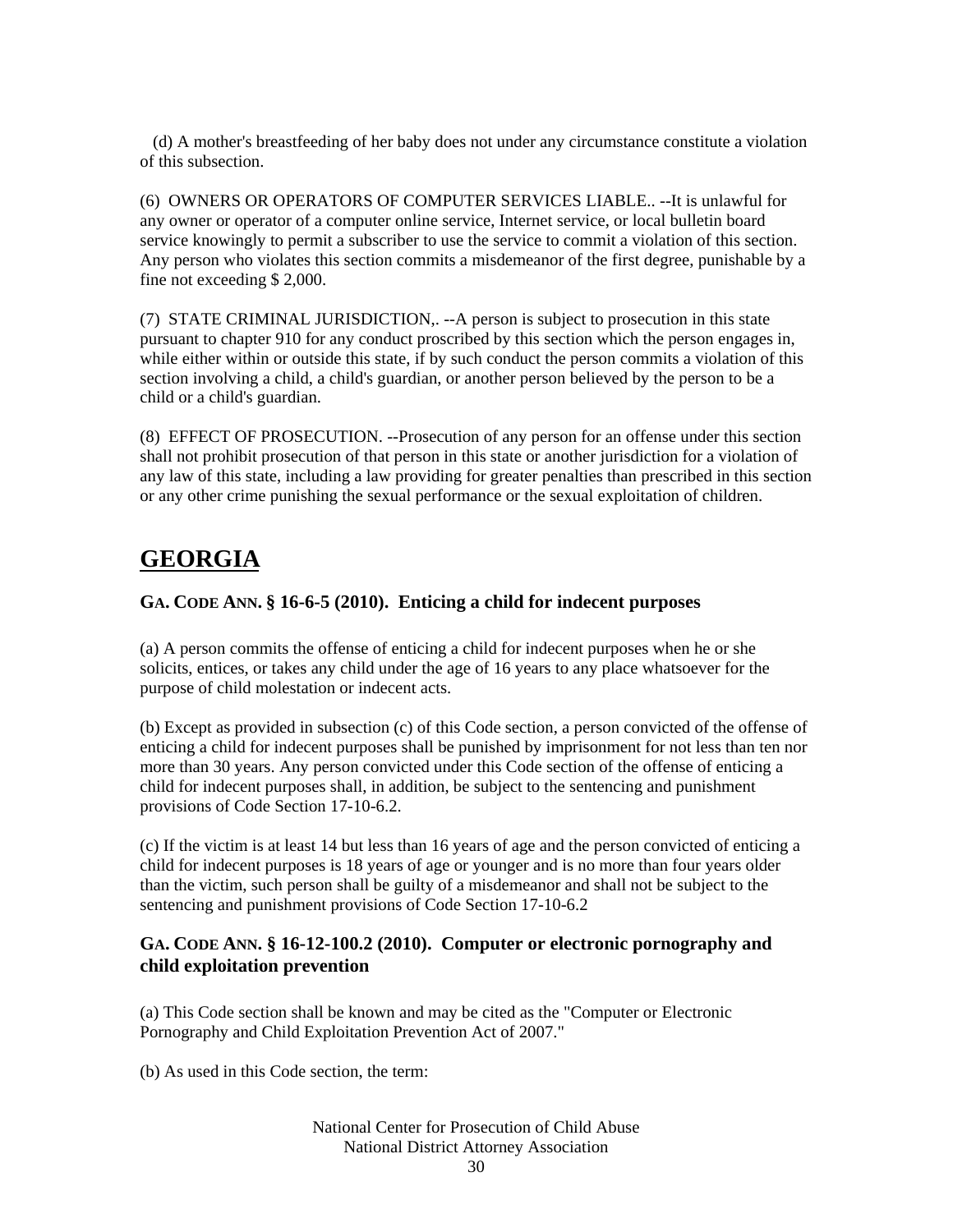(1) "Child" means any person under the age of 16 years.

 (2) "Electronic device" means any device used for the purpose of communicating with a child for sexual purposes or any device used to visually depict a child engaged in sexually explicit conduct, store any image or audio of a child engaged in sexually explicit conduct, or transmit any audio or visual image of a child for sexual purposes. Such term may include, but shall not be limited to, a computer, cellular phone, thumb drive, video game system, or any other electronic device that can be used in furtherance of exploiting a child for sexual purposes;

(3) "Identifiable child" means a person:

 (A) Who was a child at the time the visual depiction was created, adapted, or modified or whose image as a child was used in creating, adapting, or modifying the visual depiction; and

 (B) Who is recognizable as an actual person by the person's face, likeness, or other distinguishing characteristic, such as a unique birthmark or other recognizable feature or by electronic or scientific means as may be available.

The term shall not be construed to require proof of the actual identity of the child.

(4) "Sadomasochistic abuse" has the same meaning as provided in Code Section 16-12-100.1.

(5) "Sexual conduct" has the same meaning as provided in Code Section 16-12-100.1.

(6) "Sexual excitement" has the same meaning as provided in Code Section 16-12-100.1.

(7) "Sexually explicit nudity" has the same meaning as provided in Code Section 16-12-102.

 (8) "Visual depiction" means any image and includes undeveloped film and video tape and data stored on computer disk or by electronic means which is capable of conversion into a visual image or which has been created, adapted, or modified to show an identifiable child engaged in sexually explicit conduct.

(c) (1) A person commits the offense of computer or electronic pornography if such person intentionally or willfully:

(A) Compiles, enters into, or transmits by computer or other electronic device;

(B) Makes, prints, publishes, or reproduces by other computer or other electronic device;

 (C) Causes or allows to be entered into or transmitted by computer or other electronic device; or

(D) Buys, sells, receives, exchanges, or disseminates

any notice, statement, or advertisement, or any child's name, telephone number, place of residence, physical characteristics, or other descriptive or identifying information for the purpose of offering or soliciting sexual conduct of or with an identifiable child or the visual depiction of such conduct.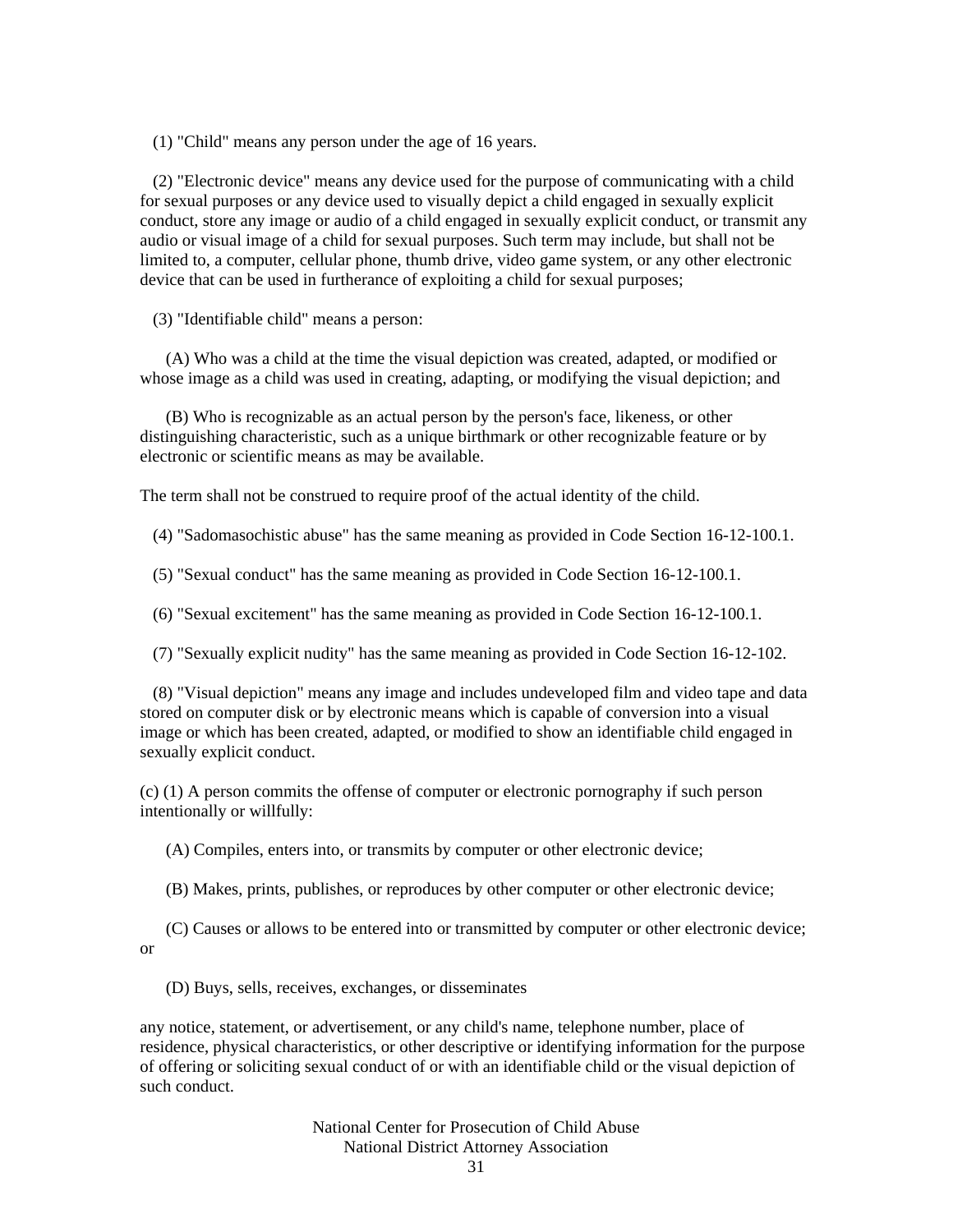(2) Any person convicted of violating paragraph (1) of this subsection shall be punished by a fine of not more than \$10,000.00 and by imprisonment for not less than one nor more than 20 years.

(d) (1) It shall be unlawful for any person intentionally or willfully to utilize a computer on-line service or Internet service, including but not limited to a local bulletin board service, Internet chat room, e-mail, on-line messaging service, or other electronic device, to seduce, solicit, lure, or entice, or attempt to seduce, solicit, lure, or entice a child or another person believed by such person to be a child to commit any illegal act described in Code Section 16-6-2, relating to the offense of sodomy or aggravated sodomy; Code Section 16-6-4, relating to the offense of child molestation or aggravated child molestation; Code Section 16-6-5, relating to the offense of enticing a child for indecent purposes; or Code Section 16-6-8, relating to the offense of public indecency or to engage in any conduct that by its nature is an unlawful sexual offense against a child.

 (2) Any person who violates paragraph (1) of this subsection shall be guilty of a felony and, upon conviction thereof, shall be punished by imprisonment for not less than one nor more than 20 years and by a fine of not more than \$25,000.00; provided, however, that, if at the time of the offense the victim was 14 or 15 years of age and the defendant was no more than three years older than the victim, then the defendant shall be guilty of a misdemeanor of a high and aggravated nature.

(e) (1) A person commits the offense of obscene Internet contact with a child if he or she has contact with someone he or she knows to be a child or with someone he or she believes to be a child via a computer on-line service or Internet service, including but not limited to a local bulletin board service, Internet chat room, e-mail, or on-line messaging service, and the contact involves any matter containing explicit verbal descriptions or narrative accounts of sexually explicit nudity, sexual conduct, sexual excitement, or sadomasochistic abuse that is intended to arouse or satisfy the sexual desire of either the child or the person, provided that no conviction shall be had for a violation of this subsection on the unsupported testimony of a child.

 (2) Any person who violates paragraph (1) of this subsection shall be guilty of a felony and, upon conviction thereof, shall be punished by imprisonment for not less than one nor more than ten years or by a fine of not more than \$10,000.00; provided, however, that, if at the time of the offense the victim was 14 or 15 years of age and the defendant was no more than three years older than the victim, then the defendant shall be guilty of a misdemeanor of a high and aggravated nature.

(f) (1) It shall be unlawful for any owner or operator of a computer on-line service, Internet service, local bulletin board service, or other electronic device that is in the business of providing a service that may be used to sexually exploit a child to intentionally or willfully to permit a subscriber to utilize the service to commit a violation of this Code section, knowing that such person intended to utilize such service to violate this Code section. No owner or operator of a public computer on-line service, Internet service, local bulletin board service, or other electronic device that is in the business of providing a service that may be used to sexually exploit a child shall be held liable on account of any action taken in good faith in providing the aforementioned services.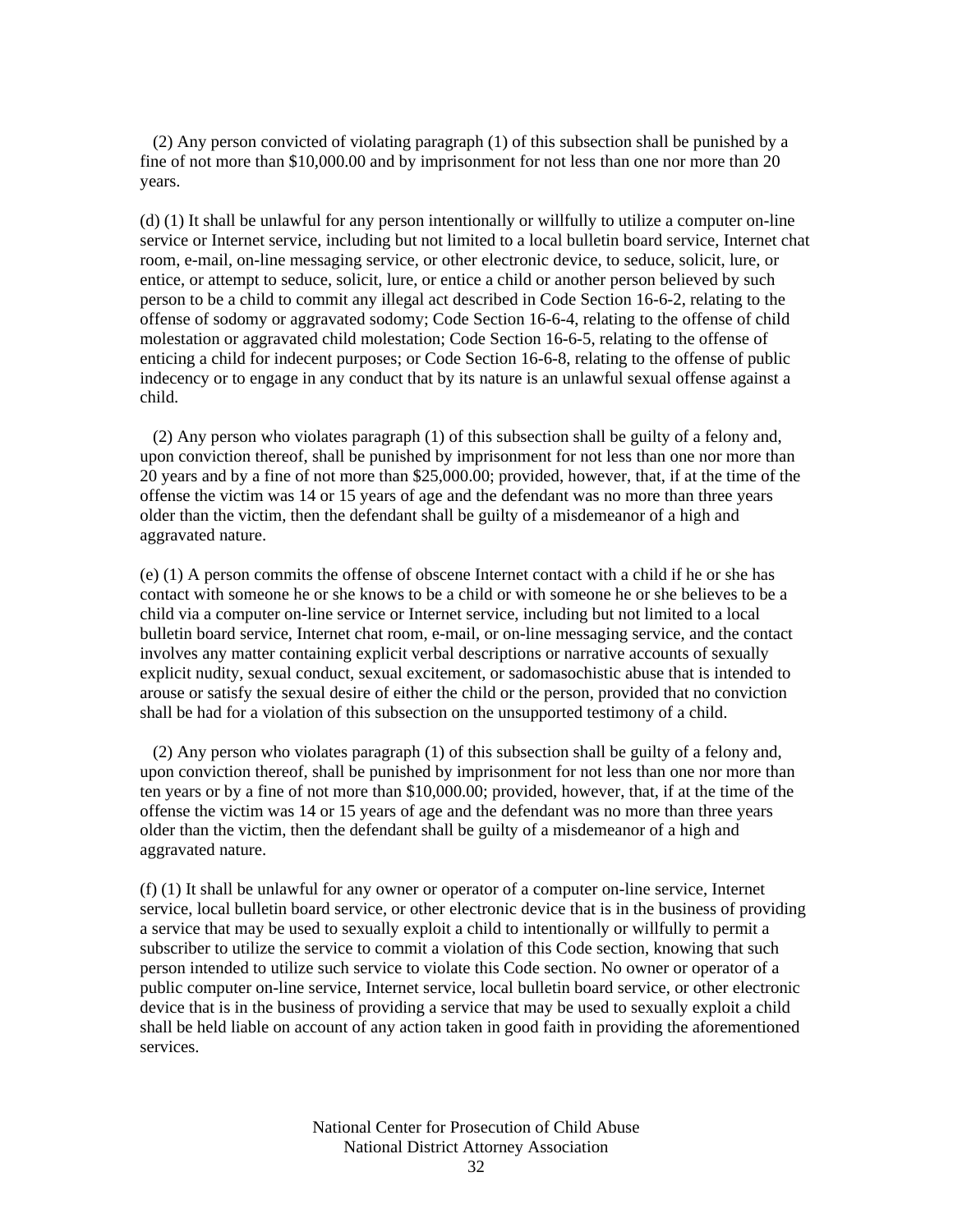(2) Any person who violates paragraph (1) of this subsection shall be guilty of a misdemeanor of a high and aggravated nature.

(g) The sole fact that an undercover operative or law enforcement officer was involved in the detection and investigation of an offense under this Code section shall not constitute a defense to prosecution under this Code section.

(h) A person is subject to prosecution in this state pursuant to Code Section 17-2-1, relating to jurisdiction over crimes and persons charged with commission of crimes generally, for any conduct made unlawful by this Code section which the person engages in while:

 (1) Either within or outside of this state if, by such conduct, the person commits a violation of this Code section which involves a child who resides in this state or another person believed by such person to be a child residing in this state; or

 (2) Within this state if, by such conduct, the person commits a violation of this Code section which involves a child who resides within or outside this state or another person believed by such person to be a child residing within or outside this state.

(i) Any violation of this Code section shall constitute a separate offense.

# **HAWAII**

### **HAW. REV. STAT. § 707-756 (2010). Electronic enticement of a child in the first degree.**

(1) Any person who, using a computer or any other electronic device:

(a) Intentionally or knowingly communicates:

(i) With a minor known by the person to be under the age of eighteen years;

 (ii) With another person, in reckless disregard of the risk that the other person is under the age of eighteen years, and the other person is under the age of eighteen years; or

(iii) With another person who represents that person to be under the age of eighteen years;

(b) With the intent to promote or facilitate the commission of a felony:

- (i) That is a murder in the first or second degree;
- (ii) That is a class A felony; or
- (iii) That is another covered offense as defined in section 846E-1,

 agrees to meet with the minor, or with another person who represents that person to be a minor under the age of eighteen years; and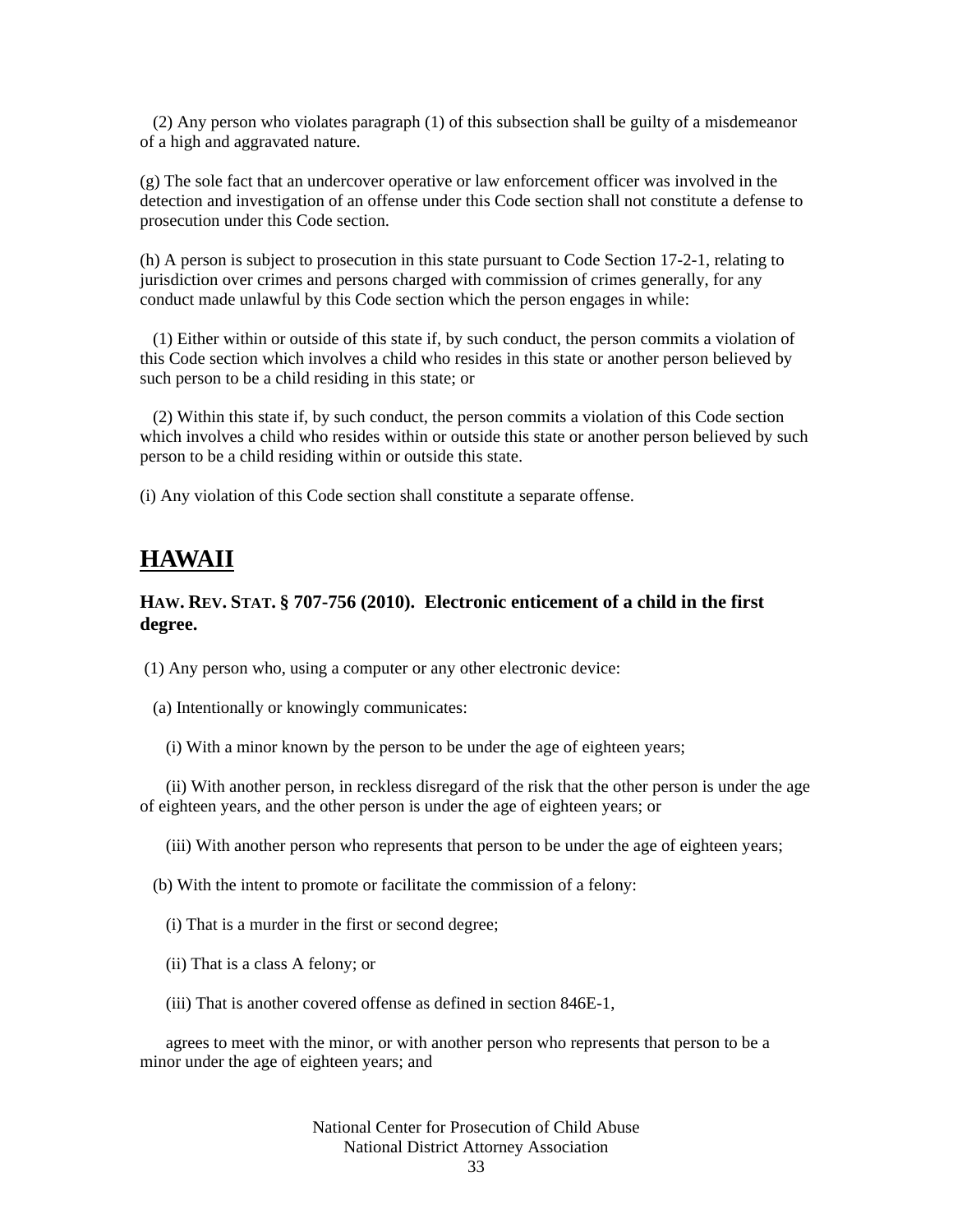(c) Intentionally or knowingly travels to the agreed upon meeting place at the agreed upon meeting time,

is guilty of electronic enticement of a child in the first degree.

(2) Electronic enticement of a child in the first degree is a class B felony. Notwithstanding any law to the contrary, a person convicted of electronic enticement of a child in the first degree shall be sentenced to an indeterminate term of imprisonment as provided by law.

### **HAW. REV. STAT. § 707-757 (2010). Electronic enticement of a child in the second degree.**

(1) Any person who, using a computer or any other electronic device:

(a) Intentionally or knowingly communicates:

(i) With a minor known by the person to be under the age of eighteen years;

 (ii) With another person, in reckless disregard of the risk that the other person is under the age of eighteen years, and the other person is under the age of eighteen years; or

(iii) With another person who represents that person to be under the age of eighteen years; and

 (b) With the intent to promote or facilitate the commission of a felony, agrees to meet with the minor, or with another person who represents that person to be a minor under the age of eighteen years; and

 (c) Intentionally or knowingly travels to the agreed upon meeting place at the agreed upon meeting time; is guilty of electronic enticement of a child in the second degree.

(2) Electronic enticement of a child in the second degree is a class C felony. Notwithstanding any law to the contrary, if a person sentenced under this section is sentenced to probation rather than an indeterminate term of imprisonment, the terms and conditions of probation shall include, but not be limited to, a term of imprisonment of one year.

### **HAW. REV. STAT. § 707-759 (2010). Indecent electronic display to a child.**

(1) Any person who intentionally masturbates or intentionally exposes the genitals in a lewd or lascivious manner live over a computer online service, internet service, or local bulletin board service and who knows or should know or has reason to believe that the transmission is viewed on a computer or other electronic device by:

(a) A minor known by the person to be under the age of eighteen years;

(b) Another person, in reckless disregard of the risk that the other person is under the age of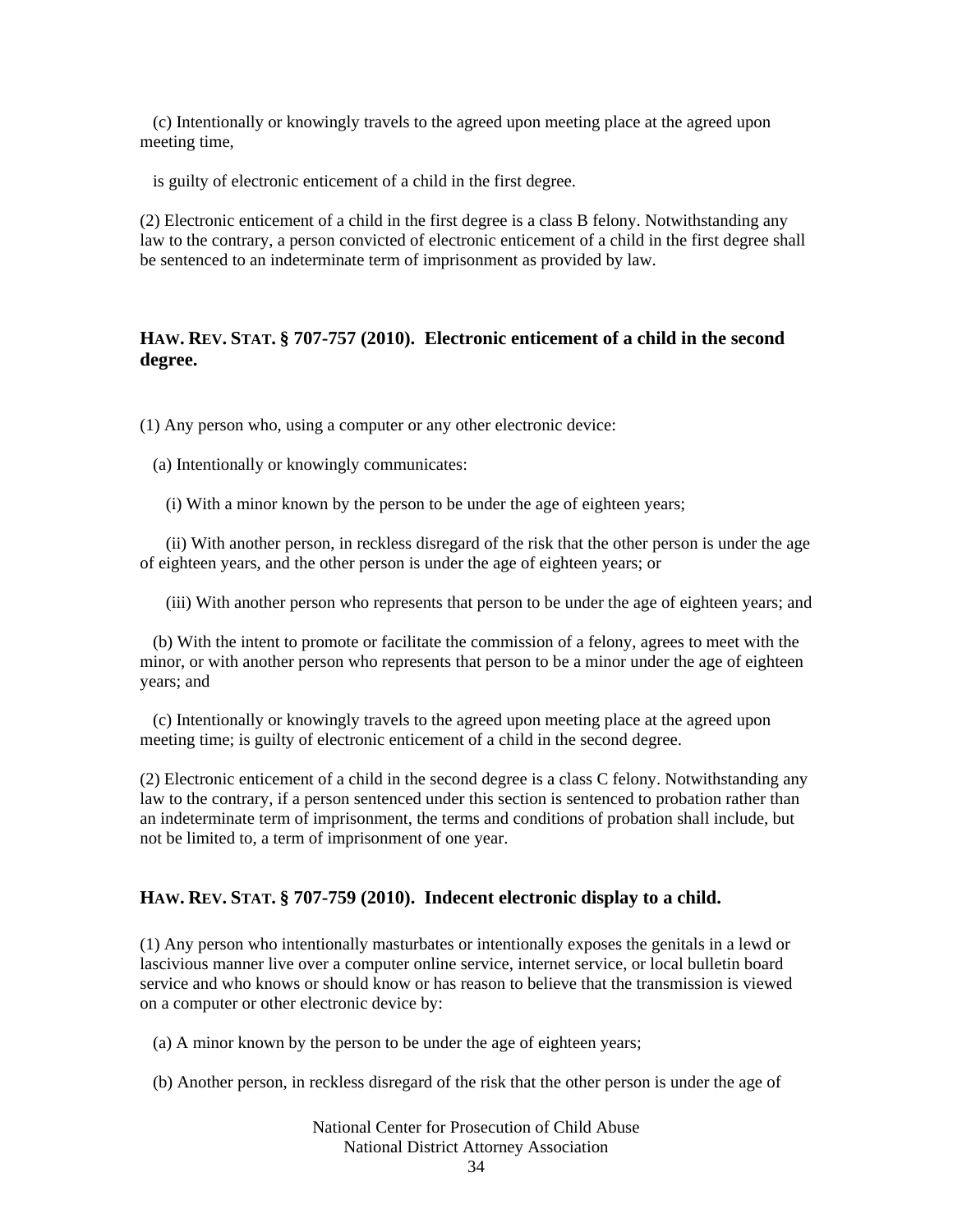eighteen years, and the other person is under the age of eighteen years; or

- (c) Another person who represents that person to be under the age of eighteen years,
- is guilty of indecent electronic display to a child.
- (2) Indecent electronic display to a child is a misdemeanor.

### **HAW. REV. STAT. § 708-893 (2010). Use of a computer in the commission of a separate crime.**

(1) A person commits the offense of use of a computer in the commission of a separate crime if the person:

 (a) Intentionally uses a computer to obtain control over the property of the victim to commit theft in the first or second degree; or

 (b) Knowingly uses a computer to identify, select, solicit, persuade, coerce, entice, induce, or procure the victim or intended victim of the following offenses:

(i) Section 707-726, relating to custodial interference in the first degree;

- (ii) Section 707-727, relating to custodial interference in the second degree;
- (iii) Section 707-731, relating to sexual assault in the second degree;
- (iv) Section 707-732, relating to sexual assault in the third degree;
- (v) Section 707-733, relating to sexual assault in the fourth degree;
- (vi) Section 707-751, relating to promoting child abuse in the second degree; or
- (vii) Section 712-1215, relating to promoting pornography for minors.

(2) Use of a computer in the commission of a separate crime is an offense one class or grade, as the case may be, greater than the offense facilitated. Notwithstanding any other law to the contrary, a conviction under this section shall not merge with a conviction for the separate crime.

# **IDAHO**

### **IDAHO CODE ANN. § 18-1509A (2010). Enticing of children over the internet -- Penalties -- Jurisdiction**

(1) A person aged eighteen (18) years or older shall be guilty of a felony if he or she knowingly uses the internet to solicit, seduce, lure, persuade or entice by words or actions, or both, a minor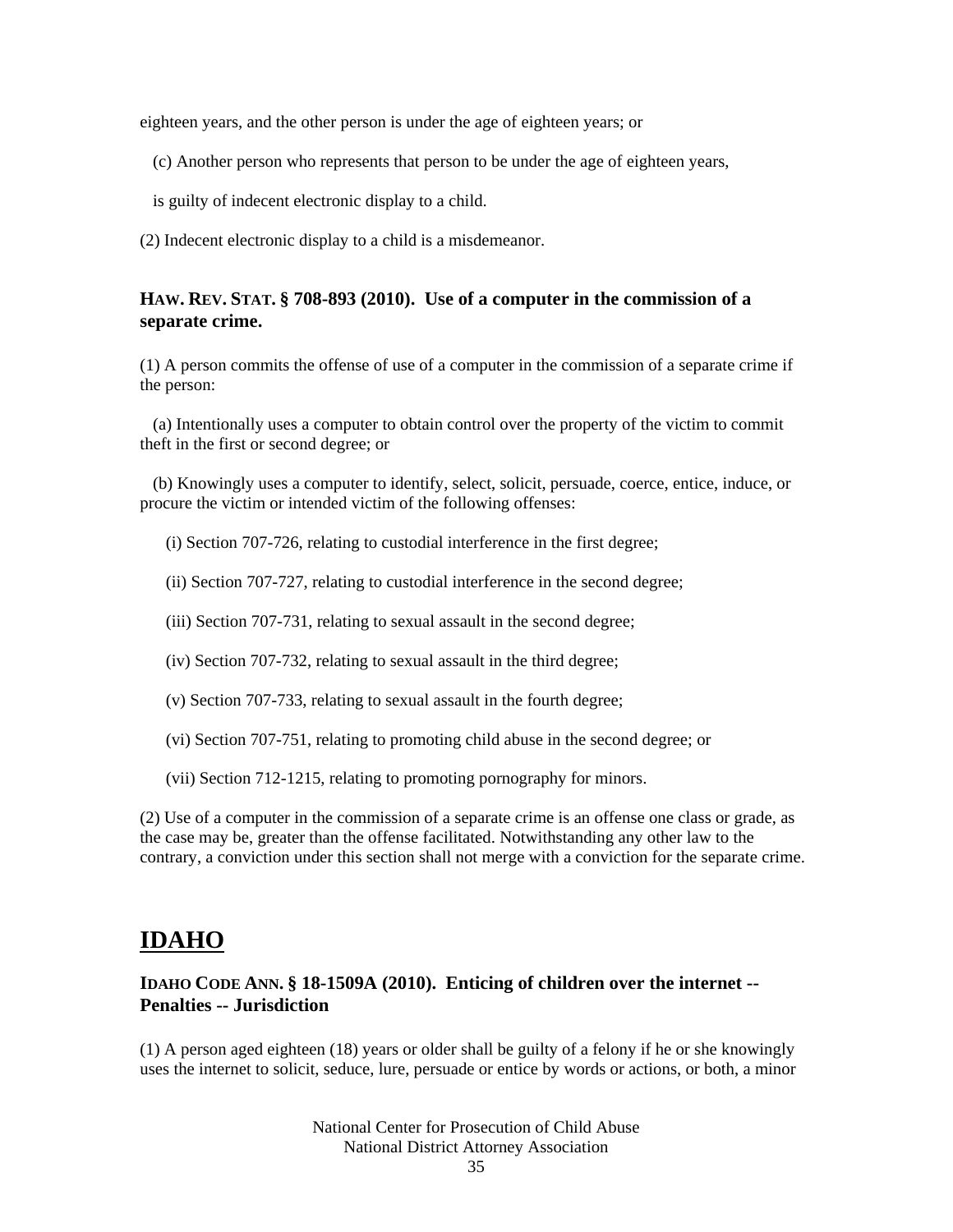child under the age of sixteen (16) years or a person the defendant believes to be a minor child under the age of sixteen (16) years to engage in any sexual act with or against the child where such act is a violation of chapter 15, 61 or 66, title 18, Idaho Code.

(2) Every person who is convicted of a violation of this section shall be punished by imprisonment in the state prison for a period not to exceed fifteen (15) years.

(3) It shall not constitute a defense against any charge or violation of this section that a law enforcement officer, peace officer, or other person working at the direction of law enforcement was involved in the detection or investigation of a violation of this section.

(4) The offense is committed in the state of Idaho for purposes of determining jurisdiction if the transmission that constitutes the offense either originates in or is received in the state of Idaho.

# **ILLINOIS**

## **720 ILL. COMP. STAT. 5/11-6 (2010). Indecent solicitation of a child**

Sec. 11-6. Indecent solicitation of a child. (a) A person of the age of 17 years and upwards commits the offense of indecent solicitation of a child if the person, with the intent that the offense of aggravated criminal sexual assault, criminal sexual assault, predatory criminal sexual assault of a child, or aggravated criminal sexual abuse be committed, knowingly solicits a child or one whom he or she believes to be a child to perform an act of sexual penetration or sexual conduct as defined in Section 12-12 of this Code [720 ILCS 5/12-12].

(a-5) A person of the age of 17 years and upwards commits the offense of indecent solicitation of a child if the person knowingly discusses an act of sexual conduct or sexual penetration with a child or with one whom he or she believes to be a child by means of the Internet with the intent that the offense of aggravated criminal sexual assault, predatory criminal sexual assault of a child, or aggravated criminal sexual abuse be committed.

(a-6) It is not a defense to subsection (a-5) that the person did not solicit the child to perform sexual conduct or sexual penetration with the person.

(b) Definitions. As used in this Section: "Solicit" means to command, authorize, urge, incite, request, or advise another to perform an act by any means including, but not limited to, in person, over the phone, in writing, by computer, or by advertisement of any kind.

"Child" means a person under 17 years of age.

"Internet" means an interactive computer service or system or an information service, system, or access software provider that provides or enables computer access by multiple users to a computer server, and includes, but is not limited to, an information service, system, or access software provider that provides access to a network system commonly known as the Internet, or any comparable system or service and also includes, but is not limited to, a World Wide Web page, newsgroup, message board, mailing list, or chat area on any interactive computer service or system or other online service.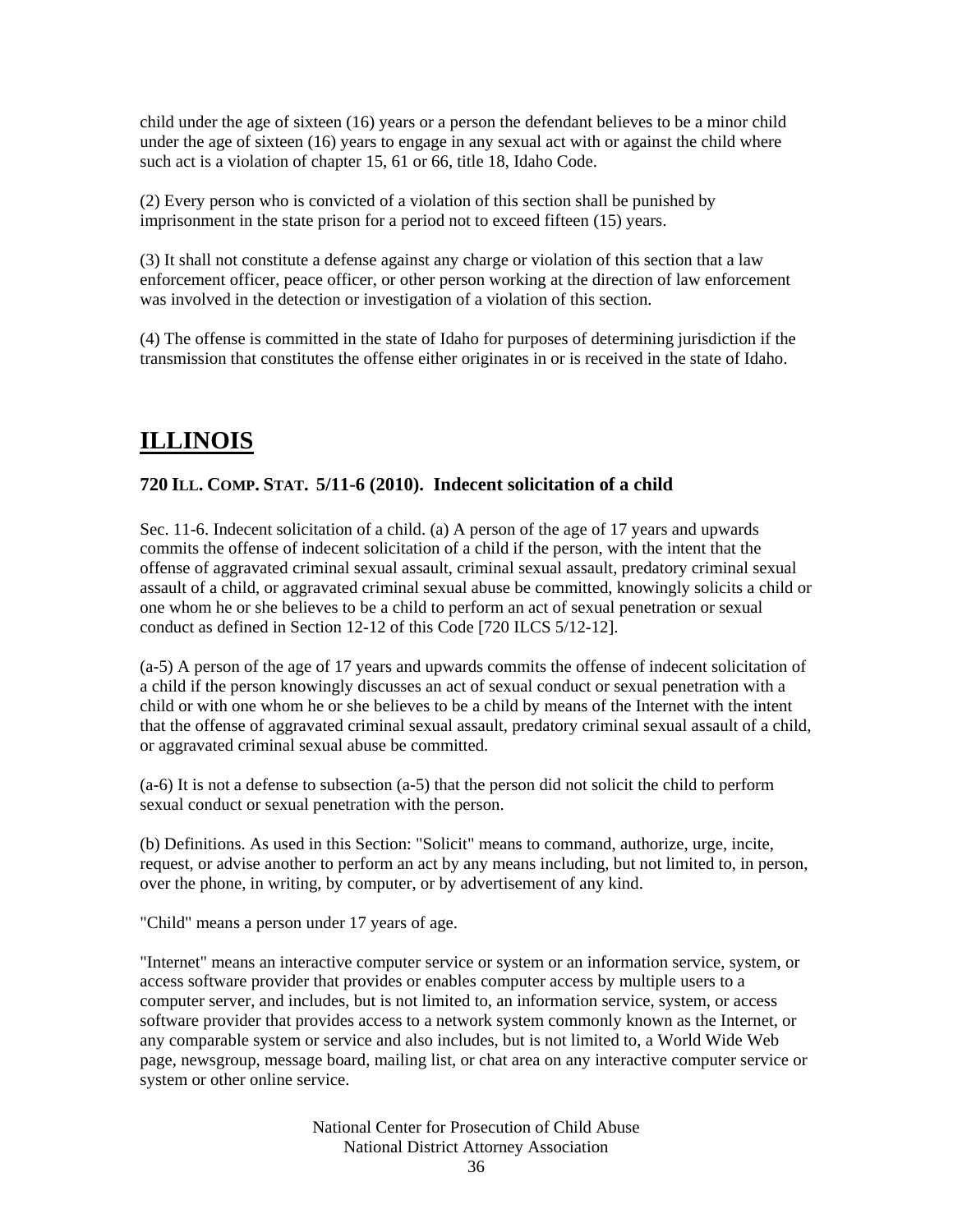"Sexual penetration" or "sexual conduct" are defined in Section 12-12 of this Code [720 ILCS 5/12-12].

(c) Sentence.

Indecent solicitation of a child under subsection (a) is:

(1) a Class 1 felony when the act, if done, would be predatory criminal sexual assault of a child or aggravated criminal sexual assault;

(2) a Class 2 felony when the act, if done, would be criminal sexual assault;

(3) a Class 3 felony when the act, if done, would be aggravated criminal sexual abuse.

Indecent solicitation of a child under subsection (a-5) is a Class 4 felony.

## **720 ILL. COMP. STAT. 5/11-6.5(2010). Indecent solicitation of an adult**

*Construed Unconstitutional in whole or part by People v. M.T. (In re M.T.), 352 Ill. App. 3d 131, 816 N.E.2d 354, 2004 Ill. App. LEXIS 1001, 287 Ill. Dec. 592 (Ill. App. Ct. 1st Dist. 2004)* 

(a) A person commits indecent solicitation of an adult if the person:

(1) Arranges for a person 17 years of age or over to commit an act of sexual penetration as defined in Section 12-12 [720 ILCS 5/12-12] with a person:

- (i) Under the age of 13 years; or
- (ii) Thirteen years of age or over but under the age of 17 years; or

(2) Arranges for a person 17 years of age or over to commit an act of sexual conduct as defined in Section 12-12 [720 ILCS 5/12-12] with a person:

- (i) Under the age of 13 years; or
- (ii) Thirteen years of age or older but under the age of 17 years.
- (b) Sentence.
- (1) Violation of paragraph  $(a)(1)(i)$  is a Class X felony.
- (2) Violation of paragraph  $(a)(1)(ii)$  is a Class 1 felony.
- (3) Violation of paragraph  $(a)(2)(i)$  is a Class 2 felony.
- (4) Violation of paragraph  $(a)(2)(ii)$  is a Class A misdemeanor.
- (c) For the purposes of this Section, "arranges" includes but is not limited to oral or written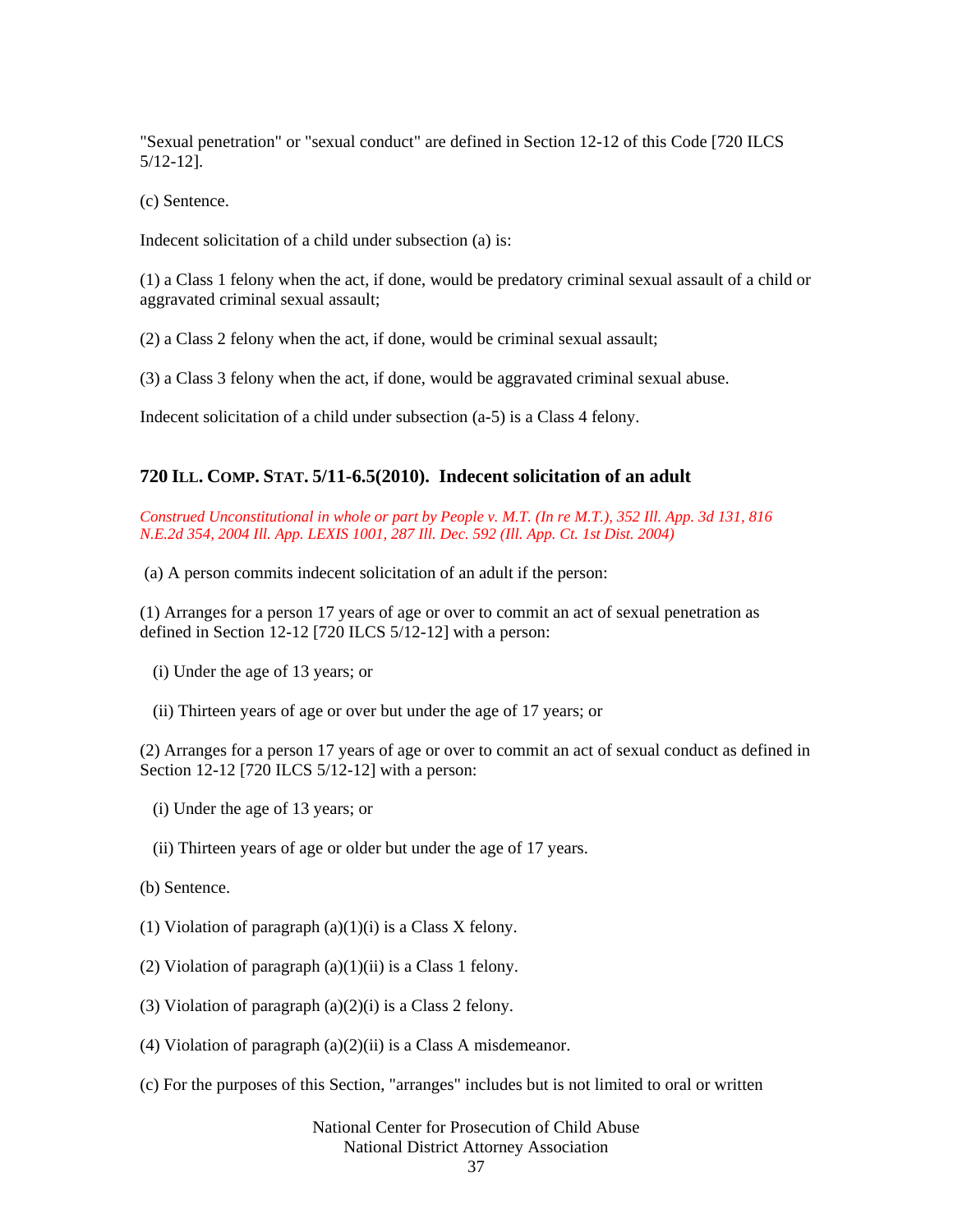communication and communication by telephone, computer, or other electronic means. "Computer" has the meaning ascribed to it in Section 16D-2 of this Code [720 ILCS 5/16D-2].

### **720 ILL. COMP. STAT. 5/11-6 .6 (2010). Solicitation to meet a child**

(a) A person of the age of 18 or more years commits the offense of solicitation to meet a child if the person while using a computer, cellular telephone, or any other device, with the intent to meet a child or one whom he or she believes to be a child, solicits, entices, induces, or arranges with the child to meet at a location without the knowledge of the child's parent or guardian and the meeting with the child is arranged for a purpose other than a lawful purpose under Illinois law.

(b) Sentence. Solicitation to meet a child is a Class A misdemeanor. Solicitation to meet a child is a Class 4 felony when the solicitor believes he or she is 5 or more years older than the child.

(c) For purposes of this Section, "child" means any person under 17 years of age; and "computer" has the meaning ascribed to it in Section 16D-2 of this Code [720 ILCS 5/16D-2].

# **INDIANA**

## **IND. CODE § 35-42-4-6 (2010). Child solicitation.**

(a) As used in this section, "solicit" means to command, authorize, urge, incite, request, or advise an individual:

- (1) in person;
- (2) by telephone;
- (3) in writing;
- (4) by using a computer network (as defined in IC  $35-43-2-3(a)$ );
- (5) by advertisement of any kind; or
- (6) by any other means;
- to perform an act described in subsection (b) or (c).

(b) A person eighteen (18) years of age or older who knowingly or intentionally solicits a child under fourteen (14) years of age, or an individual the person believes to be a child under fourteen (14) years of age, to engage in:

- (1) sexual intercourse;
- (2) deviate sexual conduct; or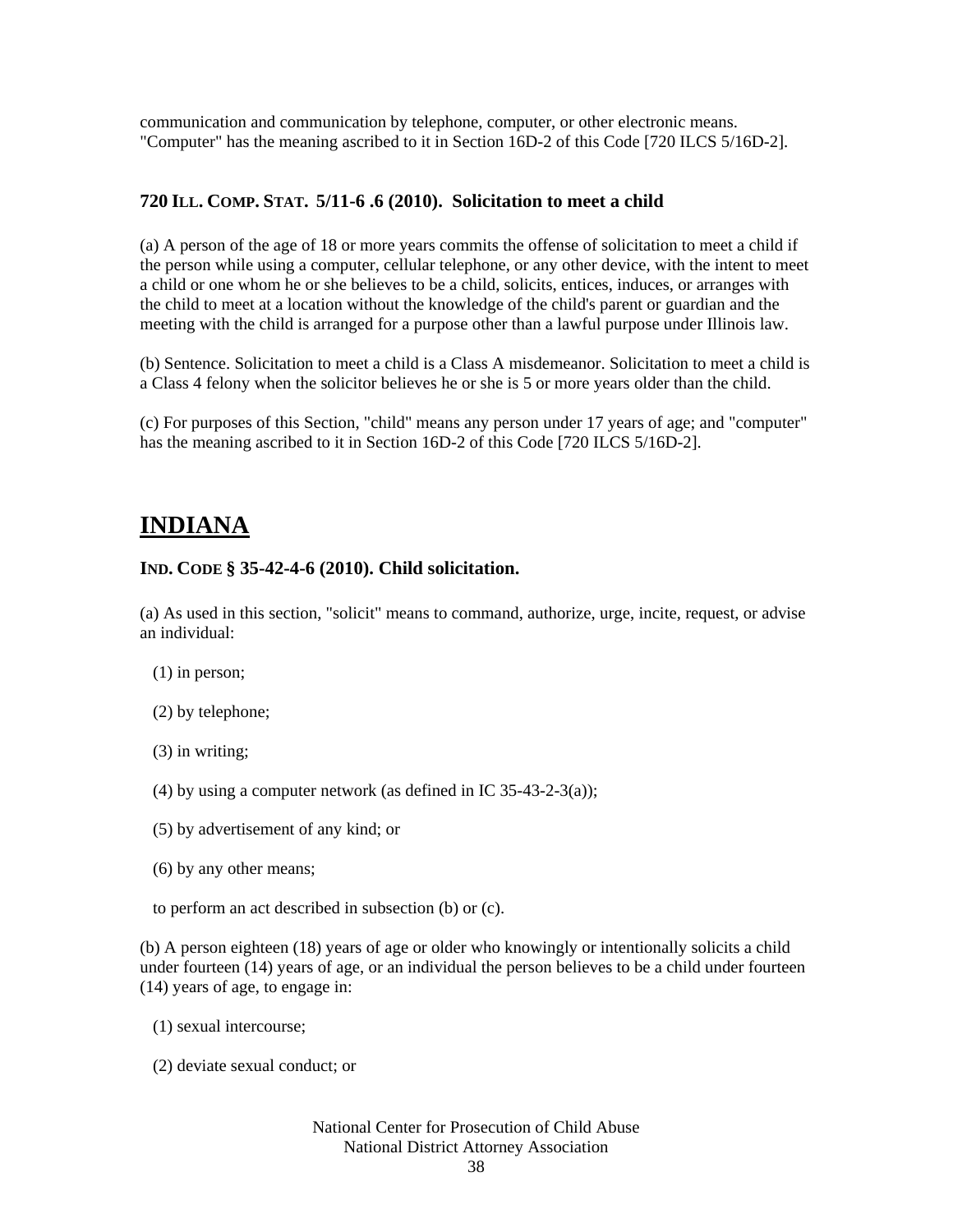(3) any fondling or touching intended to arouse or satisfy the sexual desires of either the child or the older person;

 commits child solicitation, a Class D felony. However, the offense is a Class C felony if it is committed by using a computer network (as defined in IC 35-43-2-3(a)), and a Class B felony if the person commits the offense by using a computer network (as defined in IC 35-43-2-3(a)) and has a previous unrelated conviction for committing the offense by using a computer network (as defined in IC 35-43-2-3(a)).

(c) A person at least twenty-one (21) years of age who knowingly or intentionally solicits a child at least fourteen (14) years of age but less than sixteen (16) years of age, or an individual the person believes to be a child at least fourteen (14) years of age but less than sixteen (16) years of age, to engage in:

- (1) sexual intercourse;
- (2) deviate sexual conduct; or

 (3) any fondling or touching intended to arouse or satisfy the sexual desires of either the child or the older person;

 commits child solicitation, a Class D felony. However, the offense is a Class C felony if it is committed by using a computer network (as defined in IC  $35-43-2-3(a)$ ), and a Class B felony if the person commits the offense by using a computer network (as defined in IC 35-43-2-3(a)) and has a previous unrelated conviction for committing the offense by using a computer network (as defined in IC 35-43-2-3(a)).

(d) In a prosecution under this section, including a prosecution for attempted solicitation, the state is not required to prove that the person solicited the child to engage in an act described in subsection (b) or (c) at some immediate time.

## **IND. CODE § 35-42-4-13 (2010). Inappropriate communication with child – Penalty**

(a) This section does not apply to the following:

(1) A parent, guardian, or custodian of a child.

(2) A person who acts with the permission of a child's parent, guardian, or custodian.

(3) A person to whom a child makes a report of abuse or neglect.

 (4) A person to whom a child reports medical symptoms that relate to or may relate to sexual activity.

(b) As used in this section, "sexual activity" means sexual intercourse, deviate sexual conduct, or the fondling or touching of the buttocks, genitals, or female breasts.

(c) A person at least twenty-one (21) years of age who knowingly or intentionally communicates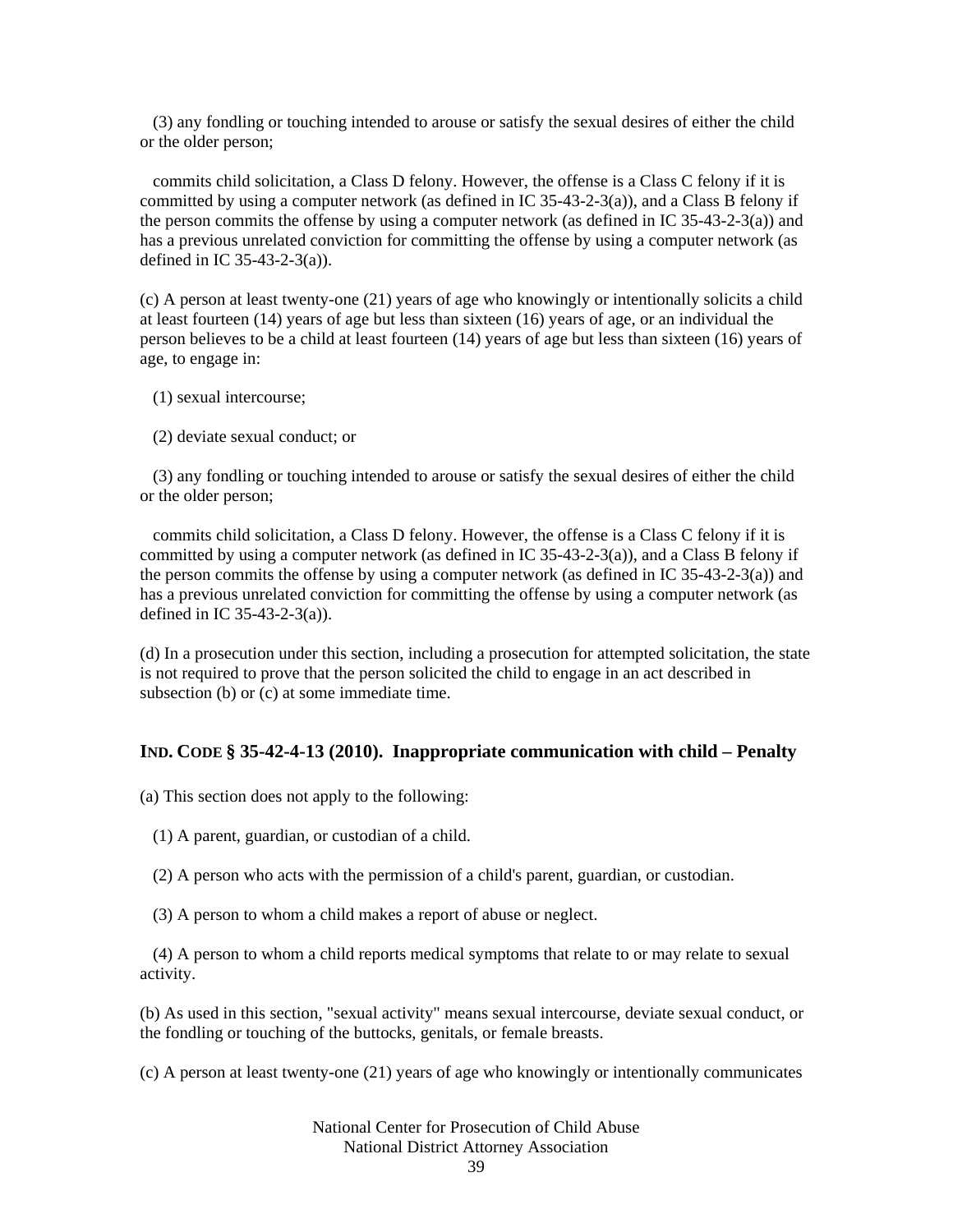with an individual whom the person believes to be a child less than fourteen (14) years of age concerning sexual activity with the intent to gratify the sexual desires of the person or the individual commits inappropriate communication with a child, a Class B misdemeanor. However, the offense is a Class A misdemeanor if the person commits the offense by using a computer network (as defined in IC 35-43-2-3(a)).

# **IOWA**

## **IOWA CODE § 710.10 (2010). Enticing a minor.**

 1. A person commits a class "C" felony when, without authority and with the intent to commit sexual abuse or sexual exploitation upon a minor under the age of thirteen, the person entices or attempts to entice a person reasonably believed to be under the age of thirteen.

2. A person commits a class "D" felony when, without authority and with the intent to commit an illegal act upon a minor under the age of sixteen, the person entices or attempts to entice a person reasonably believed to be under the age of sixteen.

3. A person commits a class "d" felony when, without authority and with the intent to commit an illegal act upon a minor under the age of sixteen, the person entices a person reasonably believed to be under the age of sixteen.

4. A person commits an aggravated misdemeanor when, without authority and with the intent to commit an illegal act upon a minor under the age of sixteen, the person attempts to entice a person reasonably believed to be under the age of sixteen. A person convicted under this subsection shall not be subject to the registration requirements under chapter 692a unless the finder of fact determines that the illegal act was sexually motivated.

5. A person shall not be convicted of a violation of this section unless the person commits an overt act evidencing a purpose to entice.

6. For purposes of determining jurisdiction under section 803.1, an offense is considered committed in this state if the communication to entice or attempt to entice a person believed to be a minor who is present in this state originates from another state, or the communication to entice or attempt to entice a person believed to be a minor is sent from this state.

# **IOWA CODE § 709.12 (2010). Indecent contact with a child.**

A person eighteen years of age or older is upon conviction guilty of an aggravated misdemeanor if the person commits any of the following acts with a child, not the person's spouse, with or without the child's consent, for the purpose of arousing or satisfying the sexual desires of either of them:

1. Fondle or touch the inner thigh, groin, buttock, anus, or breast of the child.

2. Touch the clothing covering the immediate area of the inner thigh, groin, buttock, anus, or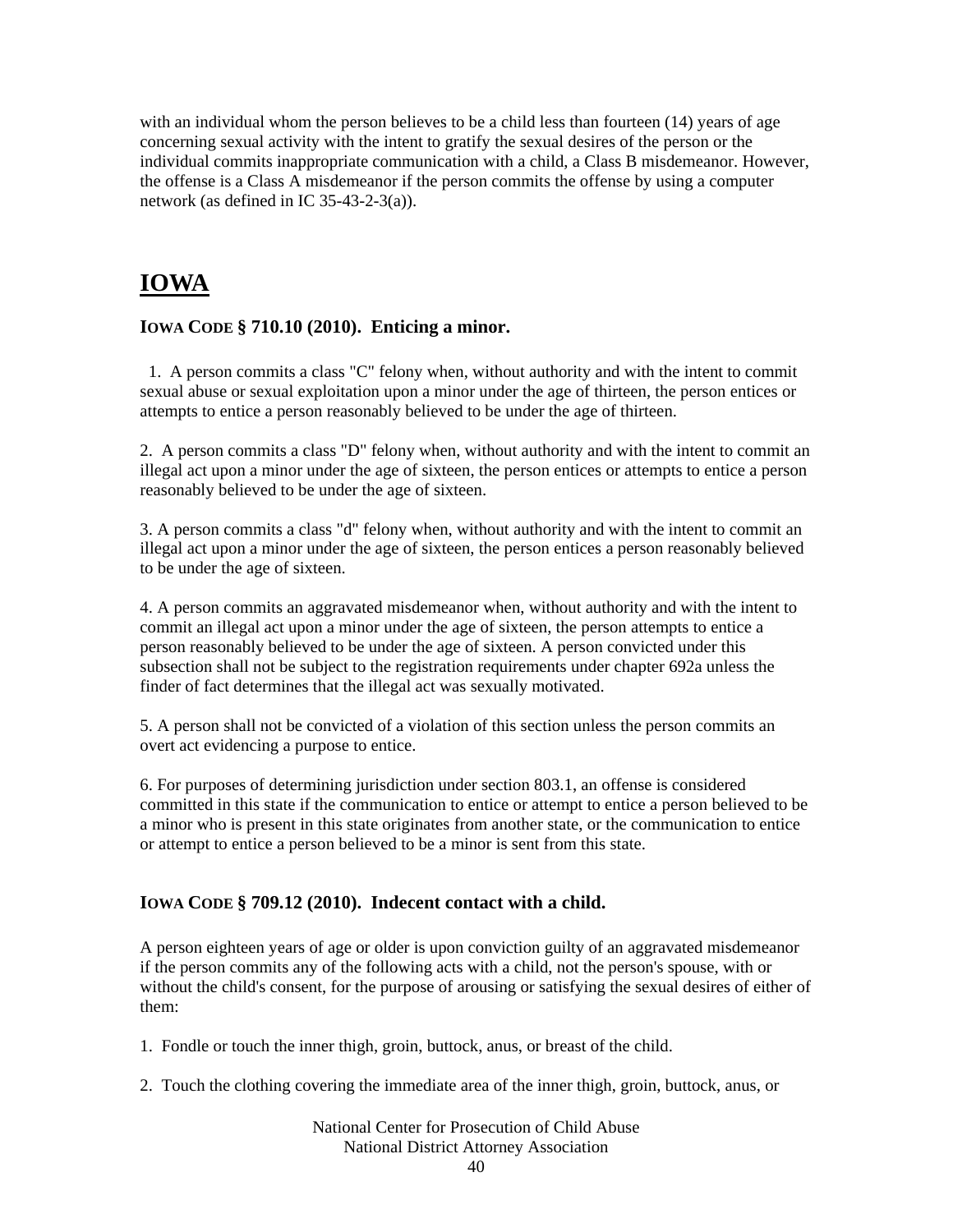breast of the child.

3. Solicit or permit a child to fondle or touch the inner thigh, groin, buttock, anus, or breast of the person.

4. Solicit a child to engage in any act prohibited under section 709.8, subsection 1, 2, or 4.

The provisions of this section shall also apply to a person sixteen or seventeen years of age who commits any of the enumerated acts with a child who is at least five years the person's junior, in which case the juvenile court shall have jurisdiction under chapter 232.

## **IOWA CODE § 728.12 (2010). Sexual exploitation of a minor.**

1. It shall be unlawful to employ, use, persuade, induce, entice, coerce, solicit, knowingly permit, or otherwise cause or attempt to cause a minor to engage in a prohibited sexual act or in the simulation of a prohibited sexual act. A person must know, or have reason to know, or intend that the act or simulated act may be photographed, filmed, or otherwise preserved in a negative, slide, book, magazine, computer, computer disk, or other print or visual medium, or be preserved in an electronic, magnetic, or optical storage system, or in any other type of storage system. A person who commits a violation of this subsection commits a class "C" felony. Notwithstanding section 902.9, the court may assess a fine of not more than fifty thousand dollars for each offense under this subsection in addition to imposing any other authorized sentence.

2. It shall be unlawful to knowingly promote any material visually depicting a live performance of a minor engaging in a prohibited sexual act or in the simulation of a prohibited sexual act. A person who commits a violation of this subsection commits a class "D" felony. Notwithstanding section 902.9, the court may assess a fine of not more than twenty-five thousand dollars for each offense under this subsection in addition to imposing any other authorized sentence.

3. It shall be unlawful to knowingly purchase or possess a negative, slide, book, magazine, computer, computer disk, or other print or visual medium, or an electronic, magnetic, or optical storage system, or any other type of storage system which depicts a minor engaging in a prohibited sexual act or the simulation of a prohibited sexual act. A person who commits a violation of this subsection commits an aggravated misdemeanor for a first offense and a class "D" felony for a second or subsequent offense. For purposes of this subsection, an offense is considered a second or subsequent offense if, prior to the person's having been convicted under this subsection, any of the following apply:

*a.* The person has a prior conviction or deferred judgment under this subsection.

*b.* The person has a prior conviction, deferred judgment, or the equivalent of a deferred judgment in another jurisdiction for an offense substantially similar to the offense defined in this subsection. The court shall judicially notice the statutes of other states that define offenses substantially similar to the offense defined in this subsection and that therefore can be considered corresponding statutes.

4. This section does not apply to law enforcement officers, court personnel, licensed physicians, licensed psychologists, or attorneys in the performance of their official duties.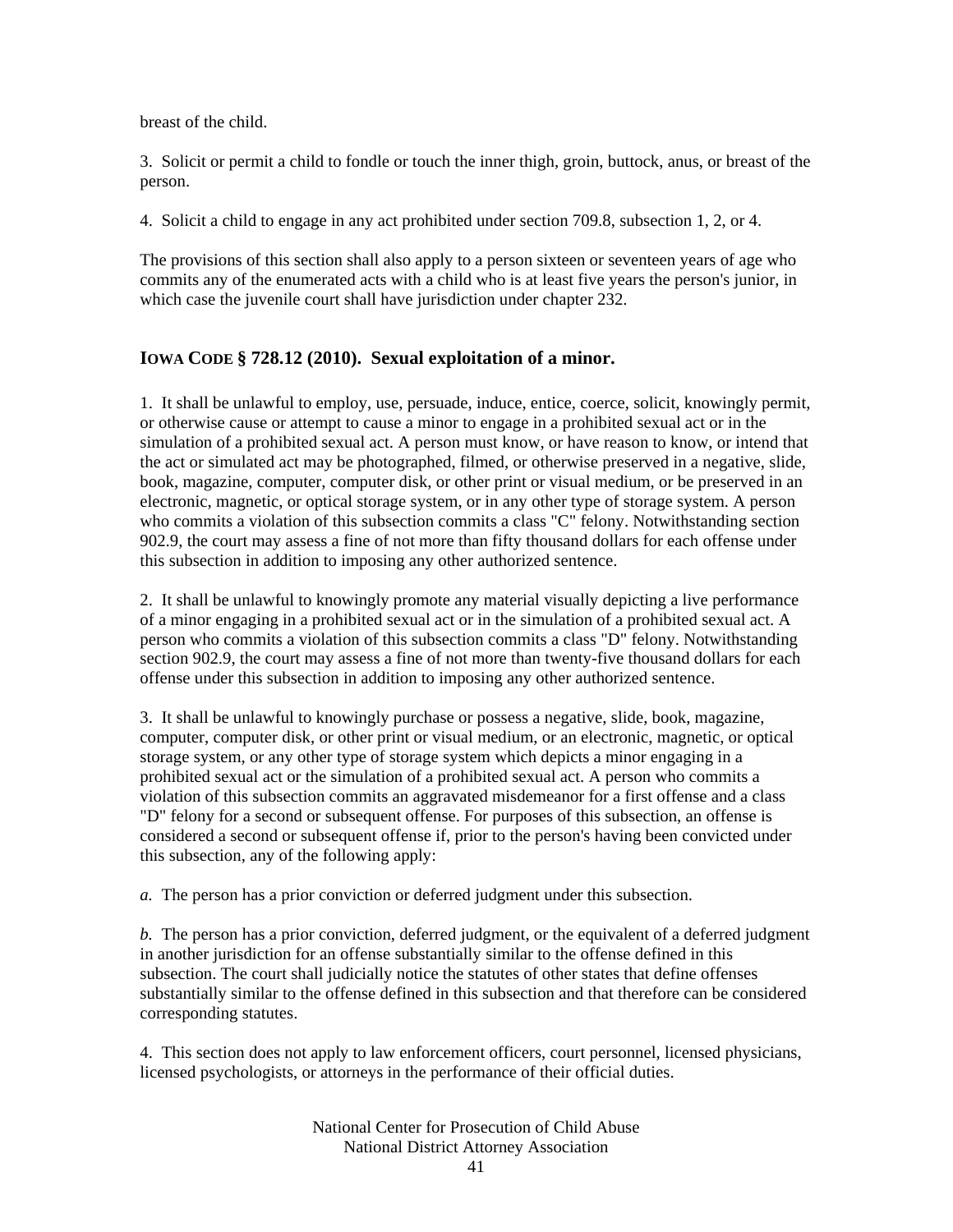# **KANSAS**

**KAN. STAT. ANN. § 21-3510 (2009). Indecent solicitation of a child.** 

Repealed; effective and in force on and after July 1, 2011.

(a) Indecent solicitation of a child is:

(1) Enticing or soliciting a child 14 or more years of age but less than 16 years of age to commit or to submit to an unlawful sexual act; or

(2) inviting, persuading or attempting to persuade a child 14 or more years of age but less than 16 years of age to enter any vehicle, building, room or secluded place with intent to commit an unlawful sexual act upon or with the child.

(b) Indecent solicitation of a child is a severity level 6, person felony.

**KAN. STAT. ANN. § 21-3511 (2009). Aggravated indecent solicitation of a child.**  Repealed; effective and in force on and after July 1, 2011.

Aggravated indecent solicitation of a child is:

(a) Enticing or soliciting a child under the age of 14 years to commit or to submit to an unlawful sexual act; or

(b) inviting, persuading or attempting to persuade a child under the age of 14 years to enter any vehicle, building, room or secluded place with intent to commit an unlawful sexual act upon or with the child.

Aggravated indecent solicitation of a child is a severity level 5, person felony.

# **KAN. STAT. ANN. § 21-3503 (2009). Indecent liberties with a child.**

Repealed; effective and in force on and after July 1, 2011.

(a) Indecent liberties with a child is engaging in any of the following acts with a child who is 14 or more years of age but less than 16 years of age:

(1) Any lewd fondling or touching of the person of either the child or the offender, done or submitted to with the intent to arouse or to satisfy the sexual desires of either the child or the offender, or both; or

(2) soliciting the child to engage in any lewd fondling or touching of the person of another with the intent to arouse or satisfy the sexual desires of the child, the offender or another.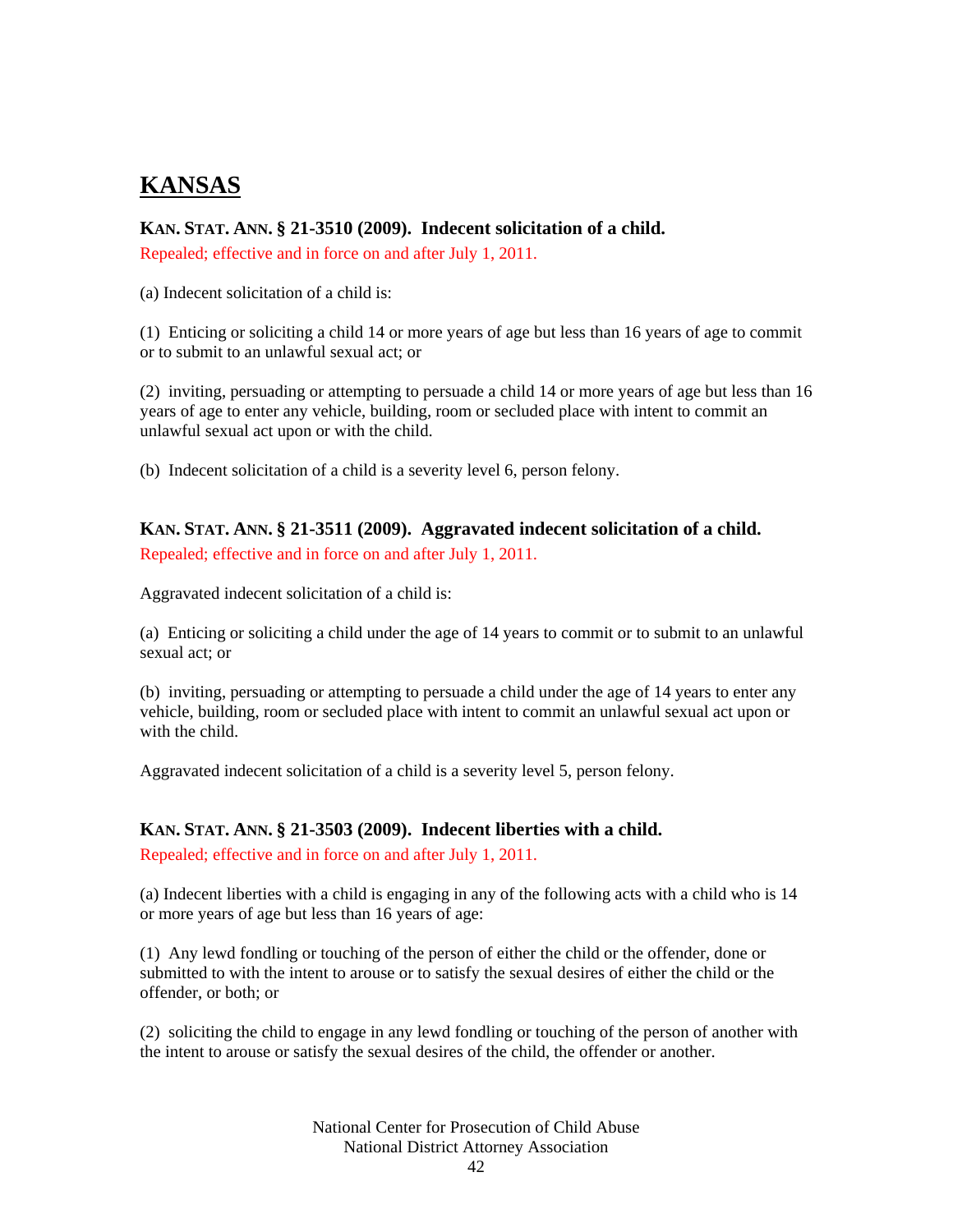(b) It shall be a defense to a prosecution of indecent liberties with a child as described in subsection (a)(1) that the child was married to the accused at the time of the offense.

(c) Indecent liberties with a child is a severity level 5, person felony.

# **KAN. STAT. ANN. § 21-3504 (2009). Aggravated indecent liberties with a child.**  Repealed; effective and in force on and after July 1, 2011.

(a) Aggravated indecent liberties with a child is:

(1) Sexual intercourse with a child who is 14 or more years of age but less than 16 years of age;

(2) engaging in any of the following acts with a child who is 14 or more years of age but less than 16 years of age and who does not consent thereto:

(A) Any lewd fondling or touching of the person of either the child or the offender, done or submitted to with the intent to arouse or satisfy the sexual desires of either the child or the offender, or both; or

(B) causing the child to engage in any lewd fondling or touching of the person of another with the intent to arouse or satisfy the sexual desires of the child, the offender or another; or

(3) engaging in any of the following acts with a child who is under 14 years of age:

(A) Any lewd fondling or touching of the person of either the child or the offender, done or submitted to with the intent to arouse or to satisfy the sexual desires of either the child or the offender, or both; or

(B) soliciting the child to engage in any lewd fondling or touching of the person of another with the intent to arouse or satisfy the sexual desires of the child, the offender or another.

(b) It shall be a defense to a prosecution of aggravated indecent liberties with a child as provided in subsection (a)(1), (a)(2)(A) and (a)(3)(A) that the child was married to the accused at the time of the offense.

(c) Except as provided further, aggravated indecent liberties with a child as described in subsections  $(a)(1)$  and  $(a)(3)$  is a severity level 3, person felony. Aggravated indecent liberties with a child as described in subsection  $(a)(2)$  is a severity level 4, person felony. When the offender is 18 years of age or older, aggravated indecent liberties with a child as described in subsection (a)(3) is an off-grid person felony.

## **KAN. STAT. ANN. § 21-3523 (2009). Electronic solicitation.**

Repealed; effective and in force on and after July 1, 2011.

(a) Electronic solicitation is, by means of communication conducted through the telephone, internet, or by other electronic means: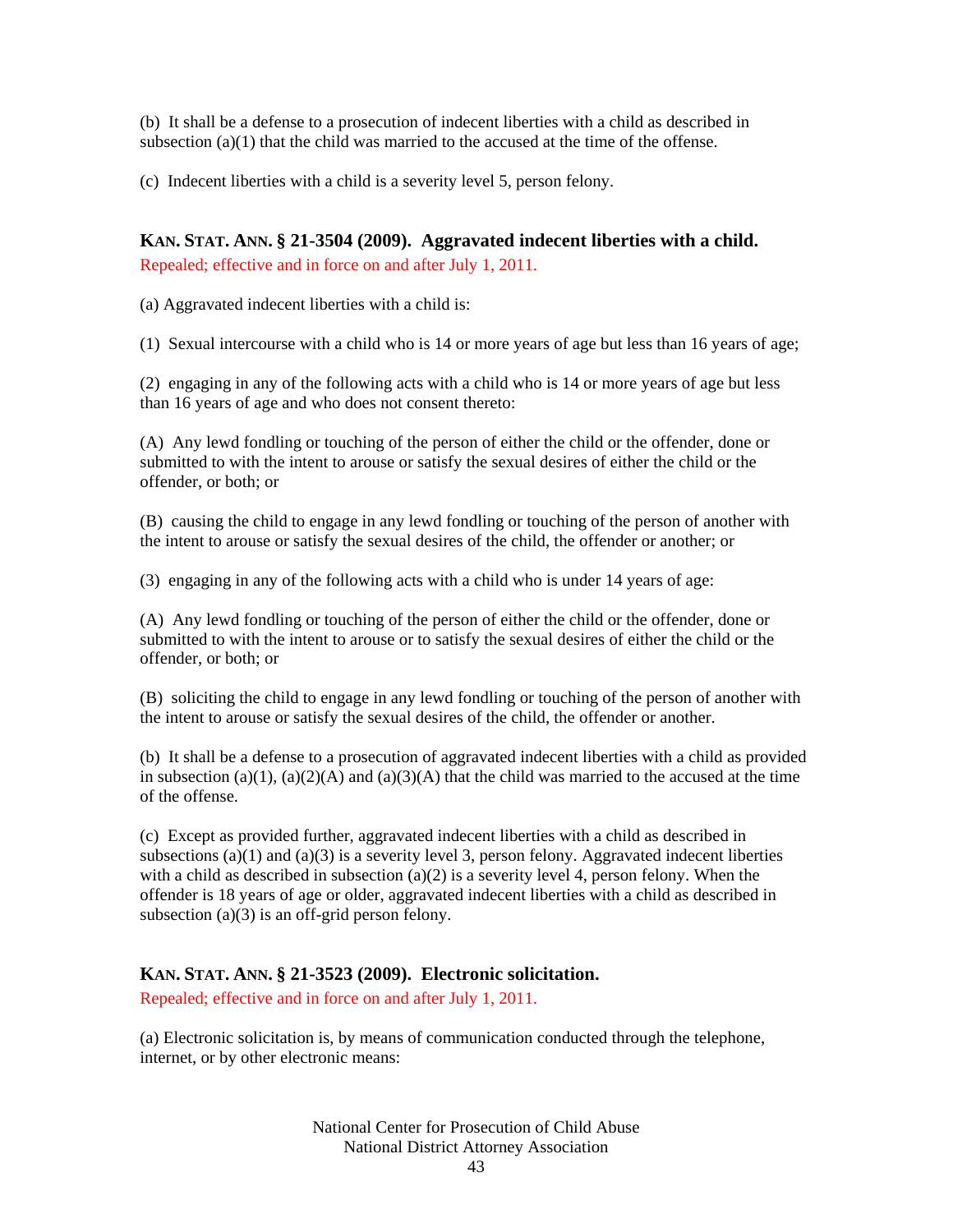(1) Enticing or soliciting a person whom the offender believes to be a child 14 or more years of age but less than 16 years of age to commit or submit to an unlawful sexual act; or

(2) enticing or soliciting a person whom the offender believes to be a child under the age of 14 to commit or submit to an unlawful sexual act.

(b) Electronic solicitation as described in subsection (a)(1) is a severity level 3 person felony. Electronic solicitation as described in subsection (a)(2) is a severity level 1 person felony.

(c) For the purposes of this section, "communication conducted through the internet or by other electronic means" includes but is not limited to e-mail, chatroom chats and text messaging.

(d) This section shall be part of and supplemental to the Kansas criminal code.

# **KENTUCKY**

## **KY. REV. STAT. ANN. § 510.155 (2010). Unlawful use of electronic means to induce a minor to engage in sexual or other prohibited activities -- Prohibition of multiple convictions arising from single course of conduct – Solicitation as evidence of intent.**

 (1) It shall be unlawful for any person to knowingly use a communications system, including computers, computer networks, computer bulletin boards, cellular telephones, or any other electronic means, for the purpose of procuring or promoting the use of a minor, or a peace officer posing as a minor if the person believes that the peace officer is a minor or is wanton or reckless in that belief, for any activity in violation of KRS 510.040, 510.050, 510.060, 510.070, 510.080, 510.090, 510.110, 529.100 where that offense involves commercial sexual activity, or 530.064(1)(a), or KRS Chapter 531.

(2) No person shall be convicted of this offense and an offense specified in KRS 506.010, 506.030, 506.040, or 506.080 for a single course of conduct intended to consummate in the commission of the same offense with the same minor or peace officer.

(3) The solicitation of a minor through electronic communication under subsection (1) of this section shall be prima facie evidence of the person's intent to commit the offense even if the meeting did not occur.

(4) This section shall apply to electronic communications originating within or received within the Commonwealth.

(5) A violation of this section is punishable as a Class D felony.

## **KY. REV. STAT. ANN. § 510.110 (2010). Sexual abuse in the first degree.**

(1) A person is guilty of sexual abuse in the first degree when:

(a) He or she subjects another person to sexual contact by forcible compulsion; or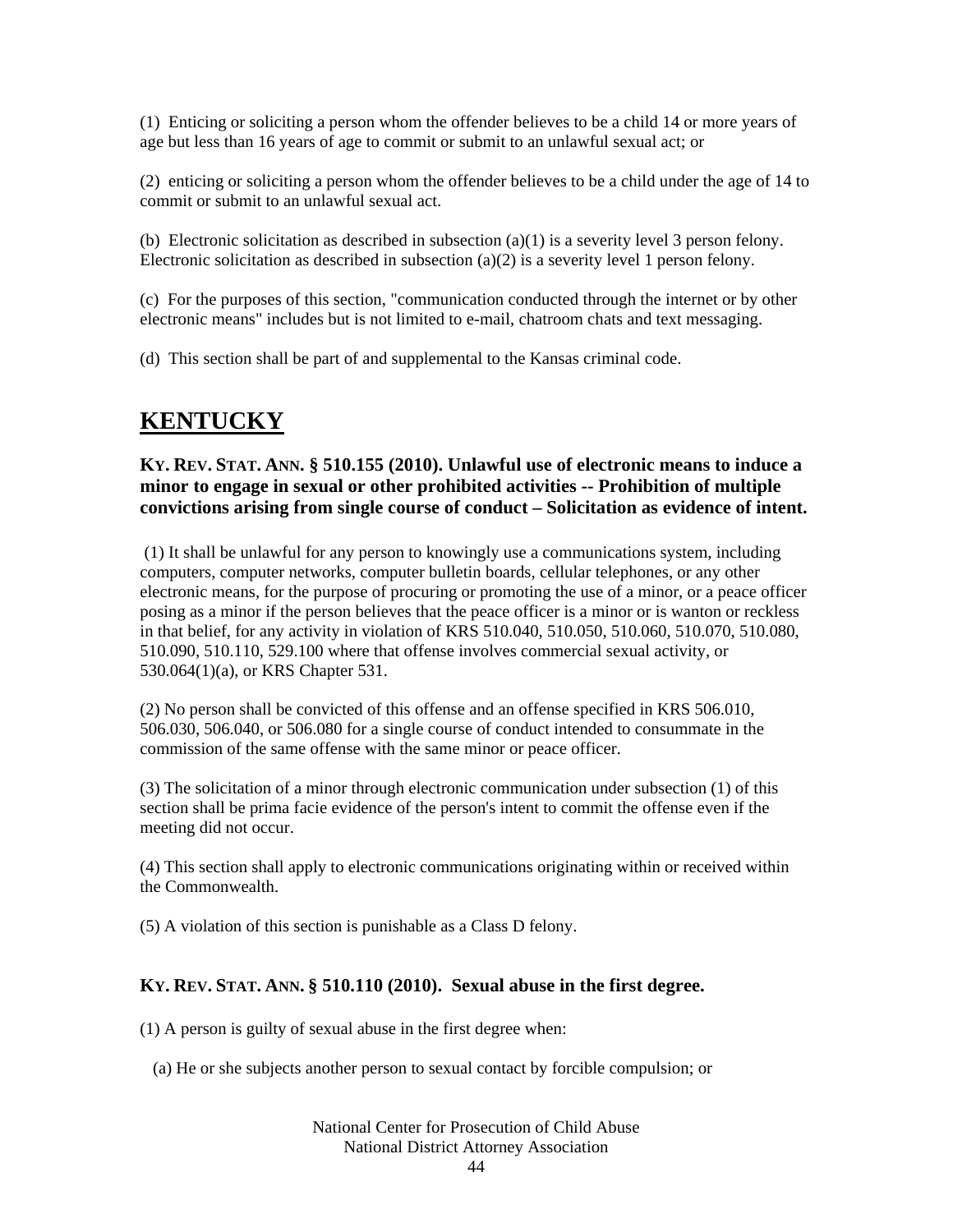(b) He or she subjects another person to sexual contact who is incapable of consent because he or she:

- 1. Is physically helpless;
- 2. Is less than twelve (12) years old; or
- 3. Is mentally incapacitated; or

(c) Being twenty-one (21) years old or more, he or she:

1. Subjects another person who is less than sixteen (16) years old to sexual contact;

 2. Engages in masturbation in the presence of another person who is less than sixteen (16) years old and knows or has reason to know the other person is present; or

 3. Engages in masturbation while using the Internet, telephone, or other electronic communication device while communicating with a minor who the person knows is less than sixteen (16) years old, and the minor can see or hear the person masturbate; or

 (d) Being a person in a position of authority or position of special trust, as defined in KRS 532.045, he or she, regardless of his or her age, subjects a minor who is less than eighteen (18) years old, with whom he or she comes into contact as a result of that position, to sexual contact or engages in masturbation in the presence of the minor and knows or has reason to know the minor is present or engages in masturbation while using the Internet, telephone, or other electronic communication device while communicating with a minor who the person knows is less than sixteen (16) years old, and the minor can see or hear the person masturbate.

(2) Sexual abuse in the first degree is a Class D felony, unless the victim is less than twelve (12) years old, in which case the offense shall be a Class C felony.

# **LOUISIANA**

## **LA. REV. STAT. ANN. § 14:81.1 (2010). Pornography involving juveniles**

A. Pornography involving juveniles is any of the following:

 (1) The photographing, videotaping, filming, or otherwise reproducing visually of any sexual performance involving a child under the age of seventeen.

 (2) The solicitation, promotion, or coercion of any child under the age of seventeen for the purpose of photographing, videotaping, filming, or otherwise reproducing visually any sexual performance involving a child under the age of seventeen.

(3) The intentional possession, sale, distribution, or possession with intent to sell or distribute of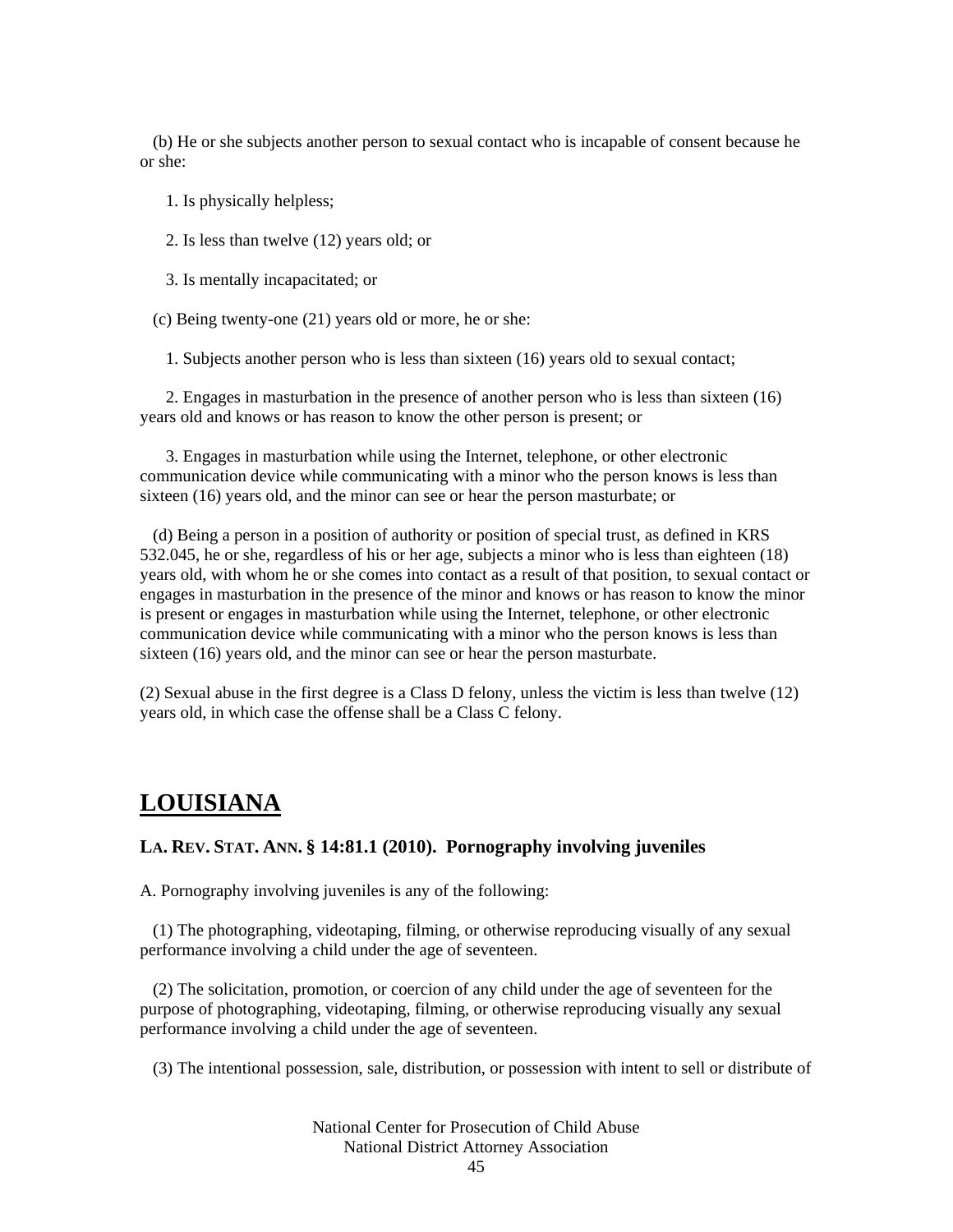any photographs, films, videotapes, or other visual reproductions of any sexual performance involving a child under the age of seventeen.

 (4) The consent of a parent, legal guardian, or custodian of a child under the age of seventeen for the purpose of photographing, videotaping, filming, or otherwise reproducing visually any sexual performance involving the child.

B. For purposes of this Section the following definitions shall apply:

 (1) "Sexual performance" means any performance or part thereof that includes sexual conduct involving a child under the age of seventeen.

 (2) "Performance" means any play, motion picture, photograph, dance, or other visual presentation.

 (3) "Sexual conduct" means actual or simulated sexual intercourse, deviate sexual intercourse, sexual bestiality, masturbation, sadomasochistic abuse, or lewd exhibition of the genitals.

 (4) "Promote" means to procure, manufacture, issue, sell, give, provide, lend, mail, deliver, transfer, transmute, publish, distribute, circulate, disseminate, prevent, exhibit, or advertise, or to offer or agree to do the same.

C. Possession of three or more of the same photographs, films, videotapes, or other visual reproductions shall be prima facie evidence of intent to sell or distribute.

D. Lack of knowledge of the juvenile's age shall not be a defense.

E. (1) Whoever commits the crime of pornography involving juveniles shall be fined not more than ten thousand dollars and be imprisoned at hard labor for not less than two years or more than ten years, without benefit of parole, probation, or suspension of sentence.

 (2) Whoever commits the crime of pornography involving juveniles by violating the provisions of Paragraph  $(A)(2)$  of this Section on a victim under the age of thirteen years when the offender is seventeen years of age or older shall be punished by imprisonment at hard labor for not less than twenty-five years nor more than ninety-nine years. At least twenty-five years of the sentence imposed shall be served without benefit of parole, probation, or suspension of sentence.

 (3) Upon completion of the term of imprisonment imposed in accordance with Paragraph (2) of this Subsection, the offender shall be monitored by the Department of Public Safety and Corrections through the use of electronic monitoring equipment for the remainder of his natural life.

 (4) Unless it is determined by the Department of Public Safety and Corrections, pursuant to rules adopted in accordance with the provisions of this Subsection, that a sexual offender is unable to pay all or any portion of such costs, each sexual offender to be electronically monitored shall pay the cost of such monitoring.

 (5) The costs attributable to the electronic monitoring of an offender who has been determined unable to pay shall be borne by the department if, and only to the degree that sufficient funds are made available for such purpose whether by appropriation of state funds or from any other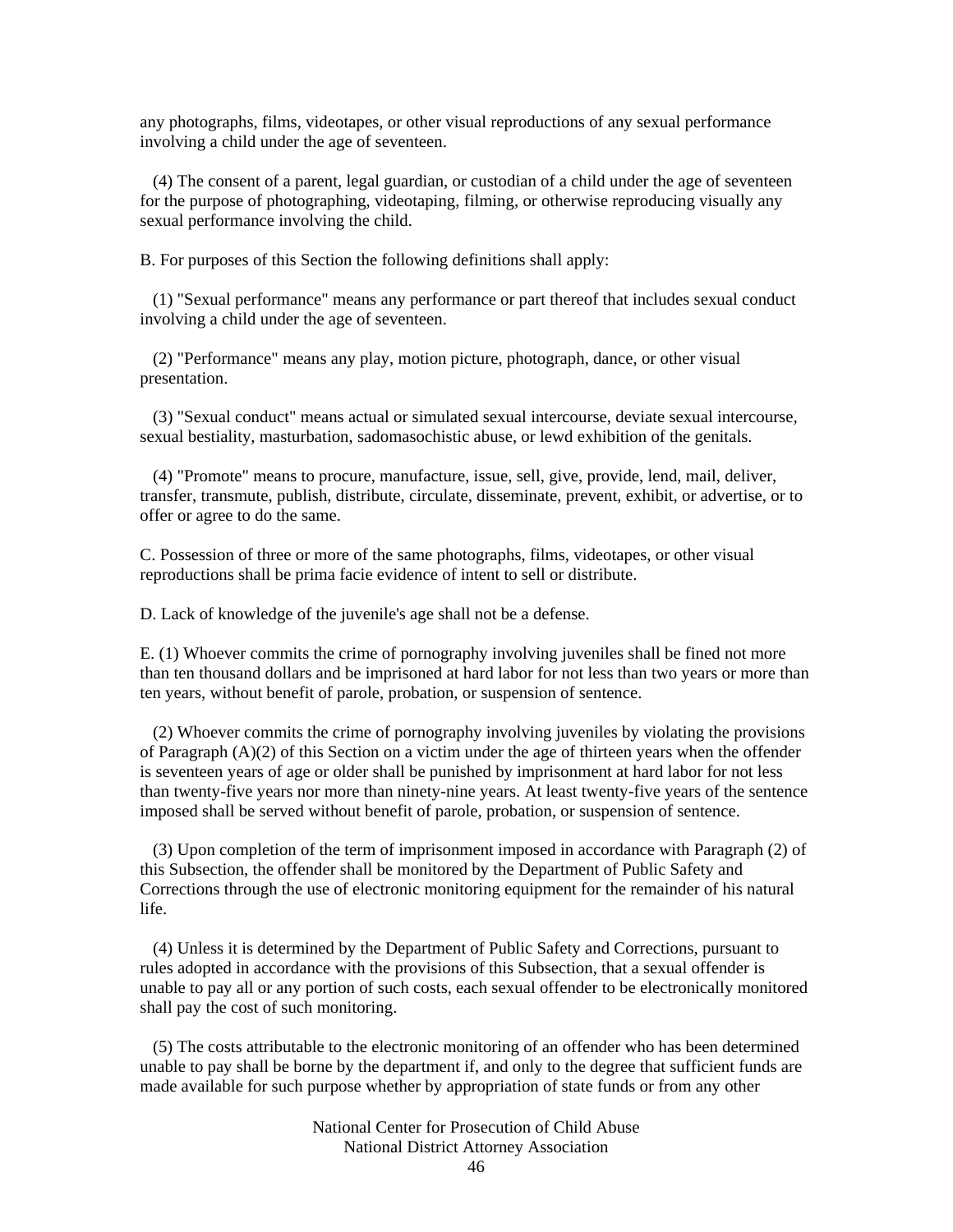source.

 (6) The Department of Public Safety and Corrections shall develop, adopt, and promulgate rules in the manner provided in the Administrative Procedure Act, that provide for the payment of such costs. Such rules shall contain specific guidelines which shall be used to determine the ability of the offender to pay the required costs and shall establish the reasonable costs to be charged. Such rules may provide for a sliding scale of payment so that an offender who is able to pay a portion, but not all, of such costs may be required to pay such portion.

F. Any evidence of pornography involving a child under the age of seventeen shall be contraband. Such contraband shall be seized in accordance with law and shall be disposed of in accordance with R.S. 46:1845.

G. In prosecutions for violations of this Section, the trier of fact may determine, utilizing the following factors, whether or not the person displayed or depicted in any photograph, videotape, film, or other video reproduction introduced in evidence was under the age of seventeen years at the time of filming or recording:

(1) The general body growth, bone structure, and bone development of the person.

(2) The development of pubic or body hair on the person.

(3) The development of the person's sexual organs.

 (4) The context in which the person is placed or the age attributed to the person in any accompanying video, printed, or text material.

 (5) Available expert testimony and opinion as to the chronological age or degree of physical or mental maturity or development of the person.

 (6) Such other information, factors, and evidence available to the trier of fact which the court determines is probative and reasonably reliable.

## **LA. REV. STAT. ANN. § 14:81.3 (2010). Computer-aided solicitation of a minor**

A. Computer-aided solicitation of a minor is committed when a person seventeen years of age or older knowingly contacts or communicates, through the use of electronic textual communication, with a person who has not yet attained the age of seventeen where there is an age difference of greater than two years, or a person reasonably believed to have not yet attained the age of seventeen and reasonably believed to be at least two years younger, for the purpose of or with the intent to persuade, induce, entice, or coerce the person to engage or participate in sexual conduct or a crime of violence as defined in R.S.  $14:2(B)$ , or with the intent to engage or participate in sexual conduct in the presence of the person who has not yet attained the age of seventeen, or person reasonably believed to have not yet attained the age of seventeen. It shall also be a violation of the provisions of this Section when the contact or communication is initially made through the use of electronic textual communication and subsequent communication is made through the use of any other form of communication.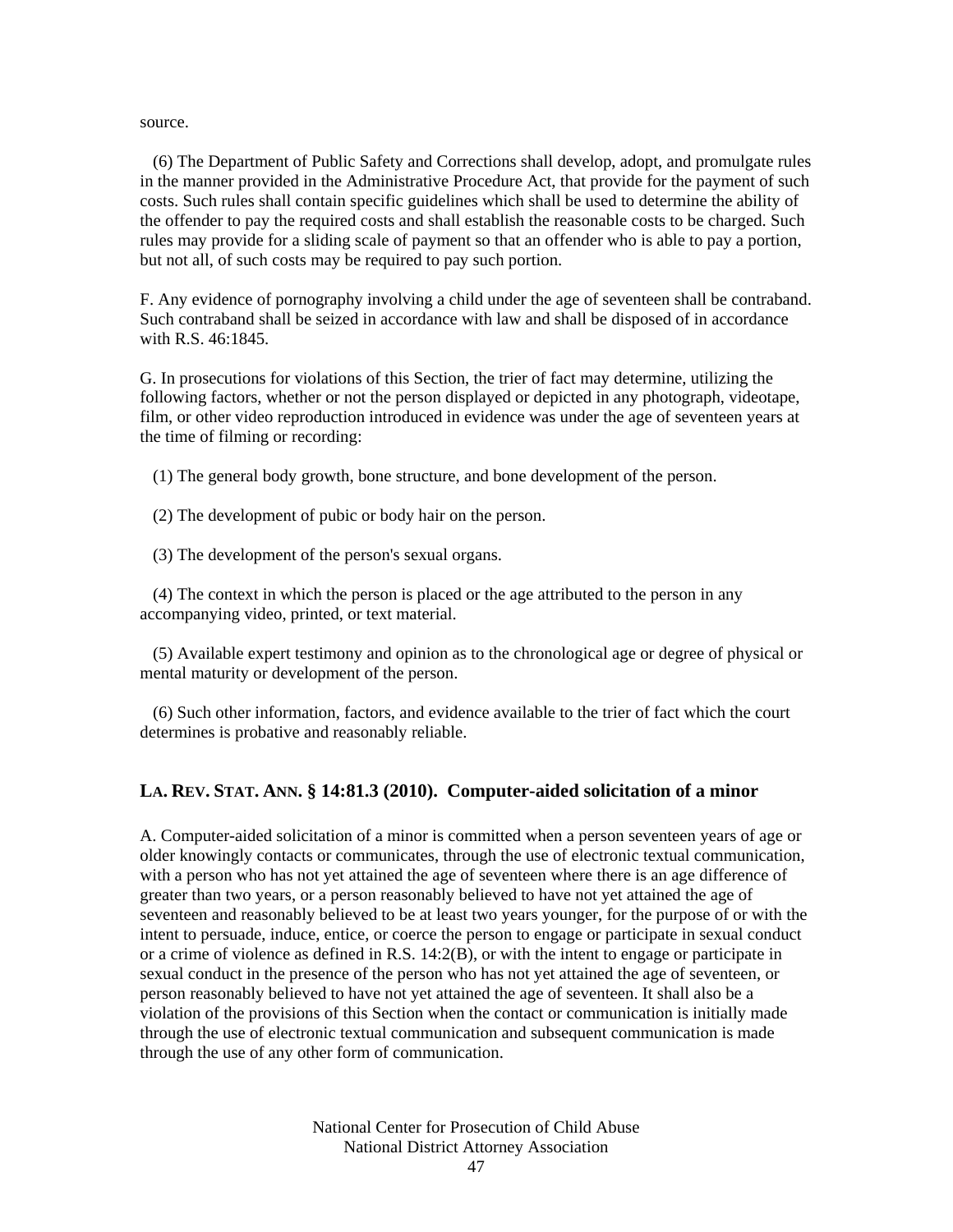B. (1) (a) Whoever violates the provisions of this Section when the victim is thirteen years of age or more but has not attained the age of seventeen shall be fined not more than ten thousand dollars and shall be imprisoned at hard labor for not less than five years nor more than ten years, without benefit of parole, probation, or suspension of sentence.

 (b) Whoever violates the provisions of this Section when the victim is under thirteen years of age shall be fined not more than ten thousand dollars and shall be imprisoned at hard labor for not less than ten years nor more than twenty years, without benefit of parole, probation, or suspension of sentence.

 (c) Whoever violates the provisions of this Section, when the victim is a person reasonably believed to have not yet attained the age of seventeen, shall be fined not more than ten thousand dollars and shall be imprisoned at hard labor for not less than two years nor more than ten years, without benefit of parole, probation, or suspension of sentence.

 (2) On a subsequent conviction, the offender shall be imprisoned for not less than ten years nor more than twenty years at hard labor without benefit of parole, probation, or suspension of sentence.

 (3) In addition to the penalties imposed in either Paragraph (1) or (2) of this Subsection, the court may impose, as an additional penalty on the violator, the limitation or restriction of access to the Internet when the Internet was used in the commission of the crime.

C. It shall not constitute a defense to a prosecution brought pursuant to this Section that the person reasonably believed to be under the age of seventeen is actually a law enforcement officer or peace officer acting in his official capacity.

D. For purposes of this Section, the following words have the following meanings:

 (1) "Electronic textual communication" means a textual communication made through the use of a computer on-line service, Internet service, or any other means of electronic communication, including but not limited to a local bulletin board service, Internet chat room, electronic mail, or on-line messaging service.

 (2) "Sexual conduct" means actual or simulated sexual intercourse, deviant sexual intercourse, sexual bestiality, masturbation, sadomasochistic abuse, lewd exhibition of the genitals, or any lewd or lascivious act.

E. The provisions of this Section shall not apply to the transference of such images by a telephone company, cable television company, or any of its affiliates, an Internet provider, or commercial online service provider, or to the carrying, broadcasting, or performing of related activities in providing telephone, cable television, Internet, or commercial online services.

F. An offense committed under this Section may be deemed to have been committed where the electronic textual communication was originally sent, originally received, or originally viewed by any person, or where any other element of the offense was committed.

G. After the institution of prosecution, access to and the disposition of any material seized as evidence of this offense shall be in accordance with R.S. 46:1845.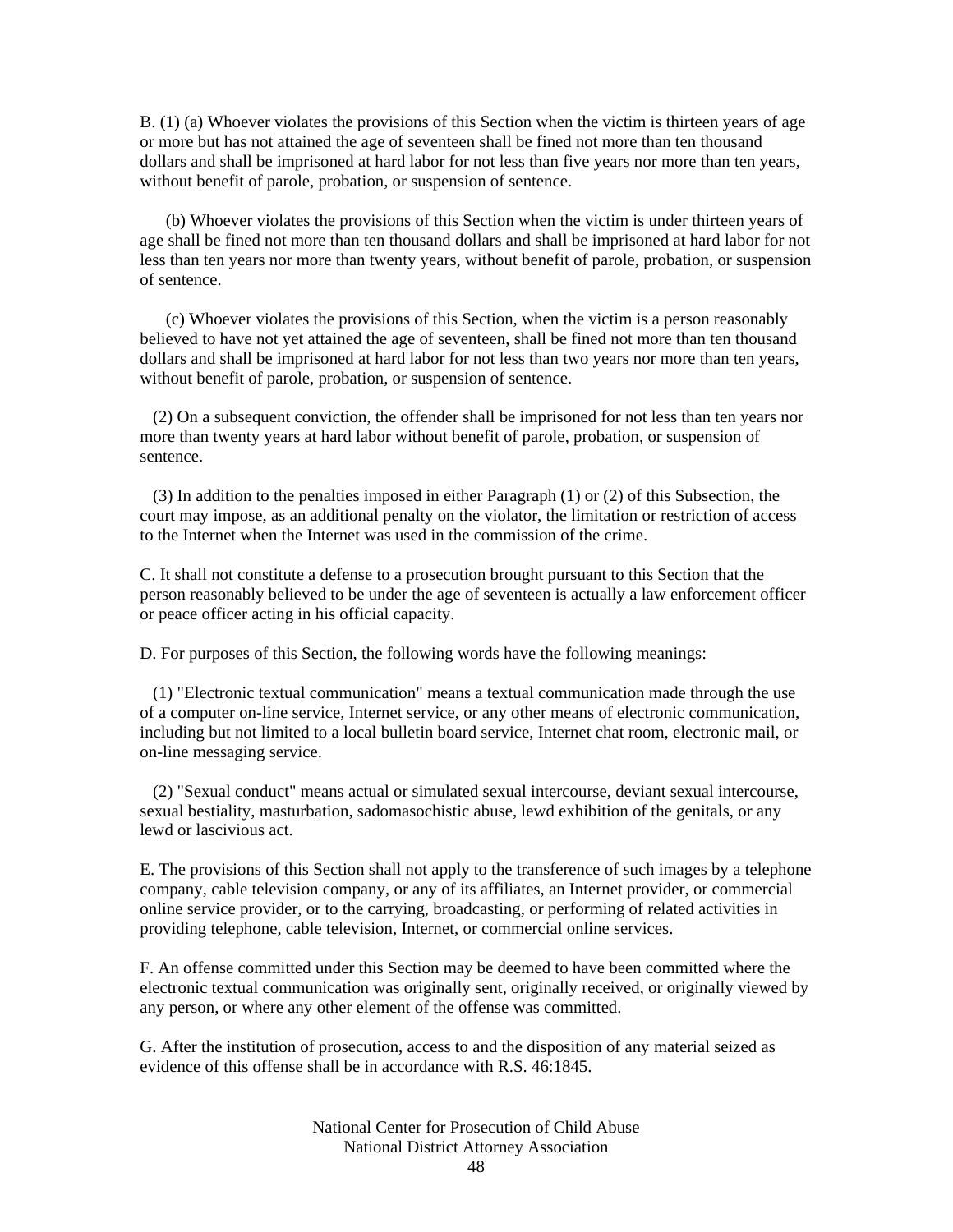H. Any evidence resulting from the commission of computer-aided solicitation of a minor shall constitute contraband.

I. A violation of the provisions of this Section shall be considered a sex offense as defined in R.S. 15:541(14.1). Whoever commits the crime of computer- aided solicitation of a minor shall be required to register as a sex offender as provided for in Chapter 3-B of Title 15 of the Louisiana Revised Statutes of 1950

# **MAINE**

## **ME. REV. STAT. ANN. tit. 17-A, § 259 (2009). Solicitation of child by computer to commit a prohibited act**

1. REPEALED. Laws 2001, c. 383, § 24, eff. Jan. 31, 2003.

1-A. A person is guilty of soliciting a child by a computer to commit a prohibited act if:

A. The actor:

 1) Uses a computer knowingly to solicit, entice, persuade or compel another person to meet with the actor;

2) Is at least 16 years of age;

 3) Knows or believes that the other person is less than 14 years of age; and

 4) Is at least 3 years older than the expressed age of the other person; and

 B. The actor has the intent to engage in any one of the following prohibited acts with the other person:

1) A sexual act;

2) Sexual contact; or

3) Sexual exploitation of a minor pursuant to section 282.

Violation of this subsection is a Class D crime.

1-B. A person is guilty of soliciting a child by a computer to commit a prohibited act if:

A. The actor:

 1) Uses a computer knowingly to solicit, entice, persuade or compel another person to meet with the actor;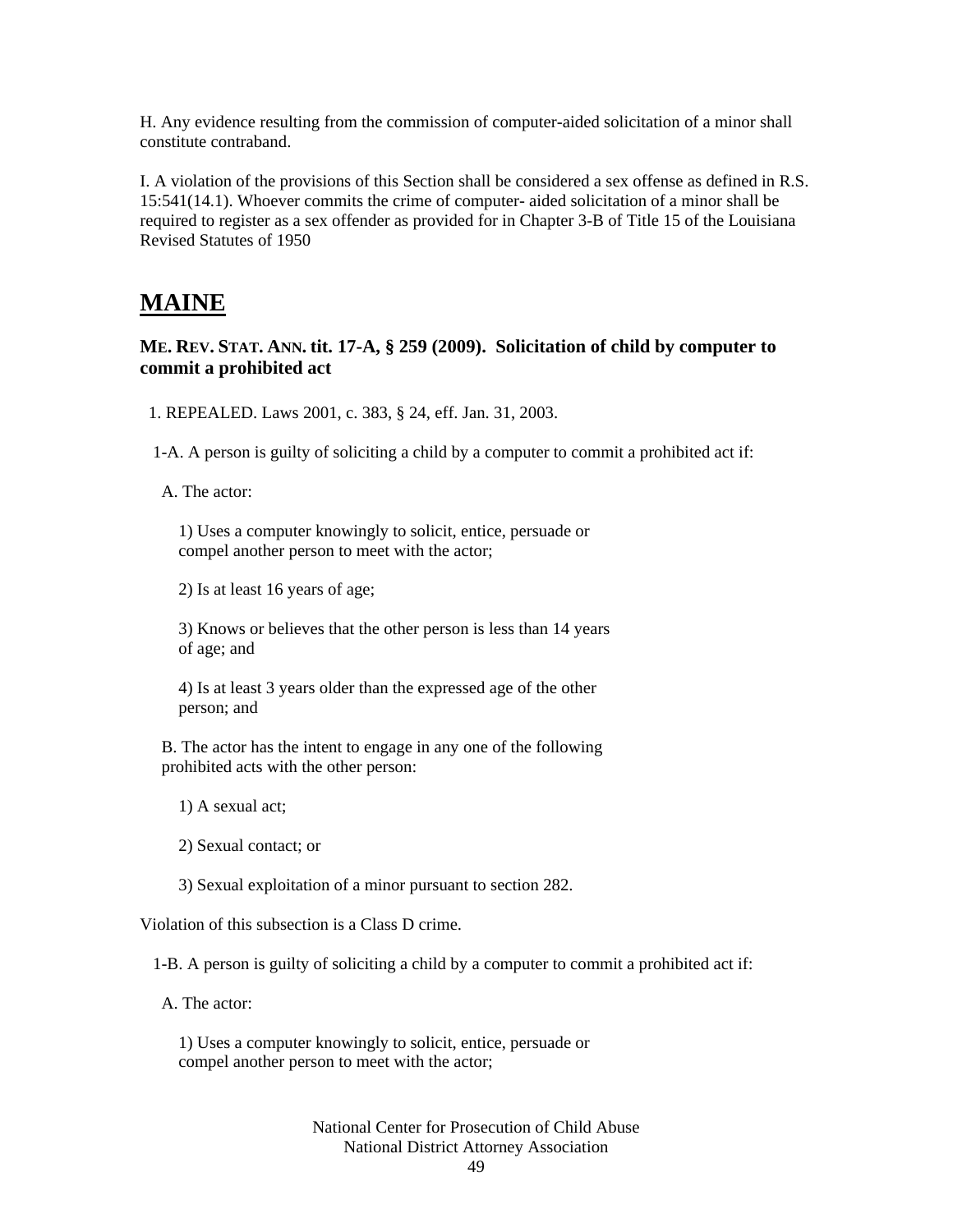2) Is at least 16 years of age;

 3) Knows or believes that the other person is less than 12 years of age; and

 4) Is at least 3 years older than the expressed age of the other person; and

 B. The actor has the intent to engage in any one of the following prohibited acts with the other person:

1) A sexual act;

2) Sexual contact; or

3) Sexual exploitation of a minor pursuant to section 282.

Violation of this subsection is a Class C crime.

 2. As used in this section, the term "computer" has the same meaning as in section 431, subsection 2.

3. REPEALED. Laws 2003, c. 711, § B-11.

### **ME. REV. STAT. ANN. tit. 17-A, § 282 (2009). Sexual exploitation of a minor.**

1. A person is guilty of sexual exploitation of a minor if:

 A. Knowing or intending that the conduct will be photographed, the person intentionally or knowingly employs, solicits, entices, persuades, uses or compels another person, not that person's spouse, who is in fact a minor, to engage in sexually explicit conduct. Violation of this paragraph is a Class B crime;

 B. The person violates paragraph A and, at the time of the offense, the person has one or more prior convictions under this section or for engaging in substantially similar conduct to that contained in this section in another jurisdiction. Violation of this paragraph is a Class A crime;

 C. The person violates paragraph A and the minor has not in fact attained 12 years of age. Violation of this paragraph is a Class A crime;

 D. Being a parent, legal guardian or other person having care or custody of another person who is in fact a minor, that person knowingly or intentionally permits that minor to engage in sexually explicit conduct, knowing or intending that the conduct will be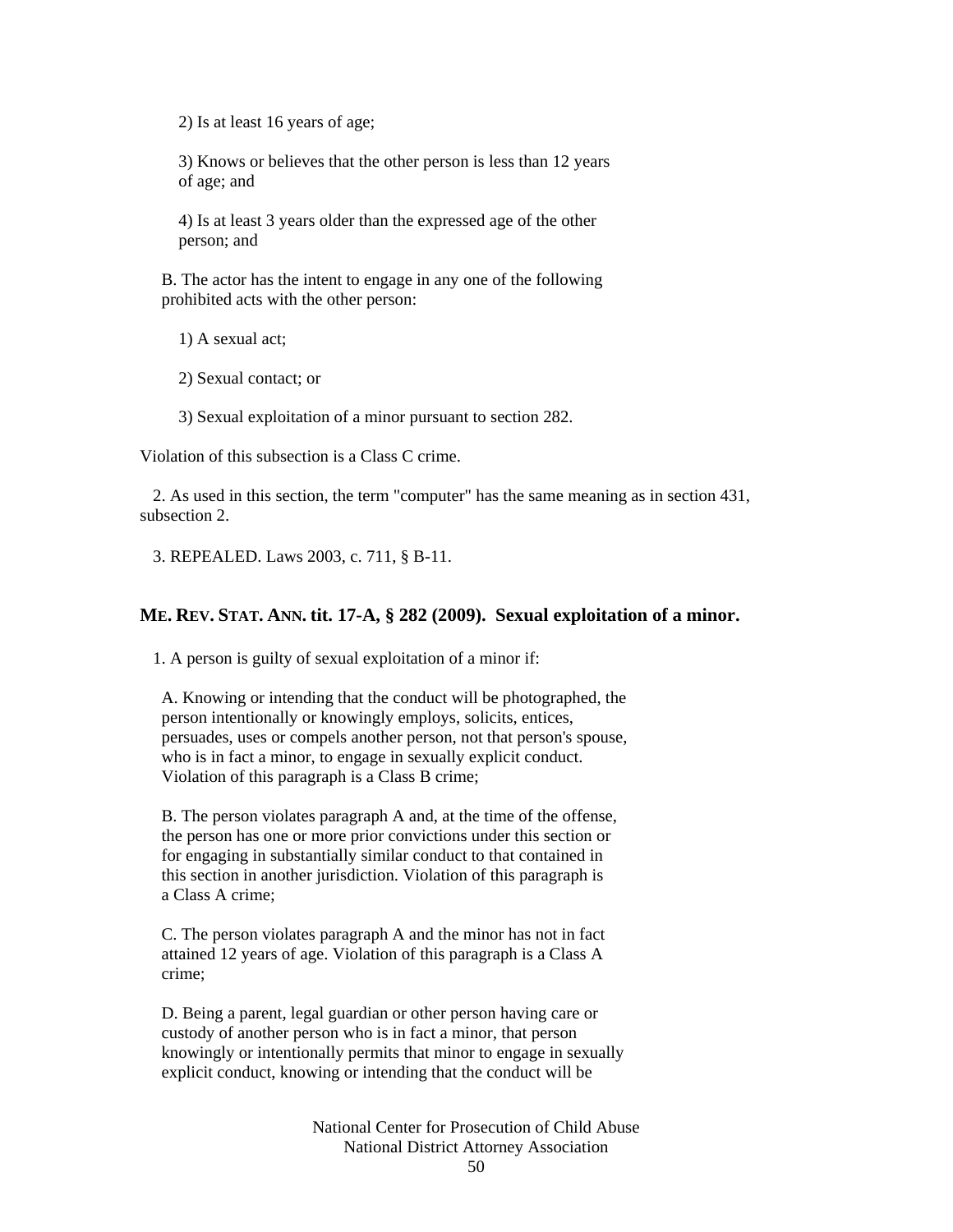photographed. Violation of this paragraph is a Class B crime;

 E. The person violates paragraph D and, at the time of the offense, the person has one or more prior convictions under this section or for engaging in substantially similar conduct to that contained in this section in another jurisdiction. Violation of this paragraph is a Class A crime; or

 F. The person violates paragraph D and the minor has not in fact attained 12 years of age. Violation of this paragraph is a Class A crime.

 2. The following mandatory minimum terms of imprisonment apply to sexual exploitation of a minor.

 A. A court shall impose upon a person convicted under subsection 1, paragraph A or D a sentencing alternative involving a term of imprisonment of at least 5 years.

 B. A court shall impose upon a person convicted under subsection 1, paragraph B or E a sentencing alternative involving a term of imprisonment of at least 10 years.

The court may not suspend a minimum term of imprisonment imposed under this section unless it sets forth in detail, in writing, the reasons for suspending the sentence. The court shall consider the nature and circumstances of the crime, the physical and mental well-being of the minor and the history and character of the defendant and may only suspend the minimum term if the court is of the opinion that the exceptional features of the case justify the imposition of another sentence. Section 9-A governs the use of prior convictions when determining a sentence.

# **MARYLAND**

## **MD. CODE ANN., CRIM. LAW § 3-301 (2010). Definitions.**

(a) In general. -- In this subtitle the following words have the meanings indicated.

### \*\* REVISOR'S NOTE

This subsection formerly was Art. 27, § 461(a).

### \*\* REVISOR'S NOTE

 In this section, the references to this "subtitle" are substituted for the former references to this "subheading", although this subtitle is derived, in part, from material outside of that contained in the former "Sexual Offenses" subheading in Article 27. Because the material revised in this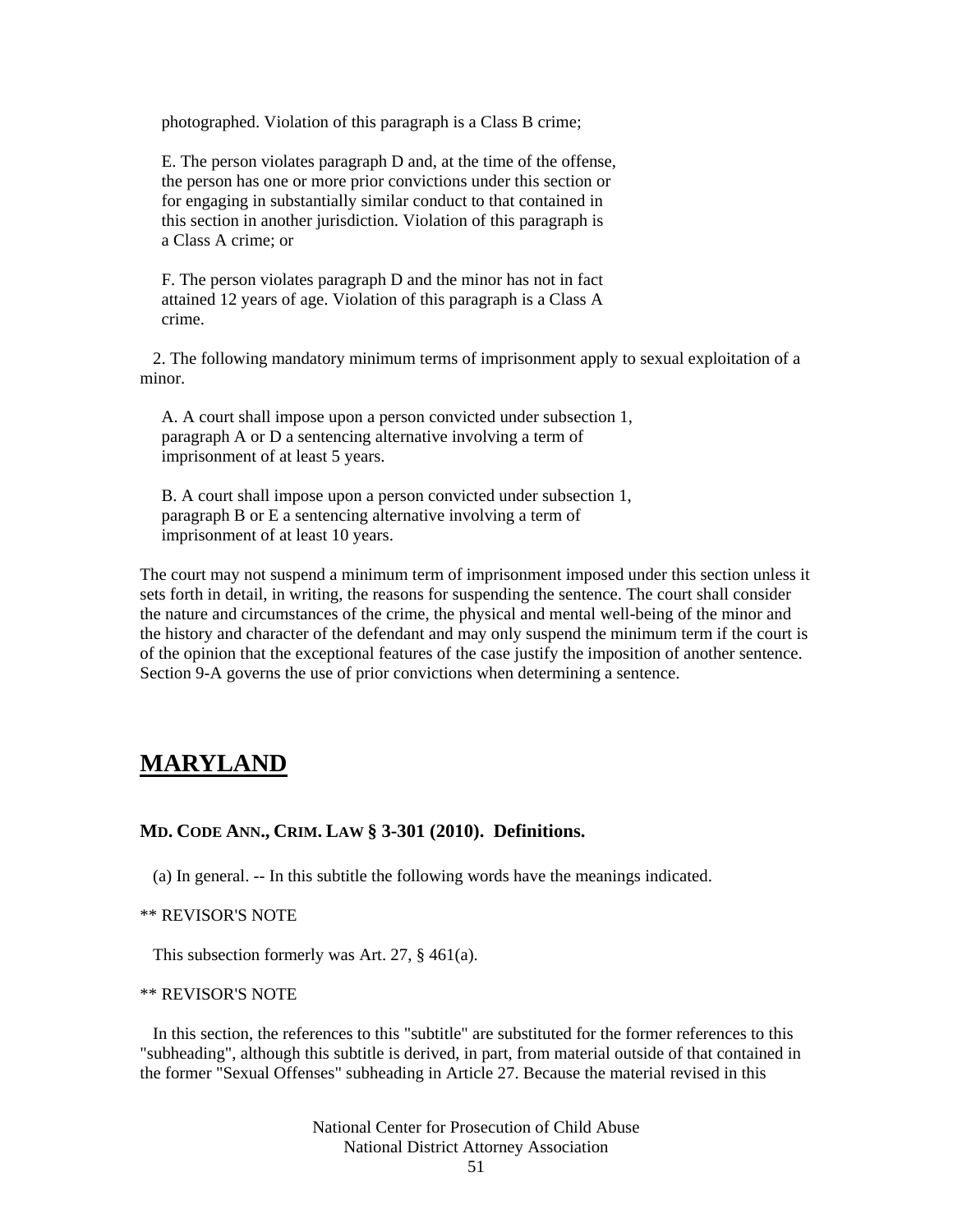subtitle that was not contained in the former "Sexual Offenses" subheading does not use the terms defined in this section in a manner contrary to the meanings set forth here, no substantive change results.

### \*\* REVISOR'S NOTE

No other changes are made.

(b) Mentally defective individual. -- "Mentally defective individual" means an individual who suffers from mental retardation or a mental disorder, either of which temporarily or permanently renders the individual substantially incapable of:

(1) appraising the nature of the individual's conduct;

(2) resisting vaginal intercourse, a sexual act, or sexual contact; or

 (3) communicating unwillingness to submit to vaginal intercourse, a sexual act, or sexual contact.

#### \*\* REVISOR'S NOTE

 This subsection is new language derived without substantive change from former Art. 27, § 461(b).

#### \*\* REVISOR'S NOTE

 The defined term "mentally defective individual" is substituted for the former defined term "mentally defective" for grammatical accuracy.

### \*\* REVISOR'S NOTE

 The references to an "individual" are substituted for the former references to a "victim" because, where the defined term "mentally defective individual" is applicable in this subtitle, the term "victim" is used in the substantive crime. *See* §§  $3-304(a)(2)$ ,  $3-306(a)(2)(i)$ , and  $3-307(a)(2)$ of this subtitle.

### \*\* REVISOR'S NOTE

 The former redundant phrases "the act of" are deleted as implicit in the references to "vaginal intercourse".

(c) Mentally incapacitated individual. -- "Mentally incapacitated individual" means an individual who, because of the influence of a drug, narcotic, or intoxicating substance, or because of an act committed on the individual without the individual's consent or awareness, is rendered substantially incapable of:

(1) appraising the nature of the individual's conduct; or

(2) resisting vaginal intercourse, a sexual act, or sexual contact.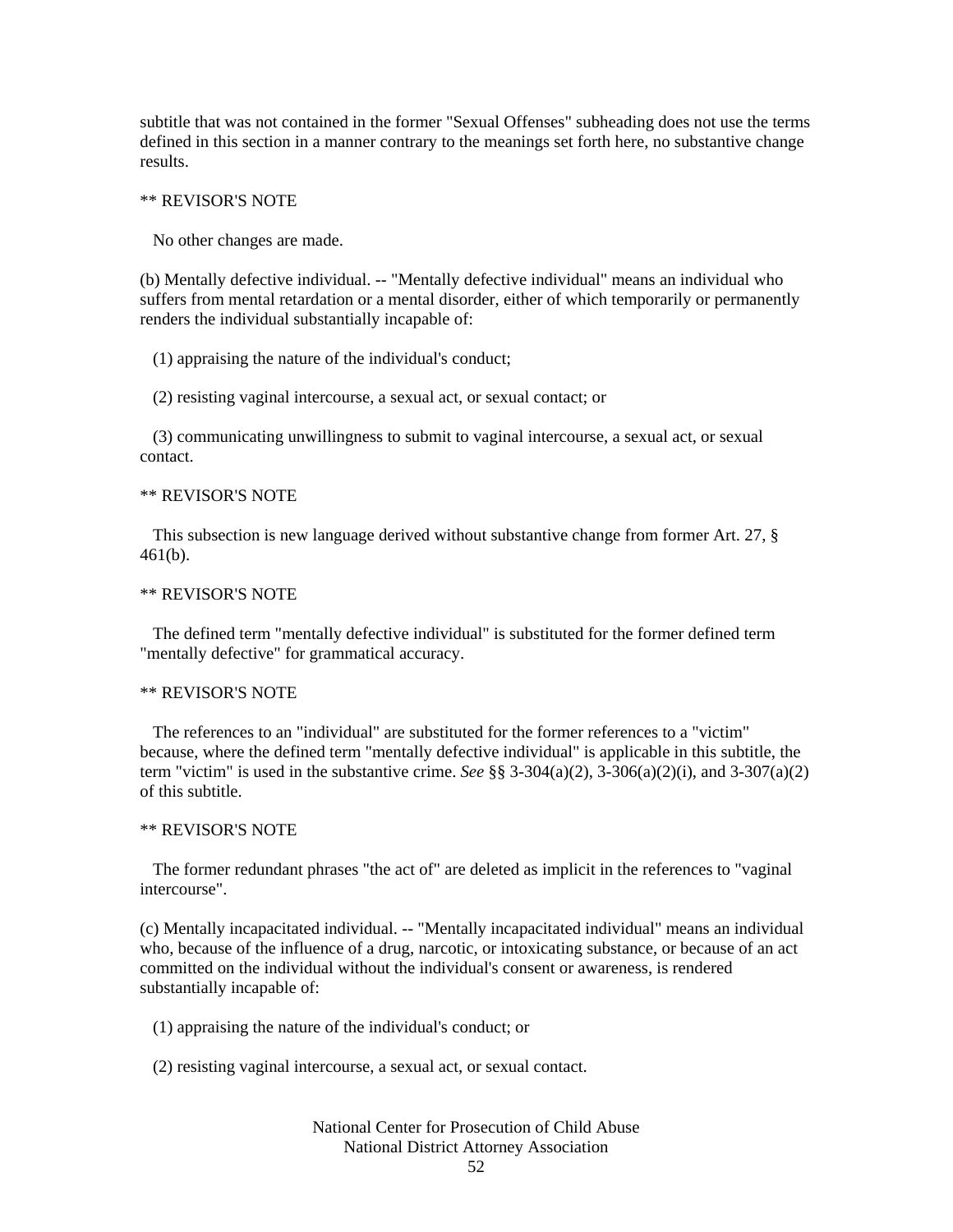#### \*\* REVISOR'S NOTE

 This subsection is new language derived without substantive change from former Art. 27, § 461(c).

#### \*\* REVISOR'S NOTE

 The defined term "mentally incapacitated individual" is substituted for the former defined term "mentally incapacitated" for grammatical accuracy.

### \*\* REVISOR'S NOTE

 The references to an "individual" are substituted for the former references to a "victim" because, where the defined term "mentally defective individual" is applicable in this subtitle, the term "victim" is used in the substantive crime. *See* §§  $3-304(a)(2)$ ,  $3-306(a)(2)(i)$ , and  $3-307(a)(2)$ of this subtitle.

#### \*\* REVISOR'S NOTE

 The former redundant phrase "the act of" is deleted as implicit in the reference to "vaginal intercourse".

(d) Physically helpless individual. -- "Physically helpless individual" means an individual who:

(1) is unconscious; or

(2) (i) does not consent to vaginal intercourse, a sexual act, or sexual contact; and

 (ii) is physically unable to resist, or communicate unwillingness to submit to, vaginal intercourse, a sexual act, or sexual contact.

### \*\* REVISOR'S NOTE

 This subsection is new language derived without substantive change from former Art. 27, §  $461(d)$ .

#### \*\* REVISOR'S NOTE

 The defined term "physically helpless individual" is substituted for the former defined term "physically helpless" for grammatical accuracy.

#### \*\* REVISOR'S NOTE

 The references to an "individual" are substituted for the former references to a "victim" because, where the defined term "physically helpless individual" is applicable in this subtitle, the term "victim" is used in the substantive crime. *See* §§  $3-304(a)(2)$ ,  $3-306(a)(2)(i)$ , and  $3-307(a)(2)$ of this subtitle.

### \*\* REVISOR'S NOTE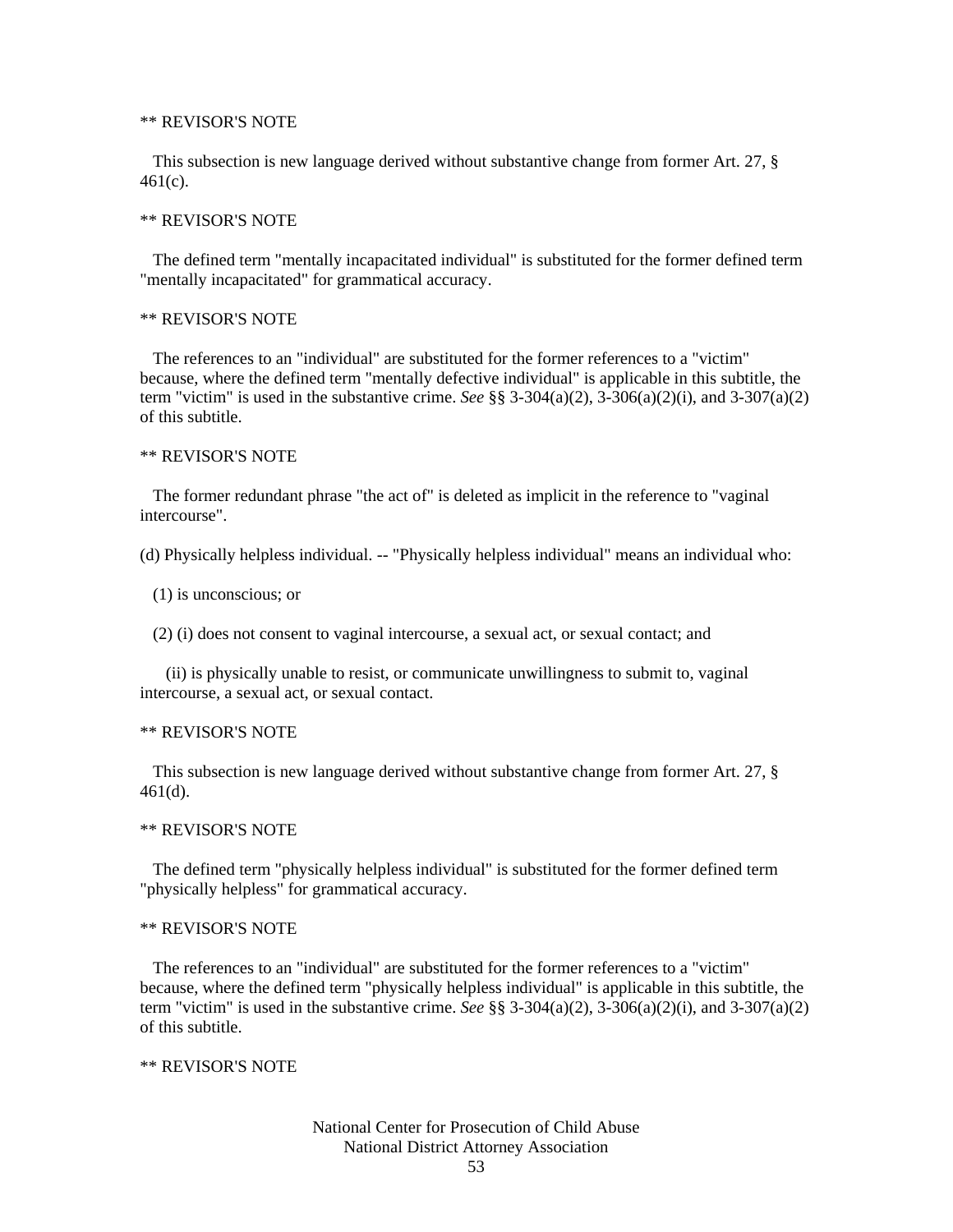The former redundant phrases "an act of" are deleted as implicit in the references to "vaginal intercourse".

(e) Sexual act. --

(1) "Sexual act" means any of the following acts, regardless of whether semen is emitted:

(i) analingus;

(ii) cunnilingus;

(iii) fellatio;

(iv) anal intercourse, including penetration, however slight, of the anus; or

(v) an act:

 1. in which an object penetrates, however slightly, into another individual's genital opening or anus; and

 2. that can reasonably be construed to be for sexual arousal or gratification, or for the abuse of either party.

(2) "Sexual act" does not include:

(i) vaginal intercourse; or

 (ii) an act in which an object penetrates an individual's genital opening or anus for an accepted medical purpose.

## \*\* REVISOR'S NOTE

 This subsection is new language derived without substantive change from former Art. 27, § 461(e).

#### \*\* REVISOR'S NOTE

In paragraph  $(1)(iv)$  of this subsection, the phrase "including penetration, however slight, of the anus" is substituted for the former inaccurate phrase "[p]enetration, however slight, is evidence of anal intercourse".

#### \*\* DEFINED TERM:

"Vaginal intercourse" § 3-301

\*\*

(f) Sexual contact. -- \*\*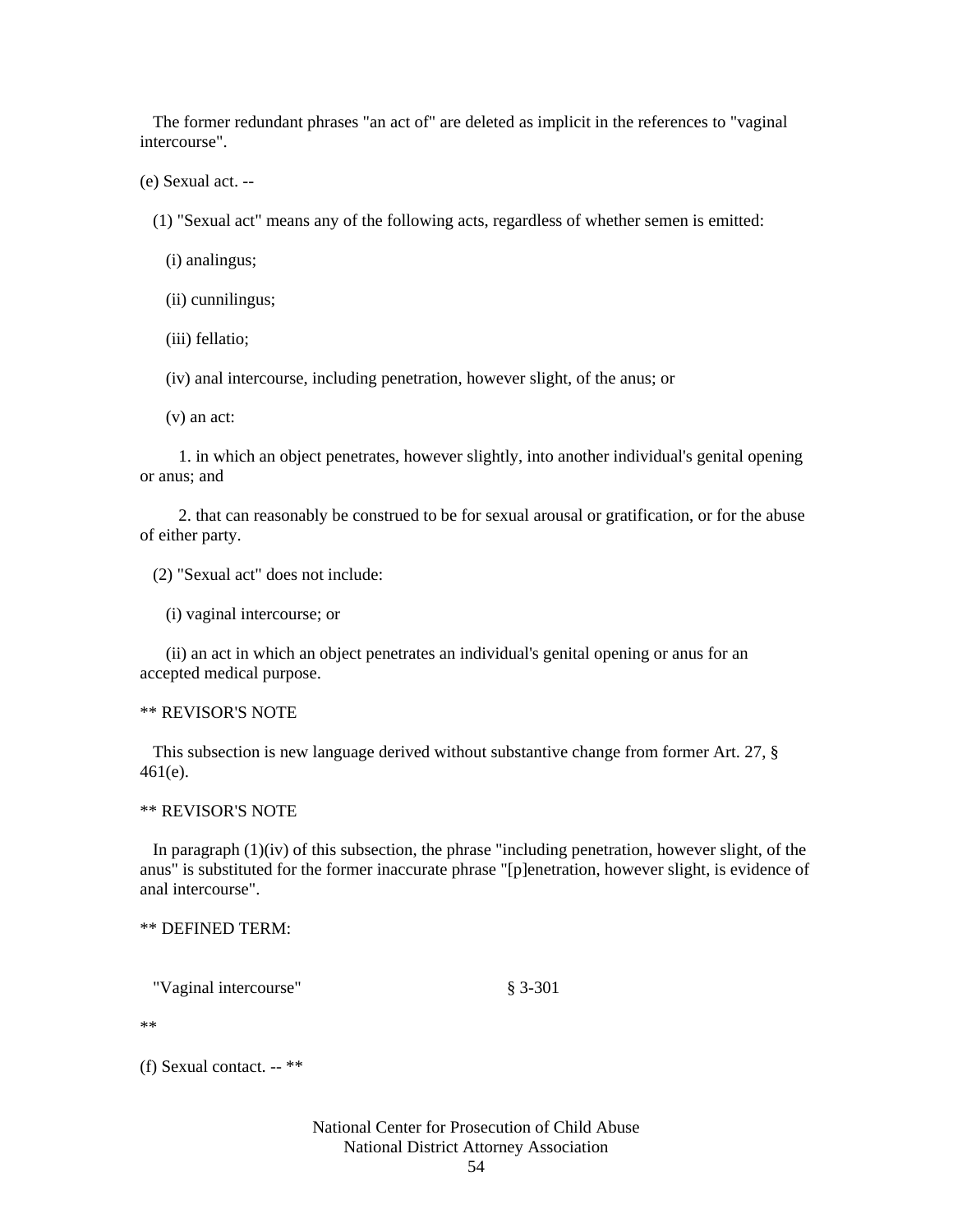(1) "Sexual contact", as used in §§ 3-307, 3-308, and 3-314 of this subtitle, means an intentional touching of the victim's or actor's genital, anal, or other intimate area for sexual arousal or gratification, or for the abuse of either party. \*\*

(2) "Sexual contact" includes an act: \*\*

 (i) in which a part of an individual's body, except the penis, mouth, or tongue, penetrates, however slightly, into another individual's genital opening or anus; and \*\*

 (ii) that can reasonably be construed to be for sexual arousal or gratification, or for the abuse of either party. \*\*

(3) "Sexual contact" does not include: \*\*

(i) a common expression of familial or friendly affection; or \*\*

(ii) an act for an accepted medical purpose.

#### REVISOR'S NOTE

 This subsection is new language derived without substantive change from former Art. 27, §  $461(f)$ .

### REVISOR'S NOTE

 In paragraph (1) of this subsection, the former reference to "any part of" a genital, anal, or other intimate area is deleted because the specific reference to touching a part of a genital, anal, or other intimate area is included in the general reference to touching that area. \*\*

(g) Vaginal intercourse. -- \*\*

- (1) "Vaginal intercourse" means genital copulation, whether or not semen is emitted. \*\*
- (2) "Vaginal intercourse" includes penetration, however slight, of the vagina.

#### REVISOR'S NOTE

 This subsection is new language derived without substantive change from former Art. 27, §  $461(g)$ .

### REVISOR'S NOTE

 In paragraph (1) of this subsection, the former reference to "ordinary meaning" is deleted as surplusage.

#### REVISOR'S NOTE

 In paragraph (2) of this subsection, the phrase "includes penetration, however slight, of the vagina" is substituted for the former inaccurate phrase "[p]enetration, however slight, is evidence of vaginal intercourse" for clarity.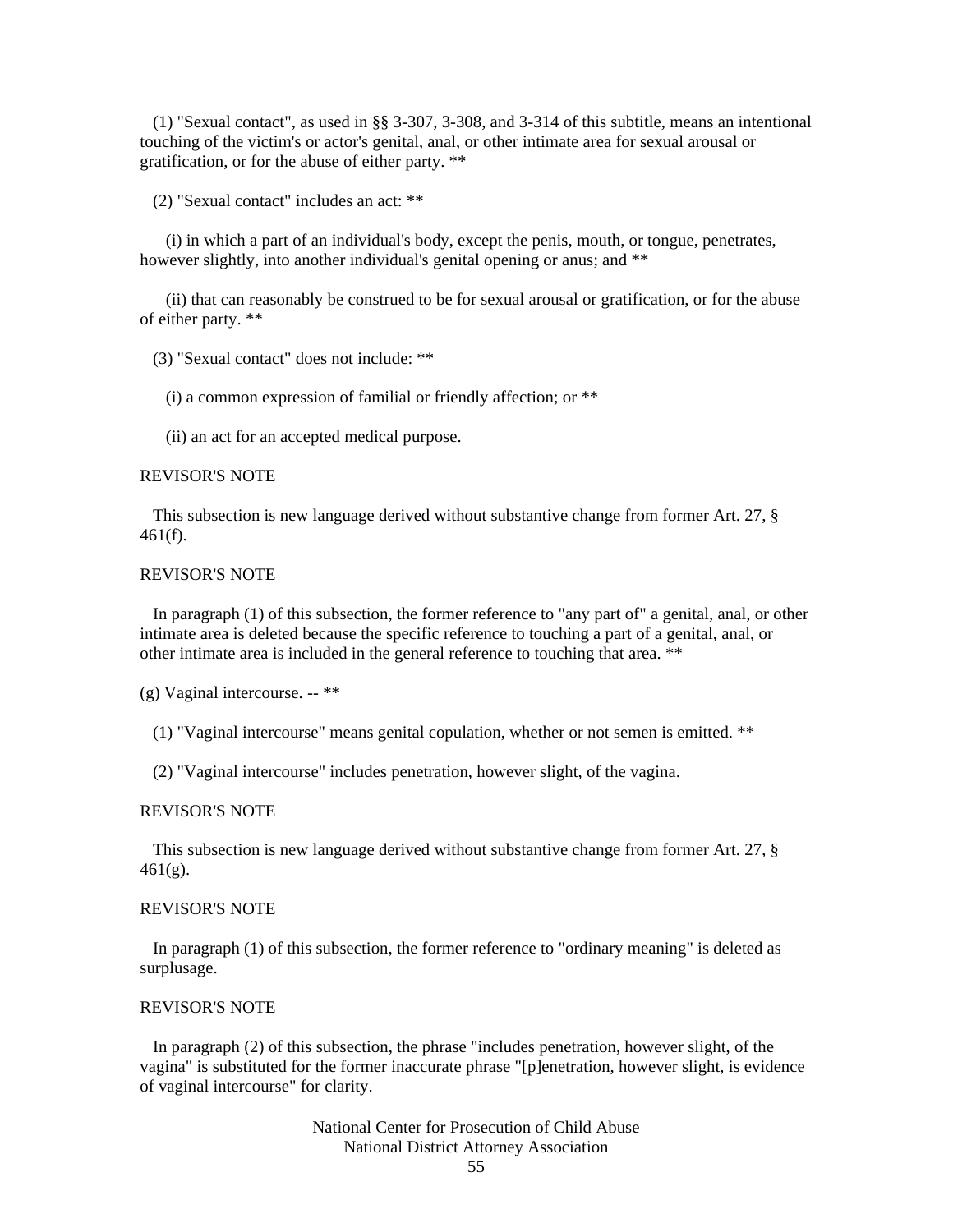## **MD. CODE ANN., CRIM. LAW § 3-324 (2010). Sexual solicitation of minor**

(a) "Solicit" defined. -- In this section, "solicit" means to command, authorize, urge, entice, request, or advise a person by any means, including:

(1) in person;

- (2) through an agent or agency;
- (3) over the telephone;
- (4) through any print medium;
- (5) by mail;
- (6) by computer or Internet; or
- (7) by any other electronic means.

(b) Prohibited. -- A person may not, with the intent to commit a violation of § 3-304, § 3-306, or § 3-307 of this subtitle or § 11-304, § 11-305, or § 11-306 of this article, knowingly solicit a minor, or a law enforcement officer posing as a minor, to engage in activities that would be unlawful for the person to engage in under § 3-304, § 3-306, or § 3-307 of this subtitle or § 11- 304, § 11-305, or § 11-306 of this article.

(c) Jurisdiction. -- A violation of this section is considered to be committed in the State for purposes of determining jurisdiction if the solicitation:

(1) originated in the State; or

(2) is received in the State.

(d) Penalty. -- A person who violates this section is guilty of a felony and on conviction is subject to imprisonment not exceeding 10 years or a fine not exceeding \$ 25,000 or both

## **MD. CODE ANN., CRIM. LAW § 11-207 (2010). Child pornography**

(a) Prohibited. -- A person may not:

 (1) cause, induce, solicit, or knowingly allow a minor to engage as a subject in the production of obscene matter or a visual representation or performance that depicts a minor engaged as a subject in sadomasochistic abuse or sexual conduct;

 (2) photograph or film a minor engaging in an obscene act, sadomasochistic abuse, or sexual conduct;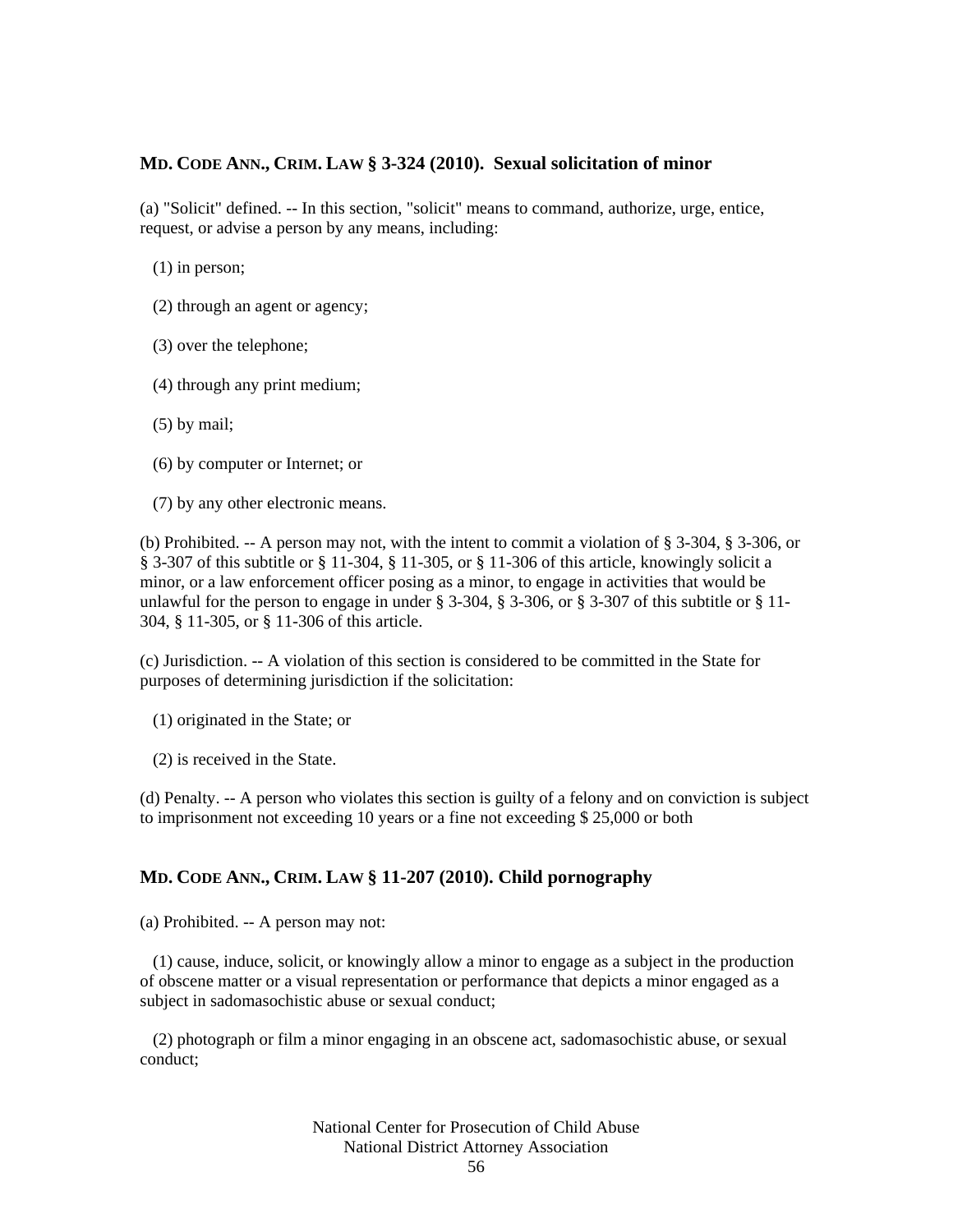(3) use a computer to depict or describe a minor engaging in an obscene act, sadomasochistic abuse, or sexual conduct;

 (4) knowingly promote, advertise, solicit, distribute, or possess with the intent to distribute any matter, visual representation, or performance:

(I) that depicts a minor engaged as a subject in sadomasochistic abuse or sexual conduct; or

(II) in a manner that reflects the belief, or that is intended to cause another to believe, that the matter, visual representation, or performance depicts a minor engaged as a subject of sadomasochistic abuse or sexual conduct; or

 (5) use a computer to knowingly compile, enter, transmit, make, print, publish, reproduce, cause, allow, buy, sell, receive, exchange, or disseminate any notice, statement, advertisement, or minor's name, telephone number, place of residence, physical characteristics, or other descriptive or identifying information for the purpose of engaging in, facilitating, encouraging, offering, or soliciting unlawful sadomasochistic abuse or sexual conduct of or with a minor.

(b) Penalty. -- A person who violates this section is guilty of a felony and on conviction is subject to:

 (1) for a first violation, imprisonment not exceeding 10 years or a fine not exceeding \$ 25,000 or both; and

 (2) for each subsequent violation, imprisonment not exceeding 20 years or a fine not exceeding \$50,000 or both.

(c) Evidence. --

 (1) (i) This paragraph applies only if the minor's identity is unknown or the minor is outside the jurisdiction of the State.

 (ii) In an action brought under this section, the State is not required to identify or produce testimony from the minor who is depicted in the obscene matter or in any visual representation or performance that depicts the minor engaged as a subject in sadomasochistic abuse or sexual conduct.

 (2) The trier of fact may determine whether an individual who is depicted in an obscene matter, or any visual representation or performance as the subject in sadomasochistic abuse or sexual conduct, was a minor by:

(i) observation of the matter depicting the individual;

 (ii) oral testimony by a witness to the production of the matter, representation, or performance;

(iii) expert medical testimony; or

(iv) any other method authorized by an applicable provision of law or rule of evidence.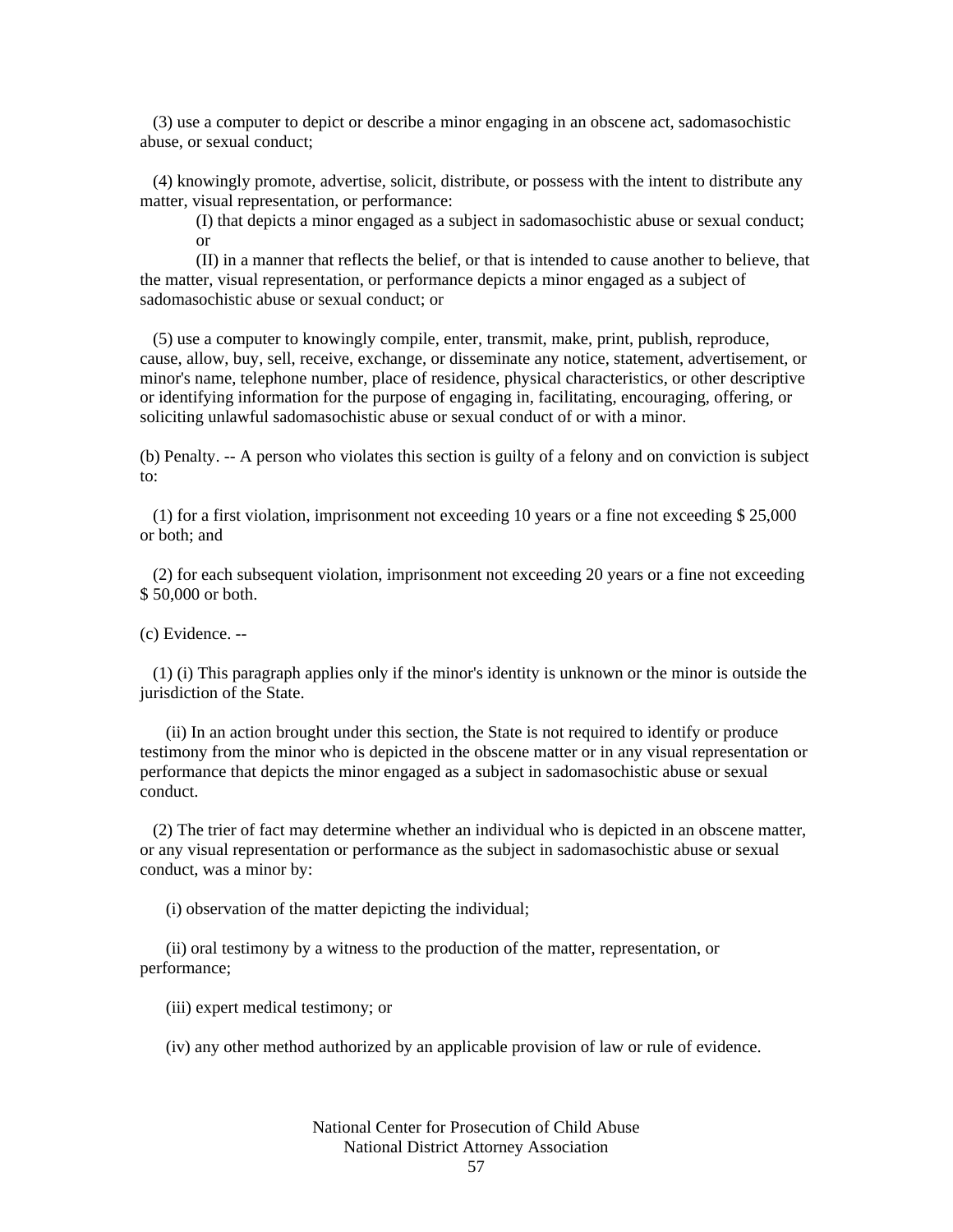# **MASSACHUSETTS**

## **MASS. GEN. LAWS ch. 265, § 26C (2010). Enticement of Children.**

(a) As used in this section, the term "entice" shall mean to lure, induce, persuade, tempt, incite, solicit, coax or invite.

(b) Any one who entices a child under the age of 16, or someone he believes to be a child under the age of 16, to enter, exit or remain within any vehicle, dwelling, building, or other outdoor space with the intent that he or another person will violate section 13B, 13F, 13H, 22, 22A, 23, 24 or 24B of chapter 265, section 4A, 16, 28, 29, 29A, 29B, 29C, 35A, 53 or 53A of chapter 272, or any offense that has as an element the use or attempted use of force, shall be punished by imprisonment in the state prison for not more than 5 years, or in the house of correction for not more than 21/2 years, or by both imprisonment and a fine of not more than \$5,000.

# **MASS. GEN. LAWS ch. 272, § 29A (2010). Child Pornography; Enticement, Solicitation, Employment, Etc. of Children.**

(a) Whoever, either with knowledge that a person is a child under eighteen years of age or while in possession of such facts that he should have reason to know that such person is a child under eighteen years of age, and with lascivious intent, hires, coerces, solicits or entices, employs, procures, uses, causes, encourages, or knowingly permits such child to pose or be exhibited in a state of nudity, for the purpose of representation or reproduction in any visual material, shall be punished by imprisonment in the state prison for a term of not less than ten nor more than twenty years, or by a fine of not less than ten thousand nor more than fifty thousand dollars, or by both such fine and imprisonment.

(b) Whoever, either with knowledge that a person is a child under eighteen years of age or while in possession of such facts that he should have reason to know that such person is a child under eighteen years of age, hires, coerces, solicits or entices, employs, procures, uses, causes, encourages, or knowingly permits such child to participate or engage in any act that depicts, describes, or represents sexual conduct for the purpose of representation or reproduction in any visual material, or to engage in any live performance involving sexual conduct, shall be punished by imprisonment in the state prison for a term of not less than ten nor more than twenty years, or by a fine of not less than ten thousand nor more than fifty thousand dollars, or by both such fine and imprisonment.

(c) In a prosecution under this section, a minor shall be deemed incapable of consenting to any conduct of the defendant for which said defendant is being prosecuted.

(d) For the purposes of this section, the determination whether the person in any visual material prohibited hereunder is under eighteen years of age may be made by the personal testimony of such person, by the testimony of a person who produced, processed, published, printed or manufactured such visual material that the child therein was known to him to be under eighteen years of age, or by expert medical testimony as to the age of the person based upon the person's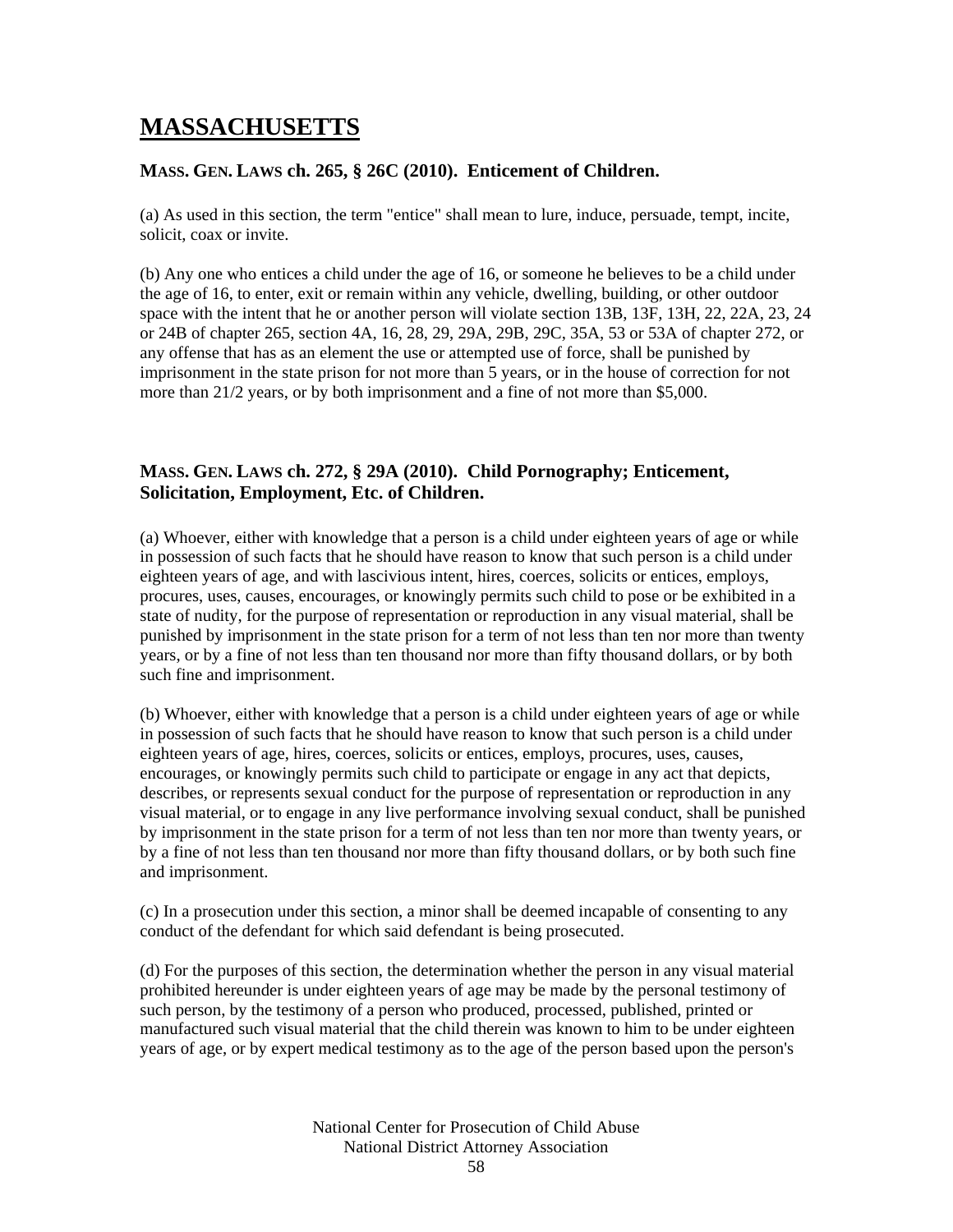physical appearance, by inspection of the visual material, or by any other method authorized by any general or special law or by any applicable rule of evidence.

# **MICHIGAN**

## **MICH. COMP. LAWS § 750.145a (2010). Accosting, enticing or soliciting child for immoral purpose.**

 Sec. 145a. A person who accosts, entices, or solicits a child less than 16 years of age, regardless of whether the person knows the individual is a child or knows the actual age of the child, or an individual whom he or she believes is a child less than 16 years of age with the intent to induce or force that child or individual to commit an immoral act, to submit to an act of sexual intercourse or an act of gross indecency, or to any other act of depravity or delinquency, or who encourages a child less than 16 years of age, regardless of whether the person knows the individual is a child or knows the actual age of the child, or an individual whom he or she believes is a child less than 16 years of age to engage in any of those acts is guilty of a felony punishable by imprisonment for not more than 4 years or a fine of not more than \$4,000.00, or both.

## **MICH. COMP. LAWS § 750.145d (2010). Use of internet or computer system; prohibited communication; violation; penalty; order to reimburse state or local governmental unit; definitions.**

 (1) A person shall not use the internet or a computer, computer program, computer network, or computer system to communicate with any person for the purpose of doing any of the following:

 (a) Committing, attempting to commit, conspiring to commit, or soliciting another person to commit conduct proscribed under section 145a, 145c, 157c, 349, 350, 520b, 520c, 520d, 520e, or 520g, or section 5 of 1978 PA 33, MCL 722.675, in which the victim or intended victim is a minor or is believed by that person to be a minor.

 (b) Committing, attempting to commit, conspiring to commit, or soliciting another person to commit conduct proscribed under section 411h or 411i.

 (c) Committing, attempting to commit, conspiring to commit, or soliciting another person to commit conduct proscribed under chapter XXXIII or section 327, 327a, 328, or 411a(2).

(2) A person who violates this section is guilty of a crime as follows:

 (a) If the underlying crime is a misdemeanor or a felony with a maximum term of imprisonment of less than 1 year, the person is guilty of a misdemeanor punishable by imprisonment for not more than 1 year or a fine of not more than \$5,000.00, or both.

 (b) If the underlying crime is a misdemeanor or a felony with a maximum term of imprisonment of 1 year or more but less than 2 years, the person is guilty of a felony punishable by imprisonment for not more than 2 years or a fine of not more than \$5,000.00, or both.

 (c) If the underlying crime is a misdemeanor or a felony with a maximum term of imprisonment of 2 years or more but less than 4 years, the person is guilty of a felony punishable by imprisonment for not more than 4 years or a fine of not more than \$5,000.00, or both.

 (d) If the underlying crime is a felony with a maximum term of imprisonment of 4 years or more but less than 10 years, the person is guilty of a felony punishable by imprisonment for not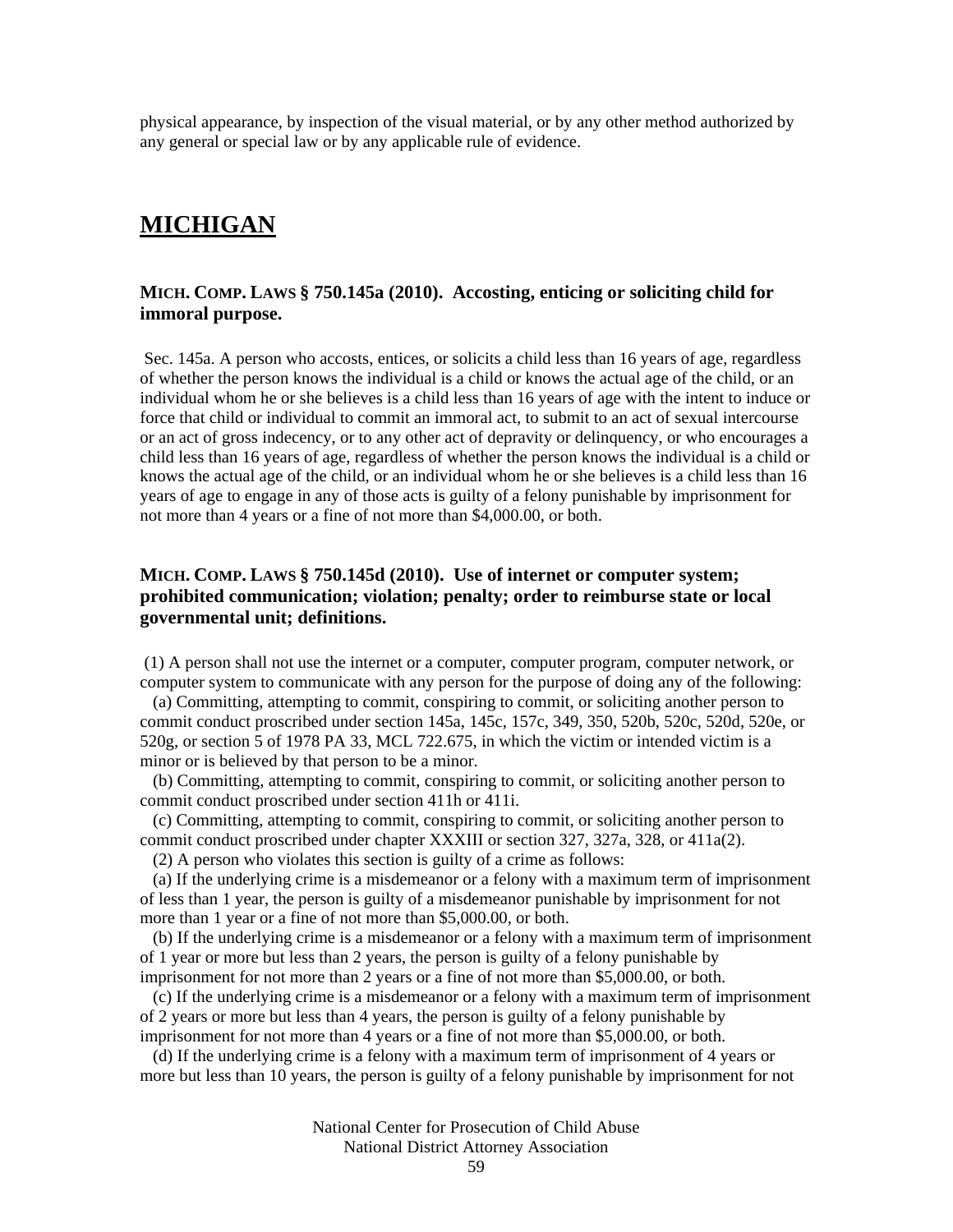more than 10 years or a fine of not more than \$5,000.00, or both.

 (e) If the underlying crime is a felony punishable by a maximum term of imprisonment of 10 years or more but less than 15 years, the person is guilty of a felony punishable by imprisonment for not more than 15 years or a fine of not more than \$10,000.00, or both.

 (f) If the underlying crime is a felony punishable by a maximum term of imprisonment of 15 years or more or for life, the person is guilty of a felony punishable by imprisonment for not more than 20 years or a fine of not more than \$20,000.00, or both.

 (3) The court may order that a term of imprisonment imposed under this section be served consecutively to any term of imprisonment imposed for conviction of the underlying offense.

 (4) This section does not prohibit a person from being charged with, convicted of, or punished for any other violation of law committed by that person while violating or attempting to violate this section, including the underlying offense.

 (5) This section applies regardless of whether the person is convicted of committing, attempting to commit, conspiring to commit, or soliciting another person to commit the underlying offense.

 (6) A violation or attempted violation of this section occurs if the communication originates in this state, is intended to terminate in this state, or is intended to terminate with a person who is in this state.

 (7) A violation or attempted violation of this section may be prosecuted in any jurisdiction in which the communication originated or terminated.

 (8) The court may order a person convicted of violating this section to reimburse this state or a local unit of government of this state for expenses incurred in relation to the violation in the same manner that expenses may be ordered to be reimbursed under section 1f of chapter IX of the code of criminal procedure, 1927 PA 175, MCL 769.1f.

(9) As used in this section:

 (a) "Computer" means any connected, directly interoperable or interactive device, equipment, or facility that uses a computer program or other instructions to perform specific operations including logical, arithmetic, or memory functions with or on computer data or a computer program and that can store, retrieve, alter, or communicate the results of the operations to a person, computer program, computer, computer system, or computer network.

 (b) "Computer network" means the interconnection of hardwire or wireless communication lines with a computer through remote terminals, or a complex consisting of 2 or more interconnected computers.

 (c) "Computer program" means a series of internal or external instructions communicated in a form acceptable to a computer that directs the functioning of a computer, computer system, or computer network in a manner designed to provide or produce products or results from the computer, computer system, or computer network.

 (d) "Computer system" means a set of related, connected or unconnected, computer equipment, devices, software, or hardware.

 (e) "Device" includes, but is not limited to, an electronic, magnetic, electrochemical, biochemical, hydraulic, optical, or organic object that performs input, output, or storage functions by the manipulation of electronic, magnetic, or other impulses.

 (f) "Internet" means that term as defined in section 230 of title II of the communications act of 1934, chapter 652, 110 Stat. 137, 47 U.S.C. 230.

(g) "Minor" means an individual who is less than 18 years of age.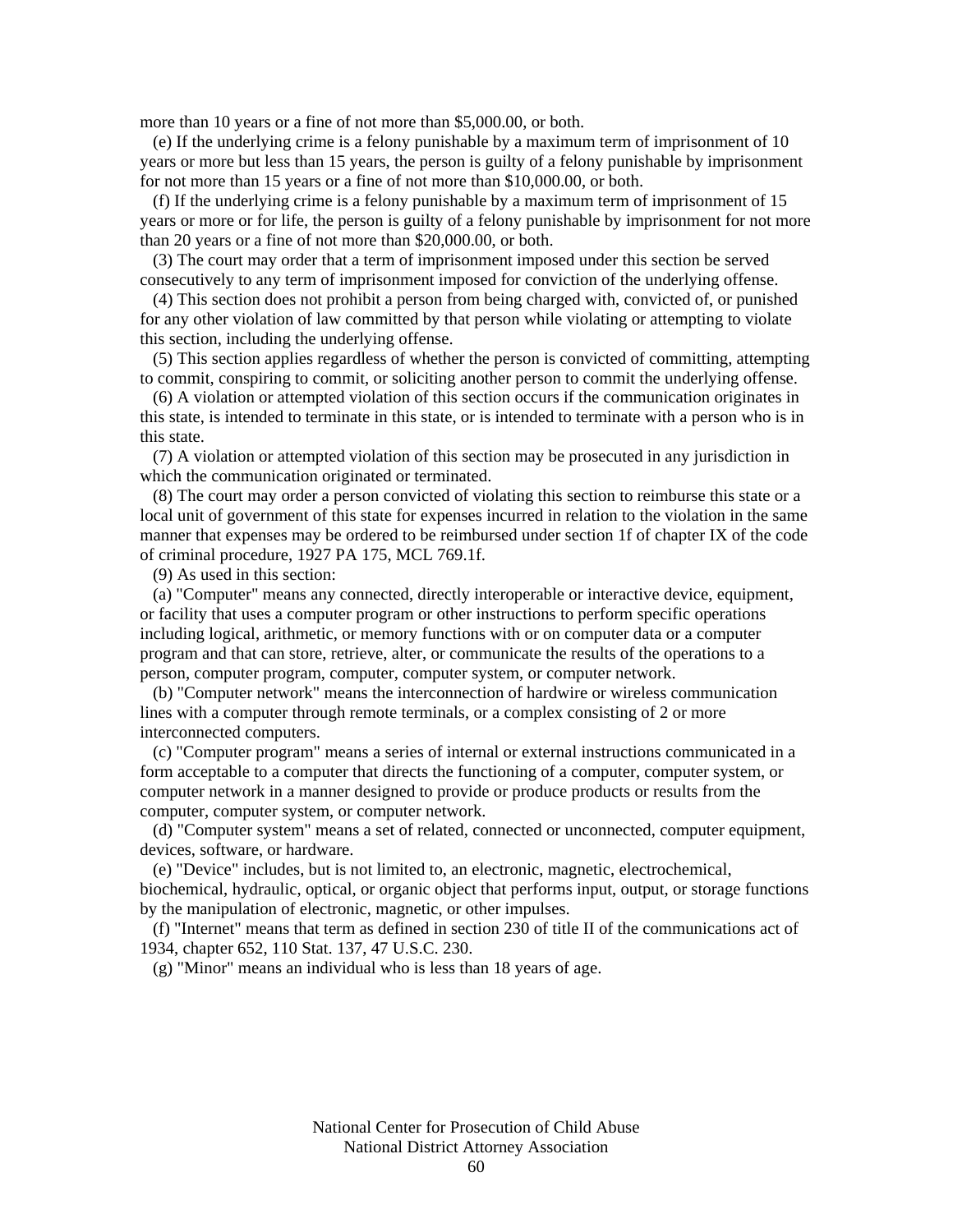# **MINNESOTA**

# **MINN. STAT. § 609.352 (2009). Solicitation of children to engage in sexual conduct; communication of sexually explicit materials to children**

Subdivision 1. Definitions.

As used in this section:

(a) "child" means a person 15 years of age or younger;

(b) "sexual conduct" means sexual contact of the individual's primary genital area, sexual penetration as defined in section 609.341, or sexual performance as defined in section 617.246; and

(c) "solicit" means commanding, entreating, or attempting to persuade a specific person in person, by telephone, by letter, or by computerized or other electronic means.

Subd. 2. Prohibited act.

A person 18 years of age or older who solicits a child or someone the person reasonably believes is a child to engage in sexual conduct with intent to engage in sexual conduct is guilty of a felony and may be sentenced as provided in subdivision 4.

Subd. 2a. Internet or computer solicitation of children.

A person 18 years of age or older who uses the Internet or a computer, computer program, computer network, or computer system to commit any of the following acts, with the intent to arouse the sexual desire of any person, is guilty of a felony and may be sentenced as provided in subdivision 4:

(1) soliciting a child or someone the person reasonably believes is a child to engage in sexual conduct;

(2) engaging in communication relating to or describing sexual conduct with a child or someone the person reasonably believes is a child; or

(3) distributing any material, language, or communication, including a photographic or video image, that relates to or describes sexual conduct to a child or someone the person reasonably believes is a child.

Subd. 2b. Jurisdiction.

A person may be convicted of an offense under subdivision 2a if the transmission that constitutes the offense either originates within this state or is received within this state.

Subd. 3. Defenses.

(a) Mistake as to age is not a defense to a prosecution under this section.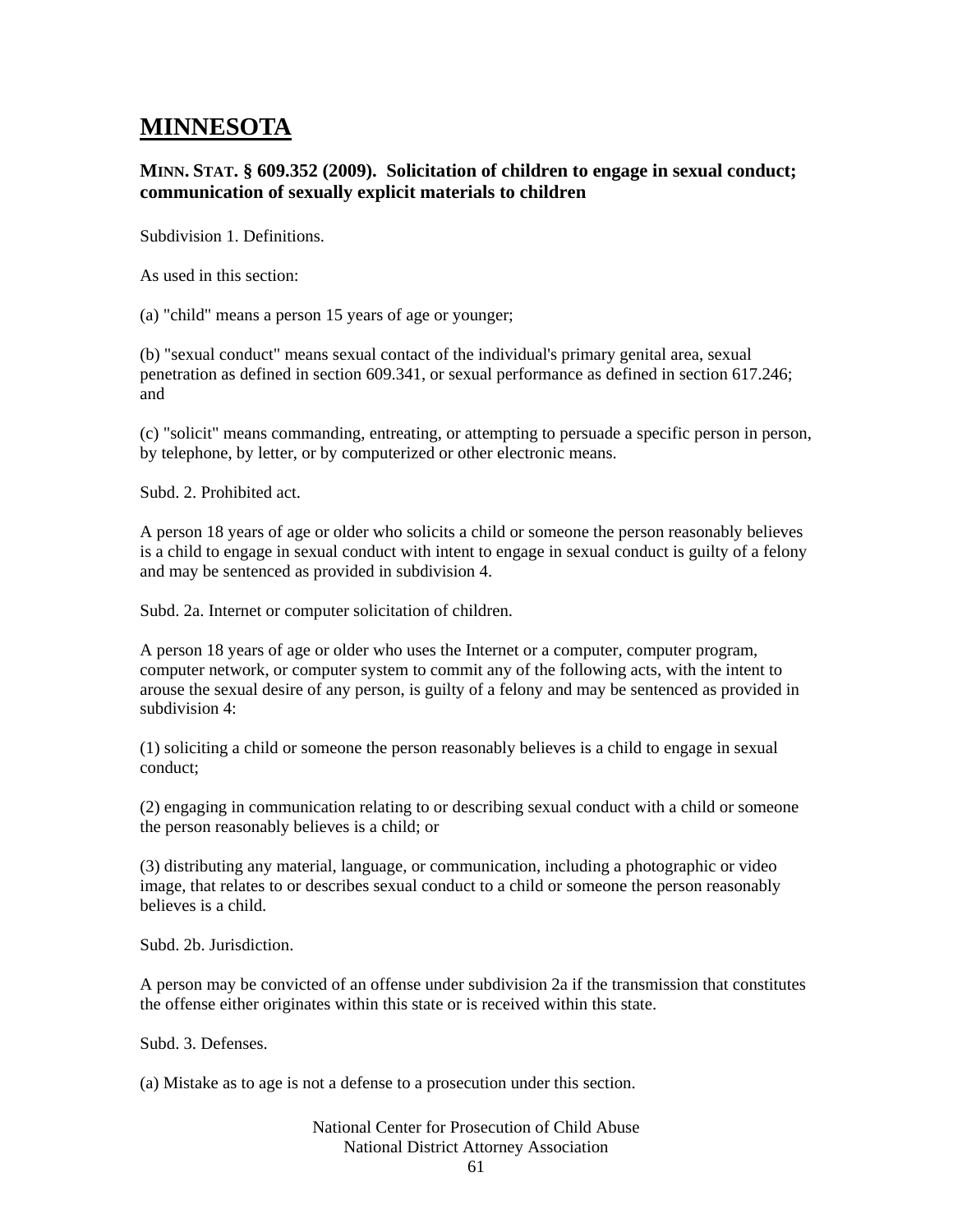(b) The fact that an undercover operative or law enforcement officer was involved in the detection or investigation of an offense under this section does not constitute a defense to a prosecution under this section.

Subd. 4. Penalty.

A person convicted under subdivision 2 or 2a is guilty of a felony and may be sentenced to imprisonment for not more than three years, or to payment of a fine of not more than \$5,000, or both.

# **MISSISSIPPI**

## **MISS. CODE ANN. § 97-5-27 (2010). Dissemination of sexually oriented material to persons under eighteen years of age; use of computer for purpose of luring or inducing persons under eighteen years of age in sexual contact**

(1) Any person who intentionally and knowingly disseminates sexually oriented material to any person under eighteen (18) years of age shall be guilty of a misdemeanor and upon conviction shall be fined for each offense not less than Five Hundred Dollars (\$ 500.00) nor more than Five Thousand Dollars (\$ 5,000.00) or be imprisoned for not more than one (1) year in the county jail, or be punished by both such fine and imprisonment. A person disseminates sexually oriented material within the meaning of this section if he:

 (a) Sells, delivers or provides, or offers or agrees to sell, deliver or provide, any sexually oriented writing, picture, record or other representation or embodiment that is sexually oriented; or

 (b) Presents or directs a sexually oriented play, dance or other performance or participates directly in that portion thereof which makes it sexually oriented; or

 (c) Exhibits, presents, rents, sells, delivers or provides, or offers or agrees to exhibit, present, rent or to provide any sexually oriented still or motion picture, film, filmstrip or projection slide, or sound recording, sound tape or sound track or any matter or material of whatever form which is a representation, embodiment, performance or publication that is sexually oriented.

(2) For purposes of this section, any material is sexually oriented if the material contains representations or descriptions, actual or simulated, of masturbation, sodomy, excretory functions, lewd exhibition of the genitals or female breasts, sadomasochistic abuse (for the purpose of sexual stimulation or gratification), homosexuality, lesbianism, bestiality, sexual intercourse, or physical contact with a person's clothed or unclothed genitals, pubic area, buttocks, or the breast or breasts of a female for the purpose of sexual stimulation, gratification or perversion.

(3) (a) A person is guilty of computer luring when: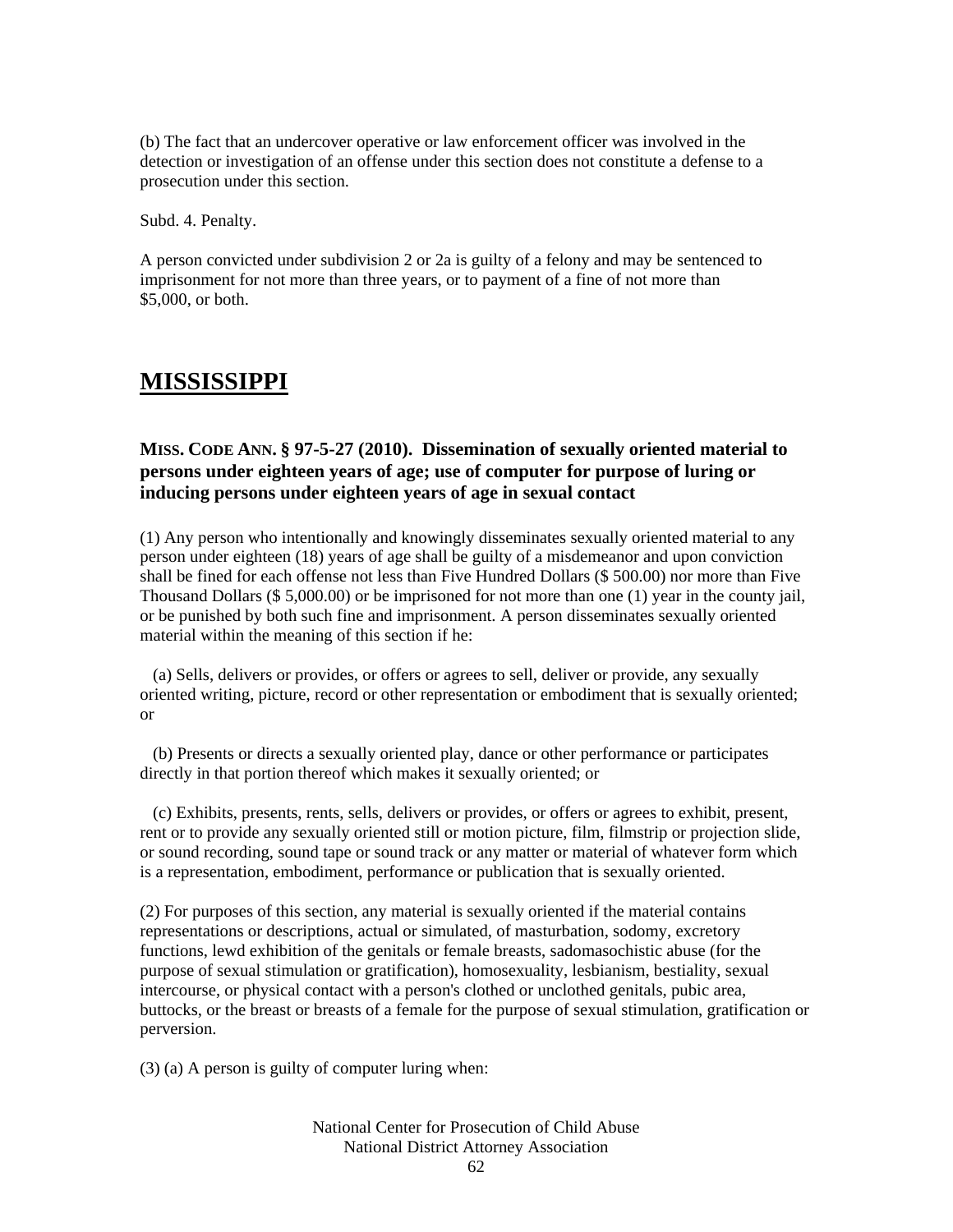(i) Knowing the character and content of any communication of sexually oriented material, he intentionally uses any computer communication system allowing the input, output, examination or transfer of computer data or computer programs from one computer to another, to initiate or engage in such communication with a person under the age of eighteen (18); and

 (ii) By means of such communication he importunes, invites or induces a person under the age of eighteen (18) years to engage in sexual intercourse, deviant sexual intercourse or sexual contact with him, or to engage in a sexual performance, obscene sexual performance or sexual conduct for his benefit.

 (b) A person who engages in the conduct proscribed by this subsection (3) is presumed to do so with knowledge of the character and content of the material.

(c) In any prosecution for computer luring, it shall be a defense that:

 (i) The defendant made a reasonable effort to ascertain the true age of the minor and was unable to do so as a result of actions taken by the minor; or

 (ii) The defendant has taken, in good faith, reasonable, effective and appropriate actions under the circumstances to restrict or prevent access by minors to the materials prohibited, which may involve any appropriate measures to restrict minors from access to such communications, including any method which is feasible under available technology; or

 (iii) The defendant has restricted access to such materials by requiring use of a verified credit card, debit account, adult access code or adult personal identification number; or

 (iv) The defendant has in good faith established a mechanism such that the labeling, segregation or other mechanism enables such material to be automatically blocked or screened by software or other capabilities reasonably available to responsible adults wishing to effect such blocking or screening and the defendant has not otherwise solicited minors not subject to such screening or blocking capabilities to access that material or to circumvent any such screening or blocking.

(d) In any prosecution for computer luring:

 (i) No person shall be held to have violated this subsection (3) solely for providing access or connection to or from a facility, system, or network not under that person's control, including transmission, downloading, intermediate storage, access software or other related capabilities that are incidental to providing such access or connection that do not include the creation of the content of the communication.

 (ii) No employer shall be held liable for the actions of an employee or agent unless the employee's or agent's conduct is within the scope of his employment or agency or the employer, having knowledge of such conduct, authorizes or ratifies such conduct, or recklessly disregards such conduct.

 (iii) The limitations provided by this paragraph (d) shall not be applicable to a person who is a conspirator with an entity actively involved in the creation or knowing distribution of communications that violate such provisions, or who knowingly advertises the availability of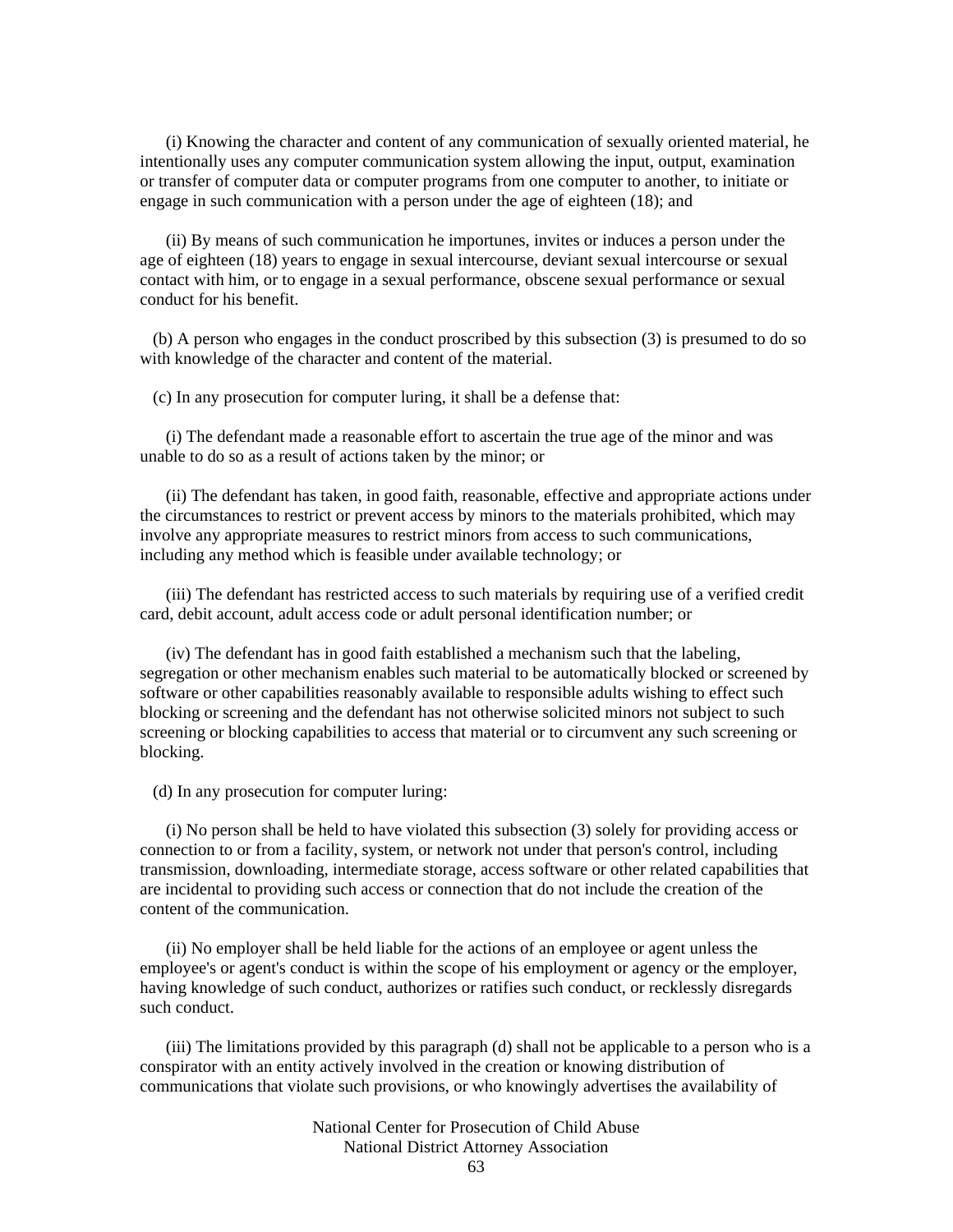such communications, nor to a person who provides access or connection to a facility, system or network engaged in the violation of such provisions that is owned or controlled by such person.

 (e) Computer luring is a felony, and any person convicted thereof shall be punished by commitment to the custody of the Department of Corrections for a term not to exceed three (3) years and by a fine not to exceed Ten Thousand Dollars (\$ 10,000.00).

### **MISS. CODE. ANN. § 97-5-31 (2010). Exploitation of children; definitions**

As used in Sections 97-5-33 through 97-5-37, the following words and phrases shall have the meanings given to them in this section:

(a) "Child" means any individual who has not attained the age of eighteen (18) years.

(b) "Sexually explicit conduct" means actual or simulated:

 (i) Sexual intercourse, including genital-genital, oral-genital, anal-genital, or oral-anal, whether between persons of the same or opposite sex;

(ii) Bestiality;

(iii) Masturbation;

- (iv) Sadistic or masochistic abuse;
- (v) Lascivious exhibition of the genitals or pubic area of any person; or
- (vi) Fondling or other erotic touching of the genitals, pubic area, buttocks, anus or breast.

(c) "Producing" means producing, directing, manufacturing, issuing, publishing or advertising.

 (d) "Visual depiction" includes without limitation developed or undeveloped film and video tape or other visual unaltered reproductions by computer.

(e) "Computer" has the meaning given in Title 18, United States Code, Section 1030.

 (f) "Simulated" means any depicting of the genitals or rectal areas that gives the appearance of sexual conduct or incipient sexual conduct.

## **MISS. CODE ANN. § 97-5-33 (2010). Exploitation of children; prohibitions**

(1) No person shall, by any means including computer, cause, solicit or knowingly permit any child to engage in sexually explicit conduct or in the simulation of sexually explicit conduct for the purpose of producing any visual depiction of such conduct.

(2) No person shall, by any means including computer, photograph, film, video tape or otherwise depict or record a child engaging in sexually explicit conduct or in the simulation of sexually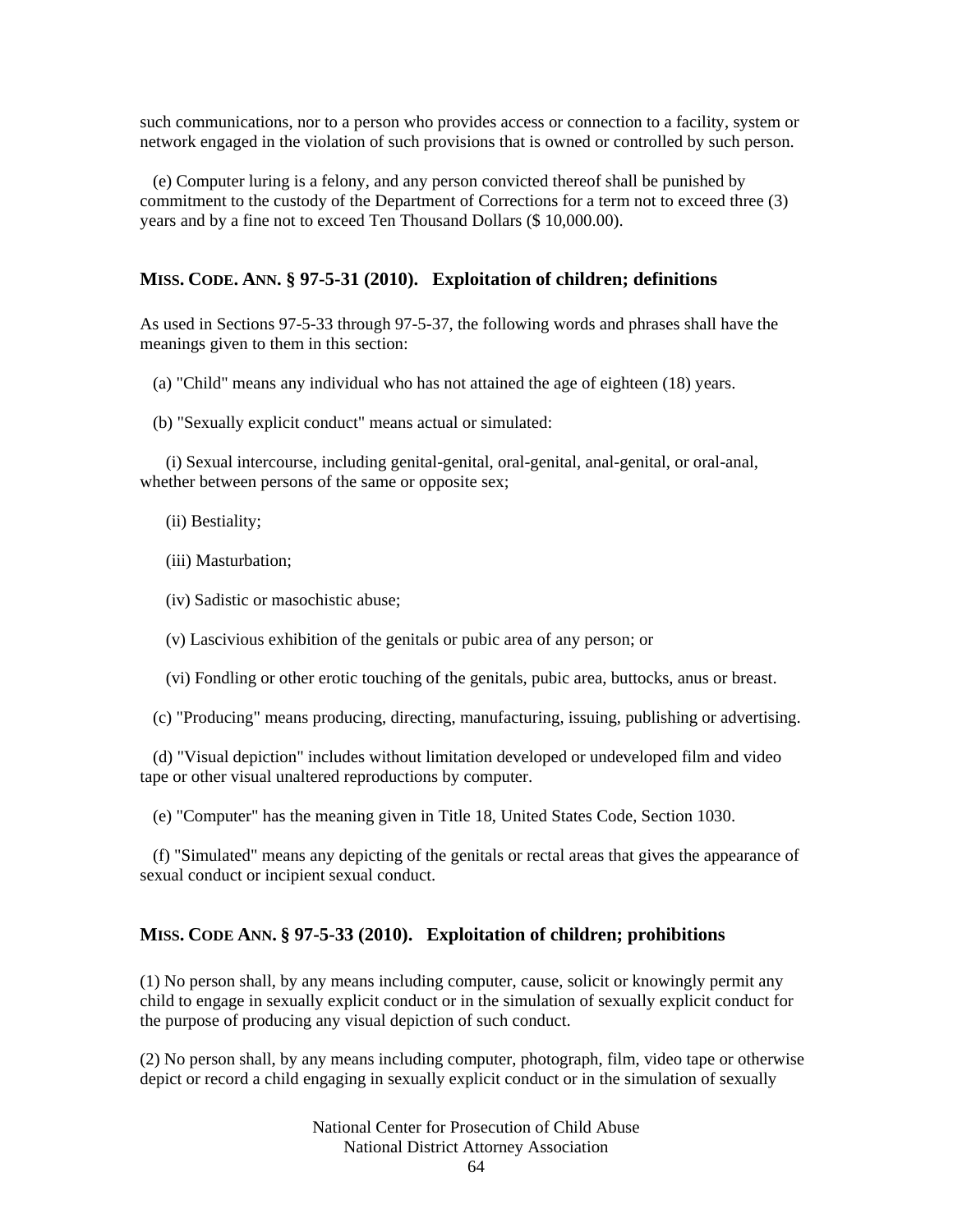explicit conduct.

(3) No person shall, by any means including computer, knowingly send, transport, transmit, ship, mail or receive any photograph, drawing, sketch, film, video tape or other visual depiction of an actual child engaging in sexually explicit conduct.

(4) No person shall, by any means including computer, receive with intent to distribute, distribute for sale, sell or attempt to sell in any manner any photograph, drawing, sketch, film, video tape or other visual depiction of an actual child engaging in sexually explicit conduct.

(5) No person shall, by any means including computer, possess any photograph, drawing, sketch, film, video tape or other visual depiction of an actual child engaging in sexually explicit conduct.

(6) No person shall, by any means including computer, knowingly entice, induce, persuade, seduce, solicit, advise, coerce, or order a child to meet with the defendant or any other person for the purpose of engaging in sexually explicit conduct.

(7) No person shall by any means, including computer, knowingly entice, induce, persuade, seduce, solicit, advise, coerce or order a child to produce any visual depiction of adult sexual conduct or any sexually explicit conduct.

(8) The fact that an undercover operative or law enforcement officer posed as a child or was involved in any other manner in the detection and investigation of an offense under this section shall not constitute a defense to a prosecution under this section.

(9) For purposes of determining jurisdiction, the offense is committed in this state if all or part of the conduct described in this section occurs in the State of Mississippi or if the transmission that constitutes the offense either originates in this state or is received in this state.

# **MISSOURI**

# **MO. REV. STAT. § 566.103 (2010). Crime of promoting on-line sexual solicitation, violation, penalty**

1. A person or entity commits the offense of promoting on-line sexual solicitation if such person or entity knowingly permits a web-based classified service owned or operated by such person or entity to be used by individuals to post advertisements promoting prostitution, enticing a child to engage in sexual conduct, or promoting sexual trafficking of a child after receiving notice under this section.

2. As used in this section, the term "web-based classified service" means a person or entity in whose name a specific URL or Internet domain name is registered which has advertisements for goods and services or personal advertisements.

3. An advertisement may be deemed to promote prostitution, entice a child to engage in sexual conduct, or promote sexual trafficking of a child, if the content of such advertisement would be interpreted by a reasonable person as offering to exchange sexual conduct for goods or services in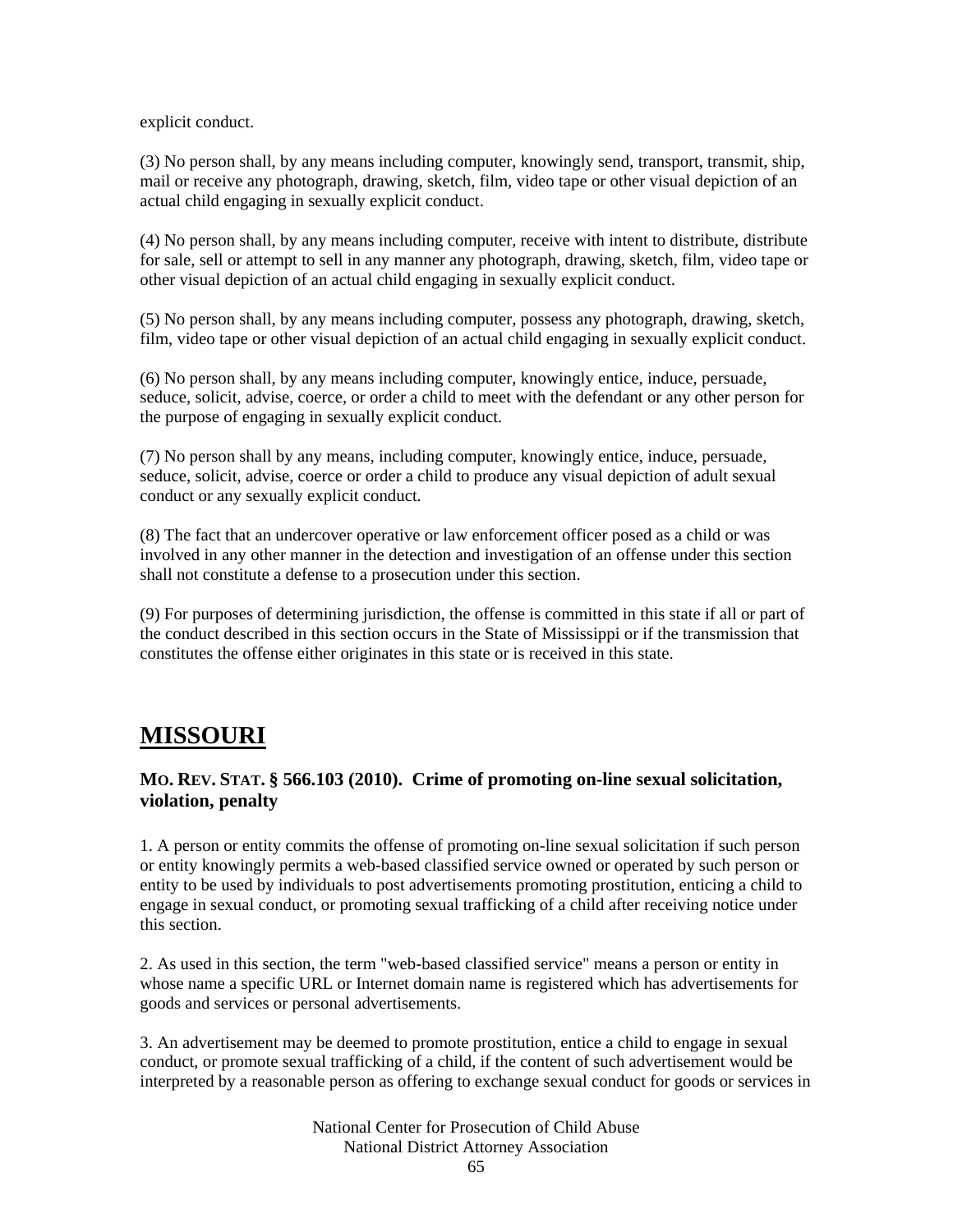violation of chapter 567, RSMo, as seeking a child for the purpose of sexual conduct or commercial sex act, or as offering a child as a participant in sexual conduct or commercial sex act in violation of section 566.151, 566.212, or 566.213.

4. It shall be prima facie evidence that a person or entity acts knowingly if an advertisement is not removed from the web-based classified service within seventy-two hours of that person or entity being notified that an advertisement has been posted on that service which is prohibited under this section.

5. Notice under this section may be provided by certified mail or facsimile transmission by the attorney general or any prosecuting attorney or circuit attorney.

6. A violation of this section shall be a felony, punishable by a fine in the amount of five thousand dollars per day that the advertisement remains posted on the web-based classified service after seventy-two hours of when notice has been provided pursuant to this section.

7. Original jurisdiction for prosecution of a violation of this section shall be with the local prosecuting attorney or circuit attorney.

# **MO. REV. STAT. § 566.151 (2010). Enticement of a child, penalties**

1. A person at least twenty-one years of age or older commits the crime of enticement of a child if that person persuades, solicits, coaxes, entices, or lures whether by words, actions or through communication via the Internet or any electronic communication, any person who is less than fifteen years of age for the purpose of engaging in sexual conduct.

2. It is not an affirmative defense to a prosecution for a violation of this section that the other person was a peace officer masquerading as a minor.

3. Enticement of a child or an attempt to commit enticement of a child is a felony for which the authorized term of imprisonment shall be not less than five years and not more than thirty years. No person convicted under this section shall be eligible for parole, probation, conditional release, or suspended imposition or execution of sentence for a period of five calendar years.

## **MO. REV. STAT. § 566.153 (2010). Age misrepresentation, crime of -- penalty**

 1. A person commits the crime of age misrepresentation with intent to solicit a minor when he or she knowingly misrepresents his or her age with the intent to use the Internet to engage in criminal sexual conduct involving a minor.

2. Age misrepresentation with intent to solicit a minor is a class D felony.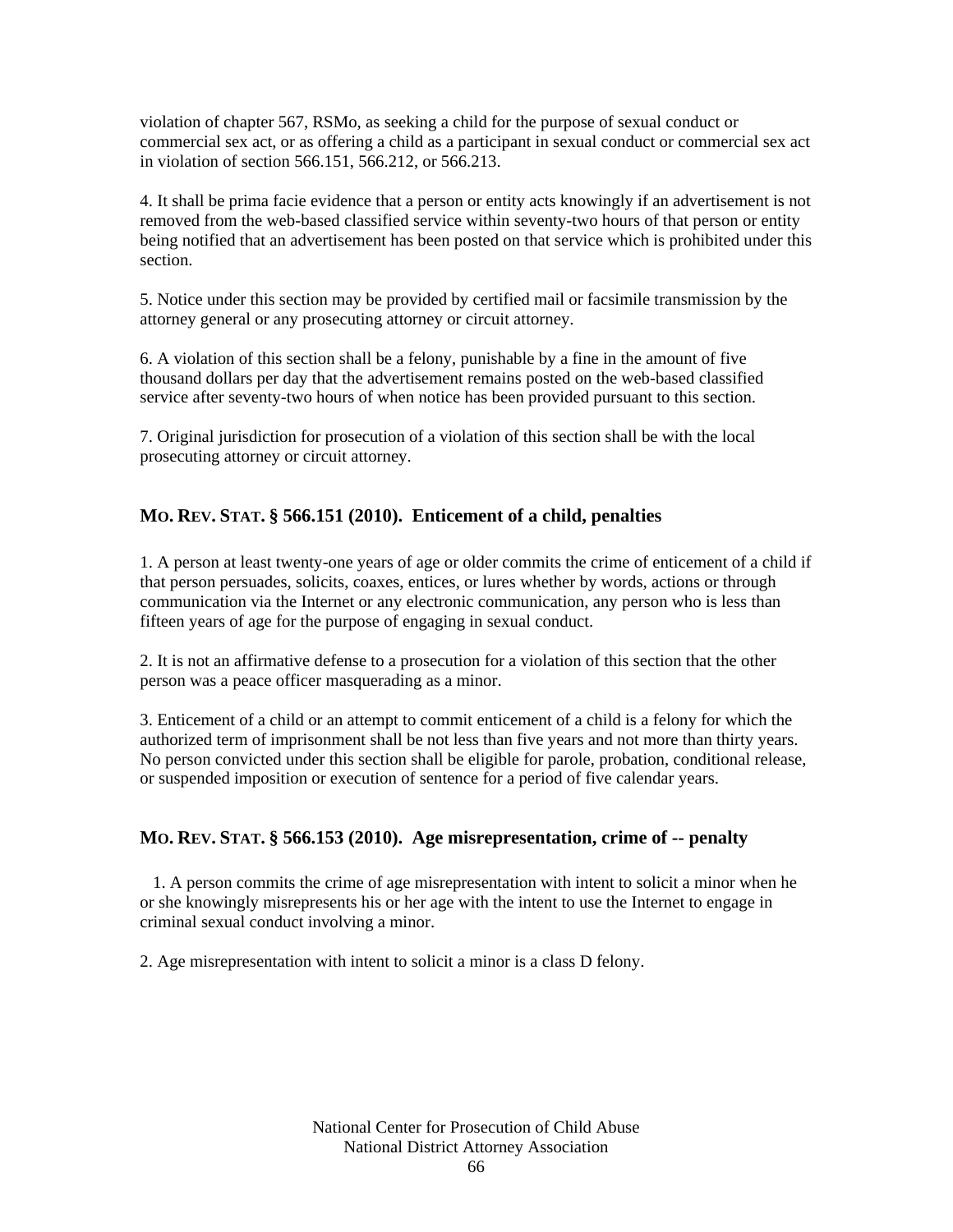# **MONTANA**

# **MONT. CODE ANN. § 45-5-625 (2010). Sexual abuse of children.**

(1) A person commits the offense of sexual abuse of children if the person:

(a) knowingly employs, uses, or permits the employment or use of a child in an exhibition of sexual conduct, actual or simulated;

(b) knowingly photographs, films, videotapes, develops or duplicates the photographs, films, or videotapes, or records a child engaging in sexual conduct, actual or simulated;

(c) knowingly, by any means of communication, including electronic communication, persuades, entices, counsels, or procures a child under 16 years of age or a person the offender believes to be a child under 16 years of age to engage in sexual conduct, actual or simulated;

(d) knowingly processes, develops, prints, publishes, transports, distributes, sells, exhibits, or advertises any visual or print medium, including a medium by use of electronic communication in which a child is engaged in sexual conduct, actual or simulated;

(e) knowingly possesses any visual or print medium, including a medium by use of electronic communication in which a child is engaged in sexual conduct, actual or simulated;

(f) finances any of the activities described in subsections  $(1)(a)$  through  $(1)(d)$  and  $(1)(g)$ , knowing that the activity is of the nature described in those subsections;

(g) possesses with intent to sell any visual or print medium, including a medium by use of electronic communication in which a child is engaged in sexual conduct, actual or simulated;

(h) knowingly travels within, from, or to this state with the intention of meeting a child under 16 years of age or a person the offender believes to be a child under 16 years of age in order to engage in sexual conduct, actual or simulated; or

(i) knowingly coerces, entices, persuades, arranges for, or facilitates a child under 16 years of age or a person the offender believes to be a child under 16 years of age to travel within, from, or to this state with the intention of engaging in sexual conduct, actual or simulated.

 $(2)$  (a) Except as provided in subsection  $(2)(b)$ ,  $(2)(c)$ , or  $(4)$ , a person convicted of the offense of sexual abuse of children shall be punished by life imprisonment or by imprisonment in the state prison for a term not to exceed 100 years and may be fined not more than \$ 10,000.

(b) Except as provided in 46-18-219, if the victim is under 16 years of age, a person convicted of the offense of sexual abuse of children shall be punished by life imprisonment or by imprisonment in the state prison for a term of not less than 4 years or more than 100 years and may be fined not more than \$ 10,000.

(c) Except as provided in 46-18-219, a person convicted of the offense of sexual abuse of children for the possession of material, as provided in subsection (1)(e), shall be fined not to exceed \$ 10,000 or be imprisoned in the state prison for a term not to exceed 10 years, or both.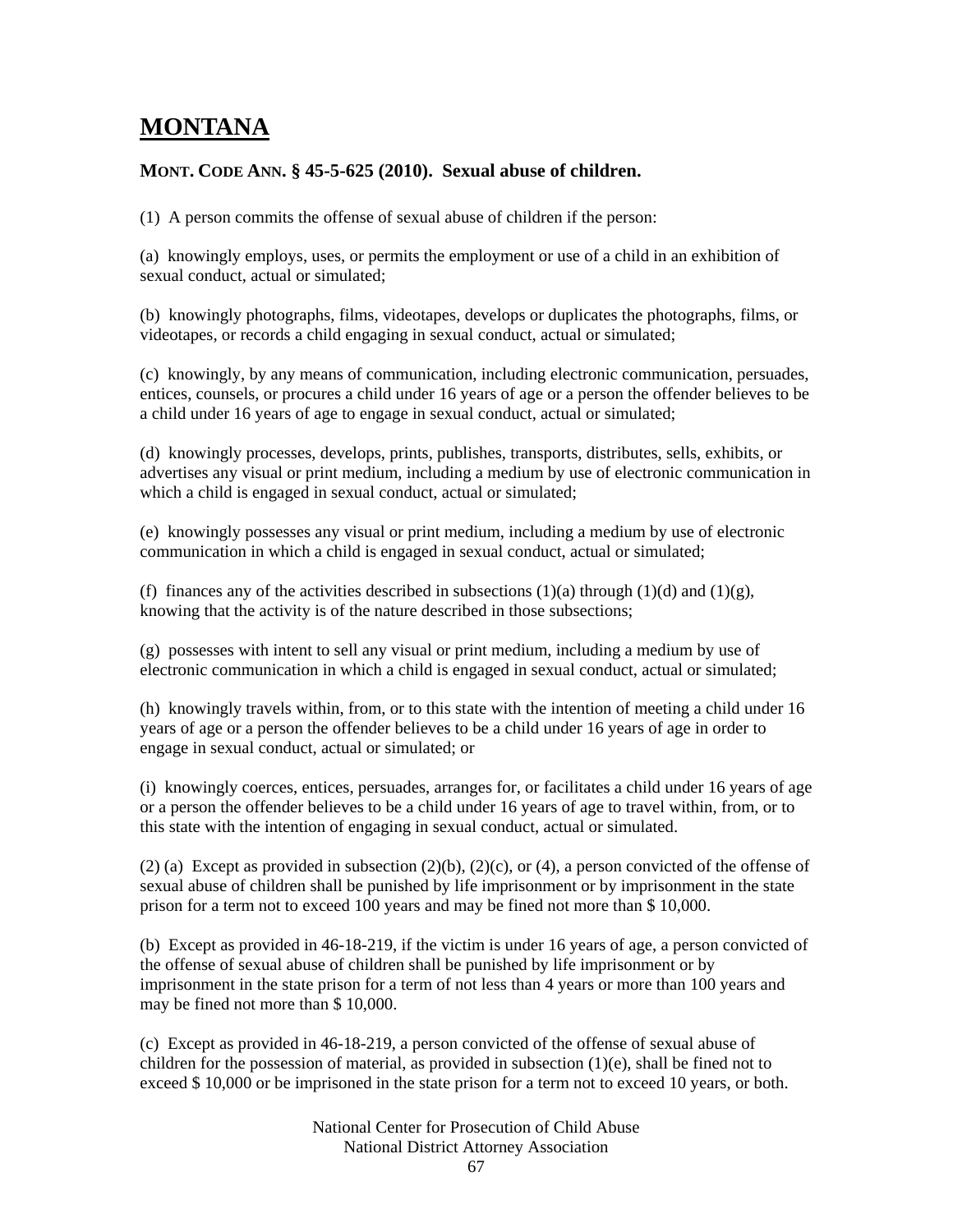(3) An offense is not committed under subsections (1)(d) through (1)(g) if the visual or print medium is processed, developed, printed, published, transported, distributed, sold, possessed, or possessed with intent to sell, or if the activity is financed, as part of a sexual offender information or treatment course or program conducted or approved by the department of corrections.

(4) (a) If the victim was 12 years of age or younger and the offender was 18 years of age or older at the time of the offense, the offender:

(i) shall be punished by imprisonment in a state prison for a term of 100 years. The court may not suspend execution or defer imposition of the first 25 years of a sentence of imprisonment imposed under this subsection  $(4)(a)(i)$  except as provided in 46-18-222, and during the first 25 years of imprisonment, the offender is not eligible for parole.

(ii) may be fined an amount not to exceed \$ 50,000; and

(iii) shall be ordered to enroll in and successfully complete the educational phase and the cognitive and behavioral phase of a sexual offender treatment program provided or approved by the department of corrections.

(b) If the offender is released after the mandatory minimum period of imprisonment, the offender is subject to supervision by the department of corrections for the remainder of the offender's life and shall participate in the program for continuous, satellite-based monitoring provided for in 46- 23-1010.

(5) As used in this section, the following definitions apply:

(a) "Electronic communication" means a sign, signal, writing, image, sound, data, or intelligence of any nature transmitted or created in whole or in part by a wire, radio, electromagnetic, photoelectronic, or photo-optical system.

(b) "Sexual conduct" means:

(i) actual or simulated:

(A) sexual intercourse, whether between persons of the same or opposite sex;

(B) penetration of the vagina or rectum by any object, except when done as part of a recognized medical procedure;

(C) bestiality;

(D) masturbation;

(E) sadomasochistic abuse;

(F) lewd exhibition of the genitals, breasts, pubic or rectal area, or other intimate parts of any person; or

(G) defecation or urination for the purpose of the sexual stimulation of the viewer; or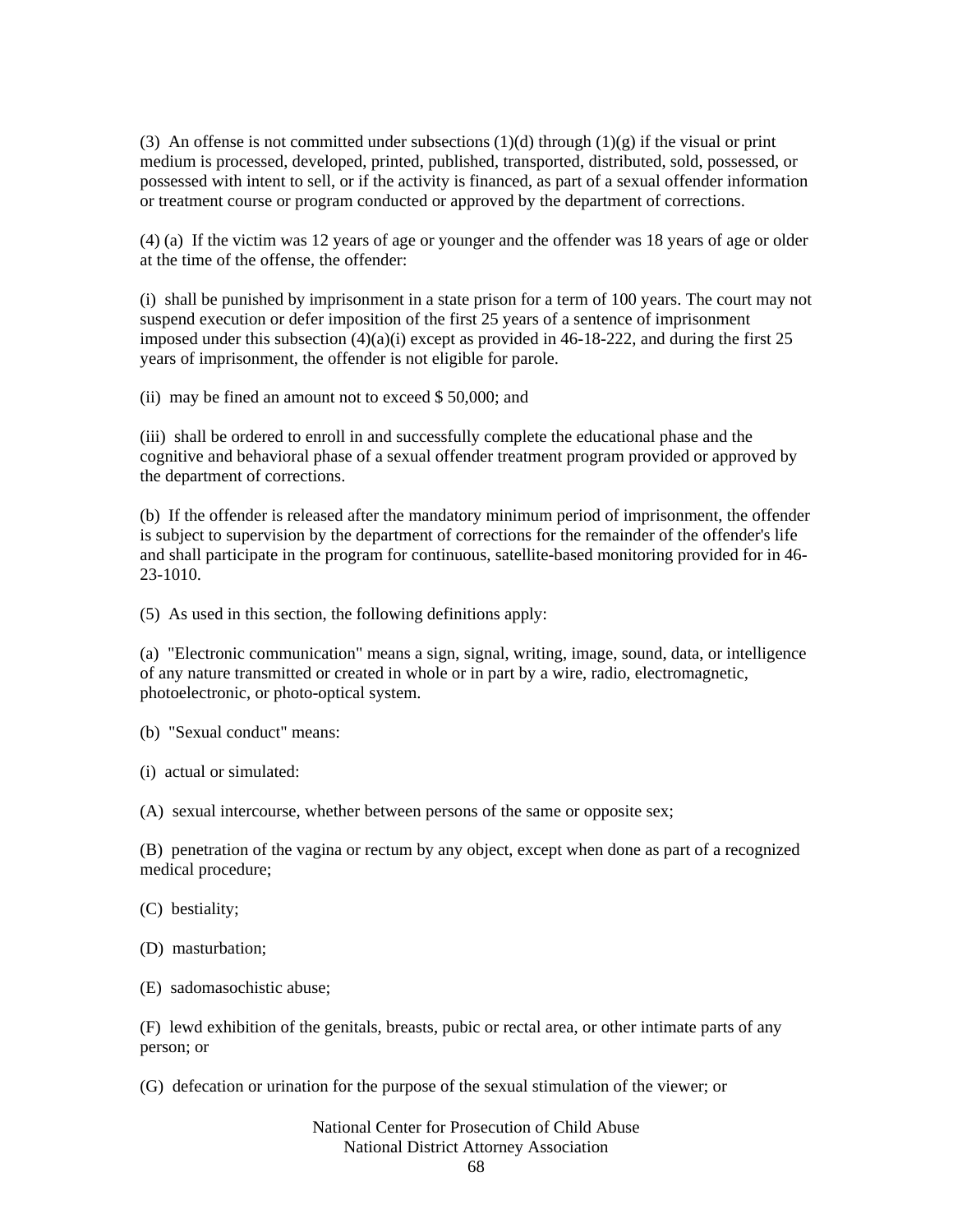(ii) depiction of a child in the nude or in a state of partial undress with the purpose to abuse, humiliate, harass, or degrade the child or to arouse or gratify the person's own sexual response or desire or the sexual response or desire of any person.

(c) "Simulated" means any depicting of the genitals or pubic or rectal area that gives the appearance of sexual conduct or incipient sexual conduct.

(d) "Visual medium" means:

(i) any film, photograph, videotape, negative, slide, or photographic reproduction that contains or incorporates in any manner any film, photograph, videotape, negative, or slide; or

(ii) any disk, diskette, or other physical media that allows an image to be displayed on a computer or other video screen and any image transmitted to a computer or other video screen by telephone line, cable, satellite transmission, or other method.

# **NEBRASKA**

## **NEB. REV. STAT. § 28-320.02 (2010). Sexual assault; use of electronic communication device; prohibited acts; penalties**

(1) No person shall knowingly solicit, coax, entice, or lure (a) a child sixteen years of age or younger or (b) a peace officer who is believed by such person to be a child sixteen years of age or younger, by means of a computer as that term is defined in section 28-1343, to engage in an act which would be in violation of section  $28-319$ ,  $28-319.01$ , or  $28-320.01$  or subsection  $(1)$  or  $(2)$  of section 28-320. A person shall not be convicted of both a violation of this subsection and a violation of section 28-319, 28-319.01, or 28-320.01 or subsection (1) or (2) of section 28-320 if the violations arise out of the same set of facts or pattern of conduct and the individual solicited, coaxed, enticed, or lured under this subsection is also the victim of the sexual assault under section 28-319, 28-319.01, or 28-320.01 or subsection (1) or (2) of section 28-320.

## **NEB. REV. STAT. § 28-833 (2010). Electronic communication device; penalty.**

(1) A person commits the offense of enticement by electronic communication device if he or she is nineteen years of age or over and knowingly and intentionally utilizes an electronic communication device to contact a child under sixteen years of age or a peace officer who is believed by such person to be a child under sixteen years of age and in so doing:

(a) Uses or transmits any indecent, lewd, lascivious, or obscene language, writing, or sound;

 (b) Transmits or otherwise disseminates any visual depiction of sexually explicit conduct as defined in section 28-1463.02; or

(c) Offers or solicits any indecent, lewd, or lascivious act.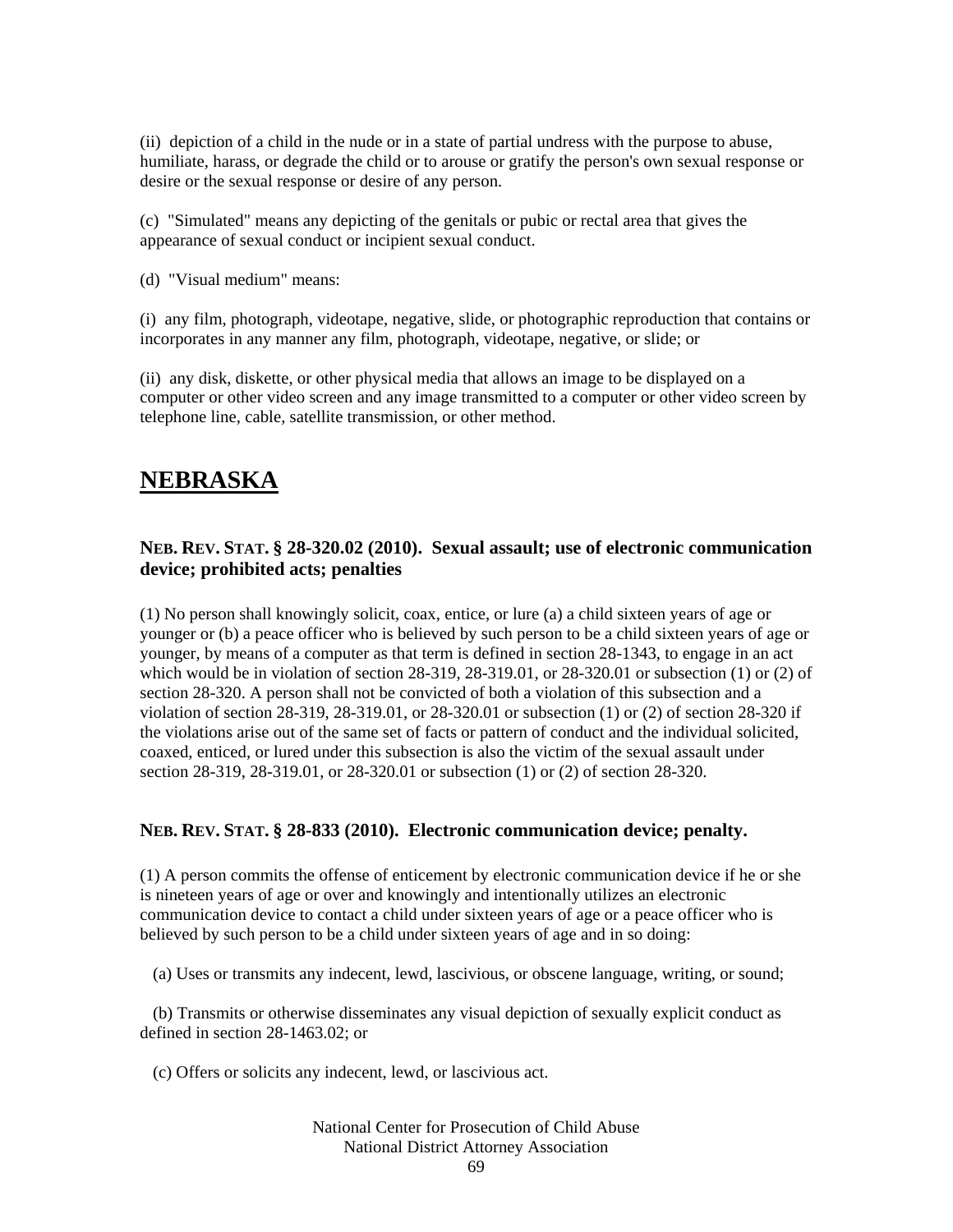(2) Enticement by electronic communication device is a Class IV felony.

(3) Enticement by electronic communication device is deemed to have been committed either at the place where the communication was initiated or where it was received.

(4) For purposes of this section, electronic communication device means any device which, in its ordinary and intended use, transmits by electronic means writings, sounds, visual images, or data of any nature to another electronic communication device.

# **NEVADA**

## **NEV. REV. STAT. § 201.195 (2009). Solicitation of minor to engage in acts constituting crime against nature; penalties.**

1. A person who incites, entices or solicits a minor to engage in acts which constitute the infamous crime against nature:

(a) If the minor actually engaged in such acts as a result and:

 (1) The minor was less than 14 years of age, is guilty of a category A felony and shall be punished by imprisonment in the state prison for life with the possibility of parole, with eligibility for parole beginning when a minimum of 10 years has been served.

 (2) The minor was 14 years of age or older, is guilty of a category A felony and shall be punished by imprisonment in the state prison for life with the possibility of parole, with eligibility for parole beginning when a minimum of 5 years has been served.

(b) If the minor did not engage in such acts:

(1) For the first offense, is guilty of a gross misdemeanor.

 (2) For any subsequent offense, is guilty of a category A felony and shall be punished by imprisonment in the state prison for life with the possibility of parole, with eligibility for parole beginning when a minimum of 5 years has been served.

2. As used in this section, the "infamous crime against nature" means anal intercourse, cunnilingus or fellatio between natural persons of the same sex. Any sexual penetration, however slight, is sufficient to complete the infamous crime against nature.

## **NEV. REV. STAT. § 201.560 (2009). Definitions; exception; penalties.**

1. Except as otherwise provided in subsection 3, a person commits the crime of luring a child if the person knowingly contacts or communicates with or attempts to contact or communicate with:

 (a) A child who is less than 16 years of age and who is at least 5 years younger than the person with the intent to persuade, lure or transport the child away from his home or from any location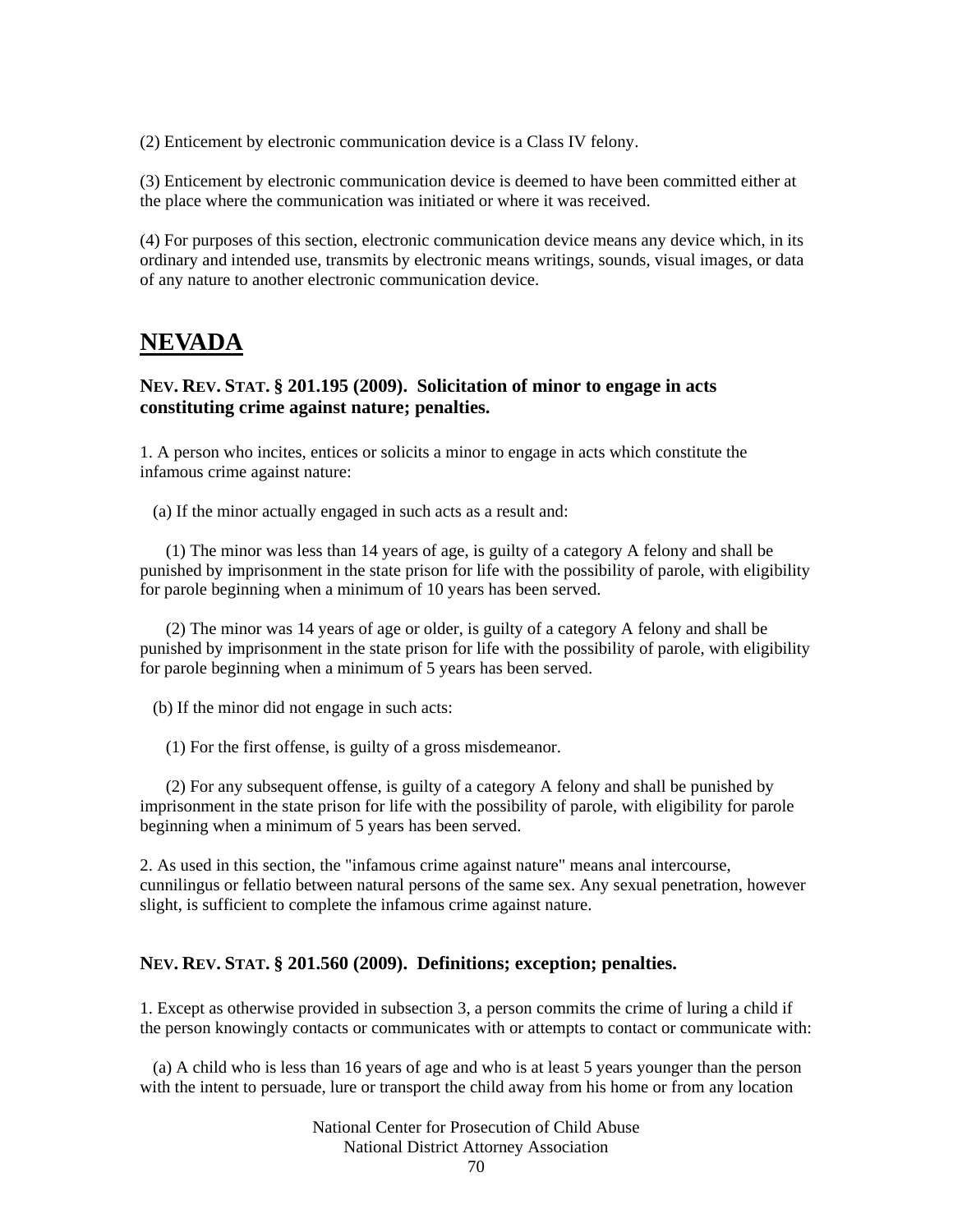known to his parent or guardian or other person legally responsible for the child to a place other than where the child is located, for any purpose:

 (1) Without the express consent of the parent or guardian or other person legally responsible for the child; and

 (2) With the intent to avoid the consent of the parent or guardian or other person legally responsible for the child; or

 (b) Another person whom he believes to be a child who is less than 16 years of age and at least 5 years younger than he is, regardless of the actual age of that other person, with the intent to persuade or lure the person to engage in sexual conduct.

2. Except as otherwise provided in subsection 3, a person commits the crime of luring a person with mental illness if he knowingly contacts or communicates with a person with mental illness with the intent to persuade, lure or transport the person with mental illness away from his home or from any location known to any person legally responsible for the person with mental illness to a place other than where the person with mental illness is located:

 (a) For any purpose that a reasonable person under the circumstances would know would endanger the health, safety or welfare of the person with mental illness;

 (b) Without the express consent of the person legally responsible for the person with mental illness; and

 (c) With the intent to avoid the consent of the person legally responsible for the person with mental illness.

3. The provisions of this section do not apply if the contact or communication is made or attempted with the intent to prevent imminent bodily, emotional or psychological harm to the child, person believed to be a child or person with mental illness.

4. A person who violates or attempts to violate the provisions of this section through the use of a computer, system or network:

 (a) With the intent to engage in sexual conduct with the child, person believed to be a child or person with mental illness or to cause the child, person believed to be a child or person with mental illness to engage in sexual conduct, is guilty of a category B felony and shall be punished by imprisonment in the state prison for a minimum term of not less than 1 year and a maximum term of not more than 10 years and may be further punished by a fine of not more than \$10,000;

 (b) By providing the child, person believed to be a child or person with mental illness with material that is harmful to minors or requesting the child, person believed to be a child or person with mental illness to provide the person with material that is harmful to minors, is guilty of a category C felony and shall be punished as provided in NRS 193.130; or

(c) If paragraph (a) or (b) does not apply, is guilty of a gross misdemeanor.

5. A person who violates or attempts to violate the provisions of this section in a manner other than through the use of a computer, system or network: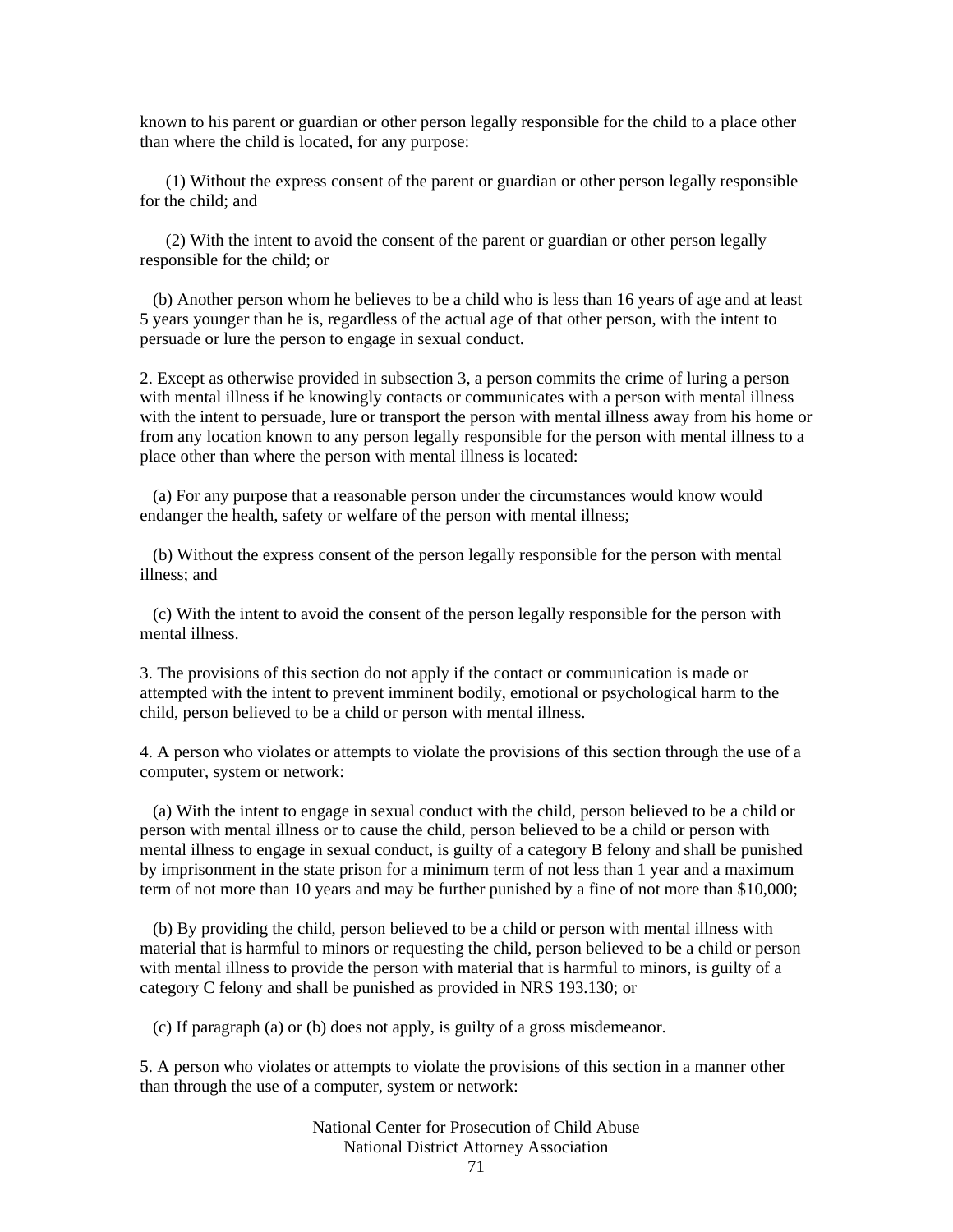(a) With the intent to engage in sexual conduct with the child, person believed to be a child or person with mental illness or to cause the child, person believed to be a child or person with mental illness to engage in sexual conduct, is guilty of a category B felony and shall be punished by imprisonment in the state prison for a minimum term of not less than 2 years and a maximum term of not more than 15 years and may be further punished by a fine of not more than \$10,000;

 (b) By providing the child, person believed to be a child or person with mental illness with material that is harmful to minors or requesting the child, person believed to be a child or person with mental illness to provide the person with material that is harmful to minors, is guilty of a category B felony and shall be punished by imprisonment in the state prison for a minimum term of not less than 1 year and a maximum term of not more than 6 years and may be further punished by a fine of not more than \$10,000; or

(c) If paragraph (a) or (b) does not apply, is guilty of a gross misdemeanor.

6. As used in this section:

- (a) "Computer" has the meaning ascribed to it in NRS 205.4735.
- (b) "Harmful to minors" has the meaning ascribed to it in NRS 201.257.

 (c) "Material" means anything that is capable of being used or adapted to arouse interest, whether through the medium of reading, observation, sound or in any other manner.

(d) "Network" has the meaning ascribed to it in NRS 205.4745.

 (e) "Person with mental illness" means a person who has any mental dysfunction leading to impaired ability to maintain himself and to function effectively in his life situation without external support.

- (f) "Sexual conduct" has the meaning ascribed to it in NRS 201.520.
- (g) "System" has the meaning ascribed to it in NRS 205.476.

# **NEW HAMPSHIRE**

### **N.H. REV. STAT. ANN. § 649-B:2 (2010). Definition.**

In this chapter, "child" means any person under the age of 16 years.

### **N.H. REV. STAT. ANN. § 649-B:3 (2010). Computer Pornography Prohibited.**

- I. No person shall knowingly:
	- (a) Compile, enter into, or transmit by means of computer;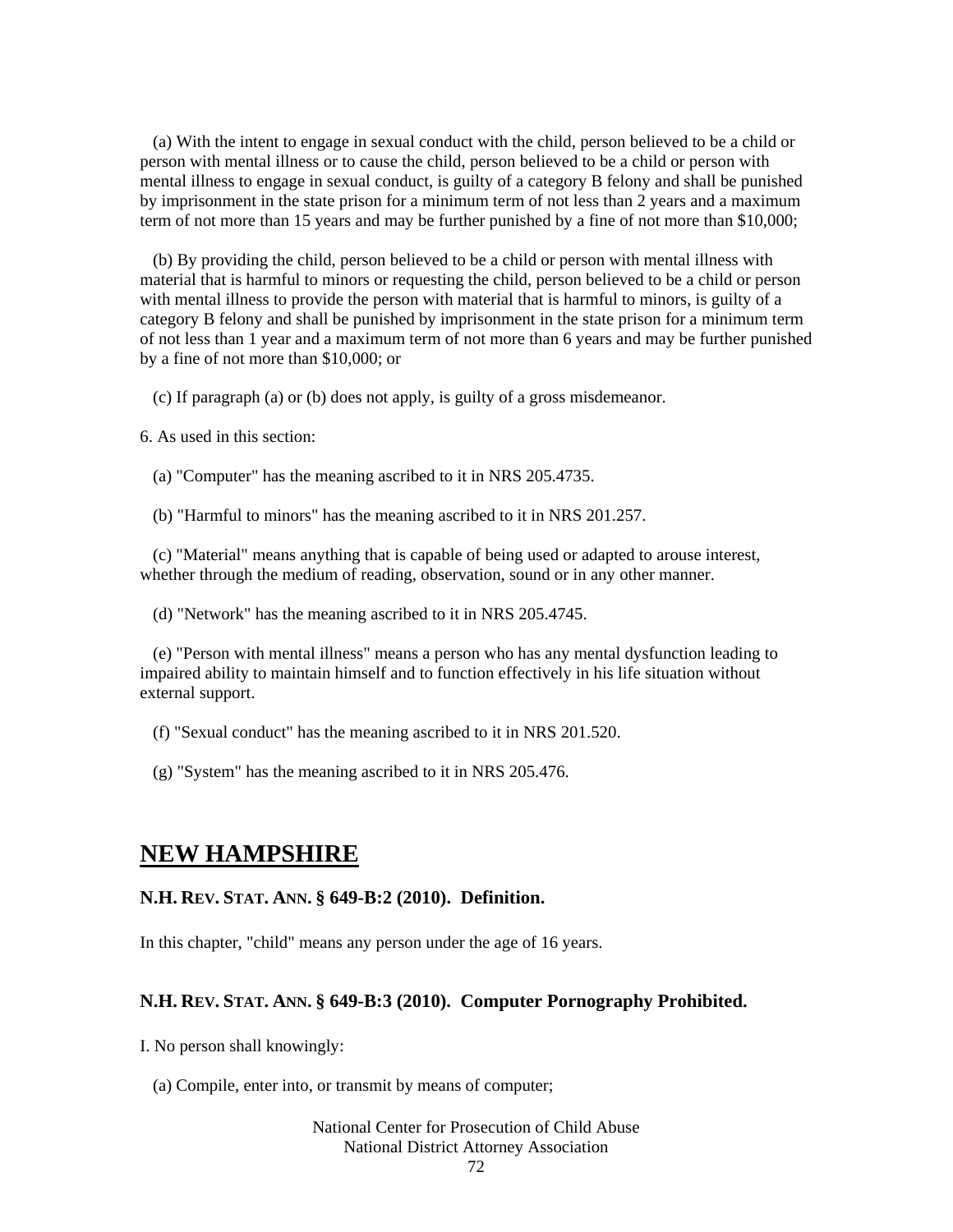(b) Make, print, publish, or reproduce by other computerized means;

(c) Cause or allow to be entered into or transmitted by means of computer; or

 (d) Buy, sell, receive, exchange, or disseminate by means of computer, any notice, statement, or advertisement, or any minor's name, telephone number, place of residence, physical characteristics, or other descriptive or identifying information, for purposes of facilitating, encouraging, offering, or soliciting sexual conduct of or with any child, or the visual depiction of such conduct.

II. Any person who violates the provisions of this section is guilty of a class B felony.

### **N.H. REV. STAT. ANN. § 649-B:4 (2010). Certain Uses of Computer Services Prohibited.**

 I. No person shall knowingly utilize a computer on-line service, internet service, or local bulletin board service to seduce, solicit, lure, or entice a child or another person believed by the person to be a child, to commit any of the following:

(a) Any offense under RSA 632-A, relative to sexual assault and related offenses.

(b) Indecent exposure and lewdness under RSA 645:1.

(c) Endangering a child as defined in RSA 639:3, III.

II. (a) A person who violates the provisions of paragraph I shall be guilty of a class A felony if such person believed the child was under the age of 13, otherwise such person shall be guilty of a class B felony.

 (b) A person convicted under paragraph I based on an indictment alleging that the person has been previously convicted of an offense under this section or a reasonably equivalent offense in an out-of-state jurisdiction shall be charged as a class A felony. If the indictment also alleges that the person believed that the child was under the age of 13, the person may be sentenced to a maximum sentence not to exceed 20 years and a minimum sentence not to exceed 10 years.

 (c) If the person has been previously convicted 2 or more times for an offense under this section or a reasonably equivalent statute in another state, the person may be sentenced to a maximum term not to exceed 30 years.

III. It shall not be a defense to a prosecution under this section that the victim was not actually a child so long as the person reasonably believed that the victim was a child.

### **N.H. REV. STAT. ANN. § 649-B:5 (2010). Owners or Operators of Computer Services Liable.**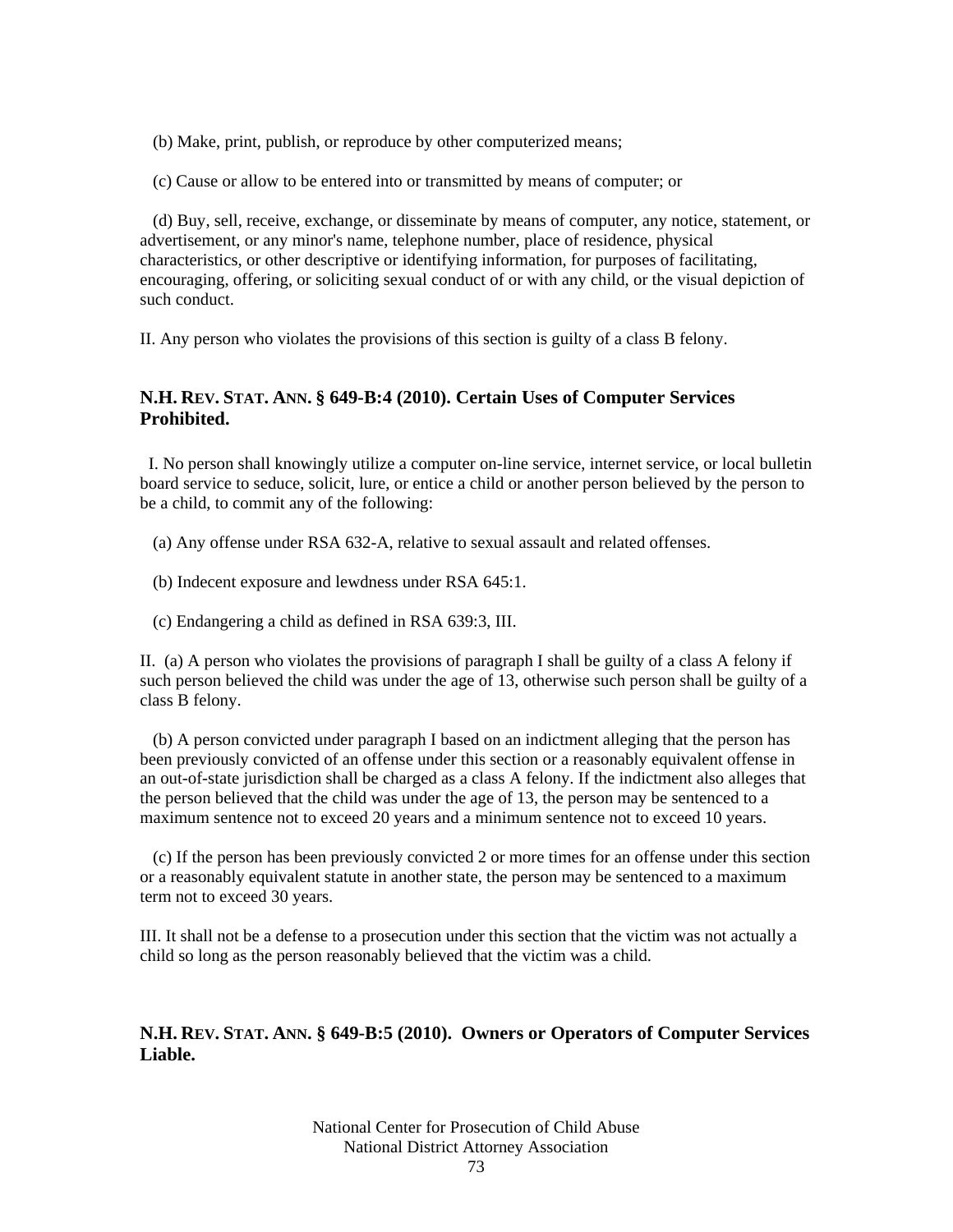I. It shall be a class A misdemeanor for any owner or operator of a computer on-line service, Internet service, or local bulletin board service knowingly to permit a subscriber to utilize the service to commit a violation of this chapter.

II. Any out-of-state computer service company doing business in New Hampshire which receives a subpoena from the state of New Hampshire resulting from an investigation of a violation of this chapter shall respond to such subpoena within 14 days. Failure to respond may result in the suspension or revocation of such company's right to do business in New Hampshire.

## **NEW JERSEY**

### **N.J. STAT. ANN. § 2C:13-6 (2010). Luring, enticing child by various means, attempts; crime of second degree; subsequent offense, mandatory imprisonment; definitions**

 a. A person commits a crime of the second degree if he attempts, via electronic or any other means, to lure or entice a child or one who he reasonably believes to be a child into a motor vehicle, structure or isolated area, or to meet or appear at any other place, with a purpose to commit a criminal offense with or against the child.

b. As used in this section:

"Child" means a person less than 18 years old.

"Electronic means" includes, but is not limited to, the Internet, which shall have the meaning set forth in N.J.S.2C:24-4.

"Structure" means any building, room, ship, vessel or airplane and also means any place adapted for overnight accommodation of persons, or for carrying on business therein, whether or not a person is actually present.

c. Nothing herein shall be deemed to preclude, if the evidence so warrants, an indictment and conviction for attempted kidnapping under the provisions of N.J.S.2C:13-1.

d. A person convicted of a second or subsequent offense under this section shall be sentenced to a term of imprisonment. Notwithstanding the provisions of subsection a. of N.J.S.2C:43-6, the term of imprisonment shall include, unless the person is sentenced pursuant to the provisions of N.J.S.2C:43-7, a mandatory minimum term of one-third to one-half of the sentence imposed, or three years, whichever is greater, during which time the defendant shall not be eligible for parole. If the person is sentenced pursuant to N.J.S.2C:43-7, the court shall impose a minimum term of one-third to one-half of the sentence imposed, or five years, whichever is greater. The court may not suspend or make any other non-custodial disposition of any person sentenced as a second or subsequent offender pursuant to this section.

For the purposes of this section, an offense is considered a second or subsequent offense if the actor has at any time been convicted pursuant to this section, or under any similar statute of the United States, this State or any other state for an offense that is substantially equivalent to this section.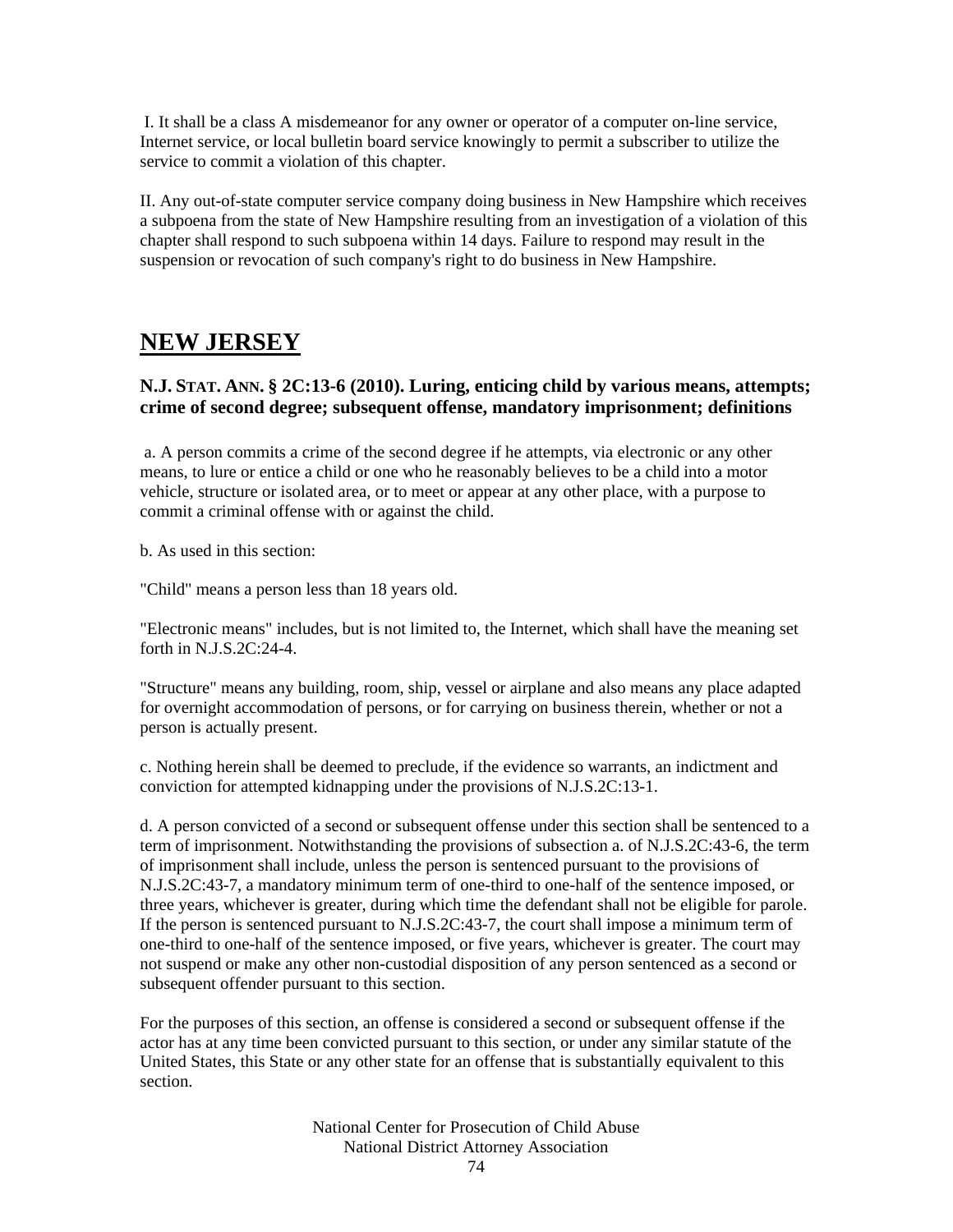e. A person convicted of an offense under this section who has previously been convicted of a violation of N.J.S.2C:14-2, subsection a. of N.J.S.2C:14-3 or N.J.S.2C:24-4 shall be sentenced to a term of imprisonment. Notwithstanding the provisions of subsection a. of N.J.S.2C:43-6, the term of imprisonment shall include, unless the person is sentenced pursuant to the provisions of N.J.S.2C:43-7, a mandatory minimum term of five years, during which time the defendant shall not be eligible for parole. The court may not suspend or make any other non-custodial disposition of any person sentenced pursuant to this section.

For the purposes of this subsection, an offense is considered a previous conviction of N.J.S.2C:14-2, subsection a. of N.J.S.2C:14-3 or N.J.S.2C:24-4 if the actor has at any time been convicted under any of these sections or under any similar statute of the United States, this State or any other state for an offense that is substantially equivalent to any of these sections.

f. Notwithstanding the provisions of N.J.S.2C:1-8 or any other law, a conviction under this section shall not merge with a conviction of any other criminal offense, nor shall such other conviction merge with a conviction under this section, and the court shall impose separate sentences upon each violation of this section and any other criminal offense. The court may not suspend or make any other non-custodial disposition of any person sentenced pursuant to this section.

## **NEW MEXICO**

### **N.M. STAT. § 30-9-1 (2010). Enticement of child**

Enticement of child consists of:

 A. enticing, persuading or attempting to persuade a child under the age of sixteen years to enter any vehicle, building, room or secluded place with intent to commit an act which would constitute a crime under Article 9 [30-9-1 to 30-9-9 NMSA 1978] of the Criminal Code; or

 B. having possession of a child under the age of sixteen years in any vehicle, building, room or secluded place with intent to commit an act which would constitute a crime under Article 9 of the Criminal Code.

Whoever commits enticement of child is guilty of a misdemeanor.

### **N.M. STAT. § 30-37-3.2 (2010). Child solicitation by electronic communication device**

A. Child solicitation by electronic communication device consists of a person knowingly and intentionally soliciting a child under sixteen years of age, by means of an electronic communication device, to engage in sexual intercourse, sexual contact or in a sexual or obscene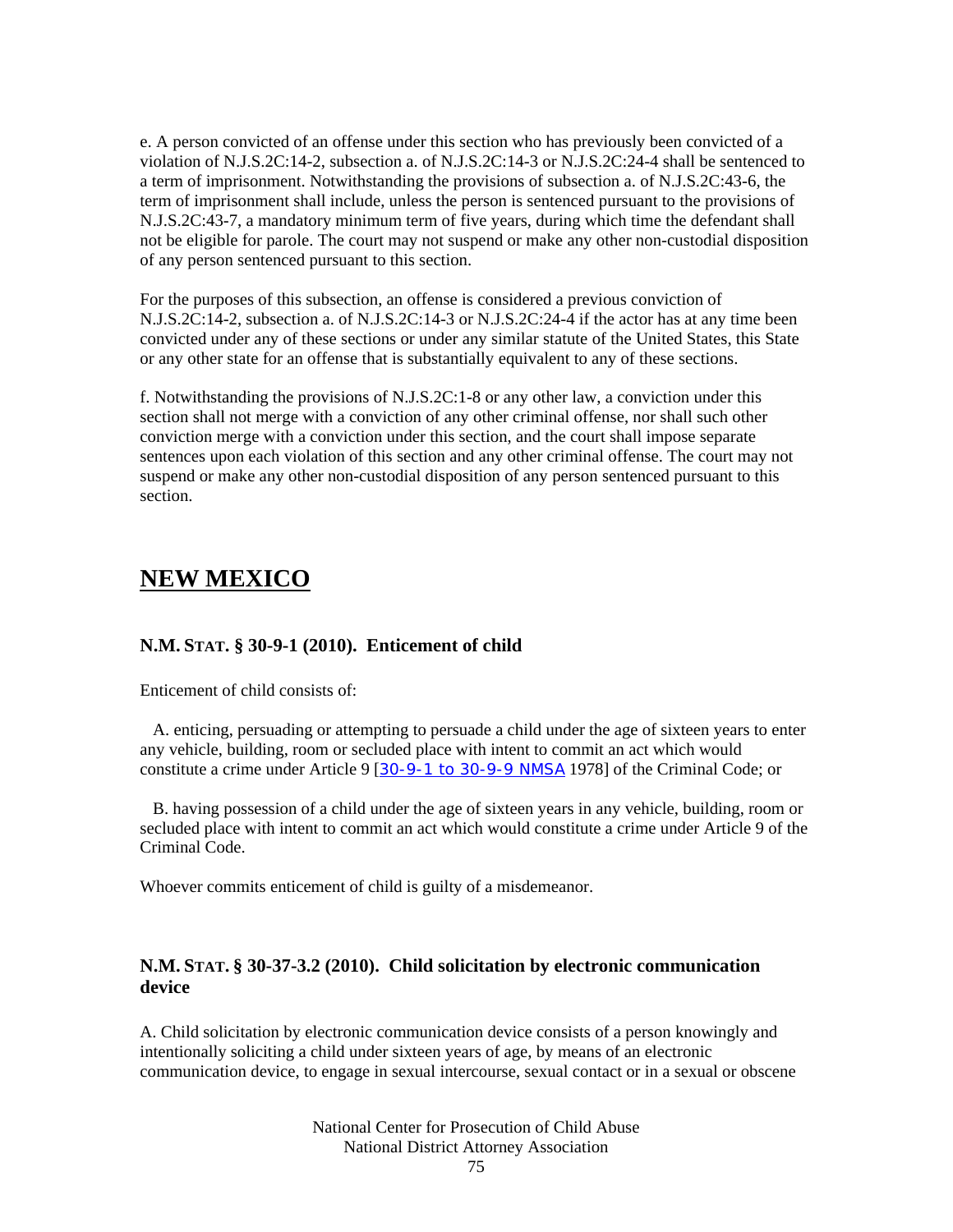performance, or to engage in any other sexual conduct when the perpetrator is at least four years older than the child.

B. Whoever commits child solicitation by electronic communication device is guilty of a:

(1) fourth degree felony if the child is at least thirteen but under sixteen years of age; or

(2) third degree felony if the child is under thirteen years of age.

C. Whoever commits child solicitation by electronic communication device and also appears for, attends or is present at a meeting that the person arranged pursuant to the solicitation is guilty of a:

(1) third degree felony if the child is at least thirteen but under sixteen years of age; or

(2) second degree felony if the child is under thirteen years of age.

D. In a prosecution for child solicitation by electronic communication device, it is not a defense that the intended victim of the defendant was a peace officer posing as a child under sixteen years of age.

E. For purposes of determining jurisdiction, child solicitation by electronic communication device is committed in this state if an electronic communication device transmission either originates or is received in this state.

F. As used in this section, "electronic communication device" means a computer, video recorder, digital camera, fax machine, telephone, cellular telephone, pager, audio equipment or any other device that can produce an electronically generated image, message or signal.

# **NEW YORK**

### **N.Y. PENAL LAW § 120.70 (2010). Luring a child**

 1. A person is guilty of luring a child when he or she lures a child into a motor vehicle, aircraft, watercraft, isolated area, building, or part thereof, for the purpose of committing against such child any of the following offenses: an offense as defined in section 70.02 of this chapter; an offense as defined in section 125.25 or 125.27 of this chapter; a felony offense that is a violation of article one hundred thirty of this chapter; an offense as defined in section 135.25 of this chapter; an offense as defined in sections 230.30, 230.33 or 230.34 of this chapter; an offense as defined in sections 255.25, 255.26, or 255.27 of this chapter; or an offense as defined in sections 263.05, 263.10, or 263.15 of this chapter. For purposes of this subdivision "child" means a person less than seventeen years of age. Nothing in this section shall be deemed to preclude, if the evidence warrants, a conviction for the commission or attempted commission of any crime, including but not limited to a crime defined in article one hundred thirty-five of this chapter.

2. Luring a child is a class E felony, provided, however, that if the underlying offense the actor intended to commit against such child constituted a class A or a class B felony, then the offense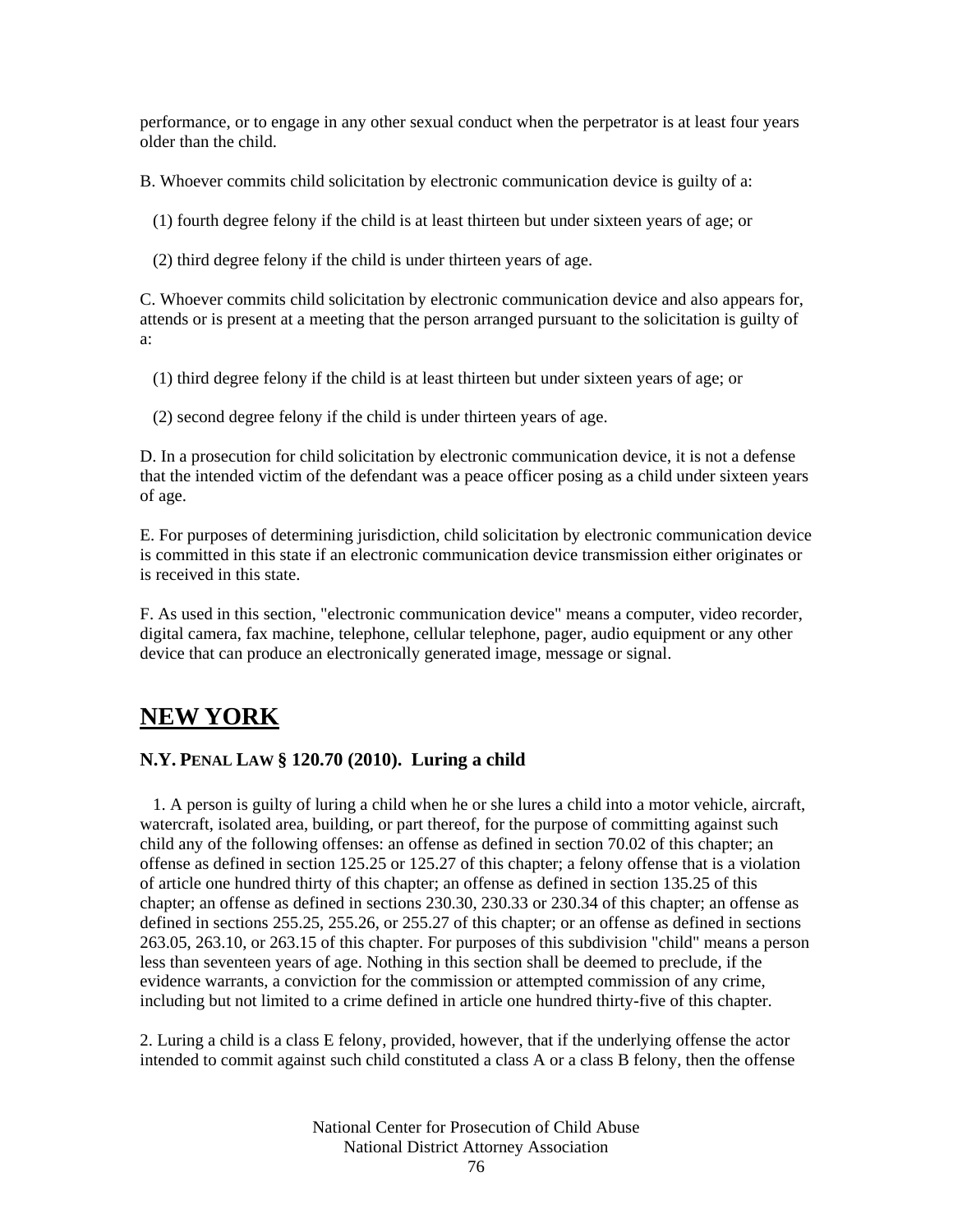of luring a child in violation of this section shall be deemed respectively, a class C felony or class D felony.

### **N.Y. PENAL LAW § 235.20 (2010). Disseminating indecent material to minors; definitions of terms**

 The following definitions are applicable to sections 235.21, 235.22, 235.23 and 235.24 of this article:

1. "Minor" means any person less than seventeen years old.

2. "Nudity" means the showing of the human male or female genitals, pubic area or buttocks with less than a full opaque covering, or the showing of the female breast with less than a fully opaque covering of any portion thereof below the top of the nipple, or the depiction of covered male genitals in a discernably turgid state.

3. "Sexual conduct" means acts of masturbation, homosexuality, sexual intercourse, or physical contact with a person's clothed or unclothed genitals, pubic area, buttocks or, if such person be a female, breast.

4. "Sexual excitement" means the condition of human male or female genitals when in a state of sexual stimulation or arousal.

5. "Sado-masochistic abuse" means flagellation or torture by or upon a person clad in undergarments, a mask or bizarre costume, or the condition of being fettered, bound or otherwise physically restrained on the part of one so clothed.

6. "Harmful to minors" means that quality of any description or representation, in whatever form, of nudity, sexual conduct, sexual excitement, or sado-masochistic abuse, when it:

(a) Considered as a whole, appeals to the prurient interest in sex of minors; and

 (b) Is patently offensive to prevailing standards in the adult community as a whole with respect to what is suitable material for minors; and

 (c) Considered as a whole, lacks serious literary, artistic, political and scientific value for minors.

7. The term "access software" means software (including client or server software) or enabling tools that do not create or provide the content of the communication but that allow a user to do any one or more of the following:

(a) filter, screen, allow or disallow content;

(b) pick, choose, analyze or digest content; or

 (c) transmit, receive, display, forward, cache, search, subset, organize, reorganize or translate content.

### **N.Y. PENAL LAW § 235.21 (2010). Disseminating indecent material to minors in the second degree**

 *Construed Unconstitutional in whole or part by American Libraries Ass'n v. Pataki, 969 F. Supp. 160, 1997 U.S. Dist. LEXIS 8793, 25 Media L. Rep. (BNA) 2217 (S.D.N.Y. 1997)*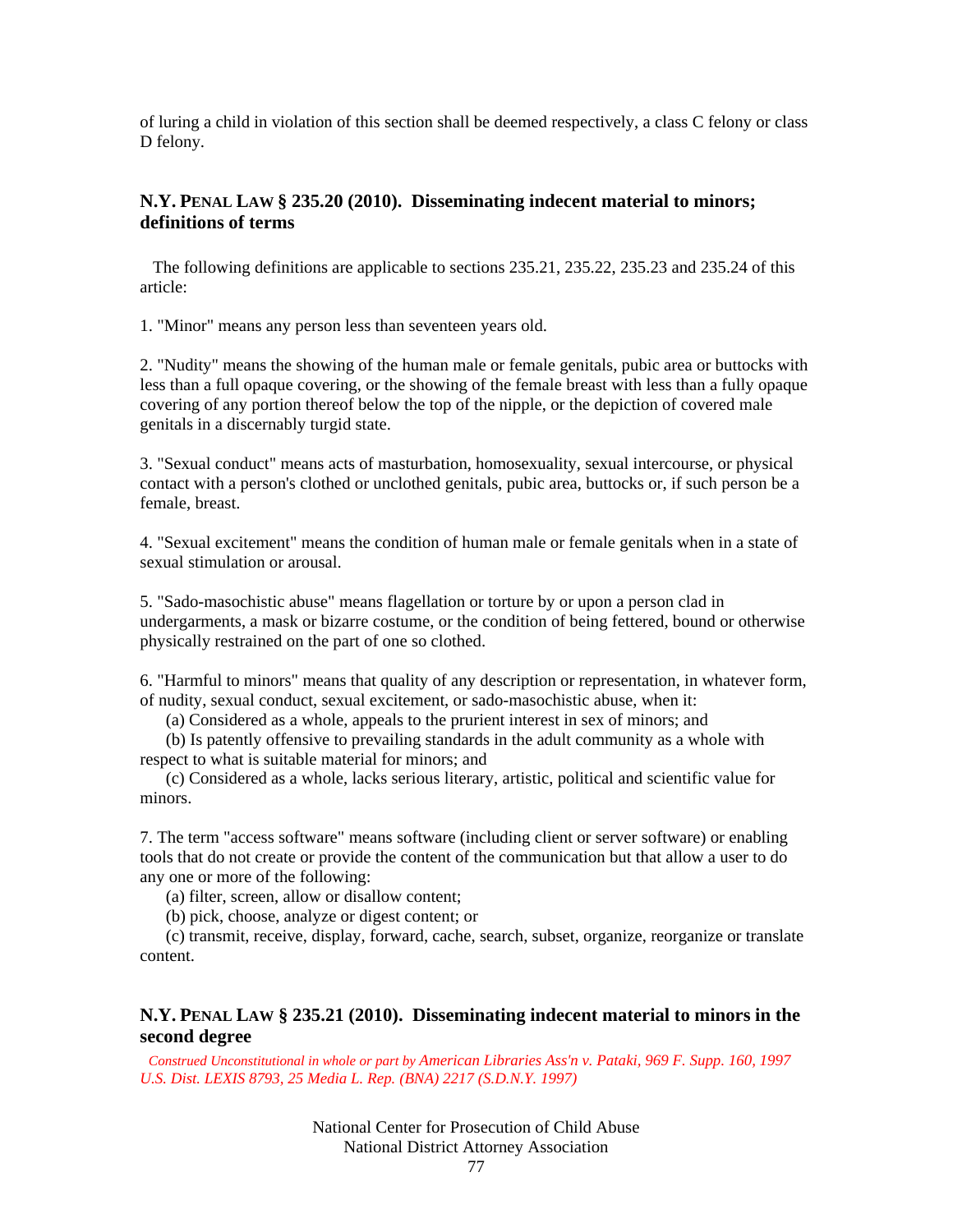A person is guilty of disseminating indecent material to minors in the second degree when:

1. With knowledge of its character and content, he sells or loans to a minor for monetary consideration:

 (a) Any picture, photograph, drawing, sculpture, motion picture film, or similar visual representation or image of a person or portion of the human body which depicts nudity, sexual conduct or sado-masochistic abuse and which is harmful to minors; or

 (b) Any book, pamphlet, magazine, printed matter however reproduced, or sound recording which contains any matter enumerated in paragraph (a) hereof, or explicit and detailed verbal descriptions or narrative accounts of sexual excitement, sexual conduct or sado-masochistic abuse and which, taken as a whole, is harmful to minors; or

2. Knowing the character and content of a motion picture, show or other presentation which, in whole or in part, depicts nudity, sexual conduct or sado-masochistic abuse, and which is harmful to minors, he:

 (a) Exhibits such motion picture, show or other presentation to a minor for a monetary consideration; or

 (b) Sells to a minor an admission ticket or pass to premises whereon there is exhibited or to be exhibited such motion picture, show or other presentation; or

 (c) Admits a minor for a monetary consideration to premises whereon there is exhibited or to be exhibited such motion picture show or other presentation; or

3. Knowing the character and content of the communication which, in whole or in part, depicts actual or simulated nudity, sexual conduct or sado-masochistic abuse, and which is harmful to minors, he intentionally uses any computer communication system allowing the input, output, examination or transfer, of computer data or computer programs from one computer to another, to initiate or engage in such communication with a person who is a minor.

Disseminating indecent material to minors in the second degree is a class E felony.

### **N.Y. PENAL LAW § 235.22 (2010). Disseminating indecent material to minors in the first degree**

*Construed Unconstitutional in whole or part by People v. Barrows, 177 Misc. 2d 712, 677 N.Y.S.2d 672, 1998 N.Y. Misc. LEXIS 332 (N.Y. Sup. Ct. 1998)* 

A person is guilty of disseminating indecent material to minors in the first degree when:

1. knowing the character and content of the communication which, in whole or in part, depicts or describes, either in words or images actual or simulated nudity, sexual conduct or sadomasochistic abuse, and which is harmful to minors, he intentionally uses any computer communication system allowing the input, output, examination or transfer, of computer data or computer programs from one computer to another, to initiate or engage in such communication with a person who is a minor; and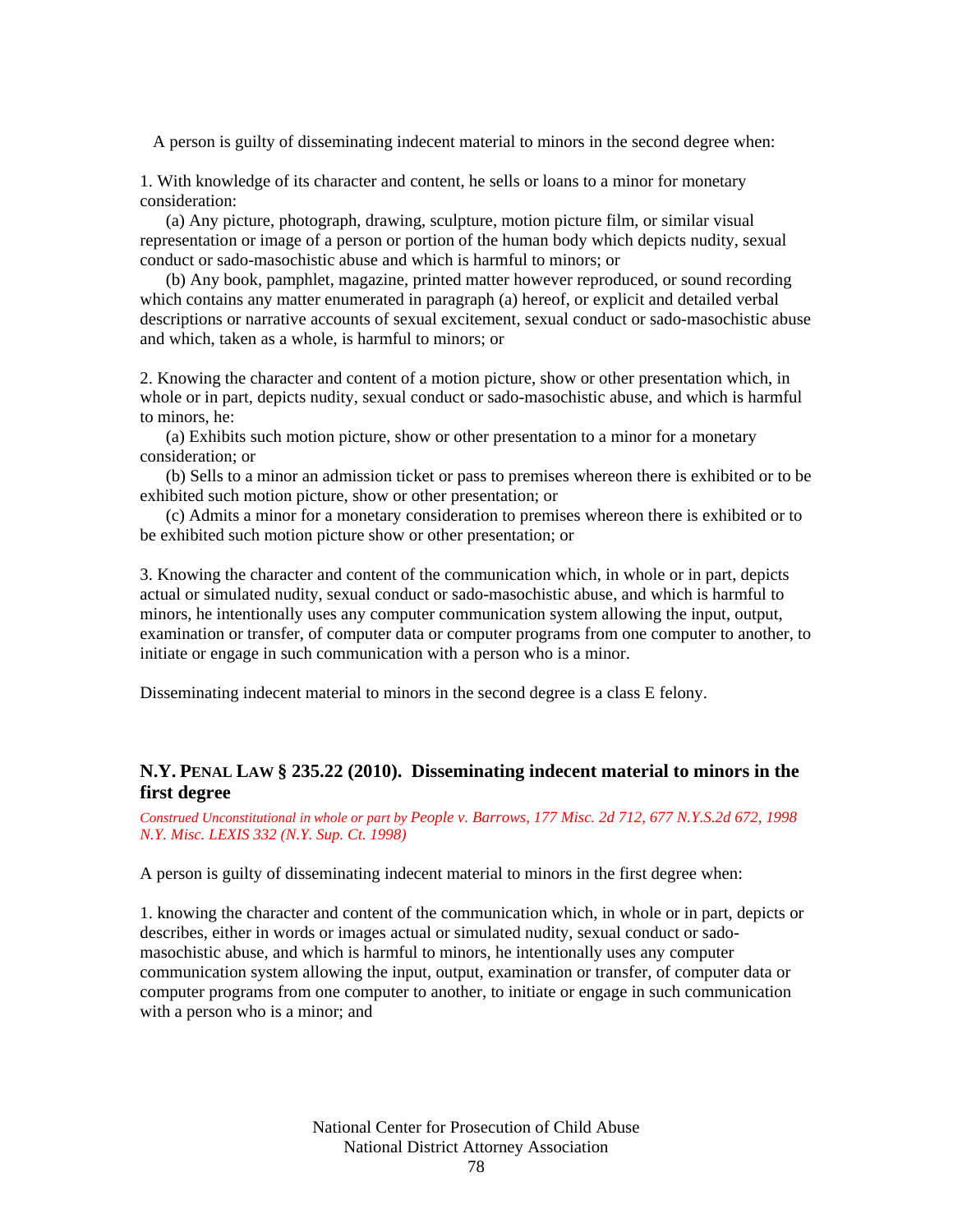2. by means of such communication he importunes, invites or induces a minor to engage in sexual intercourse, [fig 1] oral sexual conduct or anal sexual conduct, or sexual contact with him, or to engage in a sexual performance, obscene sexual performance, or sexual conduct for his benefit.

Disseminating indecent material to minors in the first degree is a class D felony.

# **NORTH CAROLINA**

### **N.C. GEN. STAT. § 14-202.3 (2010). Solicitation of child by computer to commit an unlawful sex act**

(a) Offense. -- A person is guilty of solicitation of a child by a computer if the person is 16 years of age or older and the person knowingly, with the intent to commit an unlawful sex act, entices, advises, coerces, orders, or commands, by means of a computer, a child who is less than 16 years of age and at least 3 years younger than the defendant, or a person the defendant believes to be a child who is less than 16 years of age and who the defendant believes to be at least 3 years younger than the defendant, to meet with the defendant or any other person for the purpose of committing an unlawful sex act. Consent is not a defense to a charge under this section.

(b) Jurisdiction. -- The offense is committed in the State for purposes of determining jurisdiction, if the transmission that constitutes the offense either originates in the State or is received in the State.

(c) Punishment. -- A violation of this section is punishable as follows:

(1) A violation is a Class H felony except as provided by subdivision (2) of this subsection.

 (2) If either the defendant, or any other person for whom the defendant was arranging the meeting in violation of this section, actually appears at the meeting location, then the violation is a Class G felony.

### **N.C. GEN. STAT. § 14-190.16 (2010). First degree sexual exploitation of a minor**

(a) Offense. -- A person commits the offense of first degree sexual exploitation of a minor if, knowing the character or content of the material or performance, he:

 (1) Uses, employs, induces, coerces, encourages, or facilitates a minor to engage in or assist others to engage in sexual activity for a live performance or for the purpose of producing material that contains a visual representation depicting this activity; or

 (2) Permits a minor under his custody or control to engage in sexual activity for a live performance or for the purpose of producing material that contains a visual representation depicting this activity; or

 (3) Transports or finances the transportation of a minor through or across this State with the intent that the minor engage in sexual activity for a live performance or for the purpose of producing material that contains a visual representation depicting this activity; or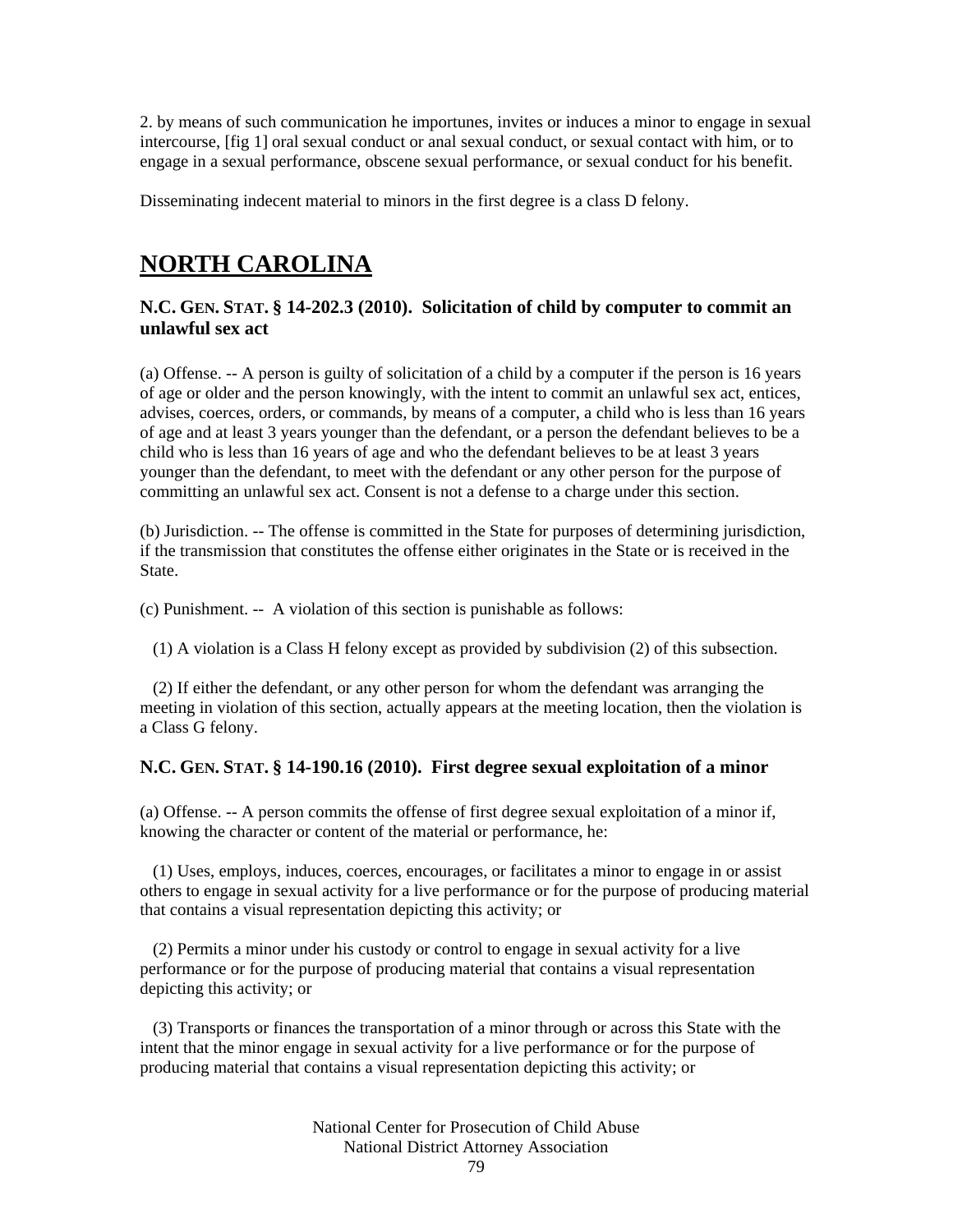(4) Records, photographs, films, develops, or duplicates for sale or pecuniary gain material that contains a visual representation depicting a minor engaged in sexual activity.

(b) Inference. -- In a prosecution under this section, the trier of fact may infer that a participant in sexual activity whom material through its title, text, visual representations, or otherwise represents or depicts as a minor is a minor.

(c) Mistake of Age. -- Mistake of age is not a defense to a prosecution under this section.

(d) Punishment and Sentencing. -- Violation of this section is a Class C felony.

# **NORTH DAKOTA**

### **N.D. CENT. CODE § 12.1-20-05 (2010). Corruption or solicitation of minors.**

 1. An adult who engages in, solicits with the intent to engage in, or causes another to engage in a sexual act with a minor, is guilty of a class A misdemeanor if the victim is a minor fifteen years of age or older.

2. An adult who solicits with the intent to engage in a sexual act with a minor under age fifteen or engages in or causes another to engage in a sexual act when the adult is at least twenty-two years of age and the victim is a minor fifteen years of age or older, is guilty of a class C felony.

3. An adult who commits a violation of subsection 1 within fifty feet [15.24 meters] of or on the real property comprising a public or nonpublic elementary, middle, or high school is guilty of a class C felony. An adult who commits a violation of subsection 2 within fifty feet [15.24 meter] of or on the real property comprising a public or nonpublic elementary, middle, or high school is guilty of a class B felony.

### **N.D. CENT. CODE § 12.1-20-05.1 (2010). Luring minors by computer or other electronic means.**

1. An adult is guilty of luring minors by computer or other electronic means when:

 a. The adult knows the character and content of a communication that, in whole or in part, implicitly or explicitly discusses or depicts actual or simulated nudity, sexual acts, sexual contact, sadomasochistic abuse, or other sexual performances and uses any computer communication system or other electronic means that allows the input, output, examination, or transfer of data or programs from one computer or electronic device to another to initiate or engage in such communication with a person the adult believes to be a minor; and

 b. By means of that communication the adult importunes, invites, or induces a person the adult believes to be a minor to engage in sexual acts or to have sexual contact with the adult, or to engage in a sexual performance, obscene sexual performance, or sexual conduct for the adult's benefit, satisfaction, lust, passions, or sexual desires.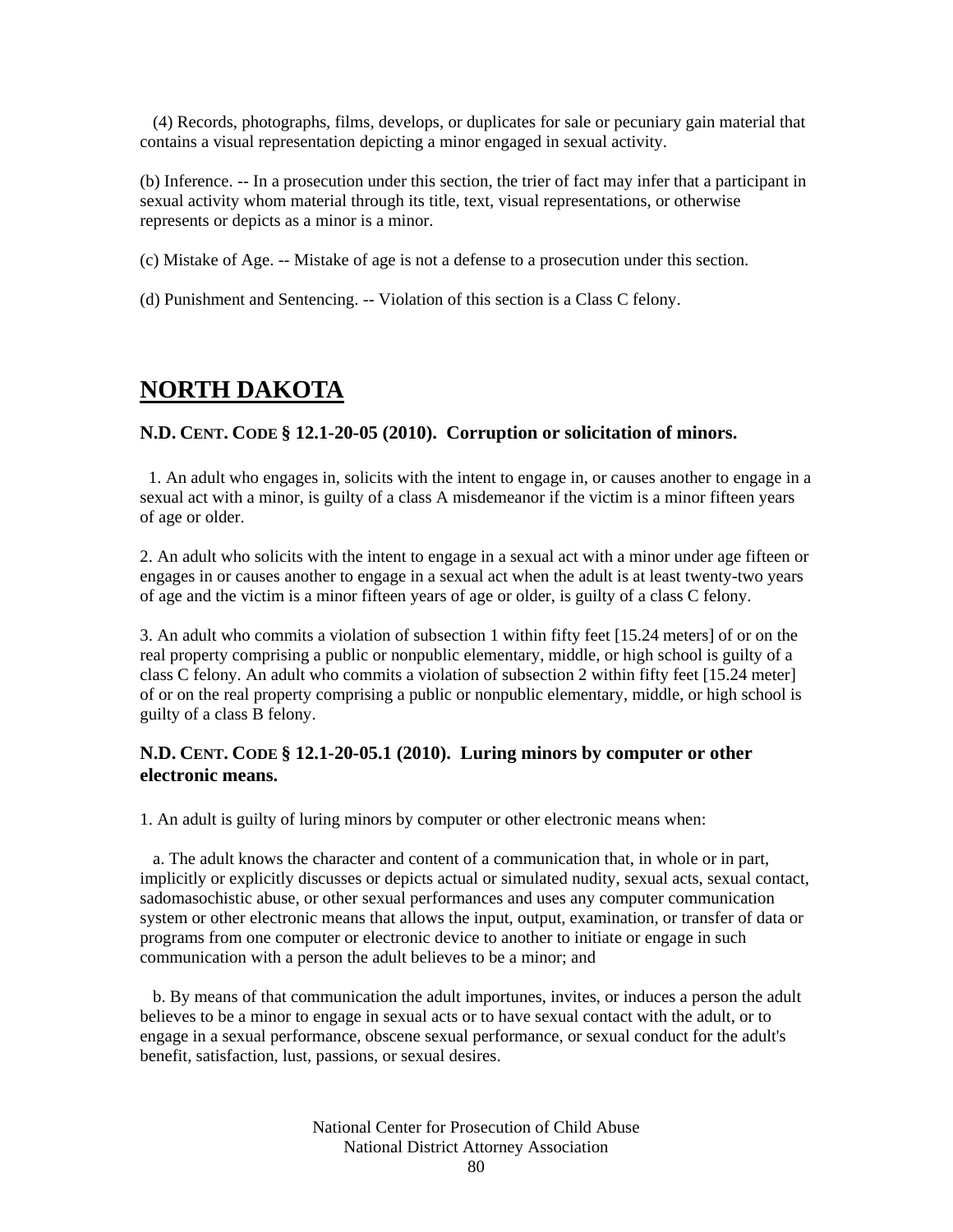2. A violation of this section is a class A misdemeanor if the adult is less than twenty-two years of age and reasonably believes the minor is age fifteen to seventeen. If the adult is less than twentytwo years of age and reasonably believes the minor is under age fifteen, or the adult is twenty-two years of age or older and the adult reasonably believes the minor is age fifteen to seventeen, violation of this section is a class C felony. If the adult is twenty-two years of age or older and the adult reasonably believes the minor is under the age of fifteen, violation of this section is a class B felony. The court shall sentence an adult convicted of a class B or class C felony under this section to serve a term of imprisonment of at least one year, except the court may sentence an individual to less than one year if the individual did not take a substantial step toward meeting with the minor.

3. The attorney general may issue an administrative subpoena compelling an internet service provider or cellular phone company to provide subscriber information to a law enforcement agency investigating a possible violation of this section.

# **OHIO**

### **OHIO REV. CODE ANN. § 2905.05 (2010). Criminal child enticement**

(A) No person, by any means and without privilege to do so, shall knowingly solicit, coax, entice, or lure any child under fourteen years of age to accompany the person in any manner, including entering into any vehicle or onto any vessel, whether or not the offender knows the age of the child, if both of the following apply:

 (1) The actor does not have the express or implied permission of the parent, guardian, or other legal custodian of the child in undertaking the activity.

 (2) The actor is not a law enforcement officer, medic, firefighter, or other person who regularly provides emergency services, and is not an employee or agent of, or a volunteer acting under the direction of, any board of education, or the actor is any of such persons, but, at the time the actor undertakes the activity, the actor is not acting within the scope of the actor's lawful duties in that capacity.

(B) No person, with a sexual motivation, shall violate division (A) of this section.

(C) It is an affirmative defense to a charge under division (A) of this section that the actor undertook the activity in response to a bona fide emergency situation or that the actor undertook the activity in a reasonable belief that it was necessary to preserve the health, safety, or welfare of the child.

(D) Whoever violates this section is guilty of criminal child enticement, a misdemeanor of the first degree. If the offender previously has been convicted of a violation of this section, section 2907.02 or 2907.03 or former section 2907.12 of the Revised Code, or section 2905.01 or 2907.05 of the Revised Code when the victim of that prior offense was under seventeen years of age at the time of the offense, criminal child enticement is a felony of the fifth degree.

(E) As used in this section: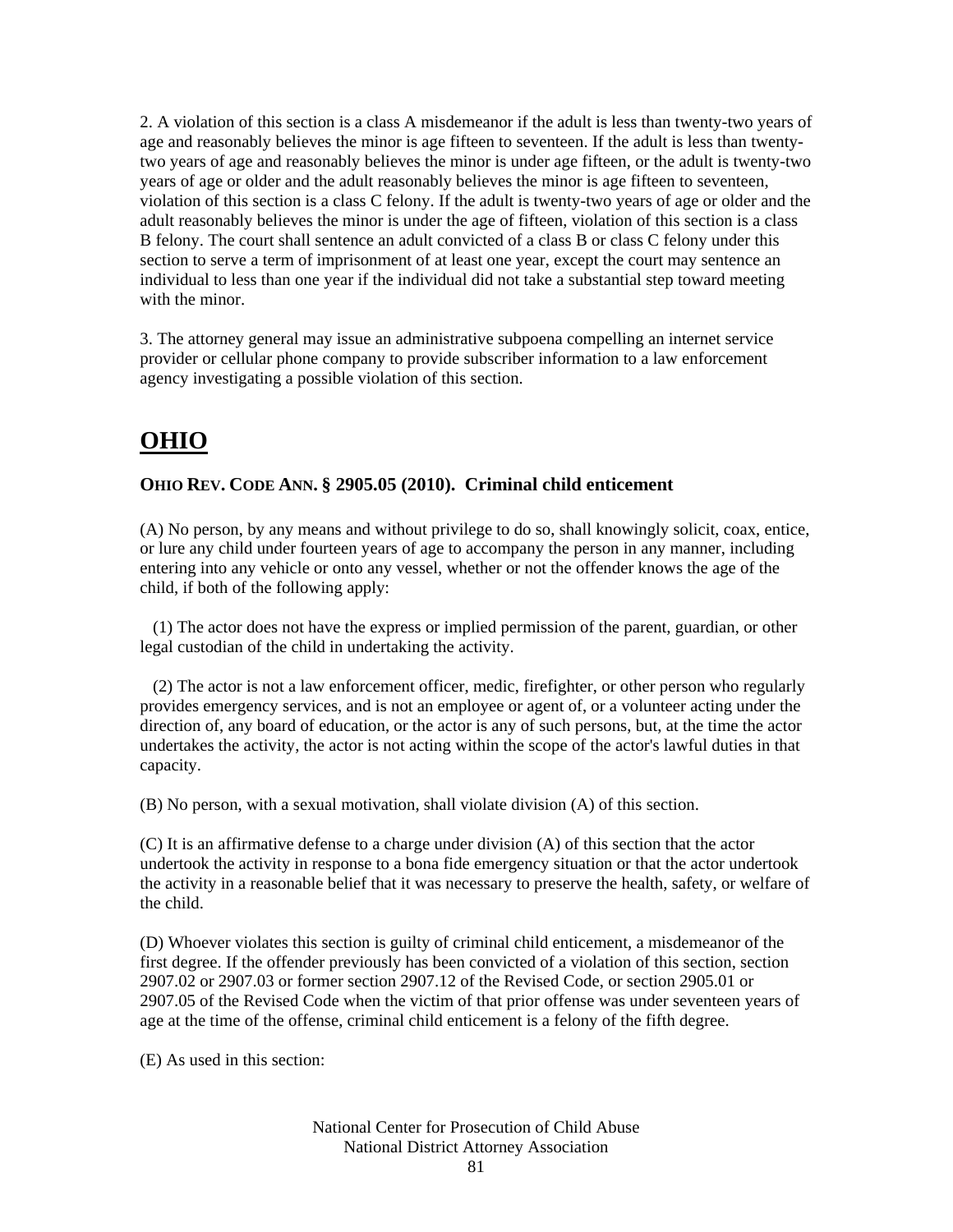- (1) "Sexual motivation" has the same meaning as in section 2971.01 of the Revised Code.
- (2) "Vehicle" has the same meaning as in section 4501.01 of the Revised Code.
- (3) "Vessel" has the same meaning as in section 1547.01 of the Revised Code.

### **OHIO REV. CODE ANN. § 2907.07 (2010). Importuning**

*Construed Unconstitutional in whole or part by: State v. Tooley, 2005 Ohio 6709, 2005 Ohio App. LEXIS 6032 (Ohio Ct. App., Portage County Dec. 16, 2005)* 

 (A) No person shall solicit a person who is less than thirteen years of age to engage in sexual activity with the offender, whether or not the offender knows the age of such person.

(B) No person shall solicit another, not the spouse of the offender, to engage in sexual conduct with the offender, when the offender is eighteen years of age or older and four or more years older than the other person, and the other person is thirteen years of age or older but less than sixteen years of age, whether or not the offender knows the age of the other person.

(C) No person shall solicit another by means of a telecommunications device, as defined in section 2913.01 of the Revised Code, to engage in sexual activity with the offender when the offender is eighteen years of age or older and either of the following applies:

 (1) The other person is less than thirteen years of age, and the offender knows that the other person is less than thirteen years of age or is reckless in that regard.

 (2) The other person is a law enforcement officer posing as a person who is less than thirteen years of age, and the offender believes that the other person is less than thirteen years of age or is reckless in that regard.

(D) No person shall solicit another by means of a telecommunications device, as defined in section 2913.01 of the Revised Code, to engage in sexual activity with the offender when the offender is eighteen years of age or older and either of the following applies:

 (1) The other person is thirteen years of age or older but less than sixteen years of age, the offender knows that the other person is thirteen years of age or older but less than sixteen years of age or is reckless in that regard, and the offender is four or more years older than the other person.

 (2) The other person is a law enforcement officer posing as a person who is thirteen years of age or older but less than sixteen years of age, the offender believes that the other person is thirteen years of age or older but less than sixteen years of age or is reckless in that regard, and the offender is four or more years older than the age the law enforcement officer assumes in posing as the person who is thirteen years of age or older but less than sixteen years of age.

(E) Divisions (C) and (D) of this section apply to any solicitation that is contained in a transmission via a telecommunications device that either originates in this state or is received in this state.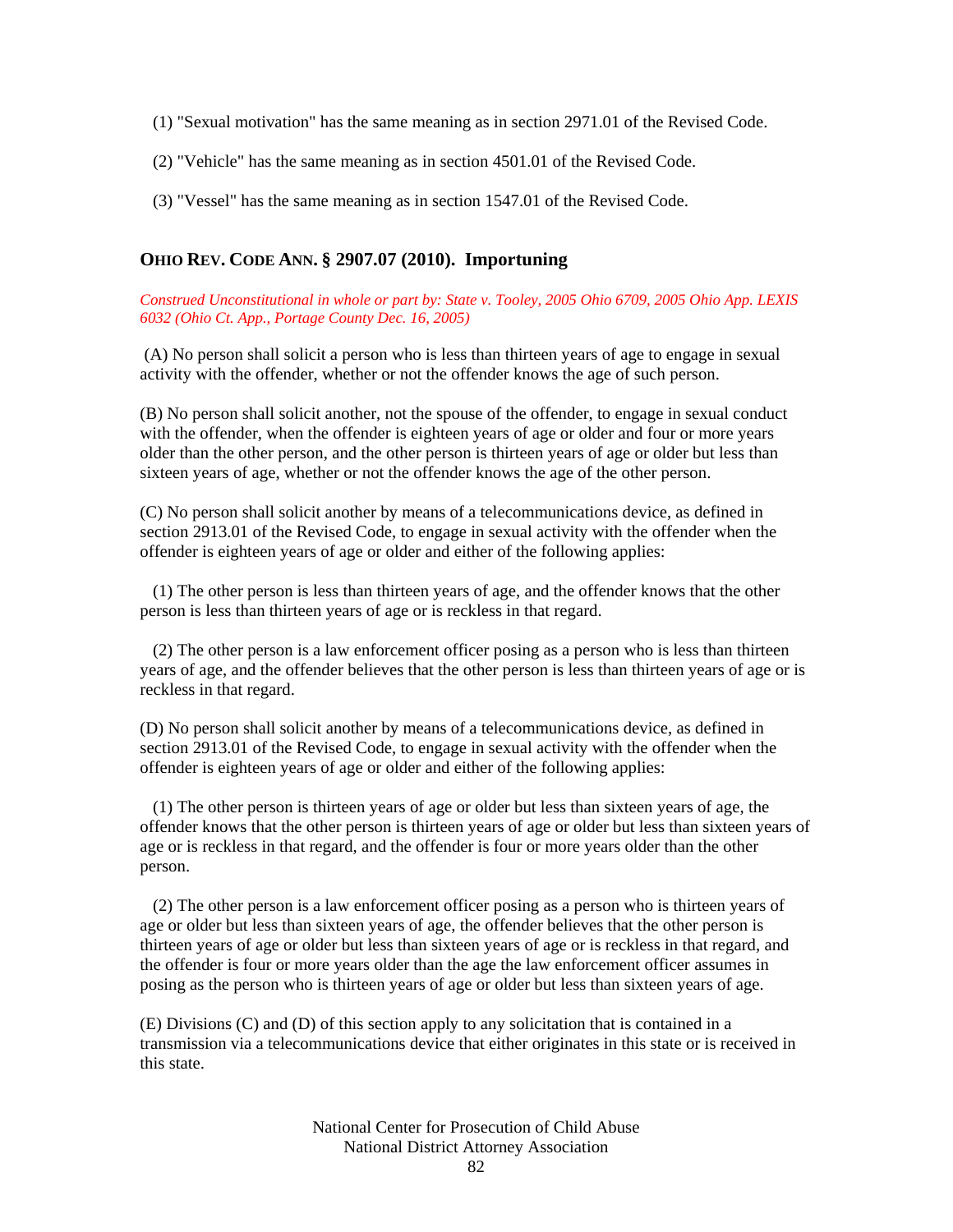(F) (1) Whoever violates this section is guilty of importuning.

 (2) Except as otherwise provided in this division, a violation of division (A) or (C) of this section is a felony of the third degree on a first offense, and, notwithstanding division (C) of section 2929.13 of the Revised Code, there is a presumption that a prison term shall be imposed as described in division (D) of section 2929.13 of the Revised Code. If the offender previously has been convicted of a sexually oriented offense or a child-victim oriented offense, a violation of division (A) or (C) of this section is a felony of the second degree, and the court shall impose upon the offender as a mandatory prison term one of the prison terms prescribed in section 2929.14 of the Revised Code for a felony of the second degree.

 (3) A violation of division (B) or (D) of this section is a felony of the fifth degree on a first offense, and, notwithstanding division (B) of section 2929.13 of the Revised Code, there is a presumption that a prison term shall be imposed as described in division (D) of section 2929.13 of the Revised Code. If the offender previously has been convicted of a sexually oriented offense or a child-victim oriented offense, a violation of division (B) or (D) of this section is a felony of the fourth degree, and the court shall impose upon the offender as a mandatory prison term one of the prison terms prescribed in section 2929.14 of the Revised Code for a felony of the fourth degree that is not less than twelve months in duration.

## **OKLAHOMA**

### **OKLA. STAT. tit. 21, § 1021 (2010). Indecent exposure--Indecent exhibitions-- Obscene material or child pornography--Solicitation of minors**

A. Every person who willfully and knowingly either:

 1. Lewdly exposes his person or genitals in any public place, or in any place where there are present other persons to be offended or annoyed thereby;

 2. Procures, counsels, or assists any person to expose such person, or to make any other exhibition of such person to public view or to the view of any number of persons, for the purpose of sexual stimulation of the viewer;

 3. Writes, composes, stereotypes, prints, photographs, designs, copies, draws, engraves, paints, molds, cuts, or otherwise prepares, publishes, sells, distributes, keeps for sale, knowingly downloads on a computer, or exhibits any obscene material or child pornography; or

 4. Makes, prepares, cuts, sells, gives, loans, distributes, keeps for sale, or exhibits any disc record, metal, plastic, or wax, wire or tape recording, or any type of obscene material or child pornography,

shall be guilty, upon conviction, of a felony and shall be punished by the imposition of a fine of not less than Five Hundred Dollars (\$ 500.00) nor more than Twenty Thousand Dollars (\$ 20,000.00) or by imprisonment for not less than thirty (30) days nor more than ten (10) years, or by both such fine and imprisonment.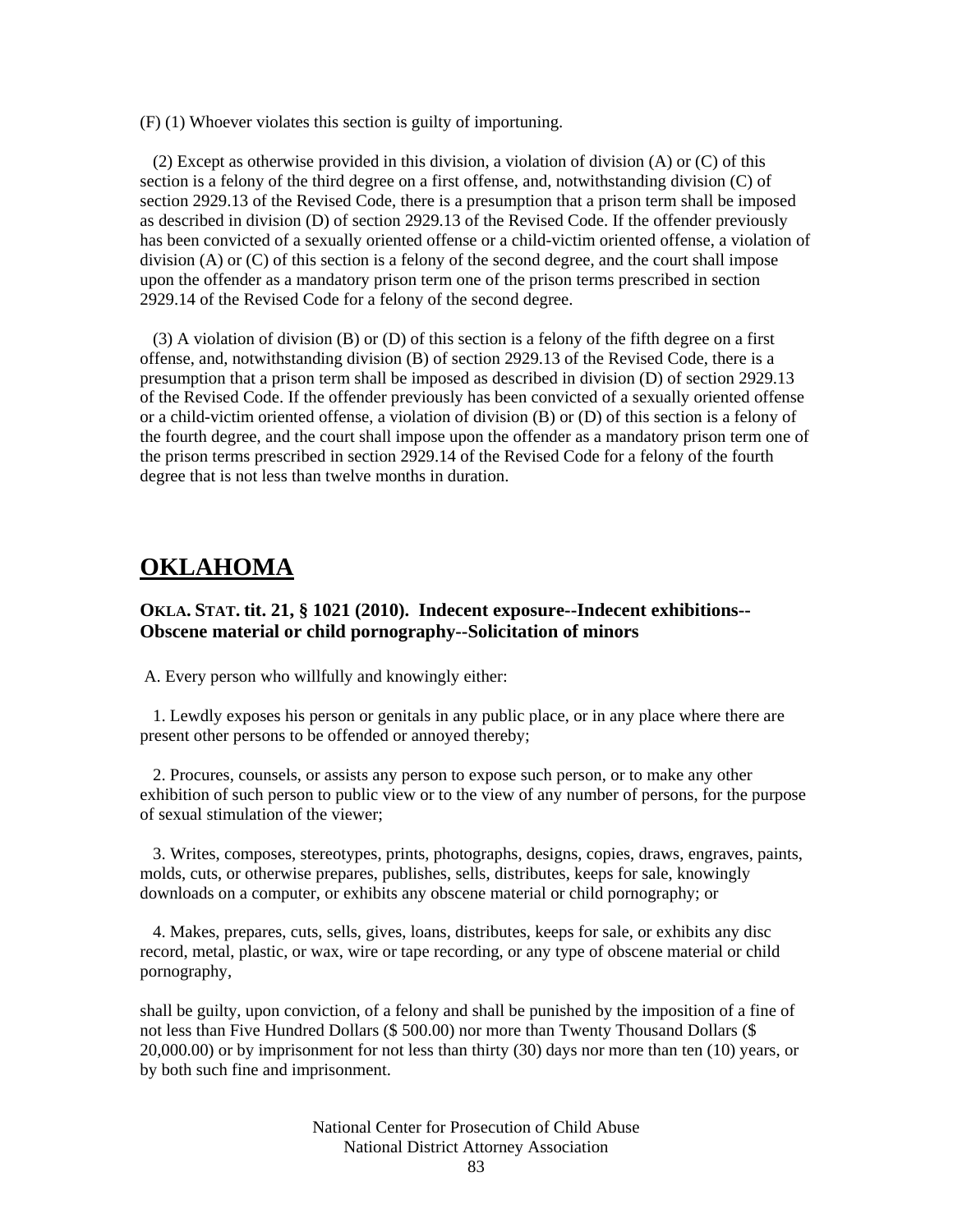B. Every person who:

1. Willfully solicits or aids a minor child to perform; or

 2. Shows, exhibits, loans, or distributes to a minor child any obscene material or child pornography for the purpose of inducing said minor to participate in,

any act specified in paragraphs 1, 2, 3 or 4 of subsection A of this section shall be guilty of a felony, upon conviction, and shall be punished by imprisonment in the custody of the Department of Corrections for not less than ten (10) years nor more than thirty (30) years, except when the minor child is under twelve (12) years of age at the time the offense is committed, and in such case the person shall, upon conviction, be punished by imprisonment in the custody of the Department of Corrections for not less than twenty-five (25) years.

C. Persons convicted under this section shall not be eligible for a deferred sentence.

 D. Except for persons sentenced to life or life without parole, any person sentenced to imprisonment for two (2) years or more for a violation of this section shall be required to serve a term of post-imprisonment supervision pursuant to subparagraph f of paragraph 1 of subsection A of Section 991a of Title 22 of the Oklahoma Statutes under conditions determined by the Department of Corrections. The jury shall be advised that the mandatory post-imprisonment supervision shall be in addition to the actual imprisonment.

 E. For purposes of this section, "downloading on a computer" means electronically transferring an electronic file from one computer or electronic media to another computer or electronic media.

### **OKLA. STAT. tit. 21 § 1040.13a (2010). Facilitating, encouraging, offering or soliciting sexual conduct or engaging in sexual communication with a minor or person believed to be a minor**

 A. It is unlawful for any person to facilitate, encourage, offer or solicit sexual conduct with a minor, or other individual the person believes to be a minor, by use of any technology, or to engage in any communication for sexual or prurient interest with any minor, or other individual the person believes to be a minor, by use of any technology. For purposes of this subsection, "by use of any technology" means the use of any telephone or cell phone, computer disk (CD), digital video disk (DVD), recording or sound device, CD-ROM, VHS, computer, computer network or system, Internet or World Wide Web address including any blog site or personal web address, email address, Internet Protocol address (IP), text messaging or paging device, any video, audio, photographic or camera device of any computer, computer network or system, cell phone, any other electrical, electronic, computer or mechanical device, or any other device capable of any transmission of any written or text message, audio or sound message, photographic, video, movie, digital or computer-generated image, or any other communication of any kind by use of an electronic device.

 B. A person is guilty of violating the provisions of this section if the person knowingly transmits any prohibited communication by use of any technology defined herein, or knowingly prints, publishes or reproduces by use of any technology described herein any prohibited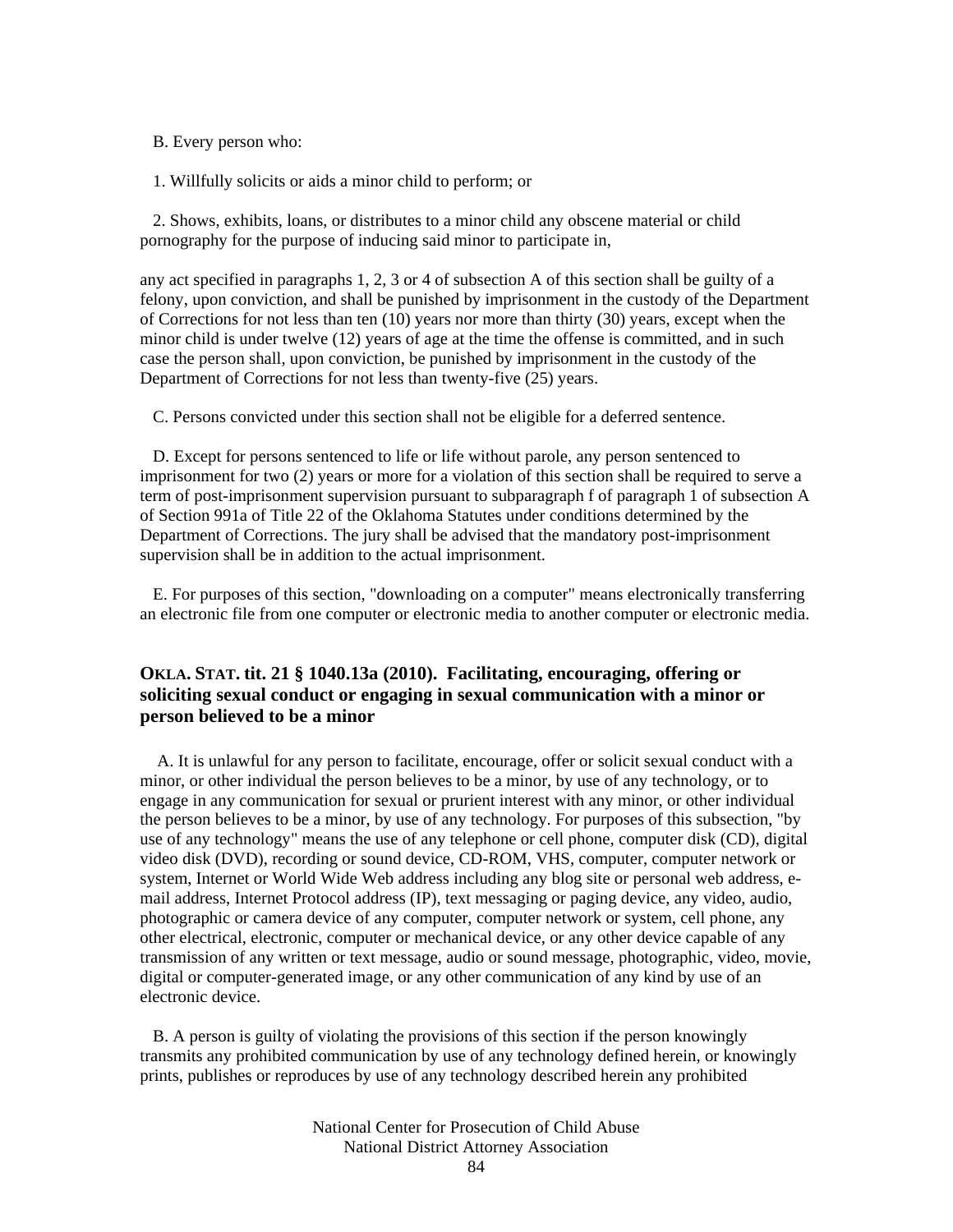communication, or knowingly buys, sells, receives, exchanges, or disseminates any prohibited communication or any information, notice, statement, website, or advertisement for communication with a minor or access to any name, telephone number, cell phone number, email address, Internet address, text message address, place of residence, physical characteristics or other descriptive or identifying information of a minor, or other individual the person believes to be a minor.

 C. The fact that an undercover operative or law enforcement officer was involved in the detection and investigation of an offense pursuant to this section shall not constitute a defense to a prosecution under this section.

 D. Any violation of the provisions of this section shall be a felony, punishable by a fine in an amount not to exceed Ten Thousand Dollars (\$ 10,000.00), or by imprisonment in the custody of the Department of Corrections for a term of not more than ten (10) years, or by both such fine and imprisonment. For purposes of this section, each communication shall constitute a separate offense. Except for persons sentenced to life or life without parole, any person sentenced to imprisonment for two (2) years or more for a violation of this section shall be required to serve a term of post-imprisonment supervision pursuant to subparagraph f of paragraph 1 of subsection A of Section 991a of Title 22 of the Oklahoma Statutes under conditions determined by the Department of Corrections. The jury shall be advised that the mandatory post-imprisonment supervision shall be in addition to the actual imprisonment.

 E. For purposes of any criminal prosecution pursuant to any violation of this section, the person violating the provisions of this section shall be deemed to be within the jurisdiction of this state by the fact of accessing any computer, cellular phone or other computer-related or satelliteoperated device in this state, regardless of the actual jurisdiction where the violator resides.

### **OKLA. STAT. tit. 21 § 1123 (2010). Lewd or indecent proposals or acts as to child under 16 or person believed to be under 16--Sexual battery**

#### NOTICE: SECOND OF TWO VERSIONS OF THIS SECTION.

A. It is a felony for any person to knowingly and intentionally:

 1. Make any oral, written or electronically or computer-generated lewd or indecent proposal to any child under sixteen (16) years of age, or other individual the person believes to be a child under sixteen (16) years of age, for the child to have unlawful sexual relations or sexual intercourse with any person; or

 2. Look upon, touch, maul, or feel the body or private parts of any child under sixteen (16) years of age in any lewd or lascivious manner by any acts against public decency and morality, as defined by law; or

 3. Ask, invite, entice, or persuade any child under sixteen (16) years of age, or other individual the person believes to be a child under sixteen (16) years of age, to go alone with any person to a secluded, remote, or secret place, with the unlawful and willful intent and purpose then and there to commit any crime against public decency and morality, as defined by law, with the child; or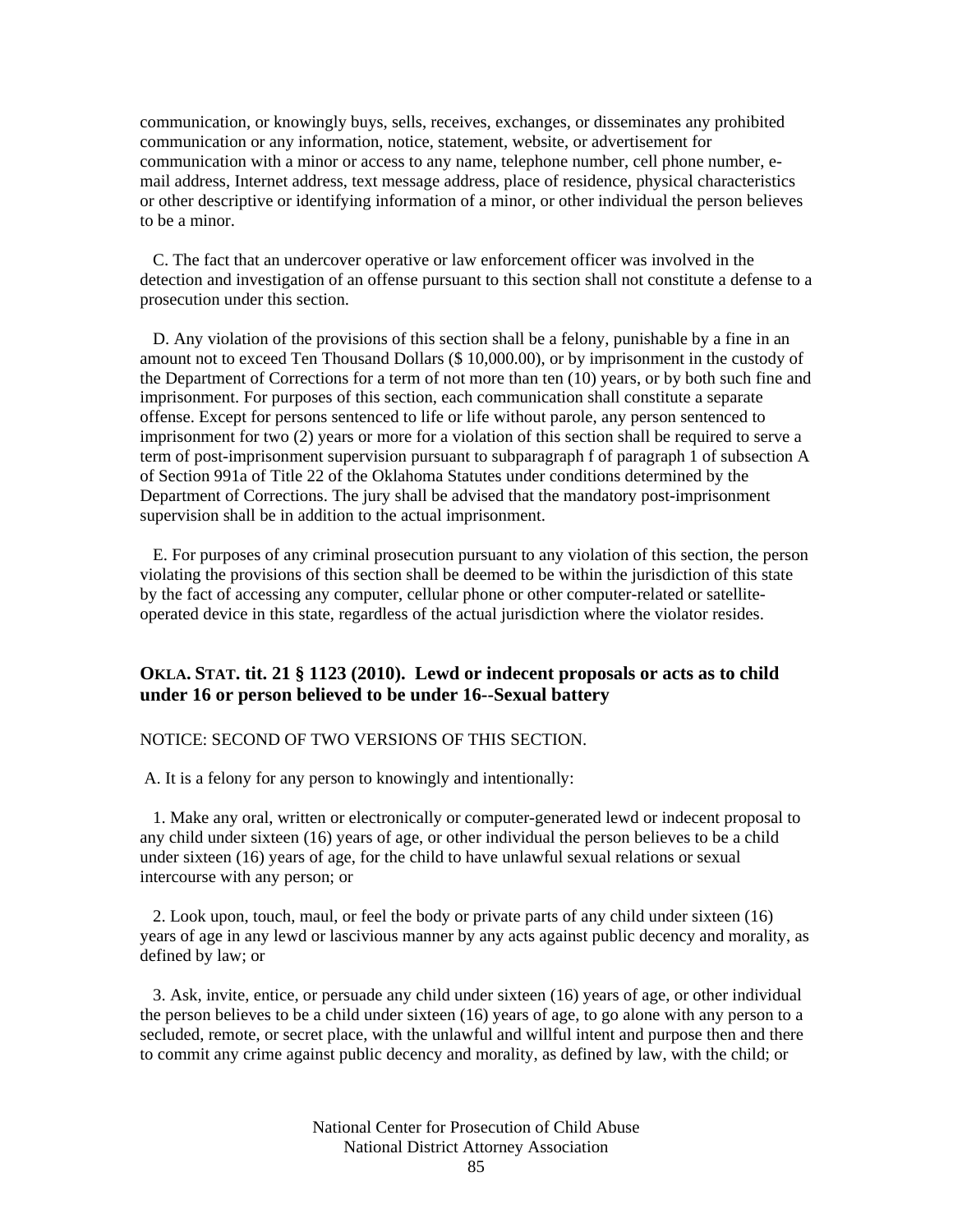4. In any manner lewdly or lasciviously look upon, touch, maul, or feel the body or private parts of any child under sixteen (16) years of age in any indecent manner or in any manner relating to sexual matters or sexual interest; or

5. In a lewd and lascivious manner and for the purpose of sexual gratification:

 a. urinate or defecate upon a child under sixteen (16) years of age,

b. ejaculate upon or in the presence of a child,

 c. cause, expose, force or require a child to look upon the body or private parts of another person,

 d. force or require any child under sixteen (16) years of age or other individual the person believes to be a child under sixteen (16) years of age, to view any obscene materials, child pornography or materials deemed harmful to minors as such terms are defined by Sections 1024.1 and 1040.75 of this title,

 e. cause, expose, force or require a child to look upon sexual acts performed in the presence of the child, or

 f. force or require a child to touch or feel the body or private parts of said child or another person.

 Any person convicted of any violation of this subsection shall be punished by imprisonment in the custody of the Department of Corrections for not less than three (3) years nor more than twenty (20) years, except when the child is under twelve (12) years of age at the time the offense is committed, and in such case the person shall, upon conviction, be punished by imprisonment in the custody of the Department of Corrections for not less than twenty-five (25) years. The provisions of this subsection shall not apply unless the accused is at least three (3) years older than the victim. Any person convicted of a second or subsequent violation of this subsection shall be guilty of a felony punishable as provided in this subsection and shall not be eligible for probation, suspended or deferred sentence. Any person convicted of a third or subsequent violation of this subsection shall be guilty of a felony punishable by imprisonment in the custody of the Department of Corrections for a term of life or life without parole, in the discretion of the jury, or in case the jury fails or refuses to fix punishment then the same shall be pronounced by the court. Any person convicted of a violation of this subsection after having been twice convicted of a violation of subsection A of Section 1114 of this title, Section 888 of this title, sexual abuse of a child pursuant to Section 7115 of Title 10 of the Oklahoma Statutes, or of any attempt to commit any of these offenses or any combination of convictions pursuant to these sections shall be punished by imprisonment in the custody of the Department of Corrections for a term of life or life without parole.

 B. No person shall commit sexual battery on any other person. "Sexual battery" shall mean the intentional touching, mauling or feeling of the body or private parts of any person sixteen (16) years of age or older, in a lewd and lascivious manner and without the consent of that person or when committed by a state, county, municipal or political subdivision employee or a contractor or an employee of a contractor of the state, a county, a municipality or political subdivision of this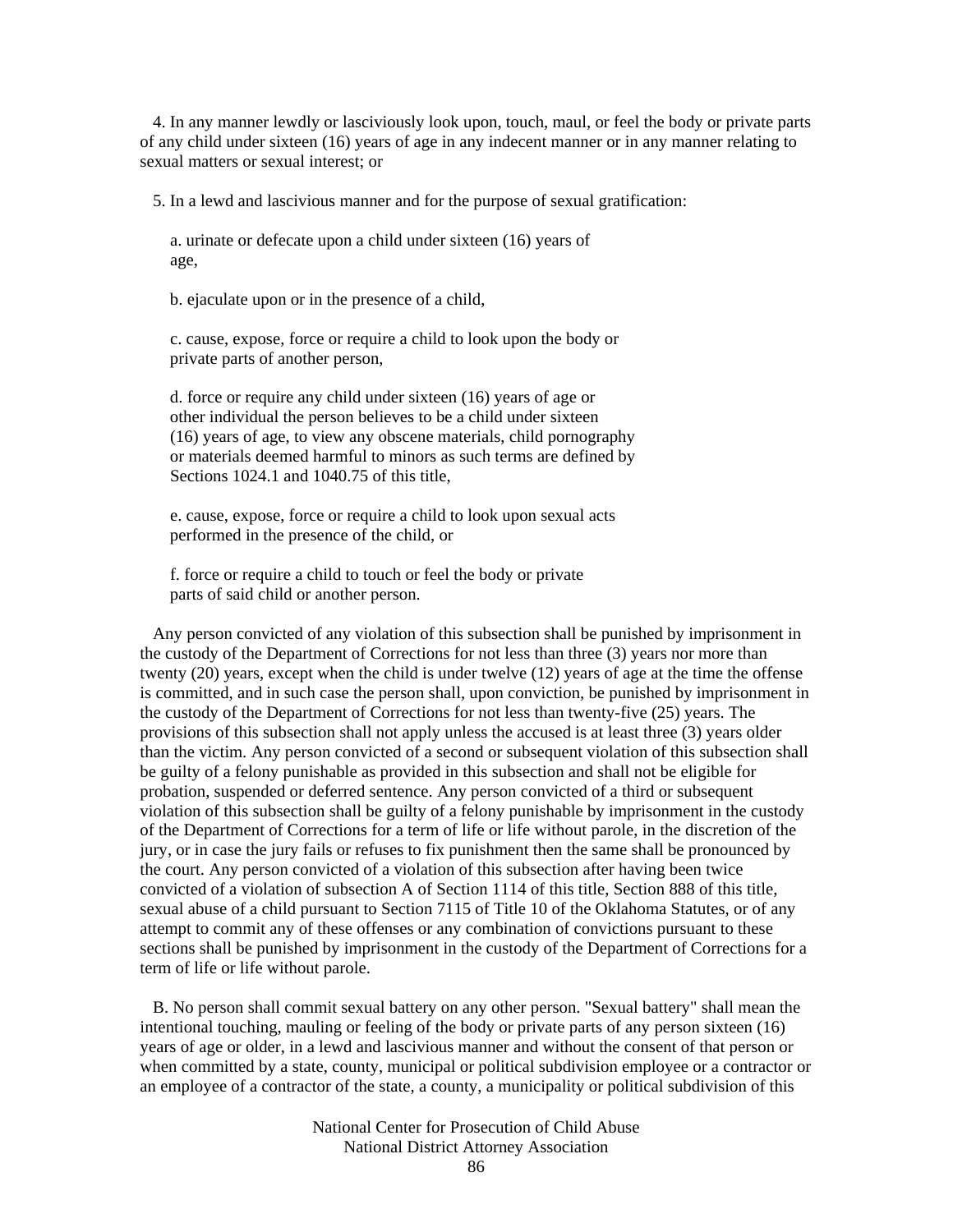state upon a person who is under the legal custody, supervision or authority of a state agency, a county, a municipality or a political subdivision of this state.

 C. Any person convicted of a violation of subsection B of this section shall be deemed guilty of a felony and shall be punished by imprisonment in the custody of the Department of Corrections for not more than ten (10) years.

 D. The fact that an undercover operative or law enforcement officer was involved in the detection and investigation of an offense pursuant to this section shall not constitute a defense to a prosecution under this section.

 E. Except for persons sentenced to life or life without parole, any person sentenced to imprisonment for two (2) years or more for a violation of this section shall be required to serve a term of post-imprisonment supervision pursuant to subparagraph f of paragraph 1 of subsection A of Section 991a of Title 22 of the Oklahoma Statutes under conditions determined by the Department of Corrections. The jury shall be advised that the mandatory post-imprisonment supervision shall be in addition to the actual imprisonment.

## **OREGON**

### **OR. REV. STAT. § 163.432 (2010). Online sexual corruption of a child in the second degree.**

 (1) A person commits the crime of online sexual corruption of a child in the second degree if the person is 18 years of age or older and:

(a) For the purpose of arousing or gratifying the sexual desire of the person or another person, knowingly uses an online communication to solicit a child to engage in sexual contact or sexually explicit conduct; and

(b) Offers or agrees to physically meet with the child.

(2) Online sexual corruption of a child in the second degree is a Class C felony.

### **OR. REV. STAT. § 163.433 (2010). Online sexual corruption of a child in the first degree.**

 (1) A person commits the crime of online sexual corruption of a child in the first degree if the person violates ORS 163.432 and intentionally takes a substantial step toward physically meeting with or encountering the child.

(2) Online sexual corruption of a child in the first degree is a Class B felony.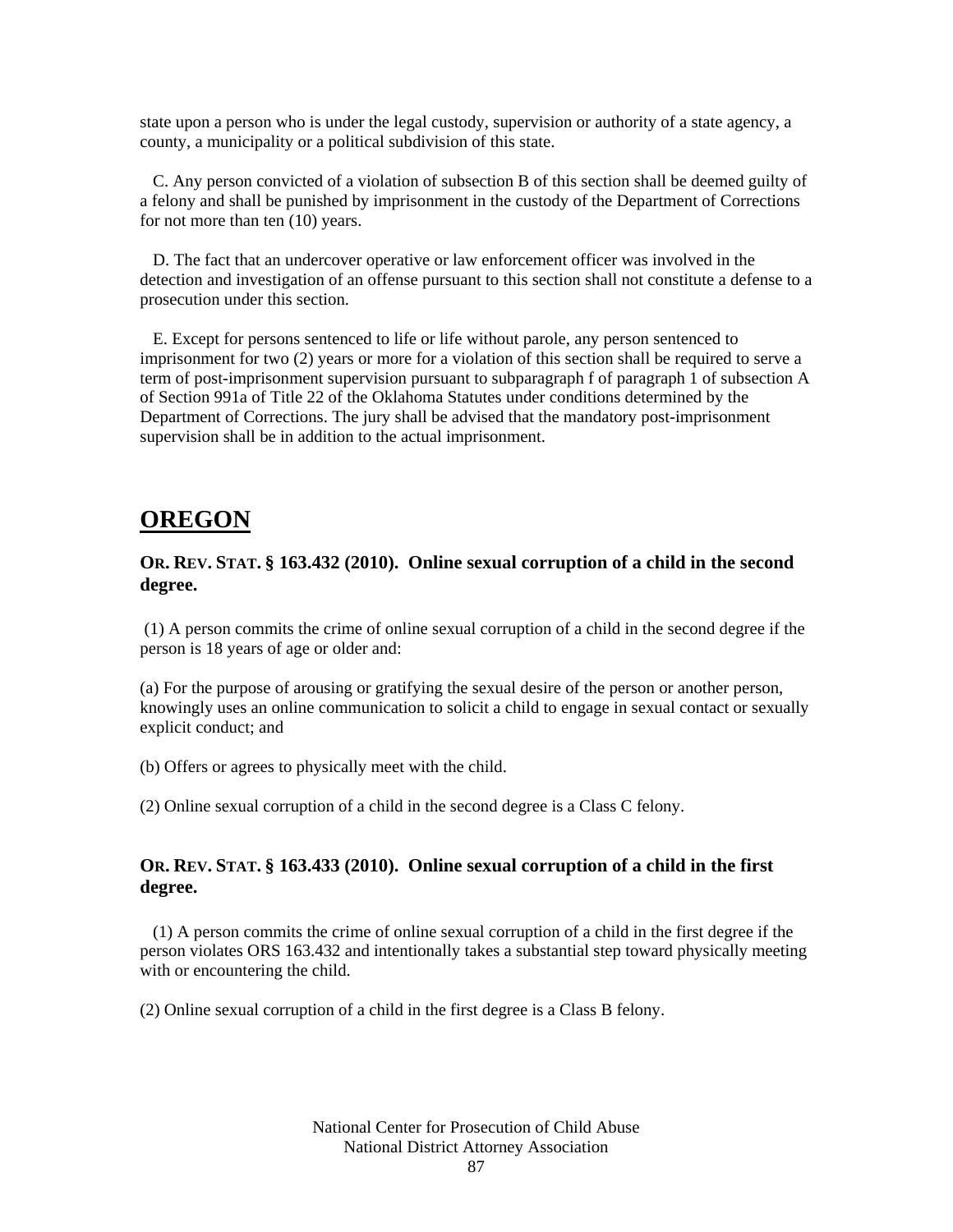### **OR. REV. STAT. § 163.434 (2010). Provisions applicable to online sexual corruption of a child.**

 (1) It is an affirmative defense to a prosecution for online sexual corruption of a child in the first or second degree that the person was not more than three years older than the person reasonably believed the child to be.

(2) It is not a defense to a prosecution for online sexual corruption of a child in the first or second degree that the person was in fact communicating with a law enforcement officer, as defined in ORS 163.730, or a person working under the direction of a law enforcement officer, who is 16 years of age or older.

(3) Online sexual corruption of a child in the first or second degree is committed in either the county in which the communication originated or the county in which the communication was received.

### **OR. REV. STAT. § 167.057 (2010). Luring of a minor**

(1) A person commits the crime of luring a minor if the person:

(a) Furnishes to, or uses with, a minor a visual representation or explicit verbal description or narrative account of sexual conduct; and

(b) Furnishes or uses the representation, description or account for the purpose of:

(A) Arousing or satisfying the sexual desires of the person or the minor; or

(B) Inducing the minor to engage in sexual conduct.

(2) A person is not liable to prosecution for violating subsection (1) of this section if the person furnishes or uses a representation, description or account of sexual conduct that forms merely an incidental part of an otherwise nonoffending whole and serves some purpose other than titillation.

(3) In a prosecution under subsection (1) of this section, it is an affirmative defense:

(a) That the representation, description or account was furnished or used for the purpose of psychological or medical treatment and was furnished by a treatment provider or by another person acting on behalf of the treatment provider;

(b) That the defendant had reasonable cause to believe that the person to whom the representation, description or account was furnished or with whom the representation, description or account was used was not a minor; or

(c) That the defendant was less than three years older than the minor at the time of the alleged offense.

(4) In a prosecution under subsection (1) of this section, it is not a defense that the person to whom the representation, description or account was furnished or with whom the representation,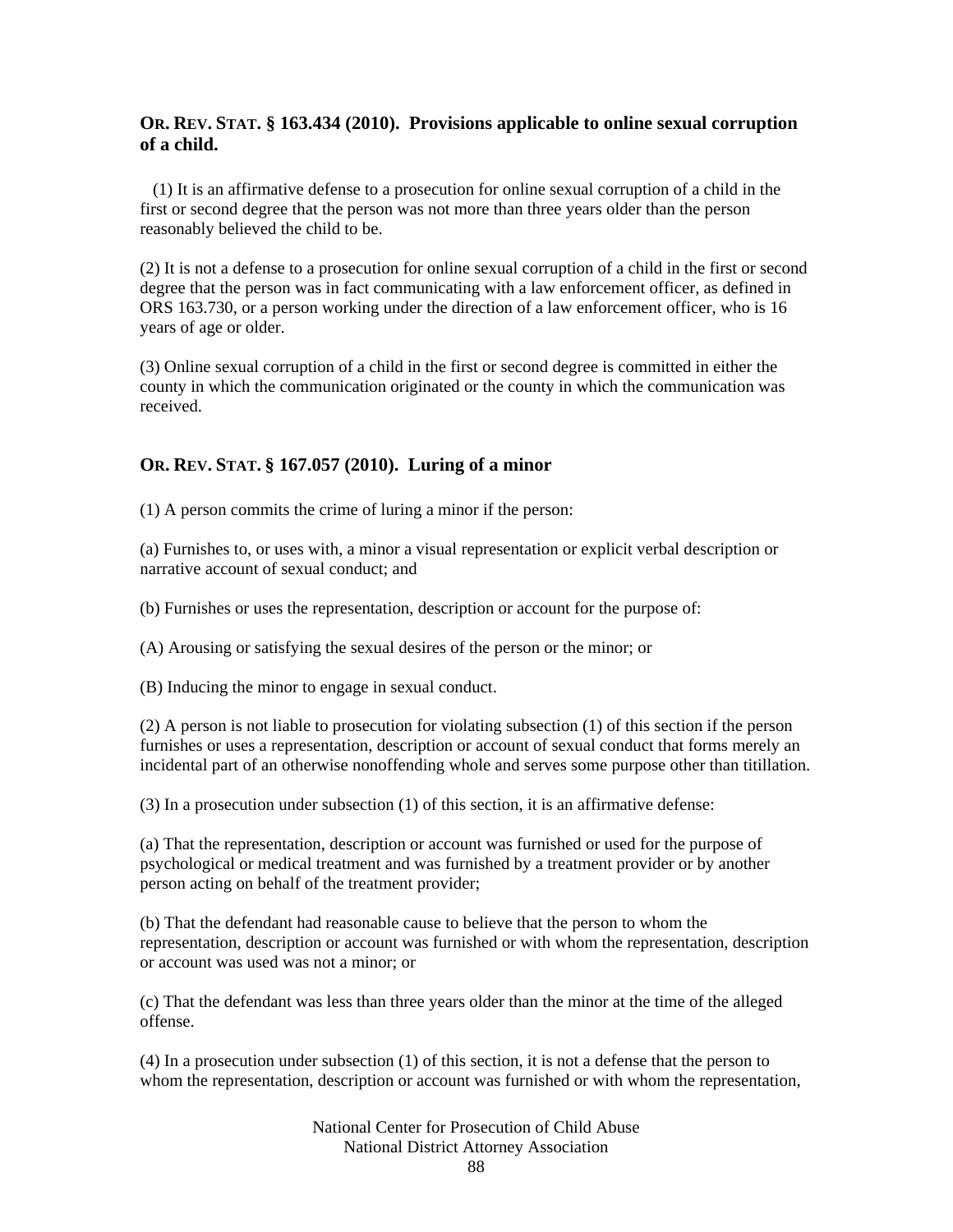description or account was used was not a minor but was a law enforcement officer posing as a minor.

(5) Luring a minor is a Class C felony.

## **PENNSYLVANIA**

### **18 PA. CONS. STAT. ANN. § 6318 (2010). Unlawful contact with minor**

 (a) OFFENSE DEFINED.-- A person commits an offense if he is intentionally in contact with a minor, or a law enforcement officer acting in the performance of his duties who has assumed the identity of a minor, for the purpose of engaging in an activity prohibited under any of the following, and either the person initiating the contact or the person being contacted is within this Commonwealth:

 (1) Any of the offenses enumerated in Chapter 31 (relating to sexual offenses).

 (2) Open lewdness as defined in section 5901 (relating to open lewdness).

 (3) Prostitution as defined in section 5902 (relating to prostitution and related offenses).

 (4) Obscene and other sexual materials and performances as defined in section 5903 (relating to obscene and other sexual materials and performances).

 (5) Sexual abuse of children as defined in section 6312 (relating to sexual abuse of children).

 (6) Sexual exploitation of children as defined in section 6320 (relating to sexual exploitation of children).

(b) GRADING.-- A violation of subsection (a) is:

 (1) an offense of the same grade and degree as the most serious underlying offense in subsection (a) for which the defendant contacted the minor; or

(2) a felony of the third degree; whichever is greater.

 (B.1) CONCURRENT JURISDICTION TO PROSECUTE.-- The Attorney General shall have concurrent prosecutorial jurisdiction with the district attorney for violations under this section and any crime arising out of the activity prohibited by this section when the person charged with a violation of this section contacts a minor through the use of a computer, computer system or computer network. No person charged with a violation of this section by the Attorney General shall have standing to challenge the authority of the Attorney General to prosecute the case, and,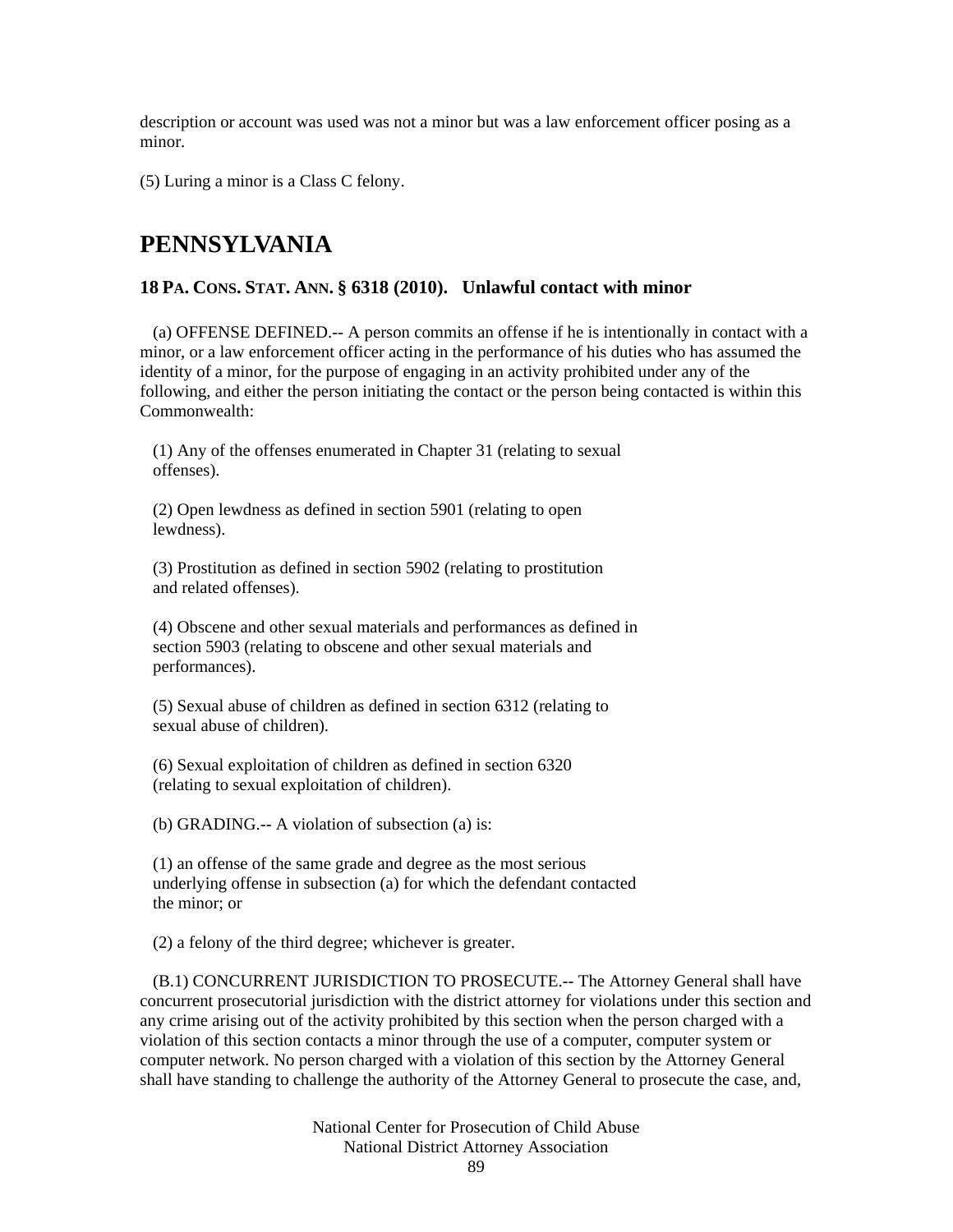if any such challenge is made, the challenge shall be dismissed and no relief shall be available in the courts of this Commonwealth to the person making the challenge.

 (c) DEFINITIONS.-- As used in this section, the following words and phrases shall have the meanings given to them in this subsection:

 "Computer." An electronic, magnetic, optical, hydraulic, organic or other high-speed data processing device or system which performs logic, arithmetic or memory functions and includes all input, output, processing, storage, software or communication facilities which are connected or related to the device in a computer system or computer network.

 "Computer network." The interconnection of two or more computers through the usage of satellite, microwave, line or other communication medium.

 "Computer system." A set of related, connected or unconnected computer equipment, devices and software.

 "Contacts." Direct or indirect contact or communication by any means, method or device, including contact or communication in person or through an agent or agency, through any print medium, the mails, a common carrier or communication common carrier, any electronic communication system and any telecommunications, wire, computer or radio communications device or system.

"Minor." An individual under 18 years of age.

## **RHODE ISLAND**

### **R.I. GEN. LAWS § 11-37-8.8 (2010). Indecent solicitation of a child**

 (a) A person is guilty of indecent solicitation of a child if he or she knowingly solicits another person under eighteen (18) years of age or one whom he or she believes is a person under eighteen (18) years of age for the purpose of engaging in an act of prostitution or in any act in violation of chapter 9, 34, or 37 of this title.

(b) As used in this section, the word "solicit" or "solicitation" means to command, authorize, urge, incite, request, or advise another to perform an act by any means including, but not limited to, in person, over the phone, in writing, by computer, through the Internet, or by advertisement of any kind.

### **R.I. GEN. LAWS § 11-37-8.9 (2010). Penalty for indecent solicitation of a child**

Every person who shall commit indecent solicitation of a child shall be imprisoned for not less than five (5) years.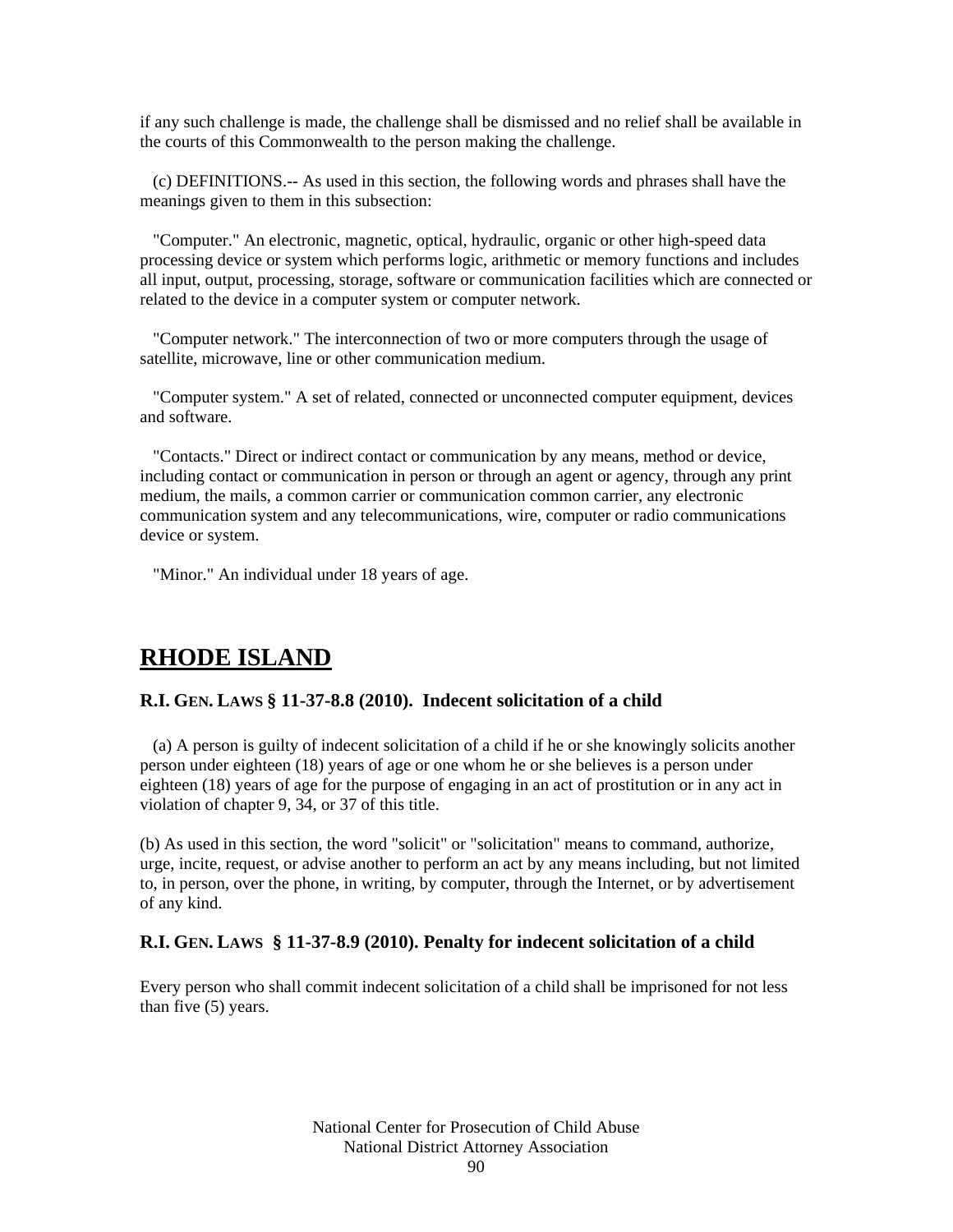# **SOUTH CAROLINA**

### **S.C. CODE ANN. § 16-15-342 (2009). Criminal solicitation of a minor; defenses; penalties.**

 (A) A person eighteen years of age or older commits the offense of criminal solicitation of a minor if he knowingly contacts or communicates with, or attempts to contact or communicate with, a person who is under the age of eighteen, or a person reasonably believed to be under the age of eighteen, for the purpose of or with the intent of persuading, inducing, enticing, or coercing the person to engage or participate in a sexual activity as defined in Section 16-15- 375(5) or a violent crime as defined in Section 16-1-60, or with the intent to perform a sexual activity in the presence of the person under the age of eighteen, or person reasonably believed to be under the age of eighteen.

(B) Consent is a defense to a prosecution pursuant to this section if the person under the age of eighteen, or the person reasonably believed to be under the age of eighteen, is at least sixteen years old.

(C) Consent is not a defense to a prosecution pursuant to this section if the person under the age of eighteen, or the person reasonably believed to be under the age of eighteen, is under the age of sixteen.

(D) It is not a defense to a prosecution pursuant to this section, on the basis of consent or otherwise, that the person reasonably believed to be under the age of eighteen is a law enforcement agent or officer acting in an official capacity.

(E) A person who violates the provisions of this section is guilty of a felony and, upon conviction, must be fined not more than five thousand dollars or imprisoned for not more than ten years, or both.

### **S.C. CODE ANN. § 16-15-375 (2009). Definitions applicable to §§ 16-15-385 through 16-15-425.**

The following definitions apply to Section 16-15-385, disseminating or exhibiting to minors harmful material or performances; Section 16-15-387, employing a person under the age of eighteen years to appear in a state of sexually explicit nudity in a public place; Section 16-15-395, first degree sexual exploitation of a minor; Section 16-15-405, second degree sexual exploitation of a minor; Section 16-15-410, third degree sexual exploitation of a minor; Section 16-15-415, promoting prostitution of a minor; and Section 16-15-425, participating in prostitution of a minor.

(1) "Harmful to minors" means that quality of any material or performance that depicts sexually explicit nudity or sexual activity and that, taken as a whole, has the following characteristics:

(a) the average adult person applying contemporary community standards would find that the material or performance has a predominant tendency to appeal to a prurient interest of minors in sex; and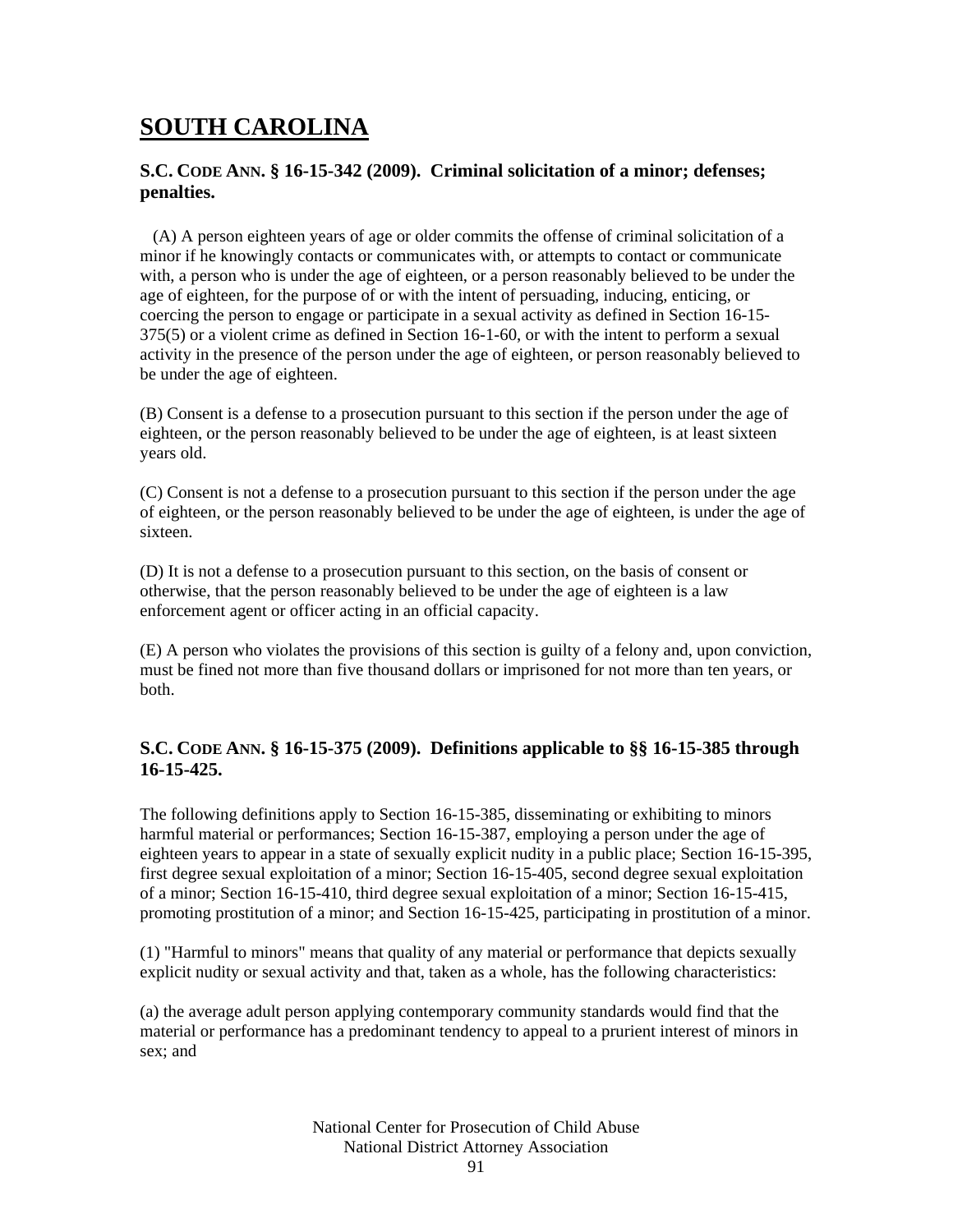(b) the average adult person applying contemporary community standards would find that the depiction of sexually explicit nudity or sexual activity in the material or performance is patently offensive to prevailing standards in the adult community concerning what is suitable for minors; and

(c) to a reasonable person, the material or performance taken as a whole lacks serious literary, artistic, political, or scientific value for minors.

(2) "Material" means pictures, drawings, video recordings, films, digital electronic files, or other visual depictions or representations but not material consisting entirely of written words.

(3) "Minor" means an individual who is less than eighteen years old.

(4) "Prostitution" means engaging or offering to engage in sexual activity with or for another in exchange for anything of value.

(5) "Sexual activity" includes any of the following acts or simulations thereof:

(a) masturbation, whether done alone or with another human or animal;

(b) vaginal, anal, or oral intercourse, whether done with another human or an animal;

(c) touching, in an act of apparent sexual stimulation or sexual abuse, of the clothed or unclothed genitals, pubic area, or buttocks of another person or the clothed or unclothed breasts of a human female;

(d) an act or condition that depicts bestiality, sado-masochistic abuse, meaning flagellation or torture by or upon a person who is nude or clad in undergarments or in a costume which reveals the pubic hair, anus, vulva, genitals, or female breast nipples, or the condition of being fettered, bound, or otherwise physically restrained on the part of the one so clothed;

(e) excretory functions;

(f) the insertion of any part of a person's body, other than the male sexual organ, or of any object into another person's anus or vagina, except when done as part of a recognized medical procedure.

(6) "Sexually explicit nudity" means the showing of:

(a) uncovered, or less than opaquely covered human genitals, pubic area, or buttocks, or the nipple or any portion of the areola of the human female breast; or

(b) covered human male genitals in a discernibly turgid state.

### **S.C. CODE ANN. § 16-15-395 (2009). First degree sexual exploitation of a minor defined; presumptions; defenses; penalties.**

(A) An individual commits the offense of first degree sexual exploitation of a minor if, knowing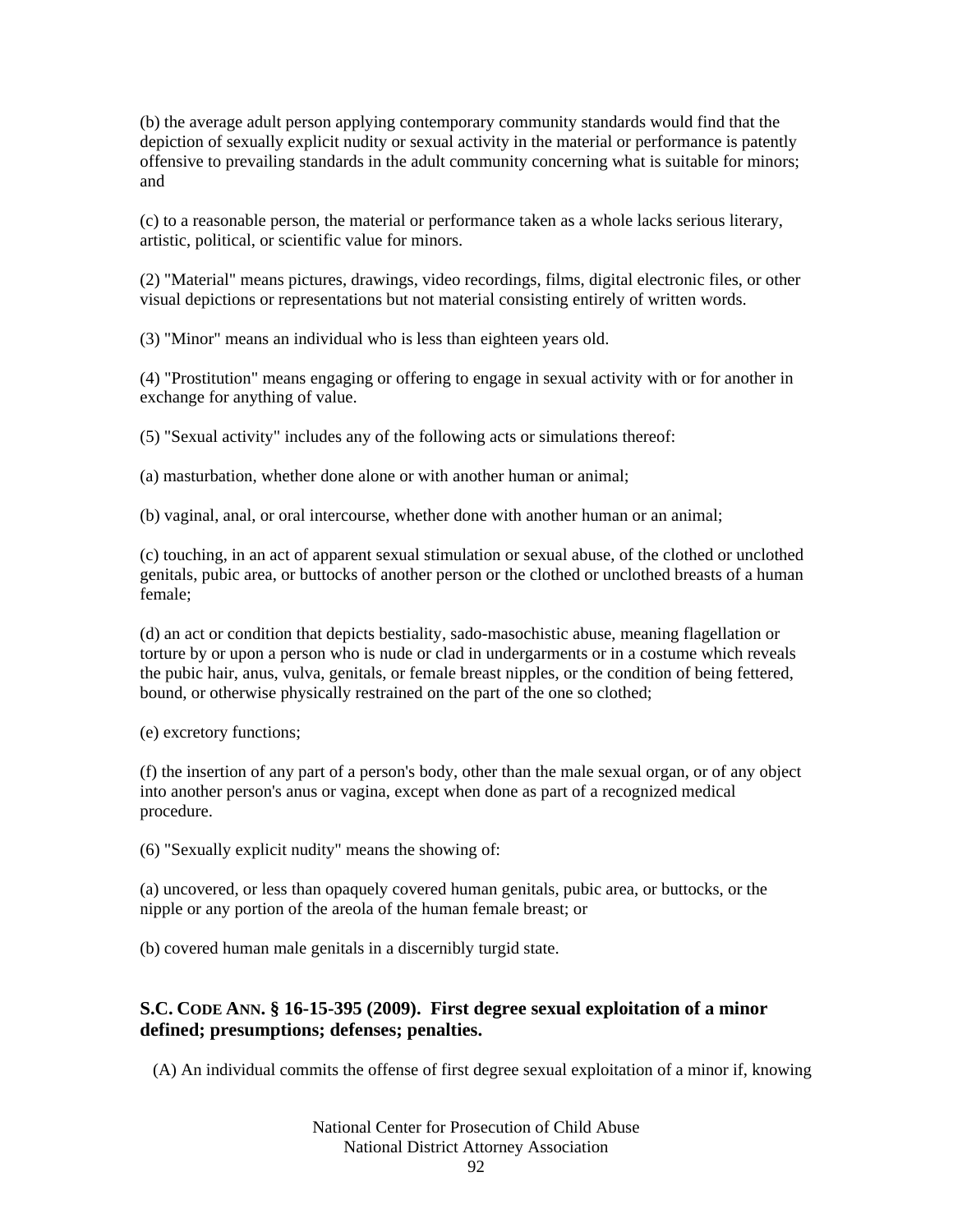the character or content of the material or performance, he:

(1) uses, employs, induces, coerces, encourages, or facilitates a minor to engage in or assist others to engage in sexual activity for a live performance or for the purpose of producing material that contains a visual representation depicting this activity;

(2) permits a minor under his custody or control to engage in sexual activity for a live performance or for the purpose of producing material that contains a visual representation depicting this activity;

(3) transports or finances the transportation of a minor through or across this State with the intent that the minor engage in sexual activity for a live performance or for the purpose of producing material that contains a visual representation depicting this activity; or

(4) records, photographs, films, develops, duplicates, produces, or creates a digital electronic file for sale or pecuniary gain material that contains a visual representation depicting a minor engaged in sexual activity.

(B) In a prosecution under this section, the trier of fact may infer that a participant in a sexual activity depicted in material as a minor through its title, text, visual representations, or otherwise, is a minor.

(C) Mistake of age is not a defense to a prosecution under this section.

(D) A person who violates the provisions of this section is guilty of a felony and, upon conviction, must be imprisoned for not less than three years nor more than twenty years. No part of the minimum sentence of imprisonment may be suspended nor is the individual convicted eligible for parole until he has served the minimum term of imprisonment. Sentences imposed pursuant to this section must run consecutively with and commence at the expiration of another sentence being served by the person sentenced.

# **SOUTH DAKOTA**

### **S.D. CODIFIED LAWS § 22-24A-4 (2009). Solicitation of minor -- Definitions**

Terms used in § 22-22-24.5 mean:

(1) "Minor," a person fifteen years of age or younger; and

 (2) "Solicit," to seduce, lure, entice or persuade, or attempt to seduce, lure, entice or persuade a specific person by telephone, in person, by letter, by using a computer or any other electronic means.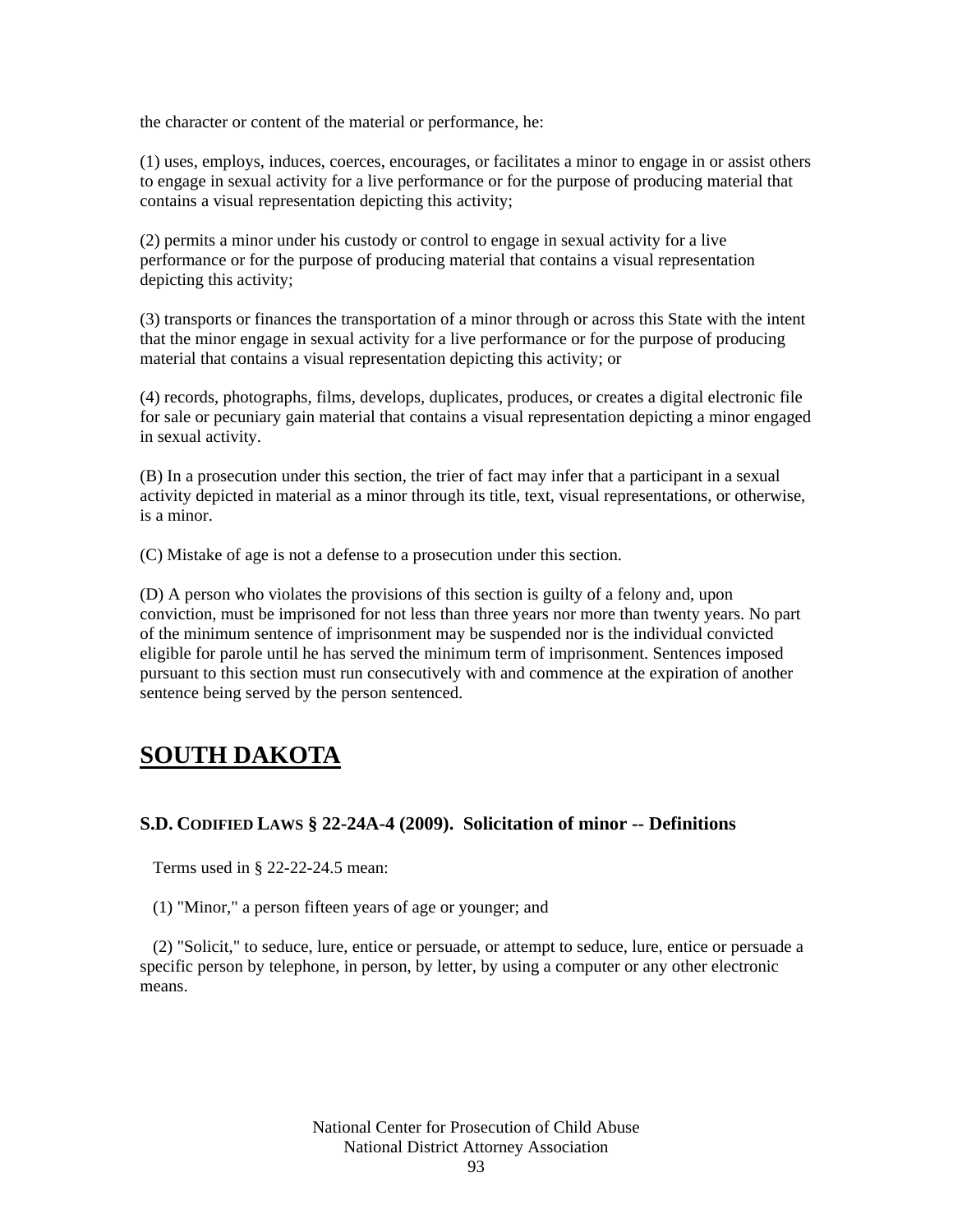### **S.D. CODIFIED LAWS § 22-24A-5 (2009). Solicitation of minor -- Consent or mistake not a defense -- Penalty**

A person is guilty of solicitation of a minor if the person eighteen years of age or older:

 (1) Solicits a minor, or someone the person reasonably believes is a minor, to engage in a prohibited sexual act; or

 (2) Knowingly compiles or transmits by means of a computer; or prints, publishes or reproduces by other computerized means; or buys, sells, receives, exchanges or disseminates, any notice, statement or advertisement of any minor's name, telephone number, place of residence, physical characteristics or other descriptive or identifying information for the purpose of soliciting a minor or someone the person reasonably believes is a minor to engage in a prohibited sexual act.

 The fact that an undercover operative or law enforcement officer was involved in the detection and investigation of an offense under this section does not constitute a defense to a prosecution under this section.

 Consent to performing a prohibited sexual act by a minor or a minor's parent, guardian, or custodian, or mistake as to the minor's age is not a defense to a charge of violating this section.

 A violation of this section is a Class 6 felony. If a person is convicted of a second or subsequent violation of this section within fifteen years of the prior conviction, the violation is a Class 5 felony.

 The court shall order an assessment pursuant to § 22-22-1.3 of any person convicted of violating this section.

### **Pending Legislation will change the class of felony and the effect of subsequent violations, as follows:**

A person is guilty of solicitation of a minor if the person eighteen years of age or older:

(1) Solicits a minor, or someone the person reasonably believes is a minor, to engage in a prohibited sexual act; or

(2) Knowingly compiles or transmits by means of a computer; or prints, publishes or reproduces by other computerized means; or buys, sells, receives, exchanges or disseminates, any notice, statement or advertisement of any minor's name, telephone number, place of residence, physical characteristics or other descriptive or identifying information for the purpose of soliciting a minor or someone the person reasonably believes is a minor to engage in a prohibited sexual act.

The fact that an undercover operative or law enforcement officer was involved in the detection and investigation of an offense under this section does not constitute a defense to a prosecution under this section.

Consent to performing a prohibited sexual act by a minor or a minor's parent, guardian, or custodian, or mistake as to the minor's age is not a defense to a charge of violating this section.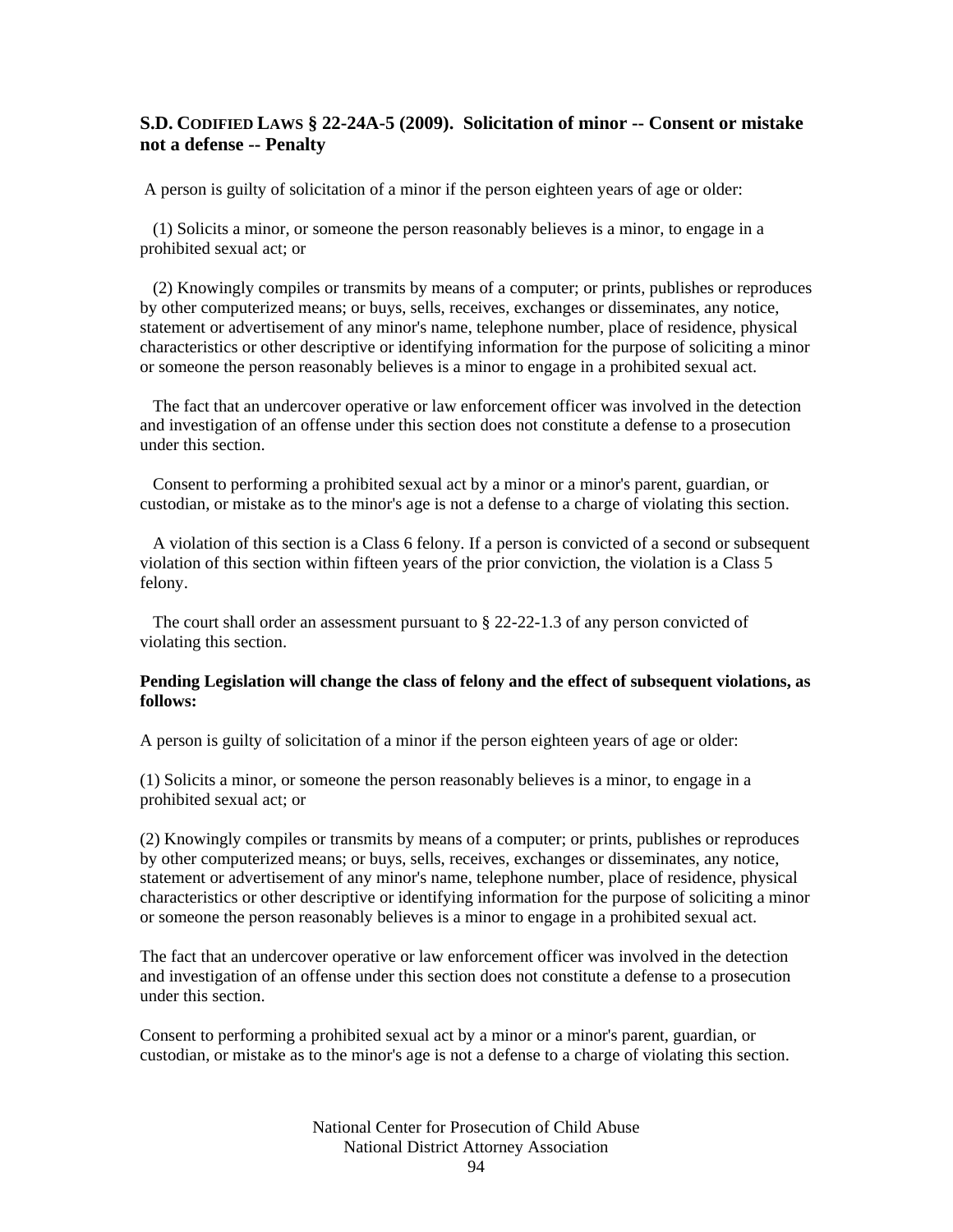A violation of this section is a Class 4 felony.

The court shall order an assessment pursuant to Section 22-22-1.3 of any person convicted of violating this section.

## **TENNESSEE**

### **TENN. CODE ANN. § 39-13-528 (2010). Offense of solicitation of a minor.**

 (a) It is an offense for a person eighteen (18) years of age or older, by means of oral, written or electronic communication, electronic mail or Internet services, directly or through another, to intentionally command, request, hire, persuade, invite or attempt to induce a person whom the person making the solicitation knows, or should know, is less than eighteen (18) years of age, or solicits a law enforcement officer posing as a minor, and whom the person making the solicitation reasonably believes to be less than eighteen (18) years of age, to engage in conduct that, if completed, would constitute a violation by the soliciting adult of one (1) or more of the following offenses:

- (1) Rape of a child, pursuant to § 39-13-522;
- (2) Aggravated rape, pursuant to § 39-13-502;
- (3) Rape, pursuant to § 39-13-503;
- (4) Aggravated sexual battery, pursuant to § 39-13-504;
- (5) Sexual battery by an authority figure, pursuant to § 39-13-527;
- (6) Sexual battery, pursuant to § 39-13-505;
- (7) Statutory rape, pursuant to § 39-13-506;
- (8) Especially aggravated sexual exploitation of a minor, pursuant to § 39-17-1005; or
- (9) Sexual activity involving a minor, pursuant to § 39-13-529.

(b) It is no defense that the solicitation was unsuccessful, that the conduct solicited was not engaged in, or that the law enforcement officer could not engage in the solicited offense. It is no defense that the minor solicited was unaware of the criminal nature of the conduct solicited.

(c) A violation of this section shall constitute an offense one (1) classification lower than the most serious crime solicited, unless the offense solicited was a Class E felony, in which case the offense shall be a Class A misdemeanor.

(d) A person is subject to prosecution in this state under this section for any conduct that originates in this state, or for any conduct that originates by a person located outside this state, where the person solicited the conduct of a minor located in this state, or solicited a law enforcement officer posing as a minor located within this state.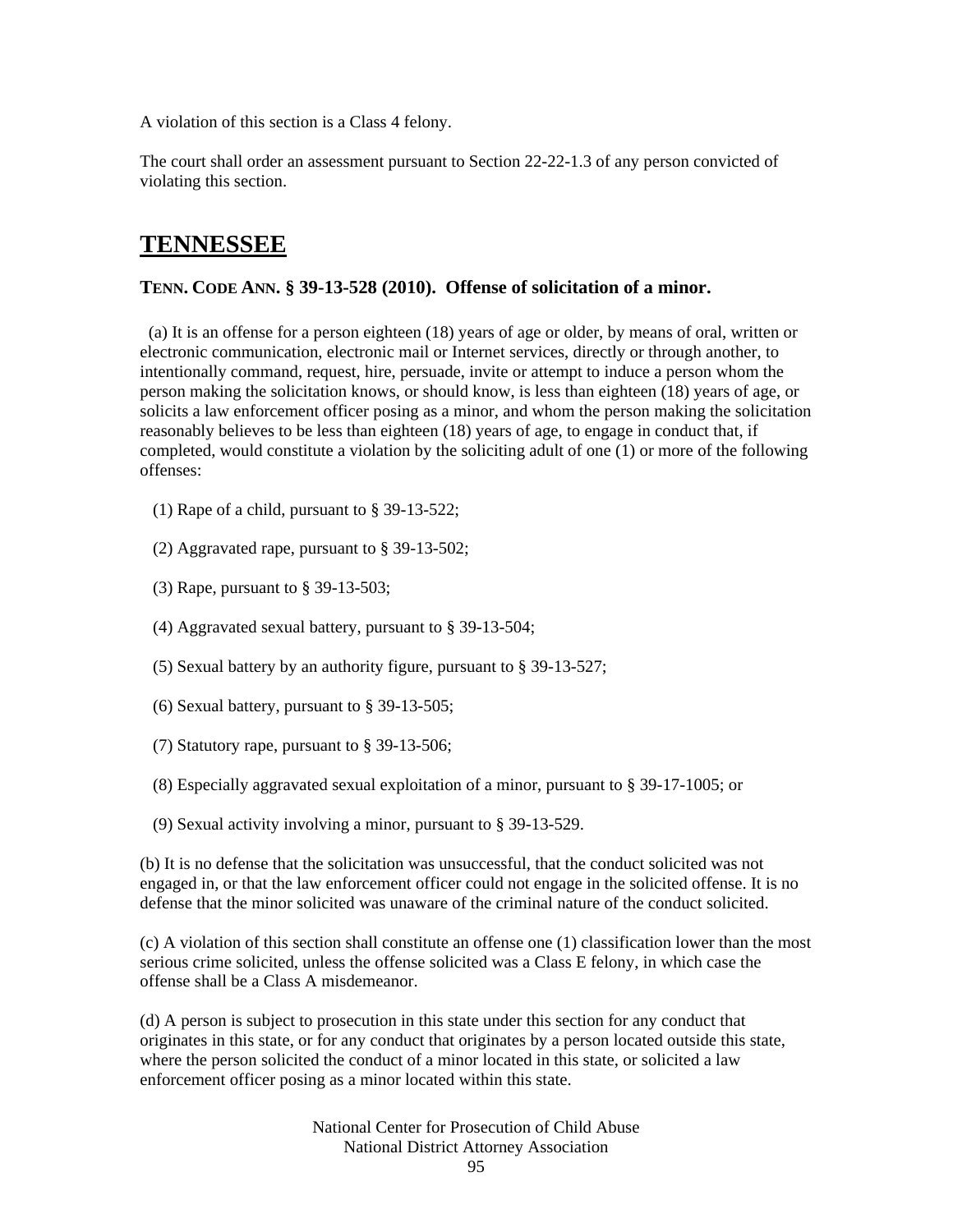### **TENN. CODE ANN. § 39-13-529 (2010). Offense of soliciting sexual exploitation of a minor – Exploitation of a minor by electronic means.**

(a) It is an offense for a person eighteen (18) years of age or older, by means of oral, written or electronic communication, electronic mail or Internet service, including webcam communications, directly or through another, to intentionally command, hire, persuade, induce or cause a minor to engage in sexual activity or simulated sexual activity that is patently offensive, as defined in § 39-17-1002, where such sexual activity or simulated sexual activity is observed by that person or by another.

(b) It is unlawful for any person eighteen (18) years of age or older, directly or by means of electronic communication, electronic mail or Internet service, including webcam communications, to intentionally:

 (1) Engage in sexual activity, or simulated sexual activity, that is patently offensive, as defined in § 39-17-1002, for the purpose of having the minor view the sexual activity or simulated sexual activity, including circumstances where the minor is in the presence of the person, or where the minor views such activity via electronic communication, including electronic mail, Internet service and webcam communications;

 (2) Display to a minor, or expose a minor to, any material containing sexual activity or simulated sexual activity that is patently offensive, as defined in § 39-17-1002, where the purpose of the display can reasonably be construed as being for the sexual arousal or gratification of the minor or the person displaying the material; and

 (3) Display to a law enforcement officer posing as a minor, and whom the person making the display reasonably believes to be less than eighteen (18) years of age, any material containing sexual activity or simulated sexual activity that is patently offensive, as defined in § 39-17-1002, where the purpose of the display can reasonably be construed as being for the sexual arousal or gratification of the intended minor or the person displaying the material.

(c) The statute of limitations for the offenses in this section shall be the applicable statute for the class of the offense, or until the child reaches the age of eighteen (18), whichever is greater.

(d) A person is subject to prosecution in this state under this statute for any conduct that originates in this state, or for any conduct that originates by a person located outside this state, where the conduct involved a minor located in this state.

(e) (1) A violation of subsection (a) is a Class B felony.

 (2) A violation of subsection (b) is a Class E felony; provided, that, if the minor is less than thirteen (13) years of age, the violation is a Class C felony.

# **TEXAS**

**TEX. PENAL CODE ANN. § 33.021 (2010). Online Solicitation of a Minor**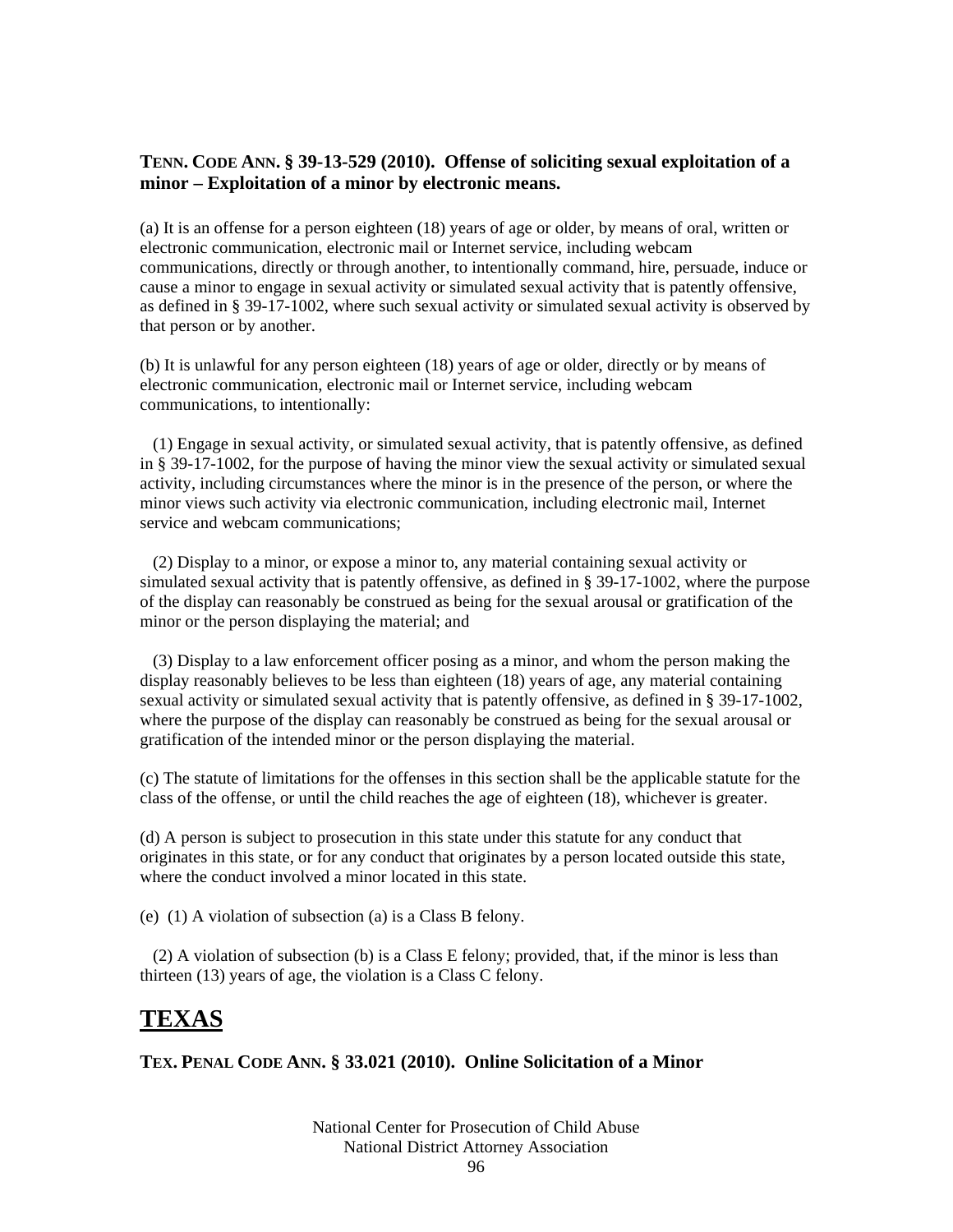(a) In this section:

(1) "Minor" means:

(A) an individual who represents himself or herself to be younger than 17 years of age; or

(B) an individual whom the actor believes to be younger than 17 years of age.

 (2) "Sexual contact," "sexual intercourse," and "deviate sexual intercourse" have the meanings assigned by Section 21.01.

 (3) "Sexually explicit" means any communication, language, or material, including a photographic or video image, that relates to or describes sexual conduct, as defined by Section 43.25.

(b) A person who is 17 years of age or older commits an offense if, with the intent to arouse or gratify the sexual desire of any person, the person, over the Internet, by electronic mail or text message or other electronic message service or system, or through a commercial online service, intentionally:

(1) communicates in a sexually explicit manner with a minor; or

(2) distributes sexually explicit material to a minor.

(c) A person commits an offense if the person, over the Internet, by electronic mail or text message or other electronic message service or system, or through a commercial online service, knowingly solicits a minor to meet another person, including the actor, with the intent that the minor will engage in sexual contact, sexual intercourse, or deviate sexual intercourse with the actor or another person.

(d) It is not a defense to prosecution under Subsection (c) that:

(1) the meeting did not occur;

(2) the actor did not intend for the meeting to occur; or

(3) the actor was engaged in a fantasy at the time of commission of the offense.

(e) It is a defense to prosecution under this section that at the time conduct described by Subsection (b) or (c) was committed:

(1) the actor was married to the minor; or

 (2) the actor was not more than three years older than the minor and the minor consented to the conduct.

(f) An offense under Subsection (b) is a felony of the third degree, except that the offense is a felony of the second degree if the minor is younger than 14 years of age or is an individual whom the actor believes to be younger than 14 years of age at the time of the commission of the offense. An offense under Subsection (c) is a felony of the second degree.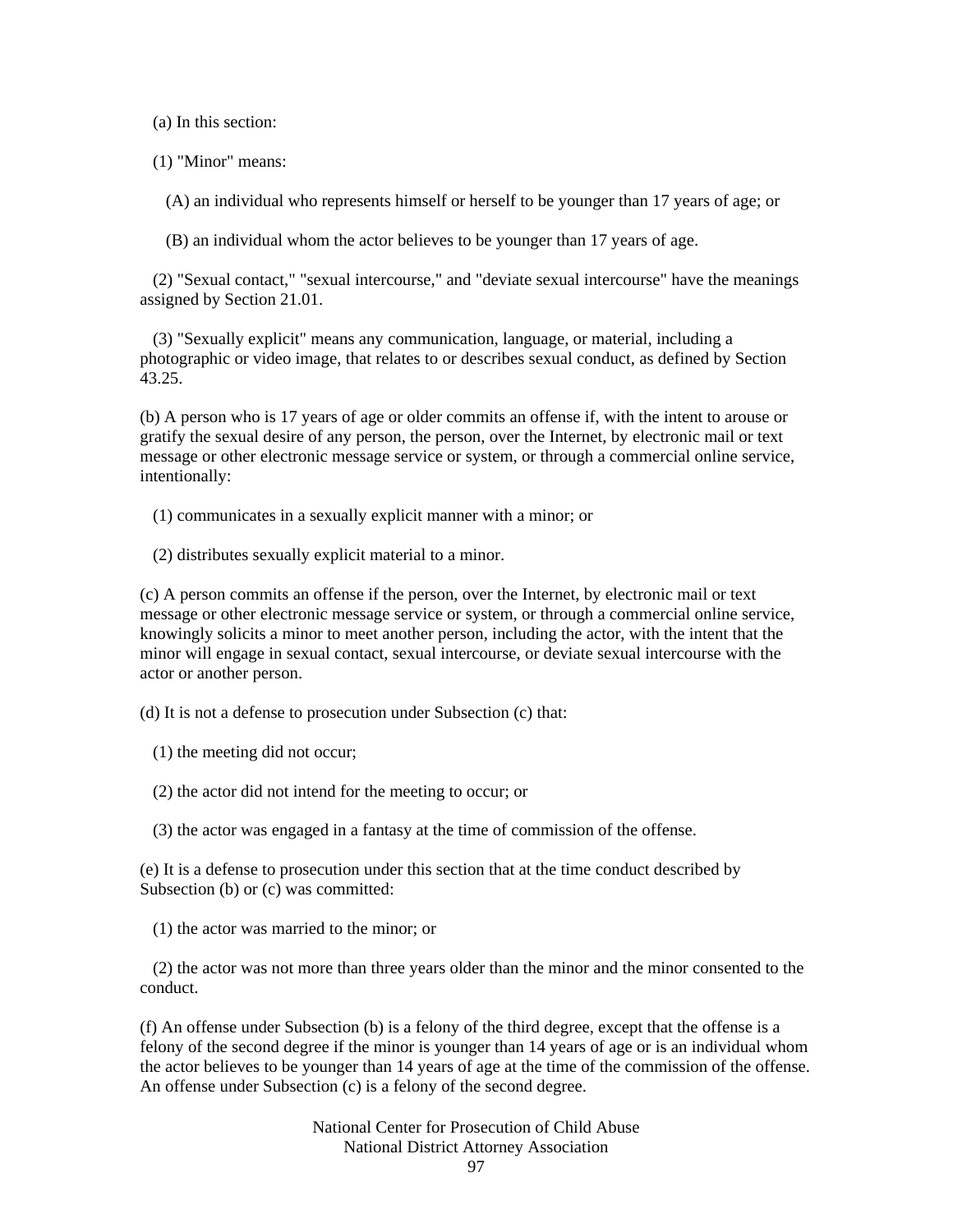(g) If conduct that constitutes an offense under this section also constitutes an offense under any other law, the actor may be prosecuted under this section, the other law, or both.

# **UTAH**

### **UTAH CODE ANN. § 76-4-401 (2010). Enticing a minor -- Elements -- Penalties**

(1) As used in this section:

(a) "Minor" means a person who is under the age of 18.

 (b) "Text messaging" means a communication in the form of electronic text or one or more electronic images sent by the actor from a telephone or computer to another person's telephone or computer by addressing the communication to the person's telephone number.

(2) (a) A person commits enticement of a minor when the person knowingly uses or attempts to use the Internet or text messaging to solicit, seduce, lure, or entice a minor or another person that the actor believes to be a minor to engage in any sexual activity which is a violation of state criminal law.

 (b) A person commits enticement of a minor when the person knowingly uses the Internet or text messaging to:

(i) initiate contact with a minor or a person the actor believes to be a minor; and

(ii) subsequently to the action under Subsection  $(2)(b)(i)$ , by any electronic or written means, solicits, seduces, lures, or entices, or attempts to solicit, seduce, lure, or entice the minor or a person the actor believes to be the minor to engage in any sexual activity which is a violation of state criminal law.

(3) It is not a defense to the crime of enticing a minor under Subsection (2), or an attempt to commit this offense, that a law enforcement officer or an undercover operative who is working with a law enforcement agency was involved in the detection or investigation of the offense.

(4) An enticement of a minor under Subsection  $(2)(a)$  or (b) with the intent to commit:

(a) a first degree felony is a:

(i) second degree felony upon the first conviction for violation of this Subsection  $(4)(a)$ ; and

 (ii) first degree felony punishable by imprisonment for an indeterminate term of not fewer than three years and which may be for life, upon a second or any subsequent conviction for a violation of this Subsection (4)(a);

(b) a second degree felony is a third degree felony;

(c) a third degree felony is a class A misdemeanor;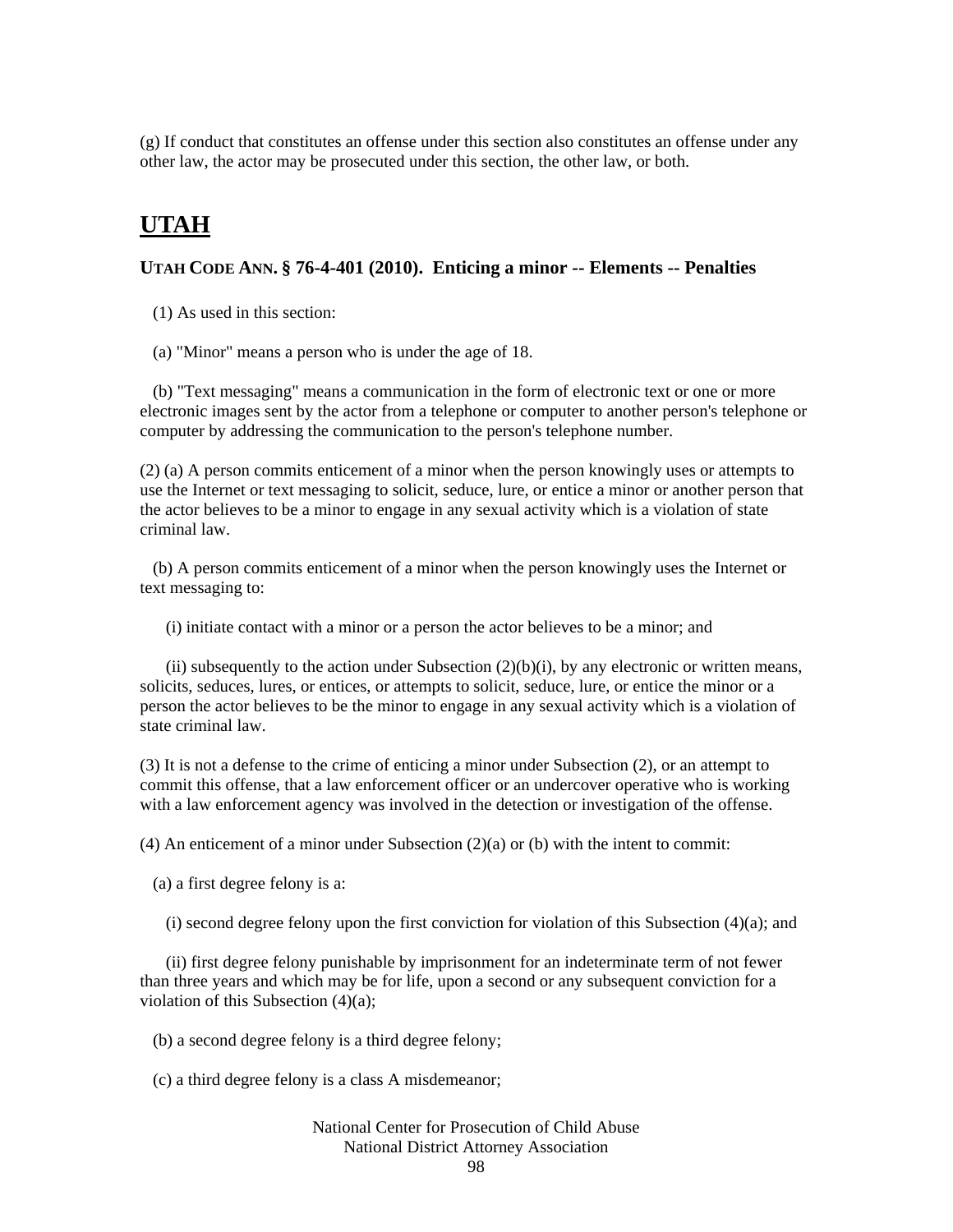- (d) a class A misdemeanor is a class B misdemeanor; and
- (e) a class B misdemeanor is a class C misdemeanor.

(5) (a) When a person who commits a felony violation of this section has been previously convicted of an offense under Subsection (5)(b), the court may not in any way shorten the prison sentence, and the court may not:

- (i) grant probation;
- (ii) suspend the execution or imposition of the sentence;
- (iii) enter a judgment for a lower category of offense; or
- (iv) order hospitalization.
- (b) The sections referred to in Subsection  $(5)(a)$  are:
	- (i) Section 76-4-401, enticing a minor;
	- (ii) Section 76-5-301.1, child kidnapping;
	- (iii) Section 76-5-402, rape;
	- $(iv)$  Section 76-5-402.1, rape of a child;
	- (v) Section 76-5-402.2, object rape;
	- (vi) Section 76-5-402.3, object rape of a child;
	- (vii) Subsection 76-5-403(2), forcible sodomy;
	- (viii) Section 76-5-403.1, sodomy on a child;
	- (ix) Section 76-5-404, forcible sexual abuse;
	- (x) Section 76-5-404.1, sexual abuse of a child and aggravated sexual abuse of a child;
	- (xi) Section 76-5-405, aggravated sexual assault;

 (xii) any offense in any other state or federal jurisdiction which constitutes or would constitute a crime in Subsections (4)(b)(i) through (xi); or

 (xiii) the attempt, solicitation, or conspiracy to commit any of the offenses in Subsections  $(4)(b)(i)$  through  $(xii)$ .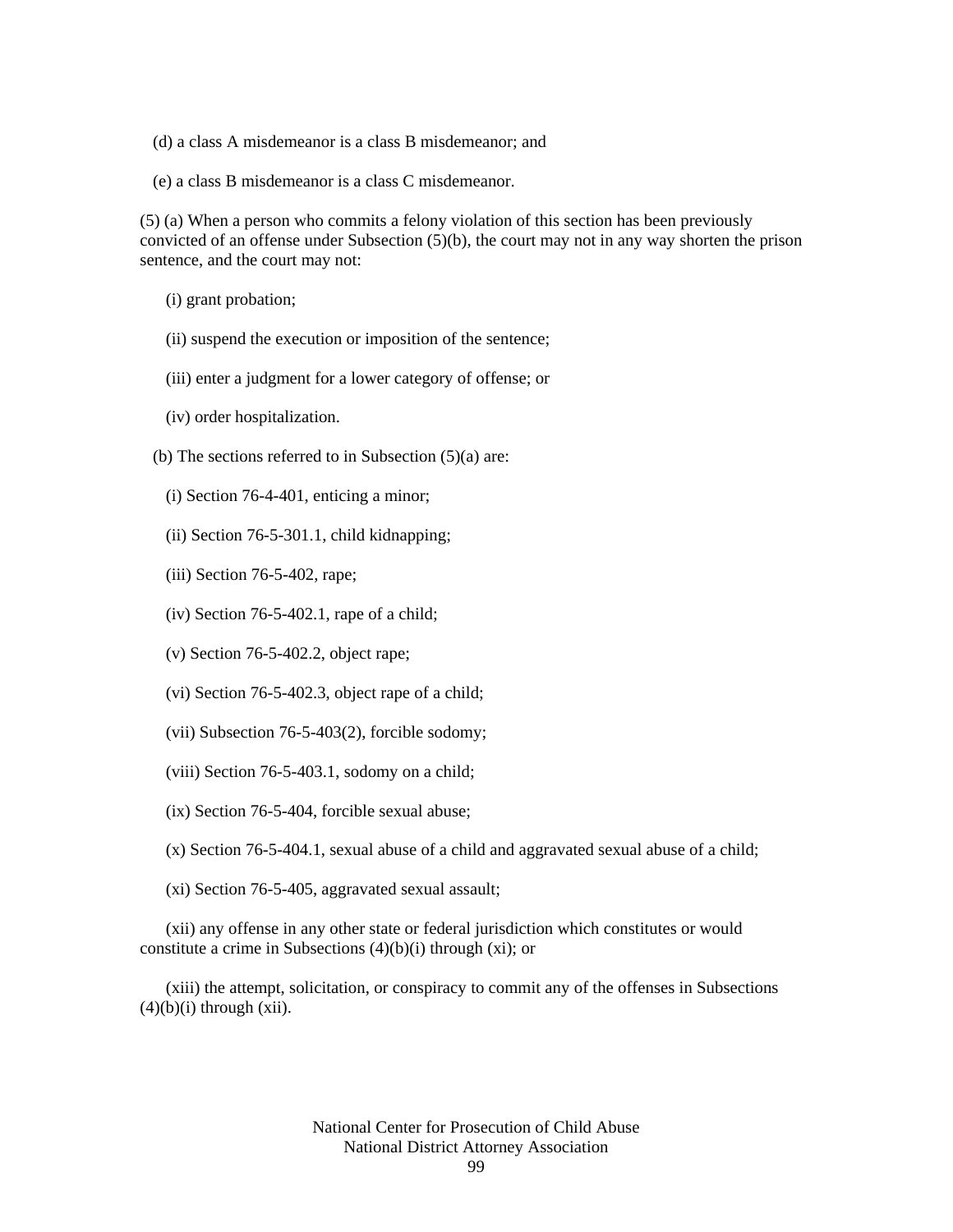## **VERMONT**

### **VT. STAT. ANN. tit. 13, § 2821 (2010). Definitions**

As used in this chapter:

- (1) "Child" means any person under the age of 16 years.
- (2) "Sexual conduct" means any of the following:

 (A) any conduct involving contact between the penis and the vulva, the penis and the penis, the penis and the anus, the mouth and the penis, the mouth and the anus, the vulva and the vulva or the mouth and the vulva;

 (B) any intrusion, however slight, by any part of a person's body or any object into the genital or anal opening of another with the intent of arousing, appealing to, or gratifying the lust, passions or sexual desire of any person;

 (C) any intentional touching, not through the clothing, of the genitals, anus or breasts of another with the intent of arousing, appealing to, or gratifying the lust, passions or sexual desire of any person;

- (D) masturbation;
- (E) bestiality; or
- (F) sadomasochistic abuse for sexual purposes.
- (3) "Performance" means:
	- (A) an event which is photographed, filmed or visually recorded; or
	- (B) a play, dance or other visual presentation or exhibition before an audience.

 (4) "Sexual performance" means any performance or any part of a performance, which includes sexual conduct by a child.

 (5) "Promote" means to procure, issue, manufacture, publish, sell, give, provide, lend, mail, deliver, distribute, disseminate, circulate, present, exhibit, advertise, or offer to do the same, by any means, including electronic transmission.

#### **VT. STAT. ANN. tit. 13, § 2828 (2010). Luring a child**

 (a) No person shall knowingly solicit, lure, or entice, or to attempt to solicit, lure, or entice, a child under the age of 16 or another person believed by the person to be a child under the age of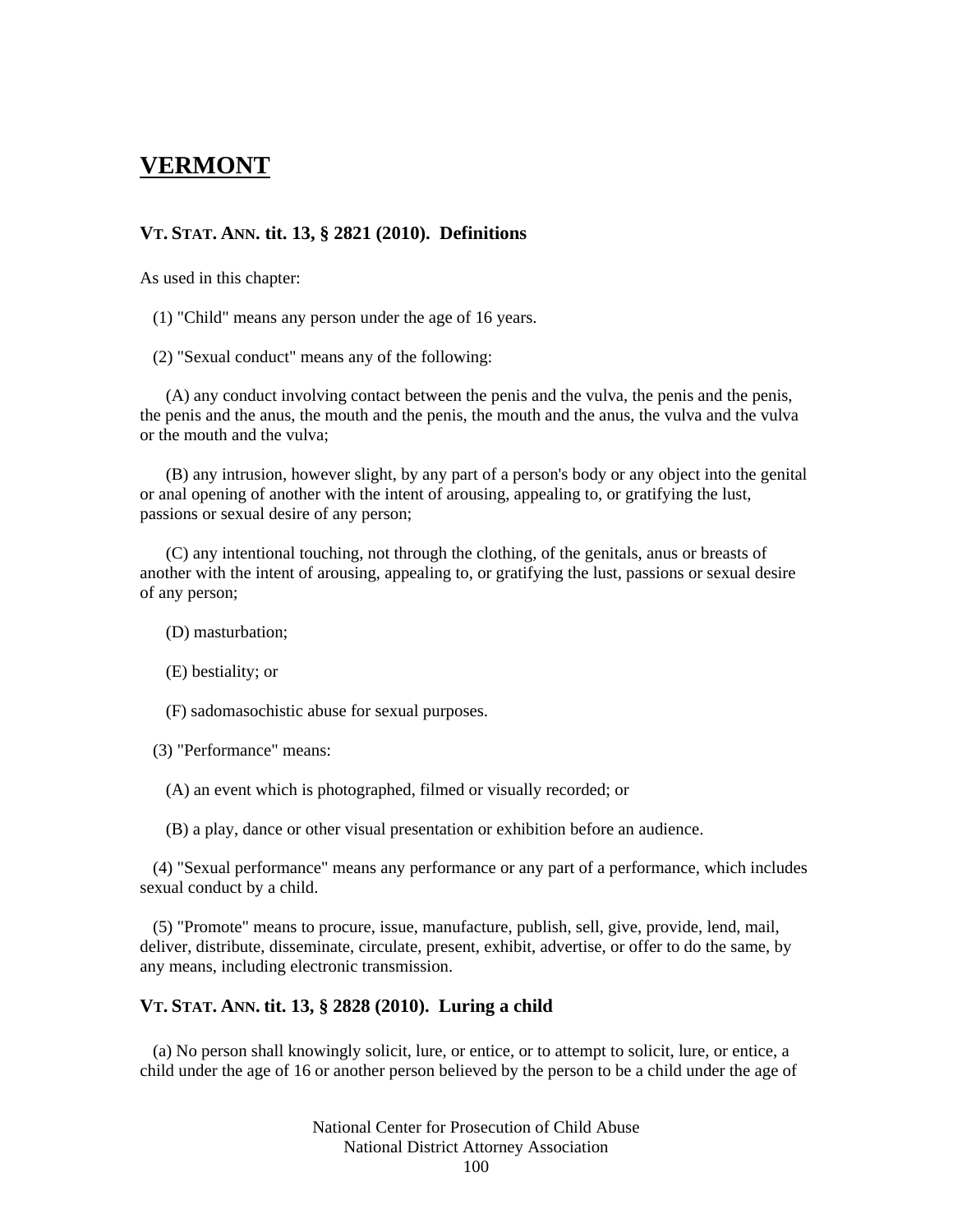16, to engage in a sexual act as defined in section 3251 of this title or engage in lewd and lascivious conduct as defined in section 2602 of this title.

(b) This section applies to solicitation, luring, or enticement by any means, including in person, through written or telephonic correspondence or electronic communication.

(c) This section shall not apply if the person is less than 19 years old, the child is at least 15 years old, and the conduct is consensual.

## **VIRGINIA**

### **VA. CODE ANN. § 18.2-370 (2010). Taking indecent liberties with children; penalties**

 A. Any person 18 years of age or over, who, with lascivious intent, knowingly and intentionally commits any of the following acts with any child under the age of 15 years is guilty of a Class 5 felony:

 (1) Expose his or her sexual or genital parts to any child to whom such person is not legally married or propose that any such child expose his or her sexual or genital parts to such person; or

(2) [Repealed.]

 (3) Propose that any such child feel or fondle the sexual or genital parts of such person or propose that such person feel or fondle the sexual or genital parts of any such child; or

 (4) Propose to such child the performance of an act of sexual intercourse or any act constituting an offense under § 18.2-361; or

 (5) Entice, allure, persuade, or invite any such child to enter any vehicle, room, house, or other place, for any of the purposes set forth in the preceding subdivisions of this section.

B. Any person 18 years of age or over who, with lascivious intent, knowingly and intentionally receives money, property, or any other remuneration for allowing, encouraging, or enticing any person under the age of 18 years to perform in or be a subject of sexually explicit visual material as defined in § 18.2-374.1 or who knowingly encourages such person to perform in or be a subject of sexually explicit material; shall be guilty of a Class 5 felony.

C. Any person who is convicted of a second or subsequent violation of this section shall be guilty of a Class 4 felony; provided that (i) the offenses were not part of a common act, transaction or scheme; (ii) the accused was at liberty as defined in § 53.1-151 between each conviction; and (iii) it is admitted, or found by the jury or judge before whom the person is tried, that the accused was previously convicted of a violation of this section.

D. Any parent, step-parent, grandparent or step-grandparent who commits a violation of either this section or clause (v) or (vi) of subsection A of  $\S$  18.2-370.1 (i) upon his child, step-child, grandchild or step-grandchild who is at least 15 but less than 18 years of age is guilty of a Class 5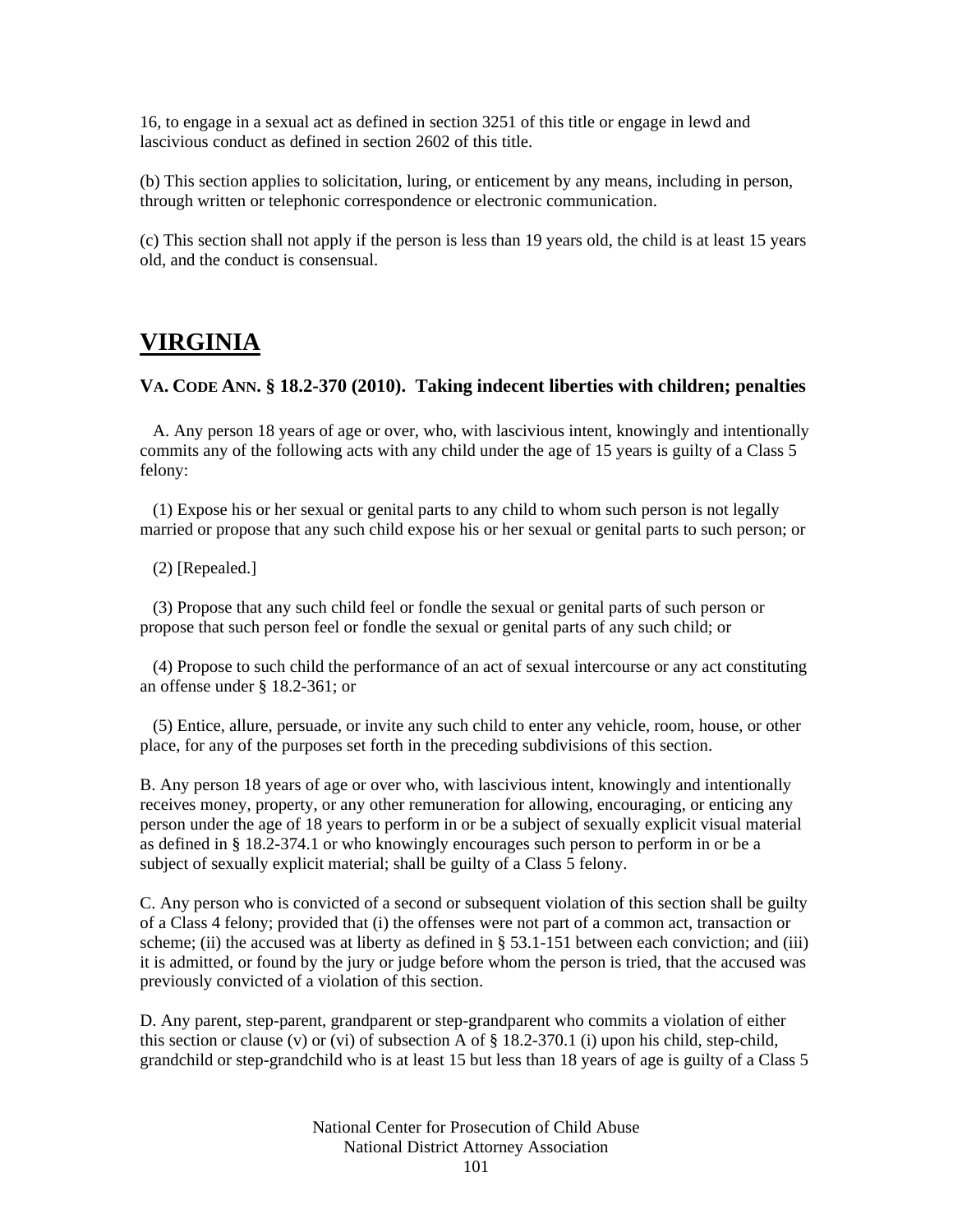felony or (ii) upon his child, step-child, grandchild or step-grandchild less than 15 years of age is guilty of a Class 4 felony.

### **VA. CODE ANN. § 18.2-374.3 (2010). Use of communications systems to facilitate certain offenses involving children**

 A. As used in subsections C, D, and E "use a communications system" means making personal contact or direct contact through any agent or agency, any print medium, the United States mail, any common carrier or communication common carrier, any electronic communications system, the Internet, or any telecommunications, wire, computer network, or radio communications system.

B. It shall be unlawful for any person to use a communications system, including but not limited to computers or computer networks or bulletin boards, or any other electronic means for the purposes of procuring or promoting the use of a minor for any activity in violation of § 18.2-370 or § 18.2-374.1. A violation of this subsection is a Class 6 felony.

C. It shall be unlawful for any person 18 years of age or older to use a communications system, including but not limited to computers or computer networks or bulletin boards, or any other electronic means, for the purposes of soliciting, with lascivious intent, any person he knows or has reason to believe is a child less than 15 years of age to knowingly and intentionally:

 1. Expose his sexual or genital parts to any child to whom he is not legally married or propose that any such child expose his sexual or genital parts to such person;

 2. Propose that any such child feel or fondle the sexual or genital parts of such person or propose that such person feel or fondle the sexual or genital parts of any such child;

 3. Propose to such child the performance of an act of sexual intercourse or any act constituting an offense under § 18.2-361; or

 4. Entice, allure, persuade, or invite any such child to enter any vehicle, room, house, or other place, for any purposes set forth in the preceding subdivisions.

 Any person who violates this subsection is guilty of a Class 5 felony. However, if the person is at least seven years older than the child he knows or has reason to believe is less than 15 years of age, the person shall be punished by a term of imprisonment of not less than five years nor more than 30 years in a state correctional facility, five years of which shall be mandatory minimum term of imprisonment. Any person who commits a second or subsequent violation of this subsection when the person is at least seven years older than the child he knows or has reason to believe is less than 15 years of age shall be punished by a term of imprisonment of not less than 10 years nor more than 40 years, 10 years of which shall be a mandatory minimum term of imprisonment.

D. Any person who uses a communications system, including but not limited to computers or computer networks or bulletin boards, or any other electronic means, for the purposes of soliciting, with lascivious intent, any child he knows or has reason to believe is at least 15 years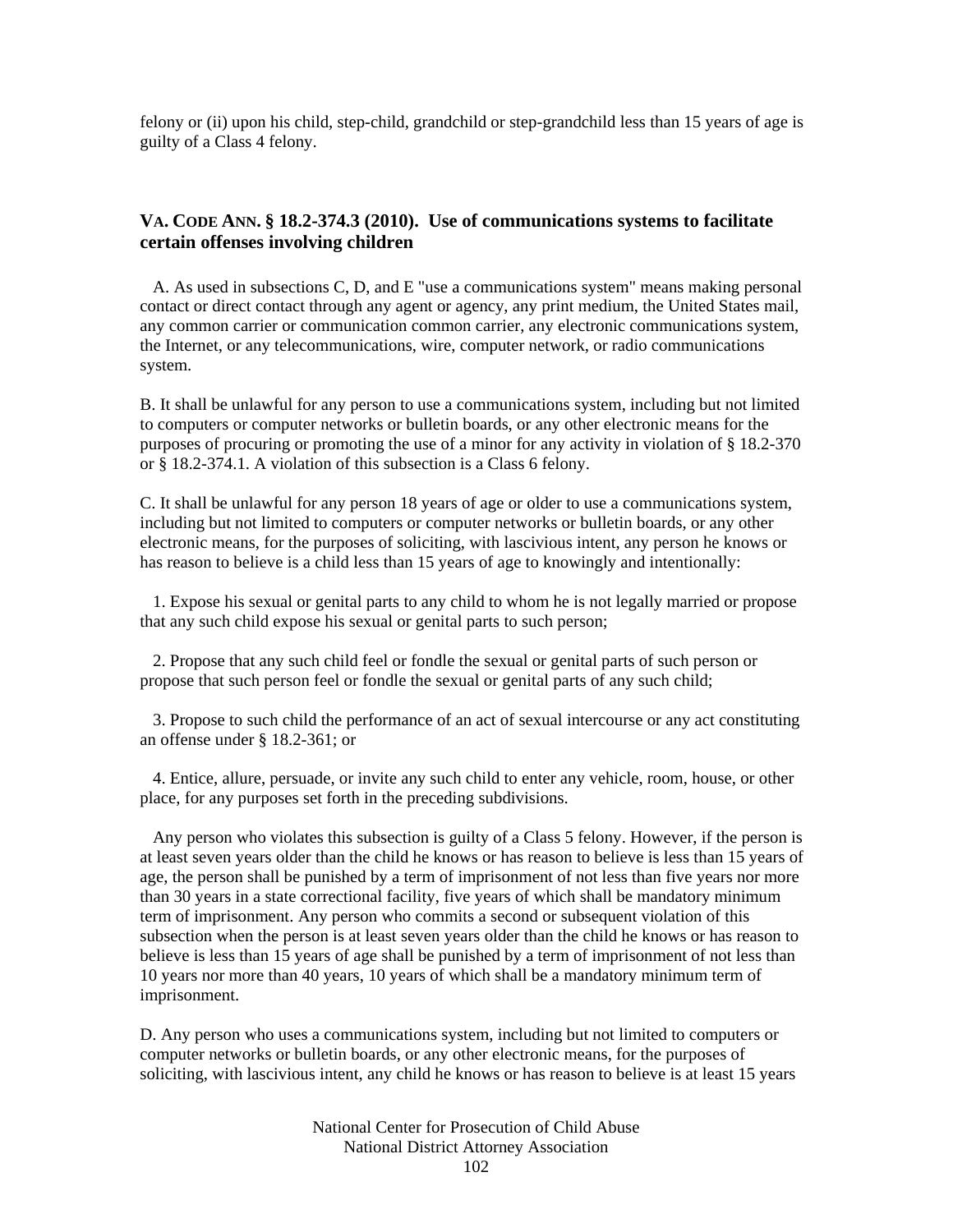of age but less than 18 years of age to knowingly and intentionally commit any of the activities listed in subsection C if the person is at least seven years older than the child is guilty of a Class 5 felony. Any person who commits a second or subsequent violation of this subsection shall be punished by a term of imprisonment of not less than one nor more than 20 years, one year of which shall be a mandatory minimum term of imprisonment.

E. Any person 18 years of age or older who uses a communications system, including but not limited to computers or computer networks or bulletin boards, or any other electronic means, for the purposes of soliciting any person he knows or has reason to believe is a child less than 18 years of age for (i) any activity in violation of  $\S 18.2\n-355$  or  $18.2\n-361$ , (ii) any activity in violation of  $\S 18.2-374.1$ , or (iii) a violation of  $\S 18.2-374.1:1$  is guilty of a Class 5 felony.

## **WASHINGTON**

### **WASH. REV. CODE § 9.68A.011 (2010). Definitions**

Unless the context clearly indicates otherwise, the definitions in this section apply throughout this chapter.

 (1) To "photograph" means to make a print, negative, slide, digital image, motion picture, or videotape. A "photograph" means anything tangible or intangible produced by photographing.

 (2) "Visual or printed matter" means any photograph or other material that contains a reproduction of a photograph.

(3) "Sexually explicit conduct" means actual or simulated:

 (a) Sexual intercourse, including genital-genital, oral-genital, anal-genital, or oral-anal, whether between persons of the same or opposite sex or between humans and animals;

(b) Penetration of the vagina or rectum by any object;

(c) Masturbation;

(d) Sadomasochistic abuse for the purpose of sexual stimulation of the viewer;

 (e) Exhibition of the genitals or unclothed pubic or rectal areas of any minor, or the unclothed breast of a female minor, for the purpose of sexual stimulation of the viewer;

(f) Defecation or urination for the purpose of sexual stimulation of the viewer; and

 (g) Touching of a person's clothed or unclothed genitals, pubic area, buttocks, or breast area for the purpose of sexual stimulation of the viewer.

(4) "Minor" means any person under eighteen years of age.

 (5) "Live performance" means any play, show, skit, dance, or other exhibition performed or presented to or before an audience of one or more, with or without consideration.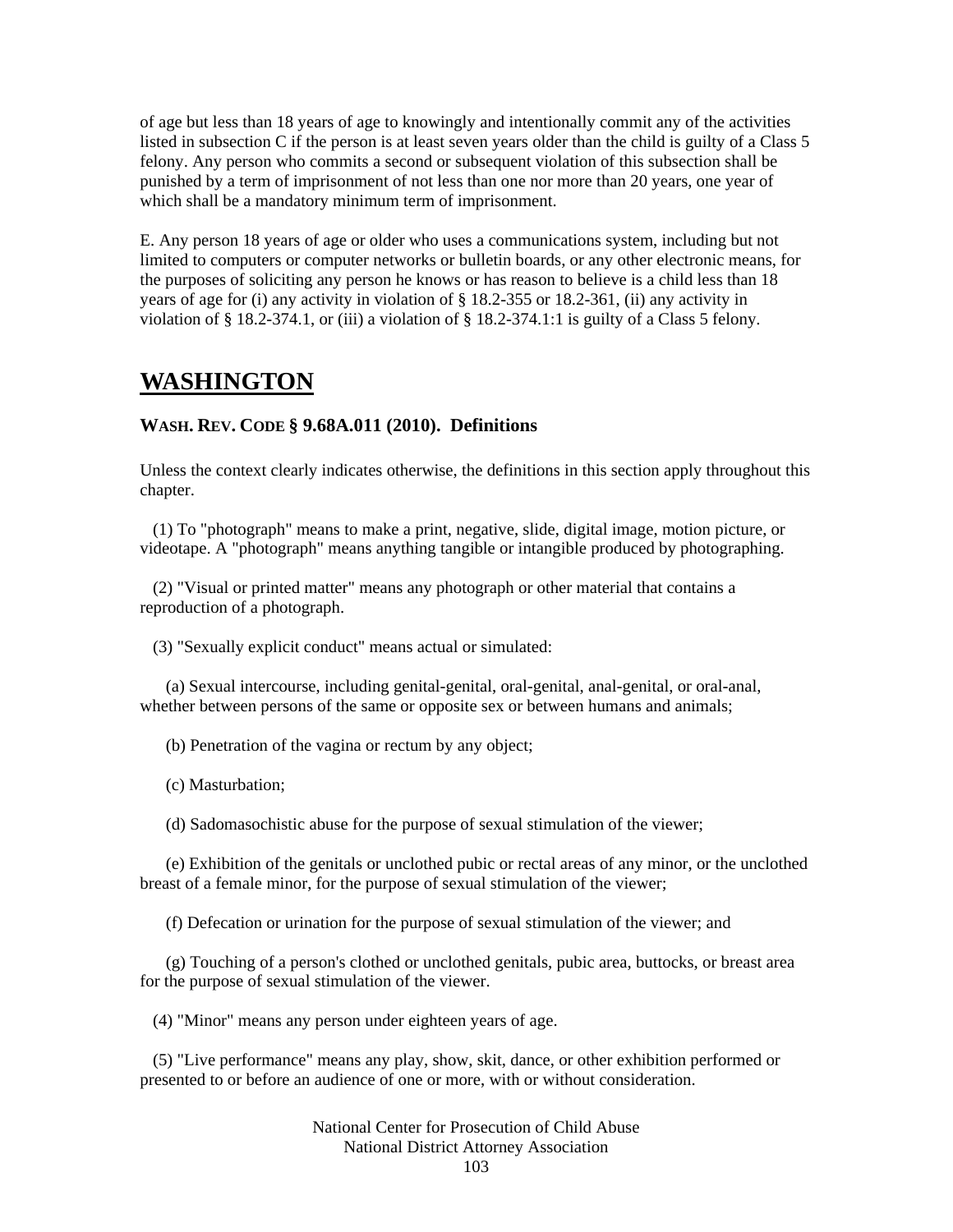### **Effective June 10, 2010 : Sec. 3 RCW 9.68A.011 and 2002 c 70 s 1 are each amended to read as follows:**

Unless the context clearly indicates otherwise, the definitions in this section apply throughout this chapter.

(1) [A> AN "INTERNET SESSION" MEANS A PERIOD OF TIME DURING WHICH AN INTERNET USER, USING A SPECIFIC INTERNET PROTOCOL ADDRESS, VISITS OR IS LOGGED INTO AN INTERNET SITE FOR AN UNINTERRUPTED PERIOD OF TIME. <A]

 $[A>(2) < A$ ] To "photograph" means to make a print, negative, slide, digital image, motion picture, or videotape. A "photograph" means anything tangible or intangible produced by photographing.

 $[D>(2)$  <D $]$  [A $>(3)$  <A] "Visual or printed matter" means any photograph or other material that contains a reproduction of a photograph.

 $[D>(3)$  <D $]$  [A $>(4)$  <A] "Sexually explicit conduct" means actual or simulated:

(a) Sexual intercourse, including genital-genital, oral-genital, anal-genital, or oral-anal, whether between persons of the same or opposite sex or between humans and animals;

(b) Penetration of the vagina or rectum by any object;

(c) Masturbation;

(d) Sadomasochistic abuse [D> for the purpose of sexual stimulation of the viewer <D] ;

(e) [D> Exhibition of the genitals or unclothed pubic or rectal areas of any minor, or the unclothed breast of a female minor, for the purpose of sexual stimulation of the viewer;  $\langle D \rangle$ 

 $[D>(f)$   $\Diamond$  D] Defecation or urination for the purpose of sexual stimulation of the viewer;

[A> (F) DEPICTION OF THE GENITALS OR UNCLOTHED PUBIC OR RECTAL AREAS OF ANY MINOR, OR THE UNCLOTHED BREAST OF A FEMALE MINOR, FOR THE PURPOSE OF SEXUAL STIMULATION OF THE VIEWER. FOR THE PURPOSES OF THIS SUBSECTION (4)(F), IT IS NOT NECESSARY THAT THE MINOR KNOW THAT HE OR SHE IS PARTICIPATING IN THE DESCRIBED CONDUCT, OR ANY ASPECT OF IT; <A] and

(g) Touching of a person's clothed or unclothed genitals, pubic area, buttocks, or breast area for the purpose of sexual stimulation of the viewer.

 $[D>(4) < D]$  [A $>$  (5) < A] "Minor" means any person under eighteen years of age.

 $[D>(5)$   $\langle D \rangle$   $[A>(6)$   $\langle A \rangle$  "Live performance" means any play, show, skit, dance, or other exhibition performed or presented to or before an audience of one or more, with or without consideration.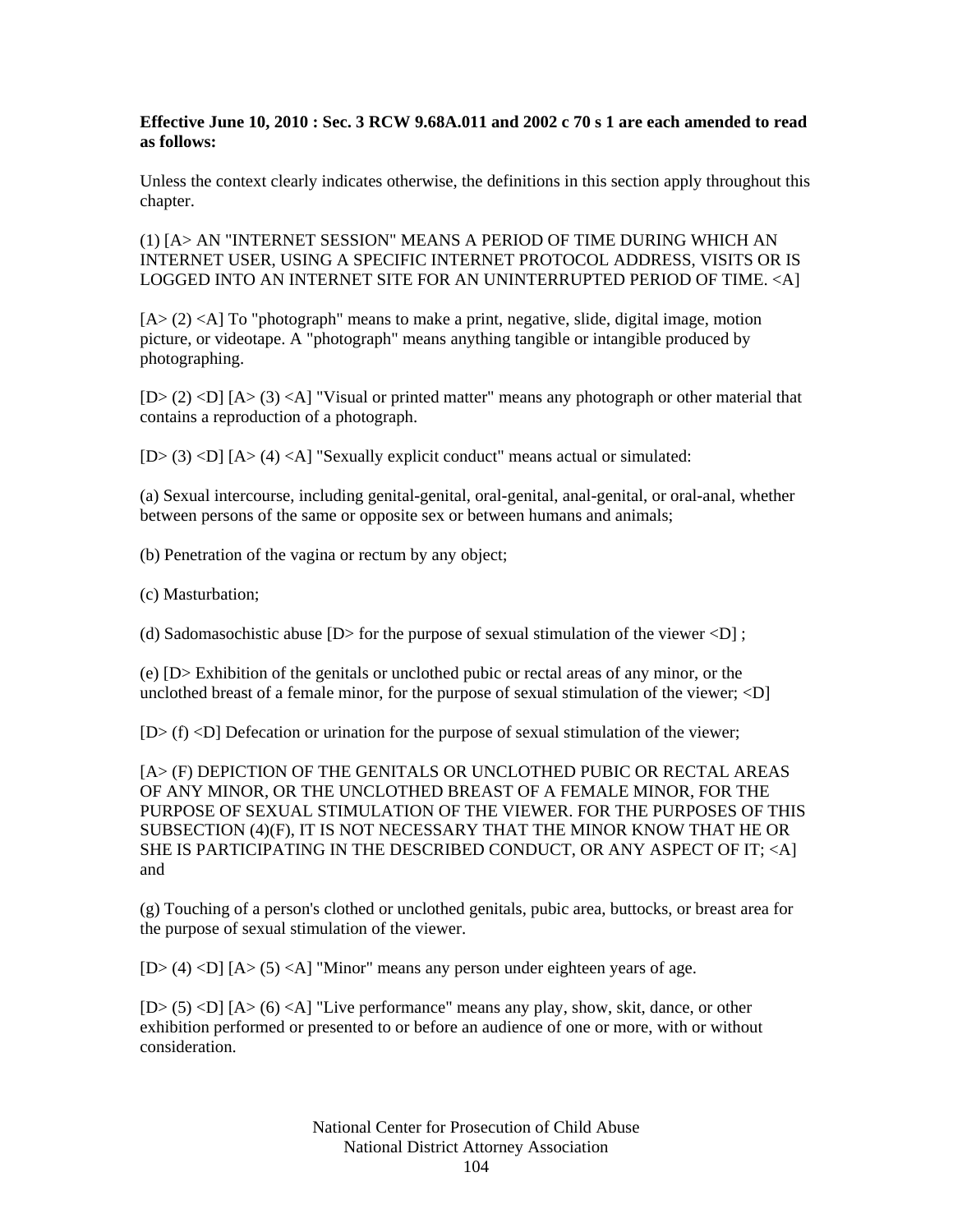### **WASH. REV. CODE § 9.68A.090 (2010). Communication with minor for immoral purposes -- Penalties**

*Unconstitutional in part by: In re Marriage of Williams, 56 Wn. App. 138, 782 P.2d 1087, 1989 Wash. App. LEXIS 389 (1989)* 

(1) Except as provided in subsection (2) of this section, a person who communicates with a minor for immoral purposes, or a person who communicates with someone the person believes to be a minor for immoral purposes, is guilty of a gross misdemeanor.

(2) A person who communicates with a minor for immoral purposes is guilty of a class C felony punishable according to chapter 9A.20 RCW if the person has previously been convicted under this section or of a felony sexual offense under chapter 9.68A, 9A.44, or 9A.64 RCW or of any other felony sexual offense in this or any other state or if the person communicates with a minor or with someone the person believes to be a minor for immoral purposes through the sending of an electronic communication.

# **WEST VIRGINIA**

### **W. VA. CODE § 61-3C-14b (2010). Soliciting, etc. a minor via computer; penalty.**

Any person over the age of eighteen, who knowingly uses a computer to solicit, entice, seduce or lure, or attempt to solicit, entice, seduce or lure, a minor known or believed to be at least four years younger than the person using the computer or a person he or she believes to be such a minor, to commit any illegal act proscribed by the provisions of article eight [§§ 61-8-1 et seq.], eight-b [§§ 61-8B-1 et seq.], eight-c [§§ 61-8C-1 et seq.] or eight-d [§§ 61-8D-1 et seq.] of this chapter, or any felony offense under section four hundred one [§ 60A-4-401], article four, chapter sixty-a of this code, is guilty of a felony and, upon conviction thereof, shall be fined not more than five thousand dollars or imprisoned in a state correctional facility not less than two nor more than ten years, or both.

### **W. VA. CODE § 61-8A-1 (2010). Definitions.**

When used in this article, the following words, and any variations thereof required by the context, shall have the meaning ascribed to them in this section:

(a) "Adult" means a person eighteen years of age or older.

 (b) "Computer network" means the interconnection of hardware or wireless communication lines with a computer through remote terminals, or a complex consisting of two or more interconnected computers.

 (c) "Display" means to show, exhibit or expose matter, in a manner visible to general or invited public, including minors. As used in this article, display shall include the placing or exhibiting of matter on or in a billboard, viewing screen, theater, marquee, newsstand, display rack, window, showcase, display case or similar public place.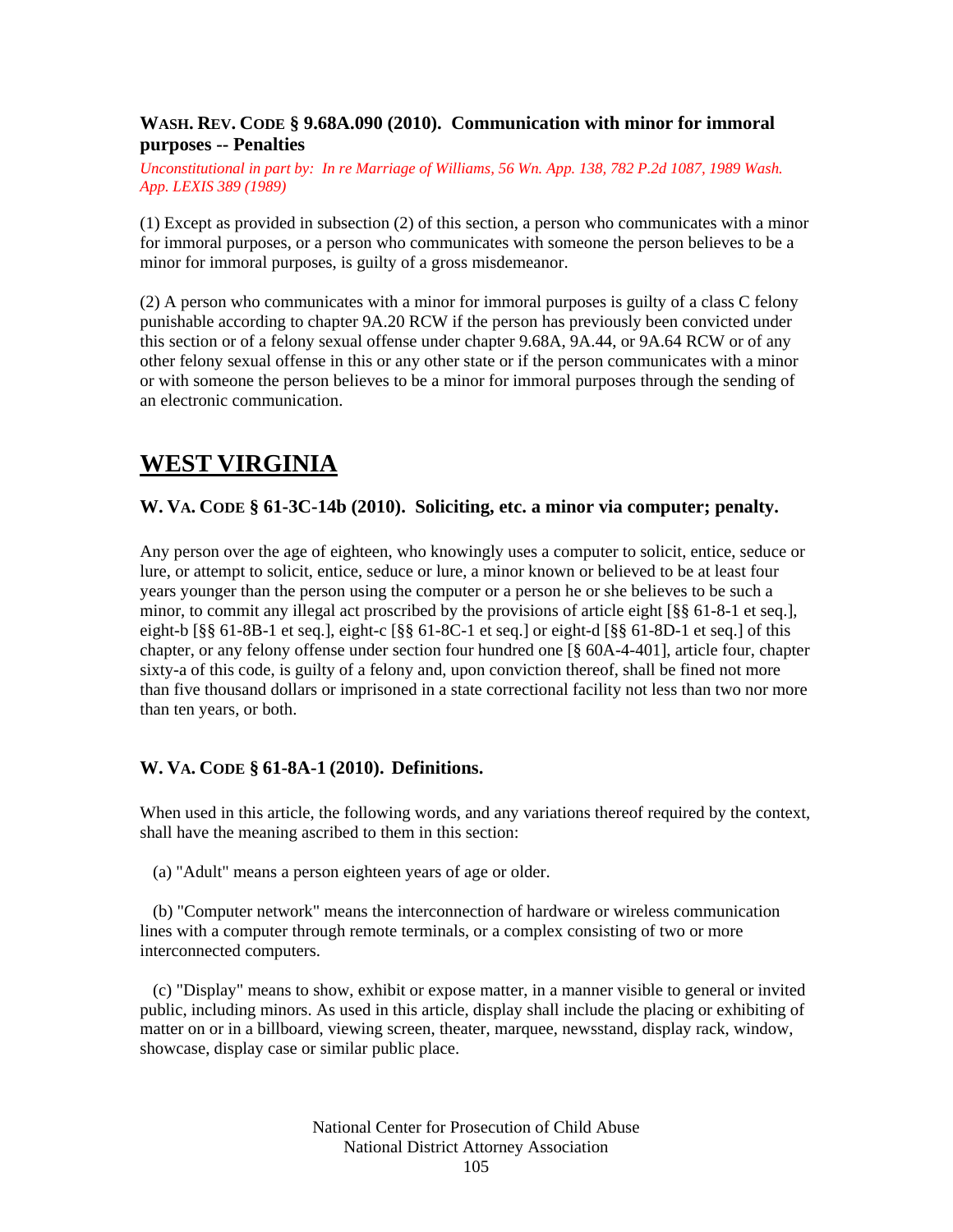(d) "Distribute" means to transfer possession, transport, transmit, sell or rent, whether with or without consideration

 (e) "Employee" means any individual who renders personal services in the course of a business, who receives compensation and who has no financial interest in the ownership or operation of the business other than his salary or wages.

 (f) "Internet" means the international computer network of both federal and nonfederal interoperable packet switched data networks.

 (g) "Knowledge of the character of the matter" means having awareness of or notice of the overall sexual content and character of matter as depicting, representing, or describing obscene matter.

 (h) "Matter" means any visual, audio, or physical item, article, production transmission, publication, exhibition, or live performance, or reproduction thereof, including any two or three dimensional visual or written material, film, picture, drawing, video, graphic, or computer generated or reproduced image; or any book, magazine, newspaper or other visual or written material; or any motion picture or other pictorial representation; or any statue or other figure; or any recording, transcription, or mechanical, chemical, or electrical reproduction; or any other articles, video laser disc, computer hardware and software, or computer generated images or message recording, transcription, or object, or any public or commercial live exhibition performed for consideration or before an audience of one or more.

(i) "Minor" means an unemancipated person under eighteen years of age.

(j) "Obscene matter" means matter that:

 (1) An average person, applying contemporary adult community standards, would find, taken as a whole, appeals to the prurient interest, is intended to appeal to the prurient interest, or is pandered to a prurient interest;

 (2) An average person, applying community standards, would find depicts or describes, in a patently offensive way, sexually explicit conduct; and

 (3) A reasonable person would find, taken as a whole, lacks serious literary, artistic, political or scientific value.

(k) "Parent" includes a biological or adoptive parent, legal guardian or legal custodian.

(l) "Person" means any adult, partnership, firm, association, corporation or other legal entity.

 (m) "Sexually explicit conduct" means an ultimate sexual act, normal or perverted, actual or simulated, including sexual intercourse, sodomy, oral copulation, sexual bestiality, sexual sadism and masochism, masturbation, excretory functions and lewd exhibition of the genitals.

### **W. VA. CODE § 61-8A-4 (2010). Use of obscene matter with intent to seduce minor.**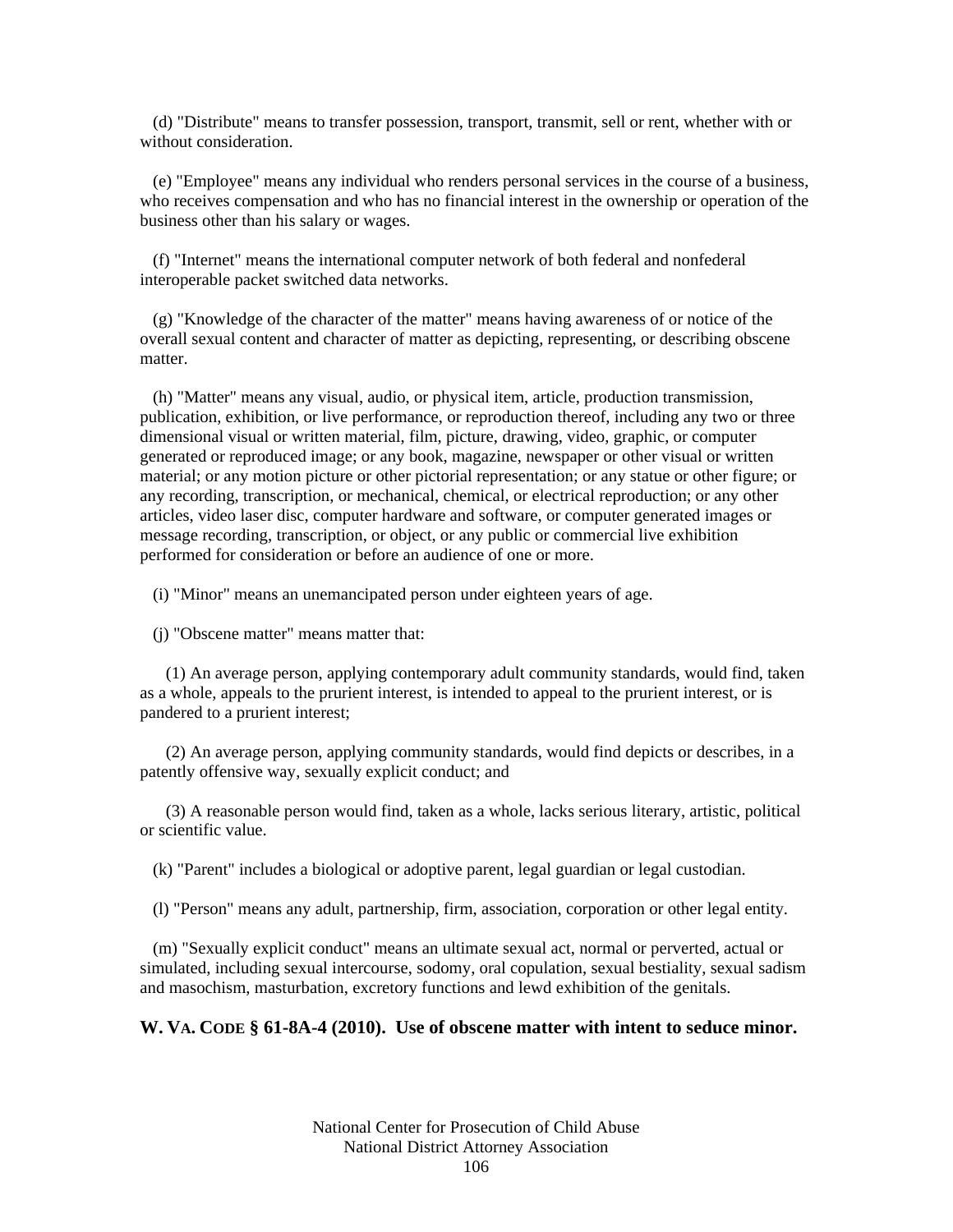Any adult, having knowledge of the character of the matter, who knows that a person is a minor and distributes, offers to distribute or displays by any means any obscene matter to the minor, and such distribution, offer to distribute, or display is undertaken with the intent or for the purpose of facilitating the sexual seduction or abuse of the minor, is guilty of a felony and, upon conviction thereof, shall be fined not more than twenty-five thousand dollars, or confined in a state correctional facility for not more than five years, or both. For a second and each subsequent commission of such offense, such person is guilty of a felony and, upon conviction, shall be fined not more than fifty thousand dollars or confined in a state correctional facility for not more than ten years, or both.

# **WISCONSIN**

### **WIS. STAT. § 948.01 (2010). Definitions.**

In this chapter, the following words and phrases have the designated meanings unless the context of a specific section manifestly requires a different construction:

(1) "Child" means a person who has not attained the age of 18 years, except that for purposes of prosecuting a person who is alleged to have violated a state or federal criminal law, "child" does not include a person who has attained the age of 17 years.

(1d) "Exhibit," with respect to a recording of an image that is not viewable in its recorded form, means to convert the recording of the image into a form in which the image may be viewed.

(1g) "Joint legal custody" has the meaning given in s. 767.001 (1s)

(1r) "Legal custody" has the meaning given in s. 767.001 (2)

(2) "Mental harm" means substantial harm to a childs psychological or intellectual functioning which may be evidenced by a substantial degree of certain characteristics of the child including, but not limited to, anxiety, depression, withdrawal or outward aggressive behavior. "Mental harm" may be demonstrated by a substantial and observable change in behavior, emotional response or cognition that is not within the normal range for the childs age and stage of development.

(3) "Person responsible for the childs welfare" includes the childs parent; stepparent; guardian; foster parent; treatment foster parent; an employee of a public or private residential home, institution or agency; other person legally responsible for the childs welfare in a residential setting; or a person employed by one legally responsible for the childs welfare to exercise temporary control or care for the child.

(3m) "Physical placement" has the meaning given in s. 767.001 (5)

(3r) "Recording" includes the creation of a reproduction of an image or a sound or the storage of data representing an image or a sound.

(4) "Sadomasochistic abuse" means the infliction of force, pain or violence upon a person for the purpose of sexual arousal or gratification.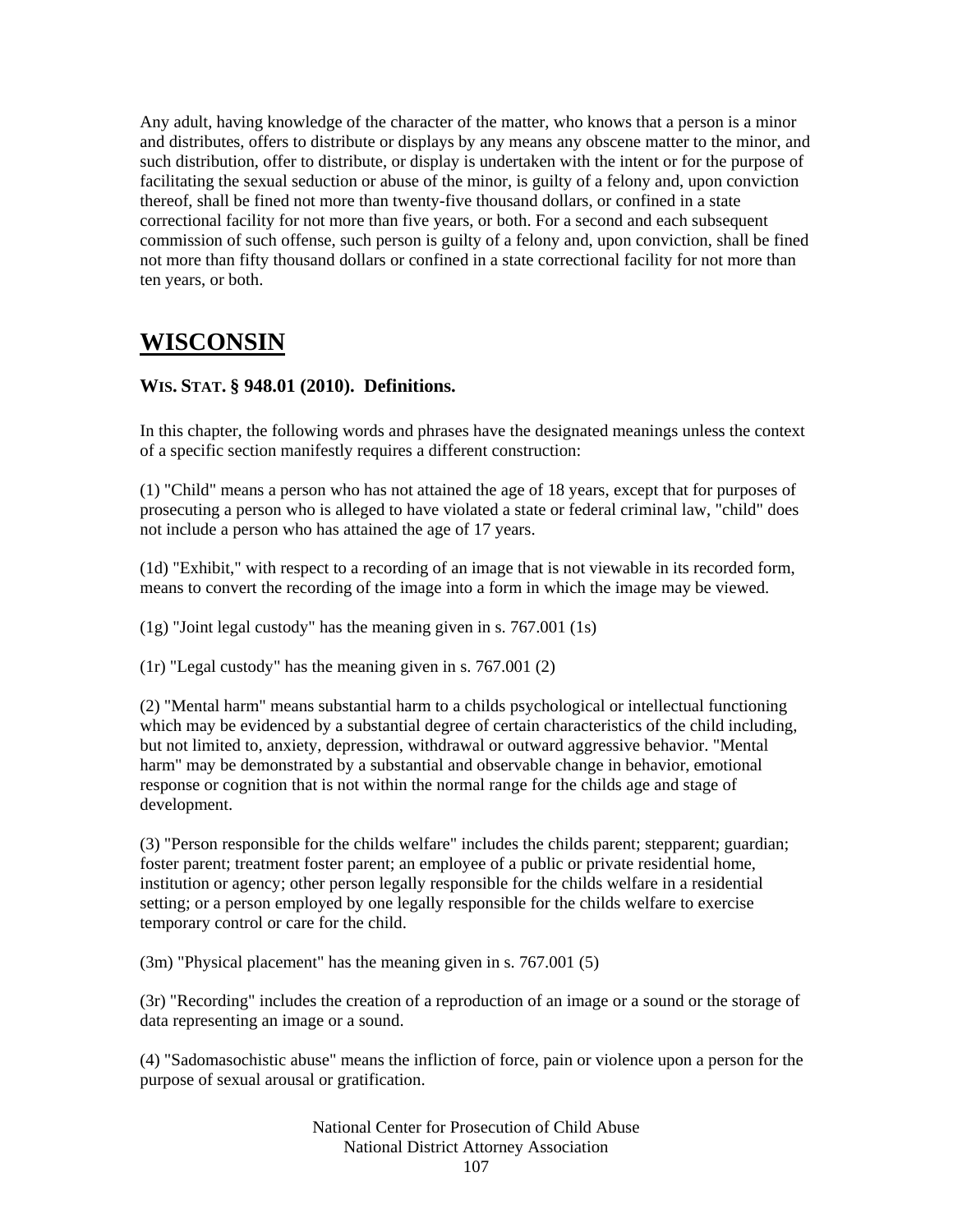(5) "Sexual contact" means any of the following:

(a) Any of the following types of intentional touching, whether direct or through clothing, if that intentional touching is either for the purpose of sexually degrading or sexually humiliating the complainant or sexually arousing or gratifying the defendant:

1. Intentional touching by the defendant or, upon the defendants instruction, by another person, by the use of any body part or object, of the complainants intimate parts.

2. Intentional touching by the complainant, by the use of any body part or object, of the defendants intimate parts or, if done upon the defendants instructions, the intimate parts of another person.

(b) Intentional penile ejaculation of ejaculate or intentional emission of urine or feces by the defendant or, upon the defendants instruction, by another person upon any part of the body clothed or unclothed of the complainant if that ejaculation or emission is either for the purpose of sexually degrading or sexually humiliating the complainant or for the purpose of sexually arousing or gratifying the defendant.

(c) For the purpose of sexually degrading or humiliating the complainant or sexually arousing or gratifying the defendant, intentionally causing the complainant to ejaculate or emit urine or feces on any part of the defendants body, whether clothed or unclothed.

(6) "Sexual intercourse" means vulvar penetration as well as cunnilingus, fellatio or anal intercourse between persons or any other intrusion, however slight, of any part of a persons body or of any object into the genital or anal opening either by the defendant or upon the defendants instruction. The emission of semen is not required.

(7) "Sexually explicit conduct" means actual or simulated:

(a) Sexual intercourse, meaning vulvar penetration as well as cunnilingus, fellatio or anal intercourse between persons or any other intrusion, however slight, of any part of a persons body or of any object into the genital or anal opening either by a person or upon the persons instruction. The emission of semen is not required;(b) Bestiality;(c) Masturbation;(d) Sexual sadism or sexual masochistic abuse including, but not limited to, flagellation, torture or bondage; or(e) Lewd exhibition of intimate parts.

### **WIS. STAT. § 948.05 (2010). Sexual exploitation of a child.**

(1) Whoever does any of the following with knowledge of the character and content of the sexually explicit conduct involving the child may be penalized under sub. (2p):

(a) Employs, uses, persuades, induces, entices, or coerces any child to engage in sexually explicit conduct for the purpose of recording or displaying in any way the conduct.

(b) Records or displays in any way a child engaged in sexually explicit conduct.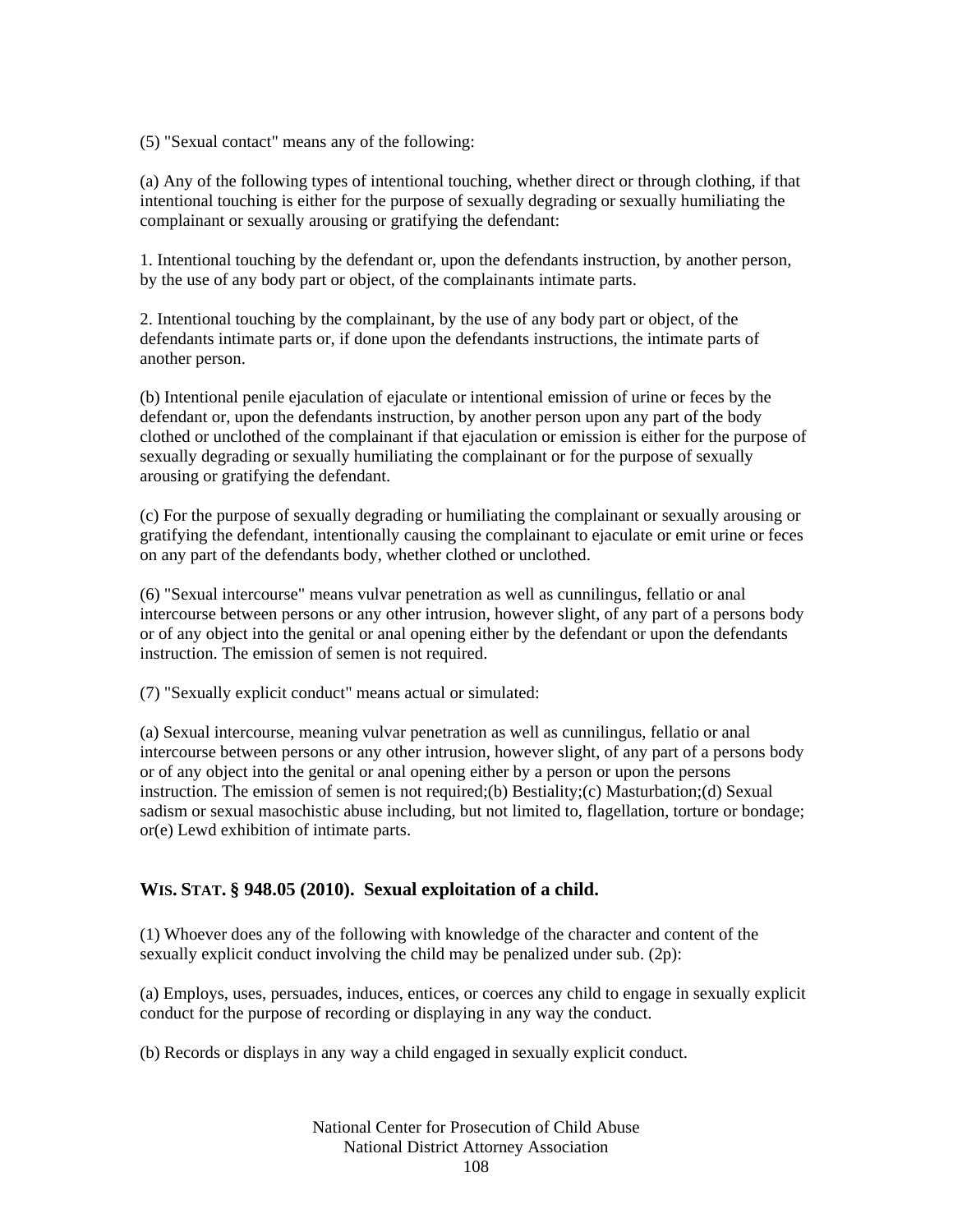(1m) Whoever produces, performs in, profits from, promotes, imports into the state, reproduces, advertises, sells, distributes, or possesses with intent to sell or distribute, any recording of a child engaging in sexually explicit conduct may be penalized under sub. (2p) if the person knows the character and content of the sexually explicit conduct involving the child and if the person knows or reasonably should know that the child engaging in the sexually explicit conduct has not attained the age of 18 years.

(2) A person responsible for a childs welfare who knowingly permits, allows or encourages the child to engage in sexually explicit conduct for a purpose proscribed in sub. (1) (a) or (b) or  $(1m)$ may be penalized under sub. (2p)

(2p) (a) Except as provided in par. (b), a person who violates sub. (1), (1m), or (2) is guilty of a Class C felony.

(b) A person who violates sub.  $(1)$ ,  $(1m)$ , or  $(2)$  is guilty of a Class F felony if the person is under 18 years of age when the offense occurs.

(3) It is an affirmative defense to prosecution for violation of sub. (1) (a) or (b) or (2) if the defendant had reasonable cause to believe that the child had attained the age of 18 years. A defendant who raises this affirmative defense has the burden of proving this defense by a preponderance of the evidence.

### **WIS. STAT. § 948.07 (2010). Child enticement.**

Whoever, with intent to commit any of the following acts, causes or attempts to cause any child who has not attained the age of 18 years to go into any vehicle, building, room or secluded place is guilty of a Class D felony:

(1) Having sexual contact or sexual intercourse with the child in violation of s. 948.02, 948.085, or 948.095

(2) Causing the child to engage in prostitution.

(3) Exposing a sex organ to the child or causing the child to expose a sex organ in violation of s. 948.10

(4) Recording the child engaging in sexually explicit conduct.

(5) Causing bodily or mental harm to the child.

(6) Giving or selling to the child a controlled substance or controlled substance analog in violation of ch. 961

### **WIS. STAT. § 948.075 (2010). Use of a computer to facilitate a child sex crime.**

(1r) Whoever uses a computerized communication system to communicate with an individual who the actor believes or has reason to believe has not attained the age of 16 years with intent to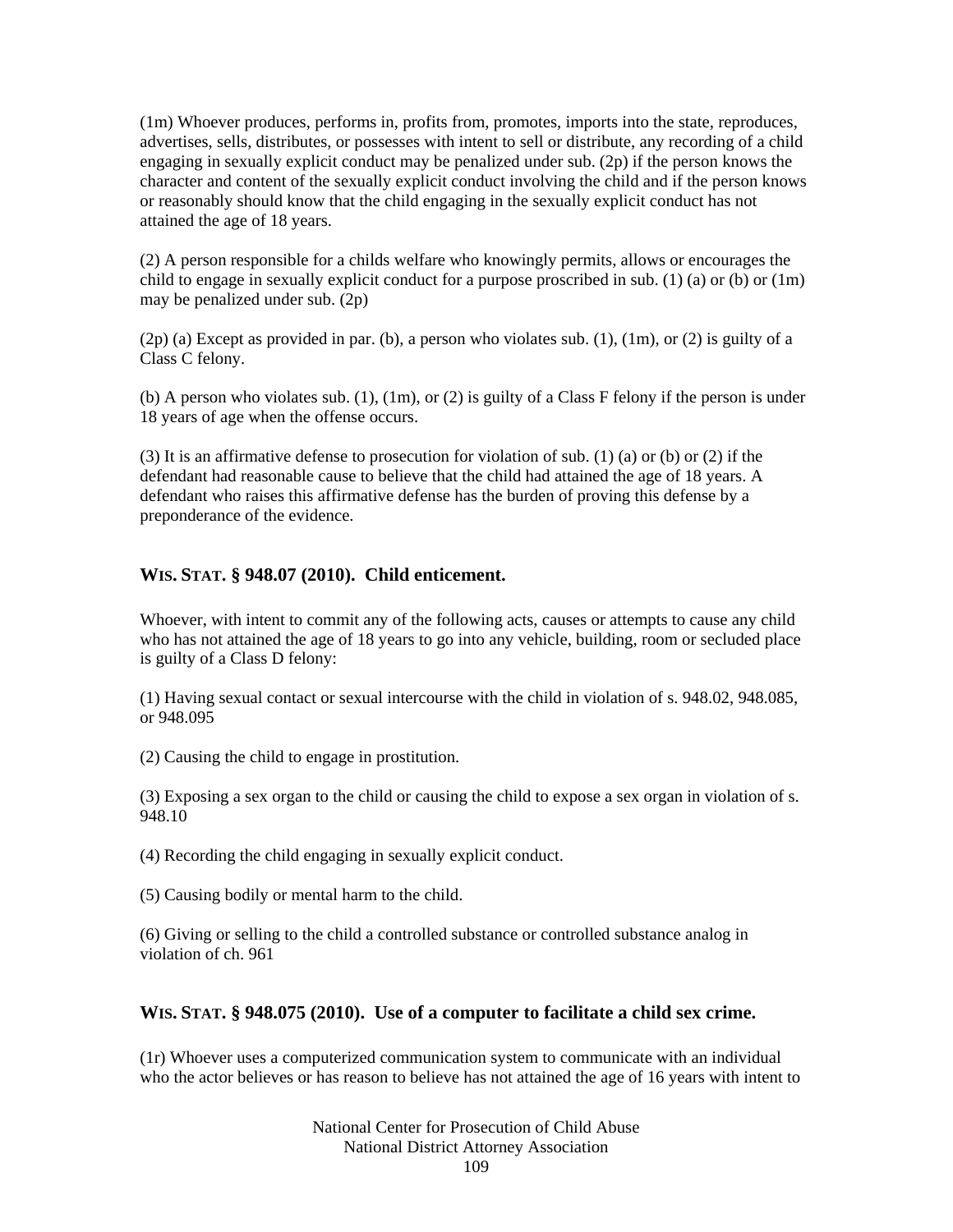have sexual contact or sexual intercourse with the individual in violation of s. 948.02 (1) or (2) is guilty of a Class C felony.

(2) This section does not apply if, at the time of the communication, the actor reasonably believed that the age of the person to whom the communication was sent was no more than 24 months less than the age of the actor.

(3) Proof that the actor did an act, other than use a computerized communication system to communicate with the individual, to effect the actors intent under sub. (1r) shall be necessary to prove that intent.

# **WYOMING**

### **WYO. STAT. ANN. § 6-2-301 (2010). Definitions.**

(a) As used in this article:

(i) "Actor" means the person accused of criminal assault;

 (ii) "Intimate parts" means the external genitalia, perineum, anus or pubes of any person or the breast of a female person;

 (iii) "Physically helpless" means unconscious, asleep or otherwise physically unable to communicate unwillingness to act;

 (iv) "Position of authority" means that position occupied by a parent, guardian, relative, household member, teacher, employer, custodian or any other person who, by reason of his position, is able to exercise significant influence over a person;

(v) "Sexual assault" means any act made criminal pursuant to W.S.88 6-2-302 through 6-2-319;

 (vi) "Sexual contact" means touching, with the intention of sexual arousal, gratification or abuse, of the victim's intimate parts by the actor, or of the actor's intimate parts by the victim, or of the clothing covering the immediate area of the victim's or actor's intimate parts;

(vii) "Sexual intrusion" means:

 (A) Any intrusion, however slight, by any object or any part of a person's body, except the mouth, tongue or penis, into the genital or anal opening of another person's body if that sexual intrusion can reasonably be construed as being for the purposes of sexual arousal, gratification or abuse; or

 (B) Sexual intercourse, cunnilingus, fellatio, analingus89 or anal intercourse with or without emission.

(viii) "Victim" means the person alleged to have been subjected to sexual assault;

(ix) "This article" means W.S.90 6-2-301 through 6-2-320.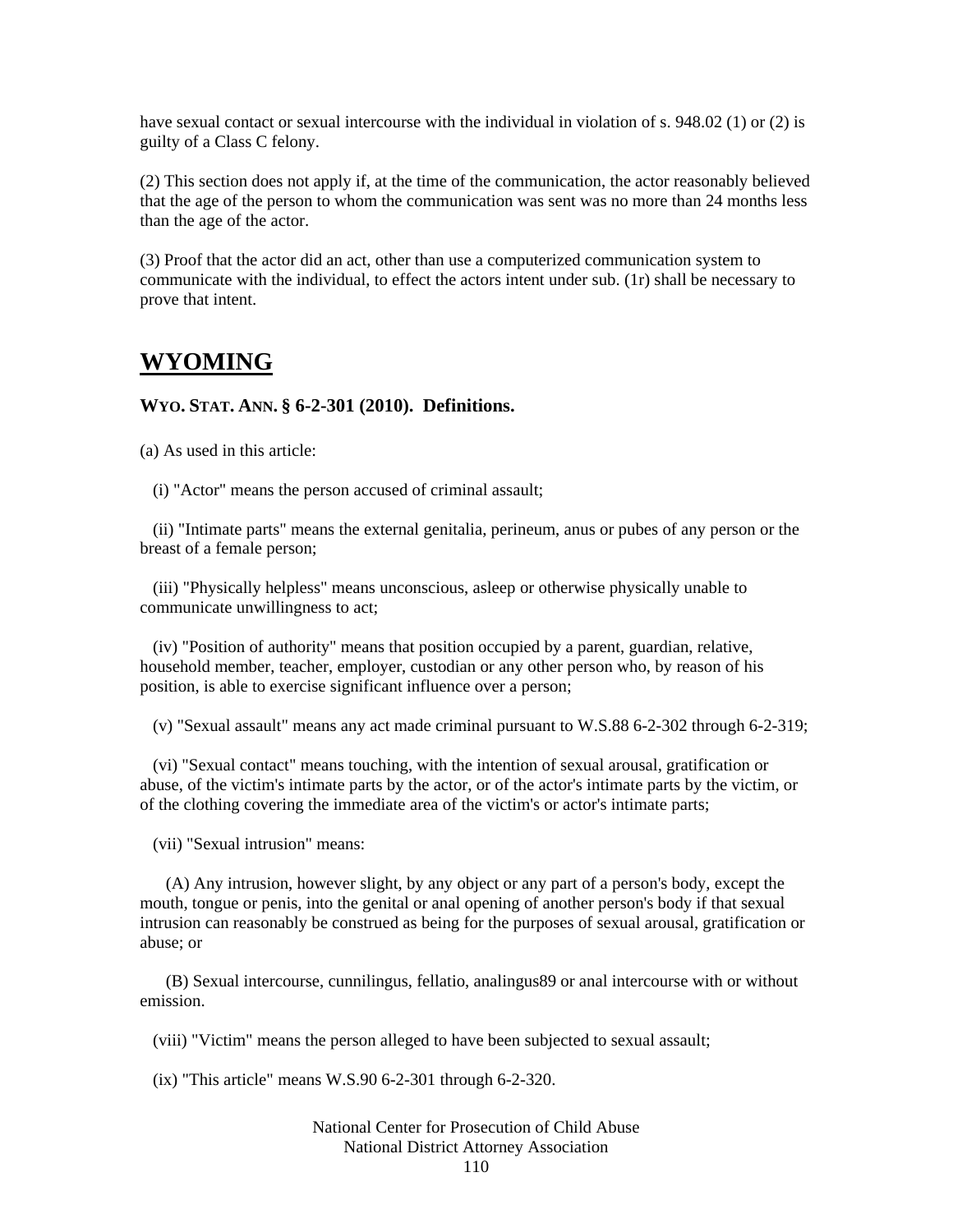# **WYO. STAT. ANN. § 6-2-318 (2010). Soliciting to engage in illicit sexual relations; penalty.**

Except under circumstances constituting sexual assault in the first, second or third degree as defined by W.S. 6-2-302 through 6-2-304, or sexual abuse of a minor in the first, second, third or fourth degree as defined by W.S. 6-2-314 through 6-2-317, anyone who has reached the age of majority and who solicits, procures or knowingly encourages anyone less than the age of fourteen (14) years, or a person purported to be less than the age of fourteen (14) years, to engage in sexual intrusion as defined in W.S. 6-2-301 is guilty of a felony, and upon conviction shall be imprisoned for a term of not more than five (5) years.

# **WYO. STAT. ANN. § 6-4-303 (2010). Sexual exploitation of children; penalties; definitions.**

(a) As used in this section:

(i) "Child" means a person under the age of eighteen (18) years;

 (ii) "Child pornography" means any visual depiction, including any photograph, film, video, picture, computer or computer-generated image or picture, whether or not made or produced by electronic, mechanical or other means, of explicit sexual conduct, where:

 (A) The production of the visual depiction involves the use of a child engaging in explicit sexual conduct;

 (B) The visual depiction is of explicit sexual conduct involving a child or an individual virtually indistinguishable from a child; or

 (C) The visual depiction has been created, adapted or modified to depict explicit sexual conduct involving a child or an individual virtually indistinguishable from a child.

(D) Repealed by Laws 2005, ch. 70, § 2.

 (iii) "Explicit sexual conduct" means actual or simulated sexual intercourse, including genitalgenital, oral-genital, anal-genital or oral-anal, between persons of the same or opposite sex, bestiality, masturbation, sadistic or masochistic abuse or lascivious exhibition of the genitals or pubic area of any person;

 (iv) "Visual depiction" means developed and undeveloped film and videotape, and data stored on computer disk or by electronic means which is capable of conversion into a visual image.

(b) A person is guilty of sexual exploitation of a child if, for any purpose, he knowingly:

 (i) Causes, induces, entices, coerces or permits a child to engage in, or be used for, the making of child pornography;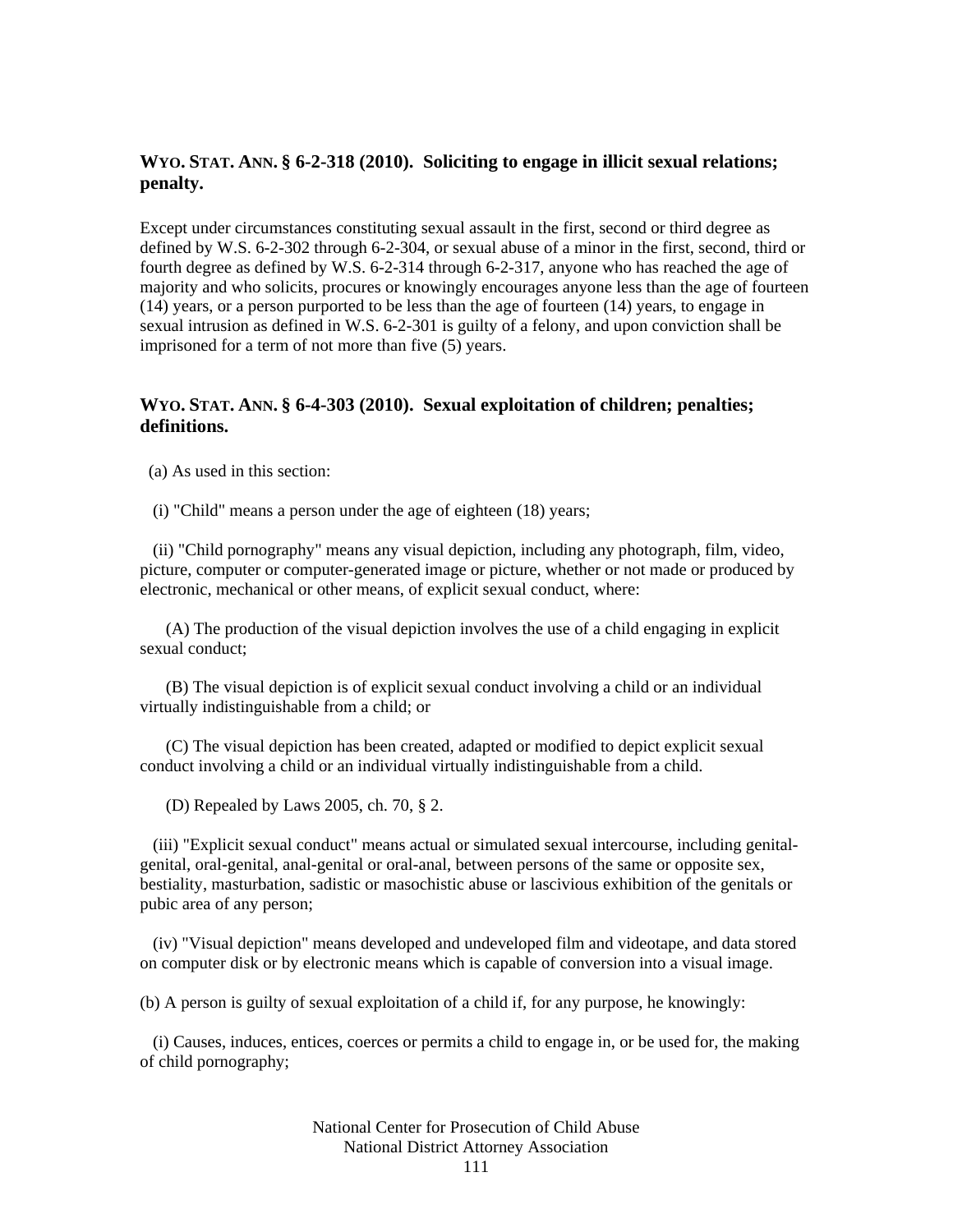(ii) Causes, induces, entices or coerces a child to engage in, or be used for, any explicit sexual conduct;

 (iii) Manufactures, generates, creates, receives, distributes, reproduces, delivers or possesses with the intent to deliver, including through digital or electronic means, whether or not by computer, any child pornography;

(iv) Possesses child pornography, except that this paragraph shall not apply to:

 (A) Peace officers, court personnel or district attorneys engaged in the lawful performance of their official duties;

 (B) Physicians, psychologists, therapists or social workers, provided such persons are duly licensed in Wyoming and the persons possess such materials in the course of a bona fide treatment or evaluation program at the treatment or evaluation site; or

(C) Counsel for a person charged under this section.

(c) The sexual exploitation of a child pursuant to paragraphs (b)(i) through (iii) of this section is a felony punishable by imprisonment for not less than five (5) years nor more than twelve (12) years, a fine of not more than ten thousand dollars (\$10,000.00), or both.

(d) The sexual exploitation of a child by possession of sexually exploitive material pursuant to paragraph (b)(iv) of this section is a felony punishable by imprisonment for not more than ten (10) years, a fine of not more than ten thousand dollars (\$10,000.00), or both.

(e) A second or subsequent conviction pursuant to paragraphs (b)(i) through (iv) of this section, or of a substantially similar law of any other jurisdiction, is a felony punishable by imprisonment for not less than seven (7) years nor more than twelve (12) years, a fine of not more than ten thousand dollars (\$10,000.00), or both.

(f) Any person who is convicted of an offense under this section shall forfeit to the state the person's interest in:

 (i) Any visual depiction of a child engaging in explicit sexual conduct in violation of this section, or any book, magazine, periodical, film, videotape or other matter which contains any such visual depiction, which was produced, transported, mailed, shipped, possessed or received in violation of this section;

 (ii) Any property, real or personal, constituting or traceable to gross proceeds obtained from such offense;

 (iii) Any property, real or personal, used or intended to be used to commit or to promote the commission of such offense.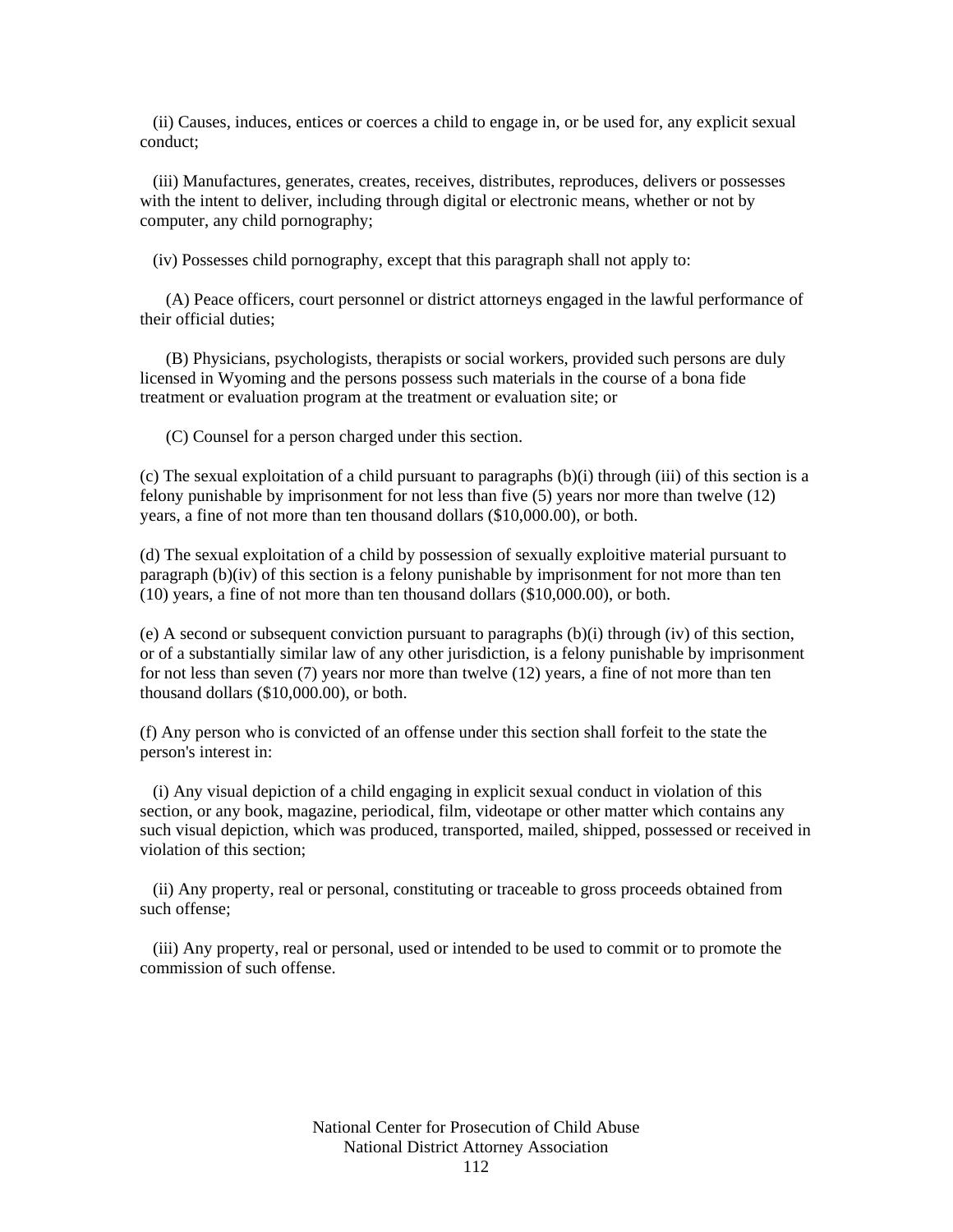# **FEDERAL LEGISLATION/ U.S. TERRITORIES**

# **FEDERAL LEGISLATION**

### *RELATED STATUTES*

### **18 U.S.C.S. § 1470 (2010). Transfer of obscene material to minors**

Whoever, using the mail or any facility or means of interstate or foreign commerce, knowingly transfers obscene matter to another individual who has not attained the age of 16 years, knowing that such other individual has not attained the age of 16 years, or attempts to do so, shall be fined under this title, imprisoned not more than 10 years, or both.

### **18 U.S.C.S. § 2251 (2010). Sexual exploitation of children.**

(a) Any person who employs, uses, persuades, induces, entices, or coerces any minor to engage in, or who has a minor assist any other person to engage in, or who transports any minor in or affecting interstate or foreign commerce, or in any Territory or Possession of the United States, with the intent that such minor engage in, any sexually explicit conduct for the purpose of producing any visual depiction of such conduct or for the purpose of transmitting a live visual depiction of such conduct, shall be punished as provided under subsection (e), if such person knows or has reason to know that such visual depiction will be transported or transmitted using any means or facility of interstate or foreign commerce or in or affecting interstate or foreign commerce or mailed, if that visual depiction was produced or transmitted using materials that have been mailed, shipped, or transported in or affecting interstate or foreign commerce by any means, including by computer, or if such visual depiction has actually been transported or transmitted using any means or facility of interstate or foreign commerce or in or affecting interstate or foreign commerce or mailed.

(b) Any parent, legal guardian, or person having custody or control of a minor who knowingly permits such minor to engage in, or to assist any other person to engage in, sexually explicit conduct for the purpose of producing any visual depiction of such conduct or for the purpose of transmitting a live visual depiction of such conduct shall be punished as provided under subsection (e) of this section, if such parent, legal guardian, or person knows or has reason to know that such visual depiction will be transported or transmitted using any means or facility of interstate or foreign commerce or in or affecting interstate or foreign commerce or mailed, if that visual depiction was produced or transmitted using materials that have been mailed, shipped, or transported in or affecting interstate or foreign commerce by any means, including by computer, or if such visual depiction has actually been transported or transmitted using any means or facility of interstate or foreign commerce or in or affecting interstate or foreign commerce or mailed.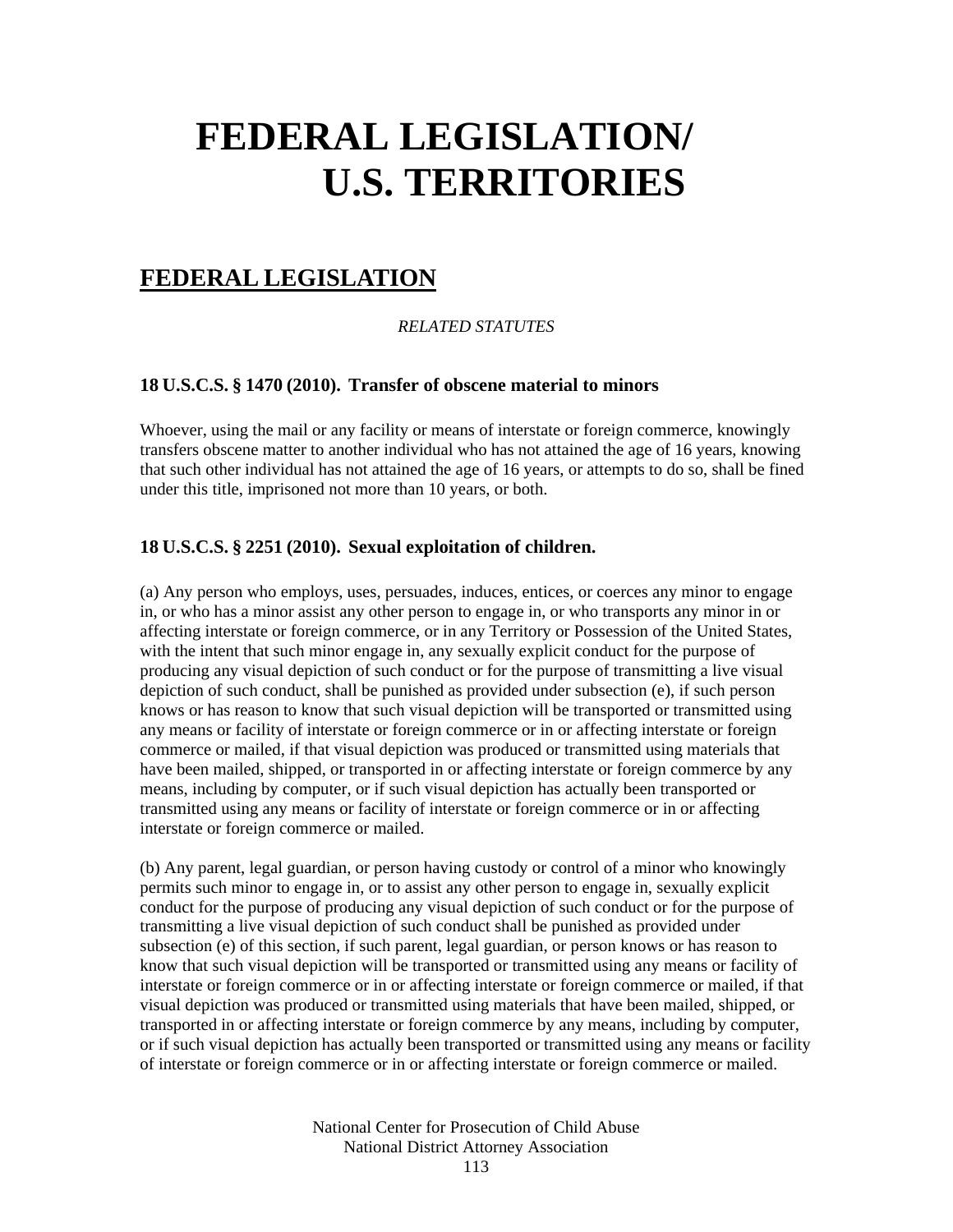#### (c)

 (1) Any person who, in a circumstance described in paragraph (2), employs, uses, persuades, induces, entices, or coerces any minor to engage in, or who has a minor assist any other person to engage in, any sexually explicit conduct outside of the United States, its territories or possessions, for the purpose of producing any visual depiction of such conduct, shall be punished as provided under subsection (e).

(2) The circumstance referred to in paragraph (1) is that--

 (A) the person intends such visual depiction to be transported to the United States, its territories or possessions, by any means, including by using any means or facility of interstate or foreign commerce or mail; or

 (B) the person transports such visual depiction to the United States, its territories or possessions, by any means, including by using any means or facility of interstate or foreign commerce or mail.

#### (d)

 (1) Any person who, in a circumstance described in paragraph (2), knowingly makes, prints, or publishes, or causes to be made, printed, or published, any notice or advertisement seeking or offering--

 (A) to receive, exchange, buy, produce, display, distribute, or reproduce, any visual depiction, if the production of such visual depiction involves the use of a minor engaging in sexually explicit conduct and such visual depiction is of such conduct; or

 (B) participation in any act of sexually explicit conduct by or with any minor for the purpose of producing a visual depiction of such conduct;

shall be punished as provided under subsection (e).

(2) The circumstance referred to in paragraph (1) is that--

 (A) such person knows or has reason to know that such notice or advertisement will be transported using any means or facility of interstate or foreign commerce or in or affecting interstate or foreign commerce by any means including by computer or mailed; or

 (B) such notice or advertisement is transported using any means or facility of interstate or foreign commerce or in or affecting interstate or foreign commerce by any means including by computer or mailed.

(e) Any individual who violates, or attempts or conspires to violate, this section shall be fined under this title and imprisoned not less than 15 years nor more than 30 years, but if such person has one prior conviction under this chapter, section 1591 [18 USCS § 1591], chapter 71, chapter 109A, or chapter 117 [18 USCS §§ 2251 et seq., 18 USCS §§ 1460 et seq., 2241 et seq., or 2421 et seq.], or under section 920 of title 10 (article 120 of the Uniform Code of Military Justice), or under the laws of any State relating to aggravated sexual abuse, sexual abuse, abusive sexual contact involving a minor or ward, or sex trafficking of children, or the production, possession, receipt, mailing, sale, distribution, shipment, or transportation of child pornography, such person shall be fined under this title and imprisoned for not less than 25 years nor more than 50 years, but if such person has 2 or more prior convictions under this chapter, chapter 71, chapter 109A, or chapter 117 [18 USCS §§ 2251 et seq., 18 USCS §§ 1460 et seq., 2241 et seq., or 2421 et seq.], or under section 920 of title 10 (article 120 of the Uniform Code of Military Justice), or under the laws of any State relating to the sexual exploitation of children, such person shall be fined under this title and imprisoned not less than 35 years nor more than life. Any organization that violates, or attempts or conspires to violate, this section shall be fined under this title. Whoever, in the course of an offense under this section, engages in conduct that results in the death of a person, shall be punished by death or imprisoned for not less than 30 years or for life.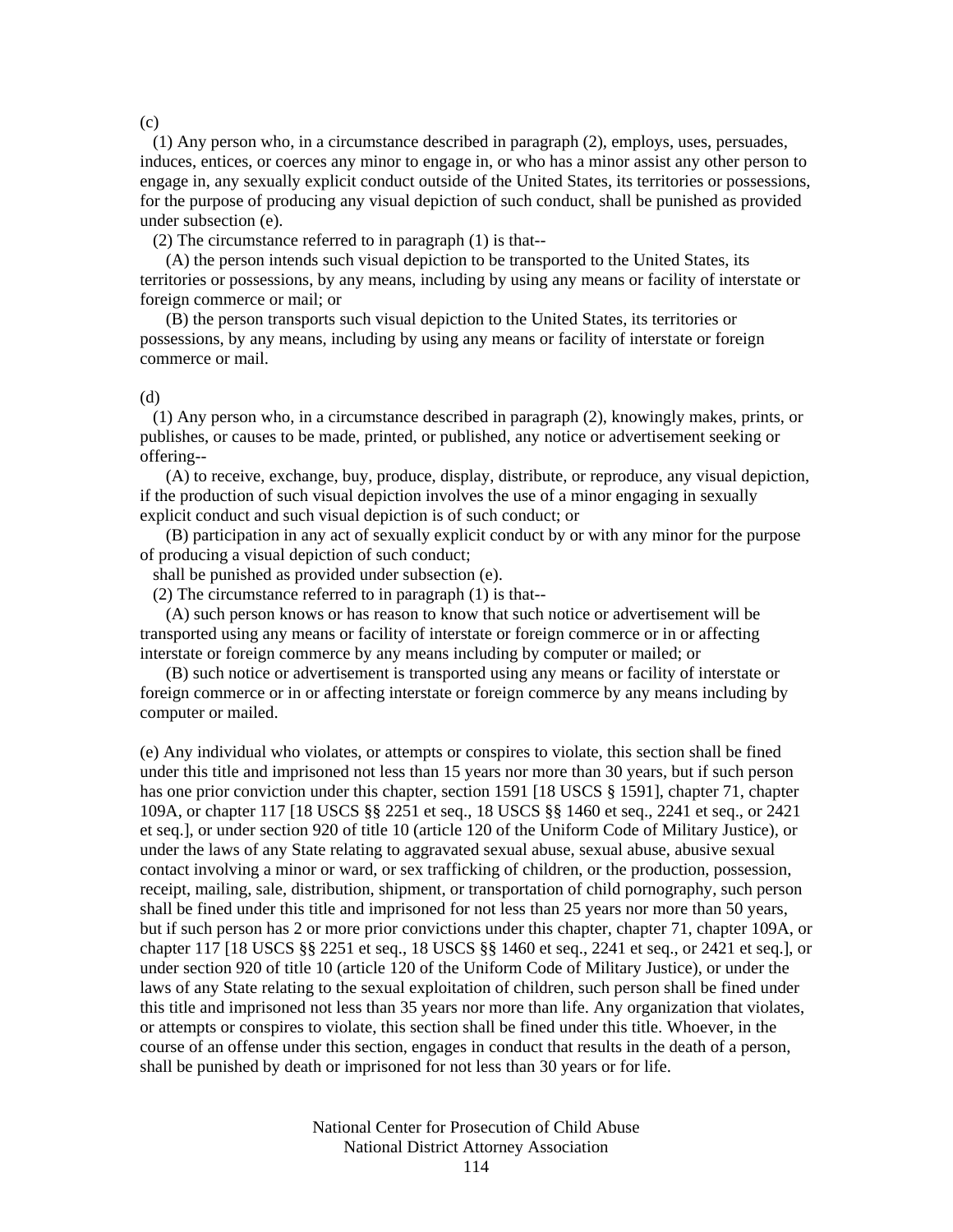# **18 U.S.C.S. 2252B (2010). Misleading domain names on the internet.**

(a) Whoever knowingly uses a misleading domain name on the Internet with the intent to deceive a person into viewing material constituting obscenity shall be fined under this title or imprisoned not more than 2 years, or both.

(b) Whoever knowingly uses a misleading domain name on the Internet with the intent to deceive a minor into viewing material that is harmful to minors on the Internet shall be fined under this title or imprisoned not more than 10 years, or both.

(c) For the purposes of this section, a domain name that includes a word or words to indicate the sexual content of the site, such as "sex" or "porn", is not misleading.

(d) For the purposes of this section, the term "material that is harmful to minors" means any communication, consisting of nudity, sex, or excretion, that, taken as a whole and with reference to its context--

(1) predominantly appeals to a prurient interest of minors;

 (2) is patently offensive to prevailing standards in the adult community as a whole with respect to what is suitable material for minors; and

(3) lacks serious literary, artistic, political, or scientific value for minors.

(e) For the purposes of subsection (d), the term "sex" means acts of masturbation, sexual intercourse, or physcial [physical] contact with a person's genitals, or the condition of human male or female genitals when in a state of sexual stimulation or arousal.

# **18 U.S.C.S. 2252B (2010). Misleading words or digital images on the internet**

(a) In general. Whoever knowingly embeds words or digital images into the source code of a website with the intent to deceive a person into viewing material constituting obscenity shall be fined under this title and imprisoned for not more than 10 years.

(b) Minors. Whoever knowingly embeds words or digital images into the source code of a website with the intent to deceive a minor into viewing material harmful to minors on the Internet shall be fined under this title and imprisoned for not more than 20 years.

(c) Construction. For the purposes of this section, a word or digital image that clearly indicates the sexual content of the site, such as "sex" or "porn", is not misleading.

(d) Definitions. As used in this section--

 (1) the terms "material that is harmful to minors" and "sex" have the meaning given such terms in section 2252B [18 USCS § 2252B]; and

 (2) the term "source code" means the combination of text and other characters comprising the content, both viewable and nonviewable, of a web page, including any website publishing language, programming language, protocol or functional content, as well as any successor languages or protocols.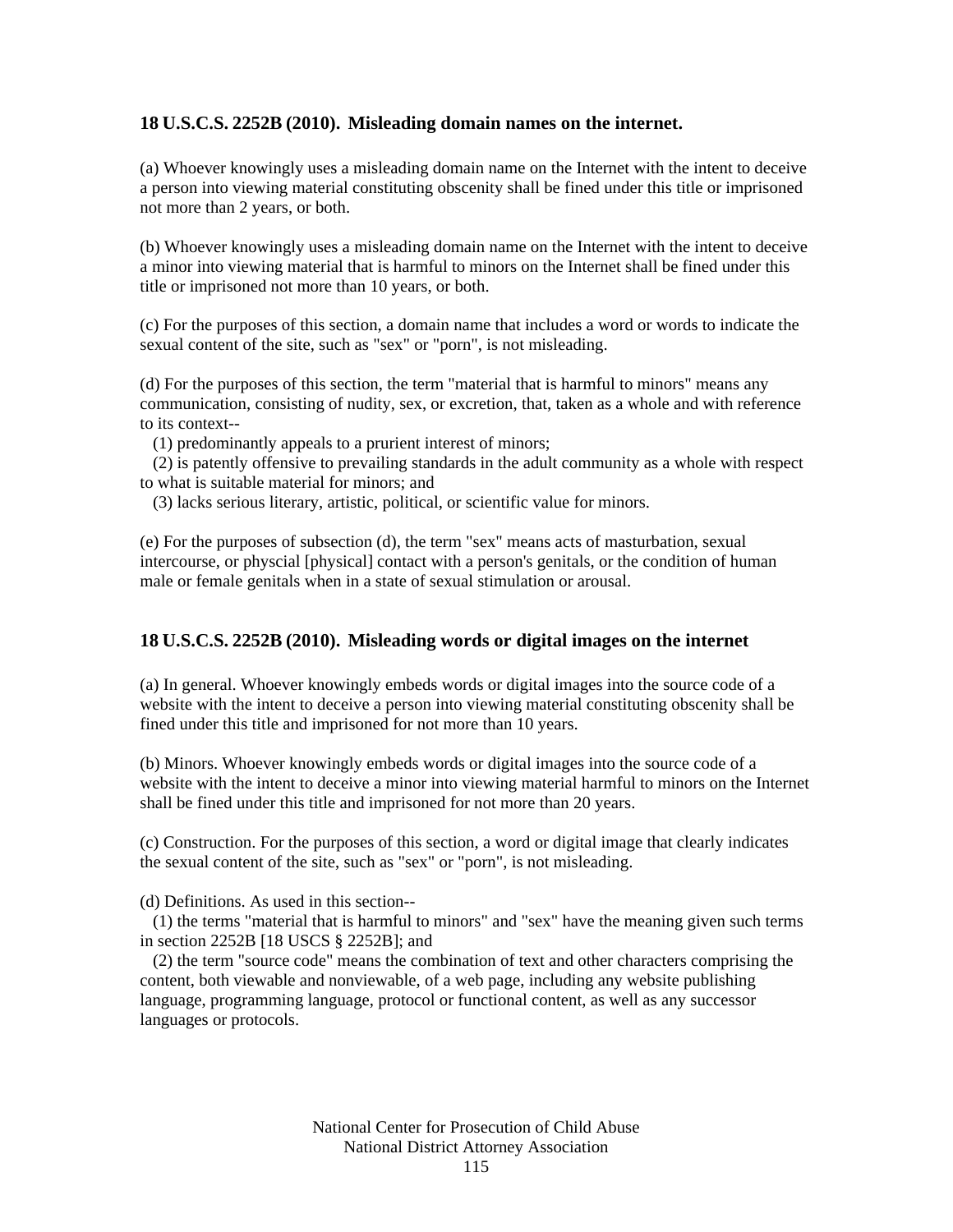# **AMERICAN SAMOA**

# **AM. SAMOA CODE ANN. §46.4404 (2007). Furnishing pornographic materials to minors.**

(a) A person commits the crime of furnish-ing pornographic material to minors if, knowing its content and character, he:

(1) furnishes any material pornographic for minors, knowing that the person to whom it is furnished is a minor or acting in reck-less disregard of the likelihood that the person is a minor; or

(2) produces, presents, directs, or partici-pates in any performance pornographic for minors that is furnished to a minor knowing that any person viewing the performance is a minor or acting in reckless disregard of the likelihood that a minor is viewing the performance.

(b) Furnishing pornographic material to minors is a class A misdemeanor.

# **GUAM**

**GUAM CODE ANN. tit. 9, § 28.65 (2009). Indecent Exposure; Defined & Punished.** 

A person commits a petty misdemeanor if he exposes his genitals or performs any other lewd act under circumstances in which his conduct is likely to be observed by any person who would be offended or alarmed.

# **PUERTO RICO**

# **P.R. LAWS ANN. tit. 33, § 2166 (2009). Communications of an obscene nature with the intention of molesting; penalties.**

There shall be guilty of public offense in the Commonwealth of Puerto Rico any person who, by means of a telephone communication:

 (a) Makes any remark, solicitation, insinuation, or obscene, lascivious or indecent proposition; or

 (b) makes a telephone call, whether the conversation be established or not, without revealing his identity and with the intention of molesting, abusing, frightening or threatening any person who is at the place of the telephone called to; or

 (c) who causes the telephone of another person to ring repeatedly and continuously with the intention of molesting any person at the telephone called to; or

 (d) repeatedly makes telephone calls, whose sole purpose through the conversation is aimed at molesting any person at the telephone called to; or

 (e) knowingly permits that any telephone under his control be used for any purpose forbidden by §§ 2166 and 2167 of this title. The person found guilty of the offenses created by §§ 2166 and 2167 of this title shall be punished by a fine of not less than one hundred dollars (\$100) nor more